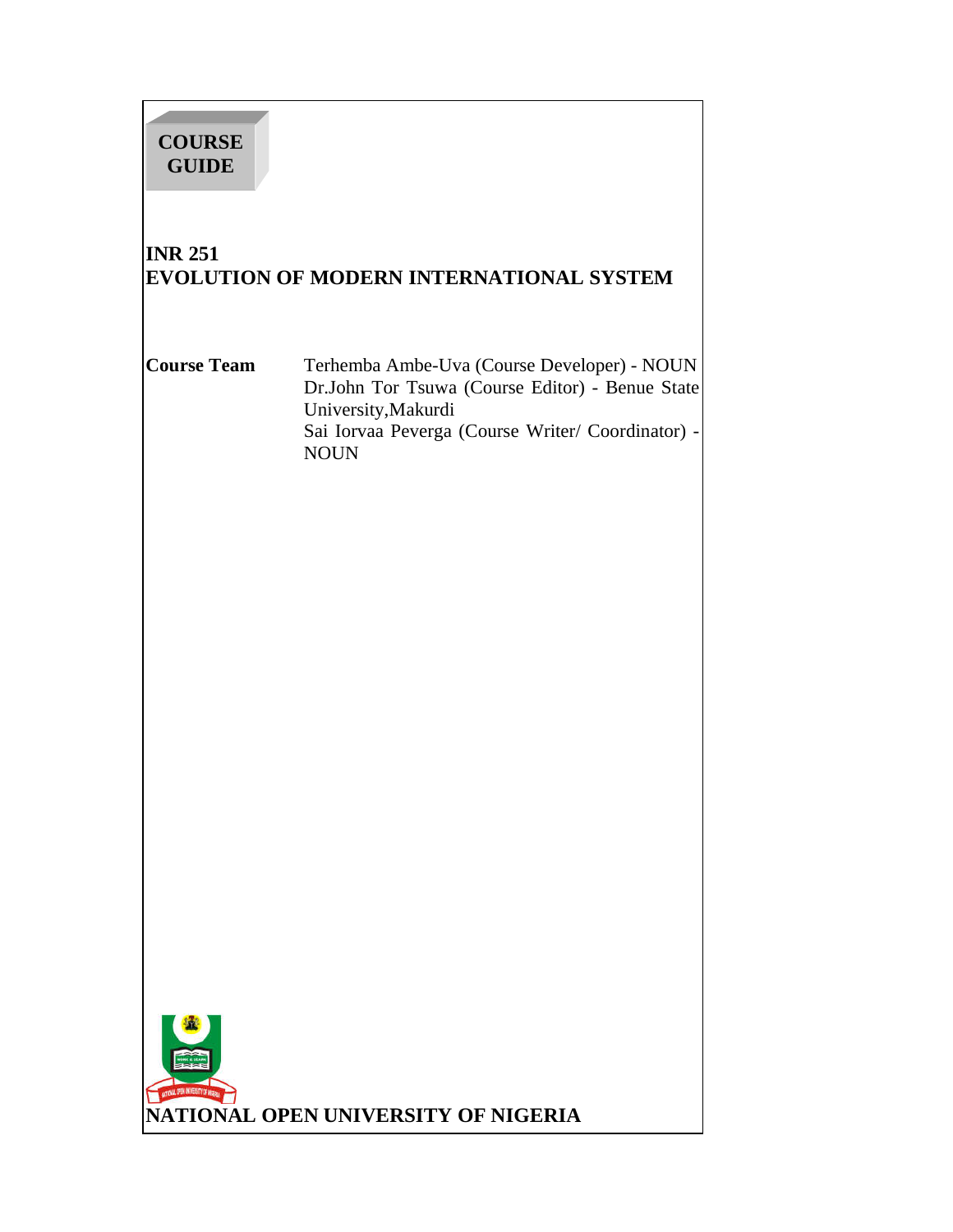National Open University of Nigeria Headquarters 14/16 Ahmadu Bello Way Victoria Island, Lagos

Abuja Office 5 Dar es Salaam Street Off Aminu Kano Crescent Wuse II, Abuja, Nigeria

e-mail: centralinfo@nou.edu.ng URL: www.nou.edu.ng

Published by National Open University of Nigeria

Printed 2015

ISBN: 978-058-610-5 All Rights Reserved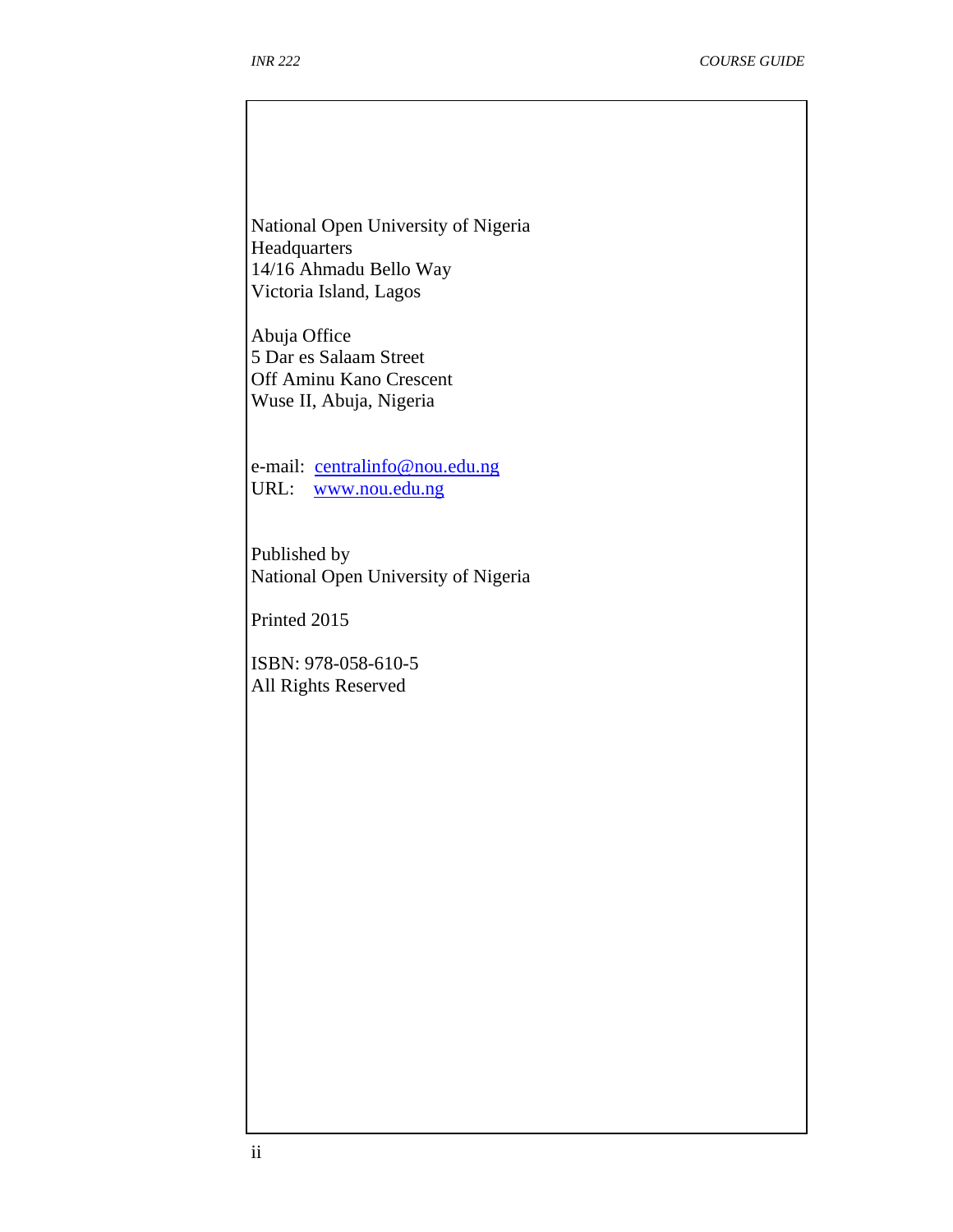# **CONTENTS PAGE**

| 1V             |
|----------------|
| V              |
| V              |
| V              |
| V <sub>1</sub> |
| V1             |
| V11            |
| vii            |
| V11            |
| V11            |
| viii           |
| V111           |
| 1X             |
| X              |
| X              |
| X              |
|                |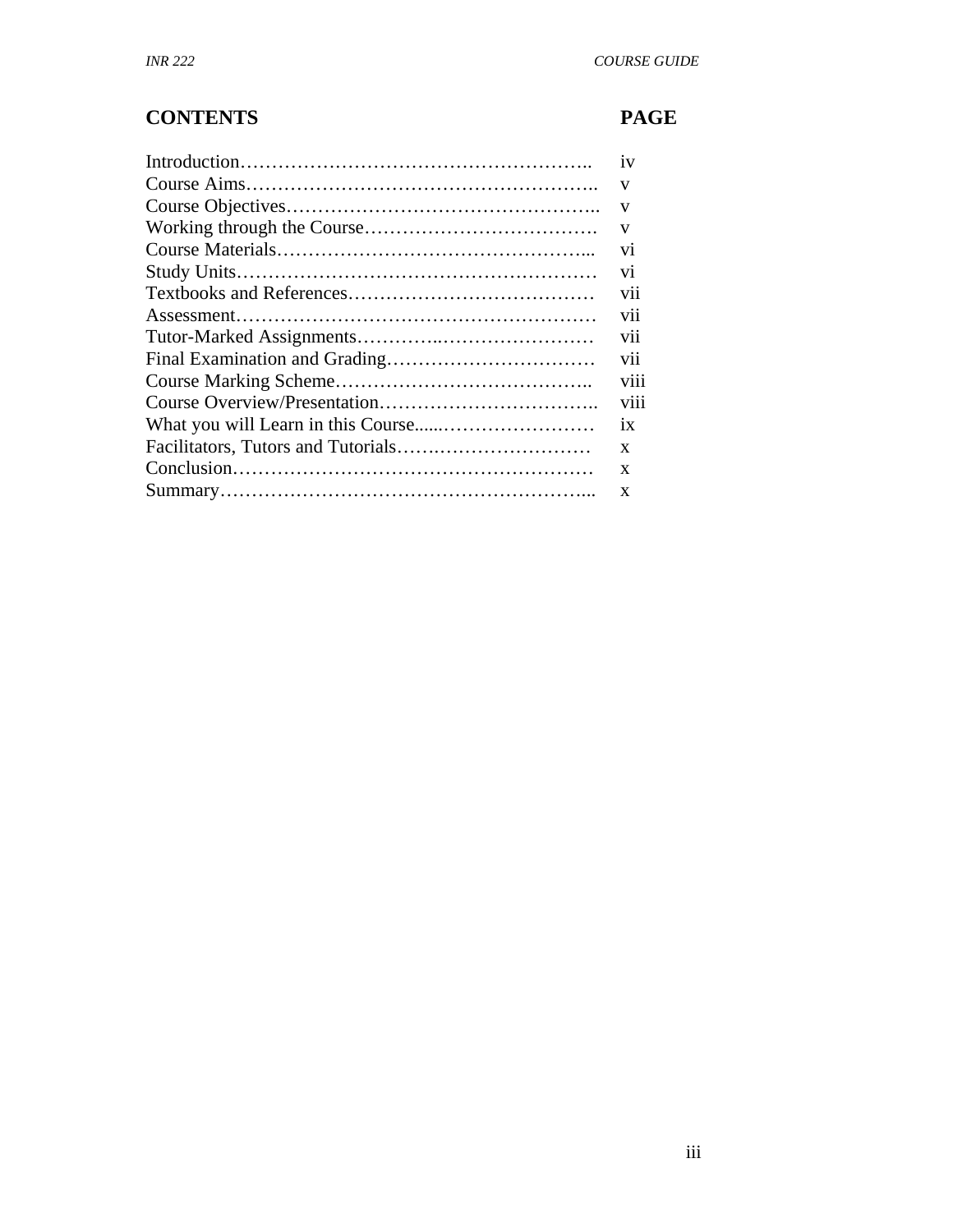#### **INTRODUCTION**

Welcome to *INR 251: Evolution of Modern International System*. This is a two-credit unit course available for students in the undergraduate French and International Studies programme. The course provides an opportunity for you to acquire a detailed knowledge and understanding of what the international system is, its structures and characteristics, its evolution from one stage to another and what shape it is likely to assume in the future. The international system has not been a static system, but one evolving from one stage to another. Thus, even though this course is not a history course, to understand the evolution of international system involves recourse to historical evidences. This means in this course we shall rely heavily on the history of world politics.

The course, equally, dives into an explanation of the term "system" and how it is justifiably applied to arena of global world politics. It also examines the origins of the international system, from the classical to the contemporary international system. Highlight is placed on basic approaches in understanding the working of the international system as exemplified by the realist and the idealist kaleidoscopic lenses. As well, watersheds in the history of the international system are explored. These include the Westphalian peace treaties that gave birth to the emergence of the "modern" state system, the transitional international system and the international system during the world wars, the Cold War and the post Cold War era.

This course guide provides you with the necessary information about the contents of the course and the materials you will need to be familiar with for a proper understanding of the subject matter. It is designed to help you to get the best of the course by enabling you to think productively about the principles underlying the issues you study and the projects you execute in the course of your study and thereafter. It also provides some guidance on the way to approach your tutor-marked assignments (TMA). You will of course receive on-the-spot guidance from your tutorial classes, which you are advised to approach with all seriousness.

Overall, this course guide will fill an important vacuum in the field of international studies, especially as it is interested in knowing and explaining why nations behave the way they do, as well as interpreting the relationship among nation-states in terms of alliances and confrontational relationship that colour inter-states' relations in the arena of international politics.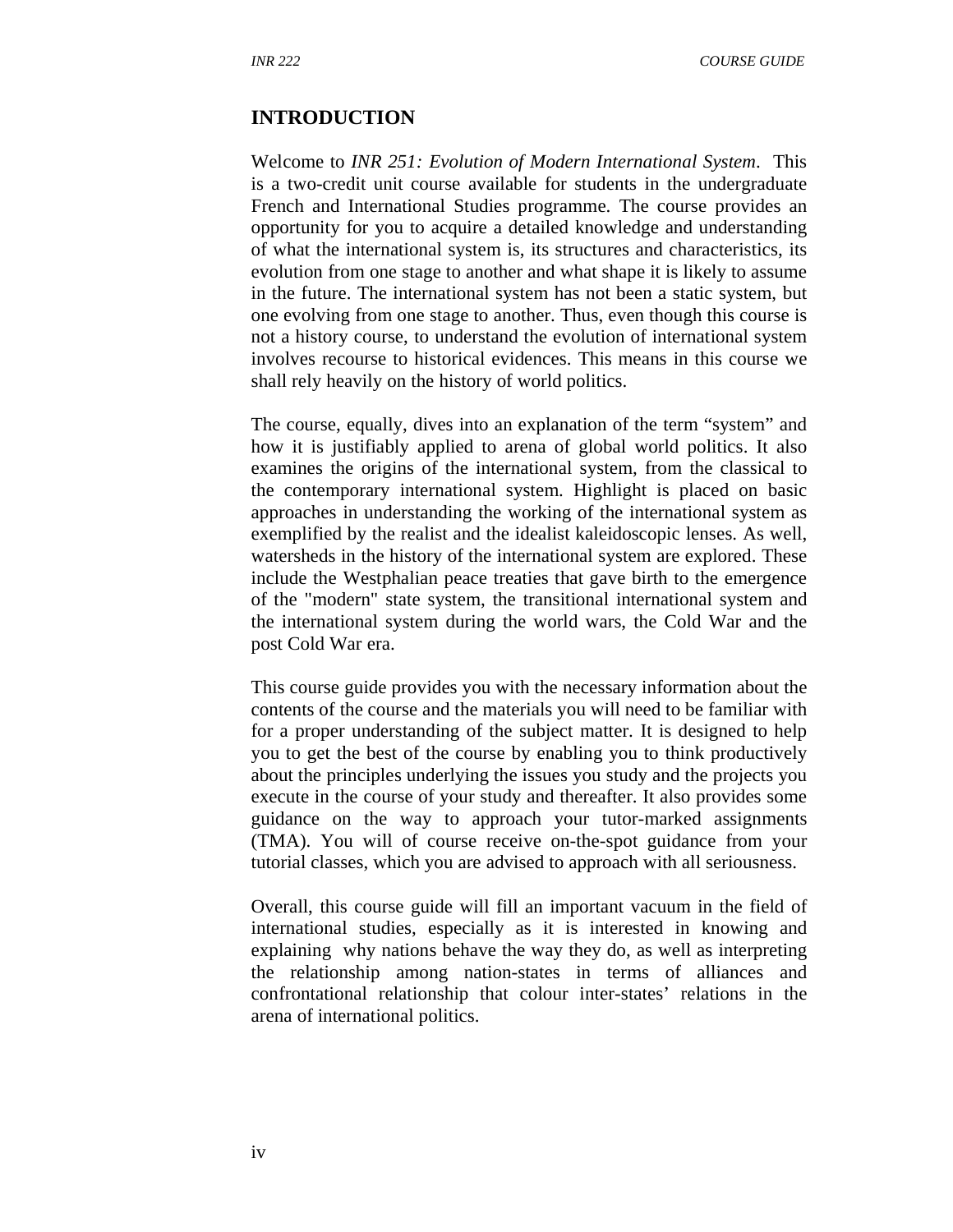## **COURSE AIMS**

The aims of this course are to:

- explicate the term "system" as applied to the international system
- present an overview of approaches in understanding the working of the international system
- trace the origins and/or history of the evolution of the modern international system
- identify the major features and characteristics of the international system
- discuss major issues in the contemporary international system.

## **COURSE OBJECTIVES**

At the end of this course, you should be able to:

- define international system
- differentiate between classical international system, the transitional international system, the post World War II international system and the contemporary international system
- identify and explain various features of the international system, which include the actors, the notion of interest and anarchy, as well as polarisation
- explain how issues like globalisation, collective security and terrorism are imparting on the contemporary international system
- apply public administration approaches to real administration in public sectors
- identify and discuss alternative world order models which mankind can adopt in the reordering of the future international system.

## **WORKING THROUGH THE COURSE**

It is advisable that you should carefully study each unit, beginning with this course guide, especially since this course provides an opportunity for you to understand the major approaches, in terms of theoretical assumptions in interpreting the working of the international system. It is also advisable that you should make a habit of noting down any question you might have for tutorials. In addition, you should endeavour to note some of the relevant knowledge that would help you as a future Nigerian policy maker in the area of international politics.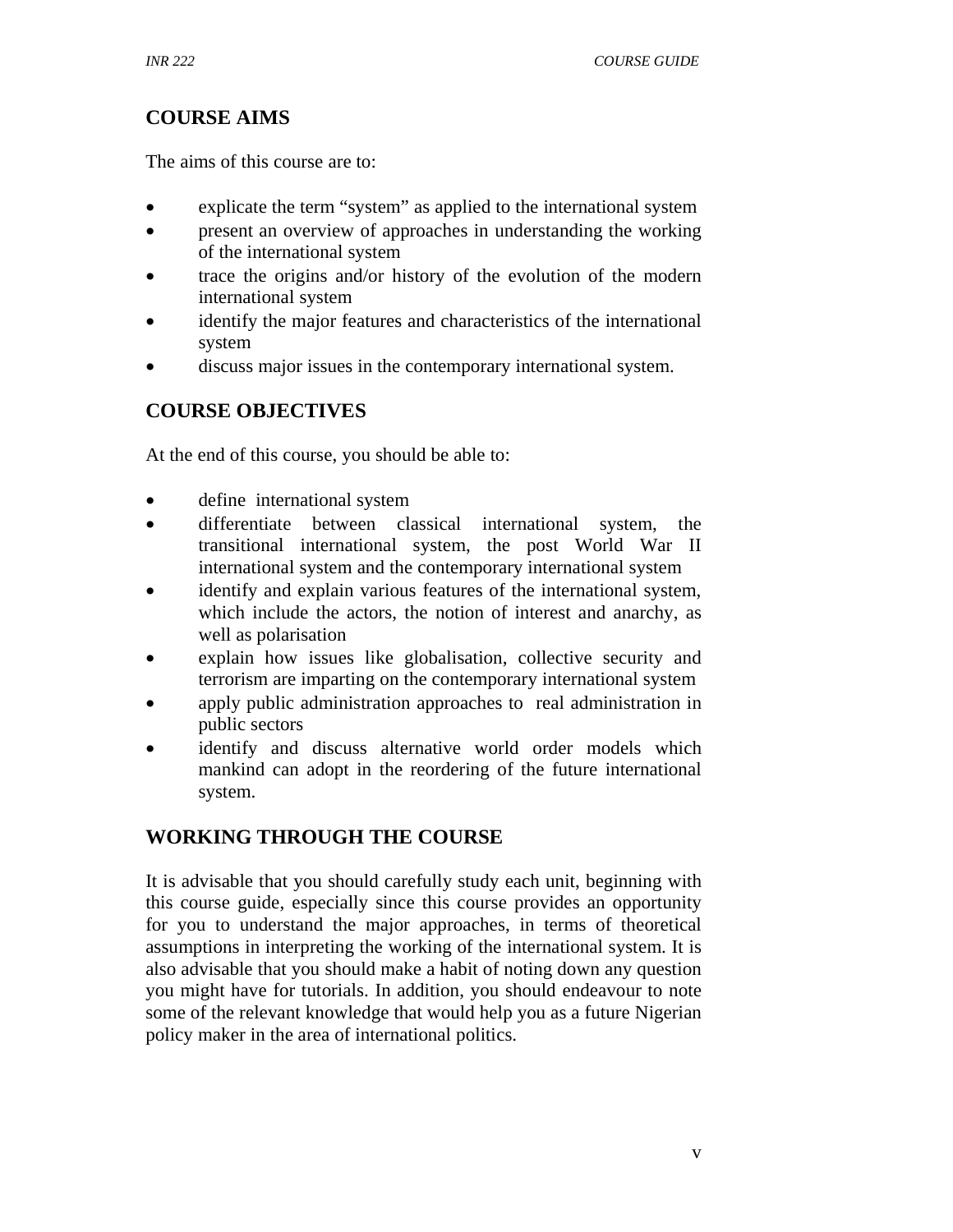## **COURSE MATERIALS**

- 1. Course Guide
- 2. Study Units
- 3. Textbooks
- 4. Assignment File
- 5. Presentation Schedule.

## **STUDY UNITS**

There are four modules in this course. Each module is made up of four units. Overall therefore, you will find a total of sixteen units in this course. Some units may be longer and/or more in depth than others, depending on the scope of the course that is in focus. The four modules in the course are as follows:

#### **Module 1 Understanding the International System**

Unit 1 The Definition of the International System Unit 2 The Realist Approach in Understanding the International System Unit 3 The Idealist Approach in Understanding the International System Unit 4 The Idealist versus the Realist Approaches in

#### **Module 2 Evolution of the Modern International System**

Understanding the International System

- Unit 1 The Classical International System (1648-1789)
- Unit 2 The Transitional International System (1789-1945)
- Unit 3 The Post World War II International System (1945-1989)
- Unit 4 The Contemporary International System (1989-Date)

#### **Module 3 Characteristics of International System**

- Unit 1 The Actors in the International System
- Unit 2 Anarchy in the International System
- Unit 3 Interest and the Use of Power in the International System
- Unit 4 Polarity in the International System

#### **Module 4 Issues in the Contemporary International System**

- Unit 1 The Impact of Globalisation
- Unit 2 Collective Security
- Unit 3 Terrorism in the International System
- Unit 4 The Future of the International System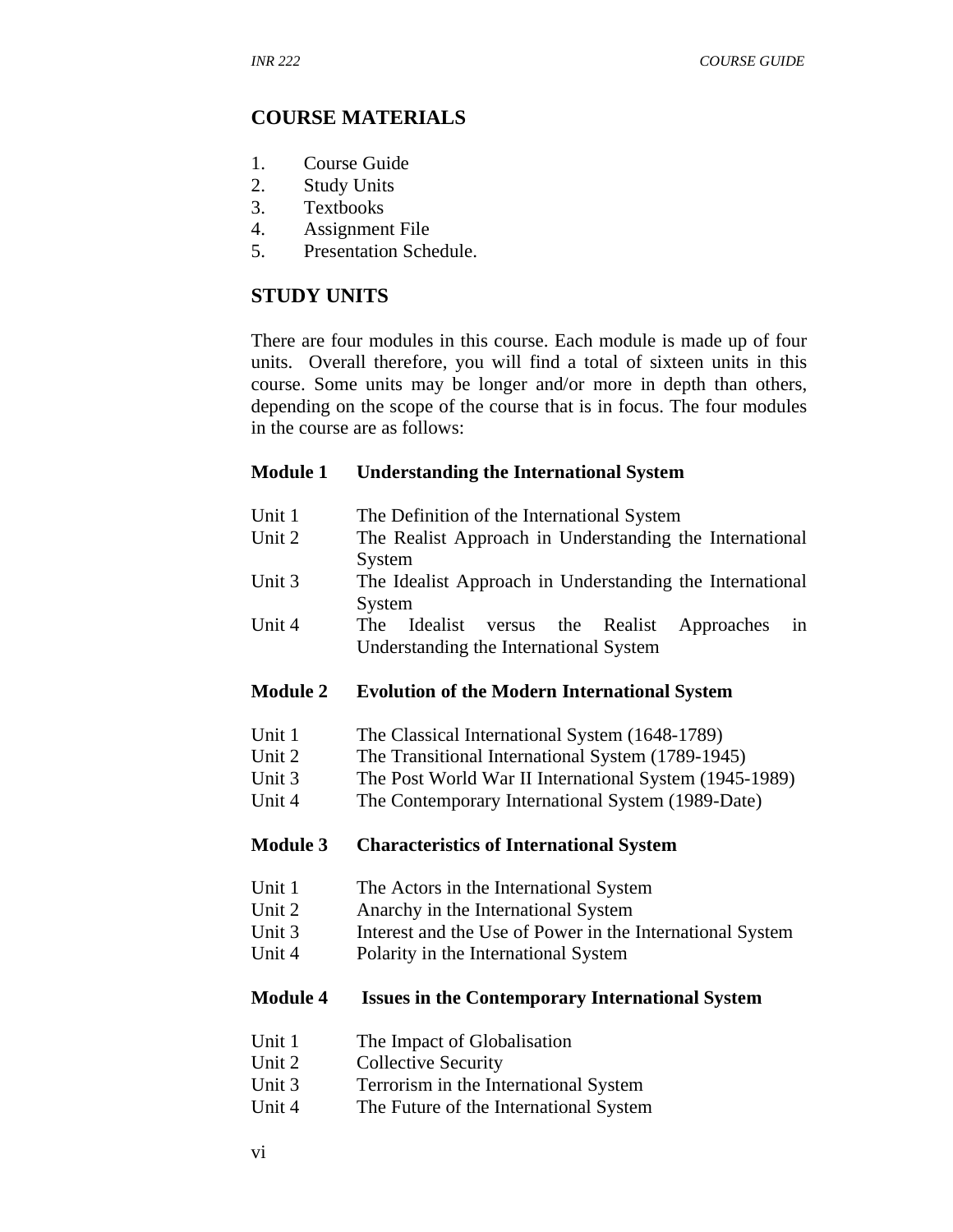Each module is preceded by a listing of the units contained in it, and a table of contents, an introduction, a list of objectives and the main content in turn precedes each unit, including Self-Assessment Exercises (SAEs). At the end of each unit, you will find one or more Tutor-Marked Assignments (TMAs) which you are expected to work on and submit for marking.

## **TEXTBOOKS AND REFERENCES**

At the end of each unit there is a list of relevant reference materials which you may wish to consult as the need arises. The list is, however, not exhaustive and sacrosanct. You are encouraged to cultivate the habit of consulting as many relevant materials as you are able to within the time available.

## **ASSESSMENT**

Two types of assessments are involved in the course: the SAEs and the TMA questions. Your answers to the SAEs are not meant to be submitted, even though important, they are also important since they give you an opportunity to assess your own understanding of the course content. The TMAs on the other hand are to be carefully answered and kept in your assignment file for submission and marking. This will form 30% of the total score in the course.

## **TUTOR-MARKED ASSIGNMENT**

At the end of every unit, you will find a tutor-marked assignment which you should answer as instructed and put in your assignment file for submission. However, this course guide does not contain any tutormarked assignment question. The tutor-marked assignment questions are provided from unit 1 of module 1 to unit 4 of module 4.

## **FINAL EXAMINATION AND GRADING**

The final examination for INR 251 will take two hours and carry 70% of the total course grade. The examination questions will reflect the SAEs and TMAs that you have already worked on. It advised that you spend the time between the completion of the last unit and the examination in revising the entire course. You will certainly find it helpful to also review both your SAEs and TMAs before the examination.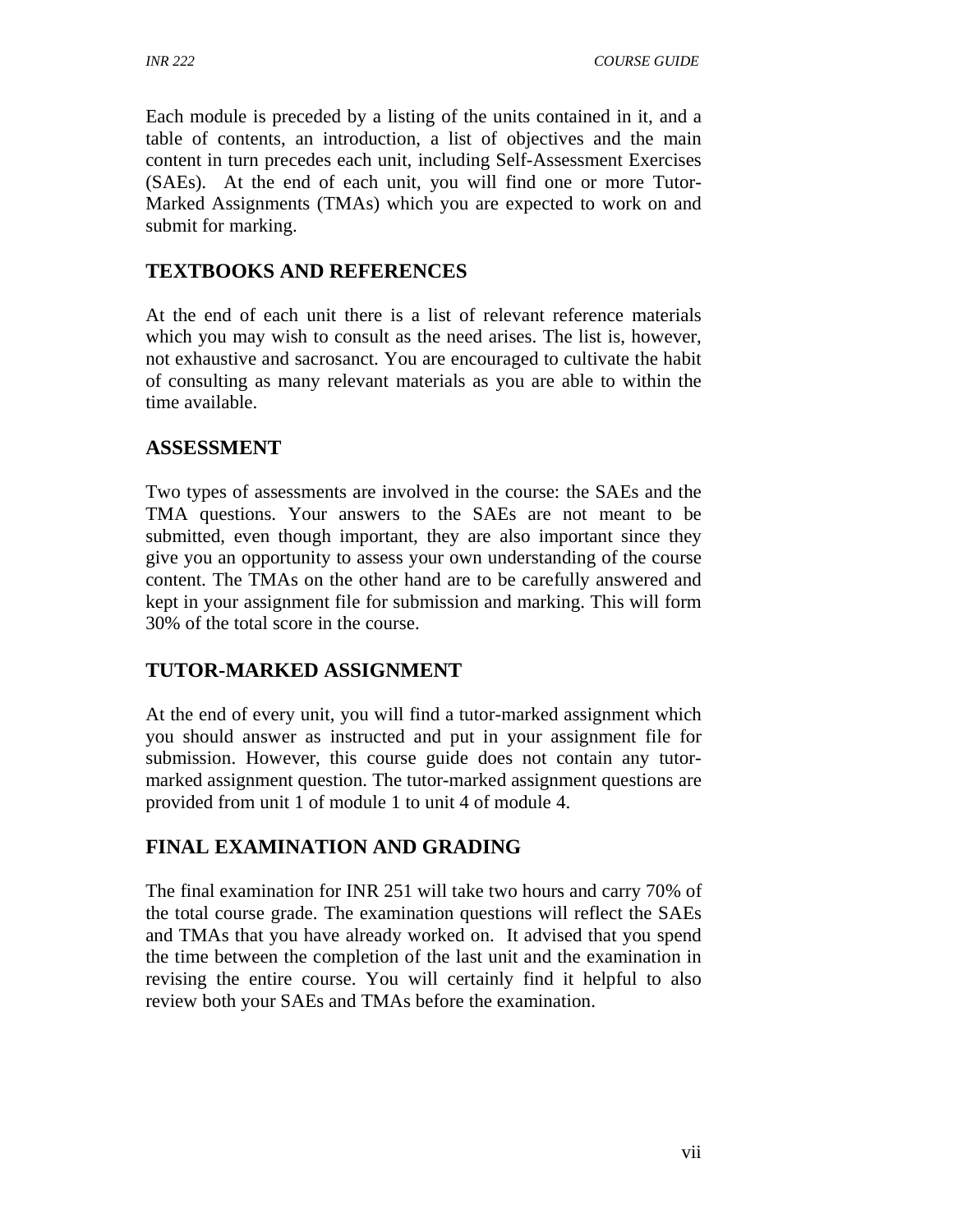# **COURSE MARKING SCHEME**

The following table sets out how the actual course marking is broken down.

| <b>Assessment</b>        | <b>Marks</b>                                                                                                                                                              |
|--------------------------|---------------------------------------------------------------------------------------------------------------------------------------------------------------------------|
| for marking).            | Four assignments (the best four   Four assignments, each marked out<br>of all the assignments submitted of 10%, but highest scoring three<br>selected, thus totalling 30% |
| <b>Final Examination</b> | 70% of overall course score                                                                                                                                               |
| <b>Total</b>             | 100% of course score                                                                                                                                                      |

## **COURSE OVERVIEW PRESENTATION SCHEME**

| <b>Units</b>           | <b>Title of Work</b>                                                            | <b>Week</b><br><b>Activity</b> | <b>Assignment</b><br>(End-of-Unit) |
|------------------------|---------------------------------------------------------------------------------|--------------------------------|------------------------------------|
| <b>Course</b><br>Guide |                                                                                 |                                |                                    |
| <b>Module 1</b>        | <b>Understanding the International System</b>                                   |                                |                                    |
| Unit 1                 | Definition<br>of the<br>International<br>System                                 | Week 1                         | Assignment                         |
| Unit 2                 | The Realist approach in<br>understanding the International<br>System            | Week 2                         | Assignment                         |
| Unit 3                 | Idealist<br>Approach<br>The<br>in<br>understanding the International<br>System  | Week 3                         | Assignment                         |
| Unit 4                 | The Great Debate (Idealist versus<br>the Realist)                               | Week 4                         | TMA 1 to be<br>submitted           |
| <b>Module 2</b>        | The Origins/Evolution of the Modern International System                        |                                |                                    |
| Unit 1                 | The classical International System<br>$(1648-1789)$                             | Week 5                         | Assignment 1                       |
| Unit 2                 | The transitional International<br>System (1789-1945)                            | Week 6                         | Assignment 1                       |
| Unit 3                 | World<br>The<br>Post<br>War<br>$\mathbf{H}$<br>International system (1945-1989) | Week 7                         | Assignment 1                       |
| Unit 4                 | The Contemporary International<br>System (1989-date)                            | Week 8                         | TMA 2 to be<br>submitted           |
| <b>Module 3</b>        | <b>Characteristics of the International System</b>                              |                                |                                    |
| Unit 1                 | The Actors in the International<br>System                                       | Week 9                         | Assignment 1                       |
| Unit 2                 | Anarchy in the International                                                    | Week 10                        | Assignment 1                       |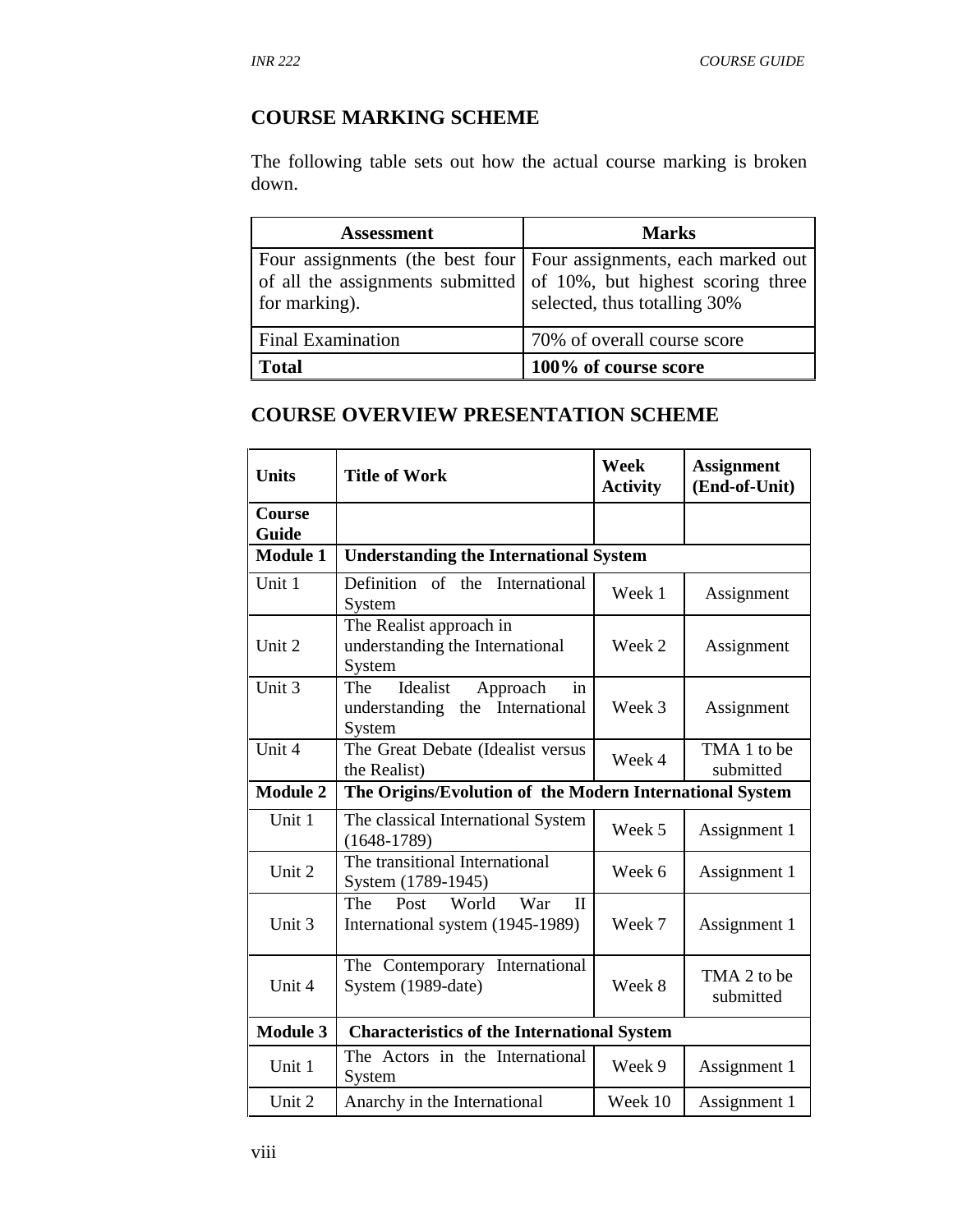| <b>Units</b>    | <b>Title of Work</b>                                         | Week<br><b>Activity</b> | <b>Assignment</b><br>(End-of-Unit) |
|-----------------|--------------------------------------------------------------|-------------------------|------------------------------------|
|                 | System                                                       |                         |                                    |
| Unit 3          | Interest and the Use of Power in<br>the International System | Week 11                 | Assignment 1                       |
| Unit 4          | Polarity in the International<br>System                      | Week 12                 | TMA 3 to be<br>submitted           |
| <b>Module 4</b> | <b>Issues in the Contemporary International System</b>       |                         |                                    |
| Unit 1          | The Impact of Globalisation                                  | Week 13                 | Assignment 1                       |
| Unit 2          | <b>Collective Security</b>                                   | Week 13                 | Assignment 1                       |
| Unit 3          | Terrorism in the International<br>System                     | Week 14                 | Assignment 1                       |
| Unit 4          | The Future of the International<br>System                    | Week 15                 | TMA 4 to be<br>Submitted           |
|                 | Revision                                                     | Week 16                 |                                    |
|                 | Examination                                                  | Week 17                 |                                    |
|                 | <b>Total</b>                                                 | 17 Weeks                |                                    |

## **WHAT YOU WILL LEARN IN THE COURSE**

Evolution of modern international system provides you with the opportunity to gain an insight and an in-depth understanding of how the international system has grown to be where it is today. The first module provides you with the explanation of the international system as a global system, as well as the idealist and realist approaches to understanding the international system. The second module will provide you with an understanding of the origins/evolution of the international system from the classical to where it is in the present century. The third module will introduce you to some of the basic characteristics and features of the international system. This include explanation on the type of actors in the system, the notion of anarchy, interest of nations and the use of power, as well as the polarisation in the system. Module four provides you with the understanding of issues that have taken front role in discourse on the contemporary international system.

You would have to purchase textbooks and other materials recommended to enable you have a broader understanding of issues treated in the course. You would also need quality time in a studyfriendly environment every week. For those who are computer-literate (which ideally you should be), you should be prepared to visit recommended websites. You should also cultivate the habit of visiting reputable physical libraries.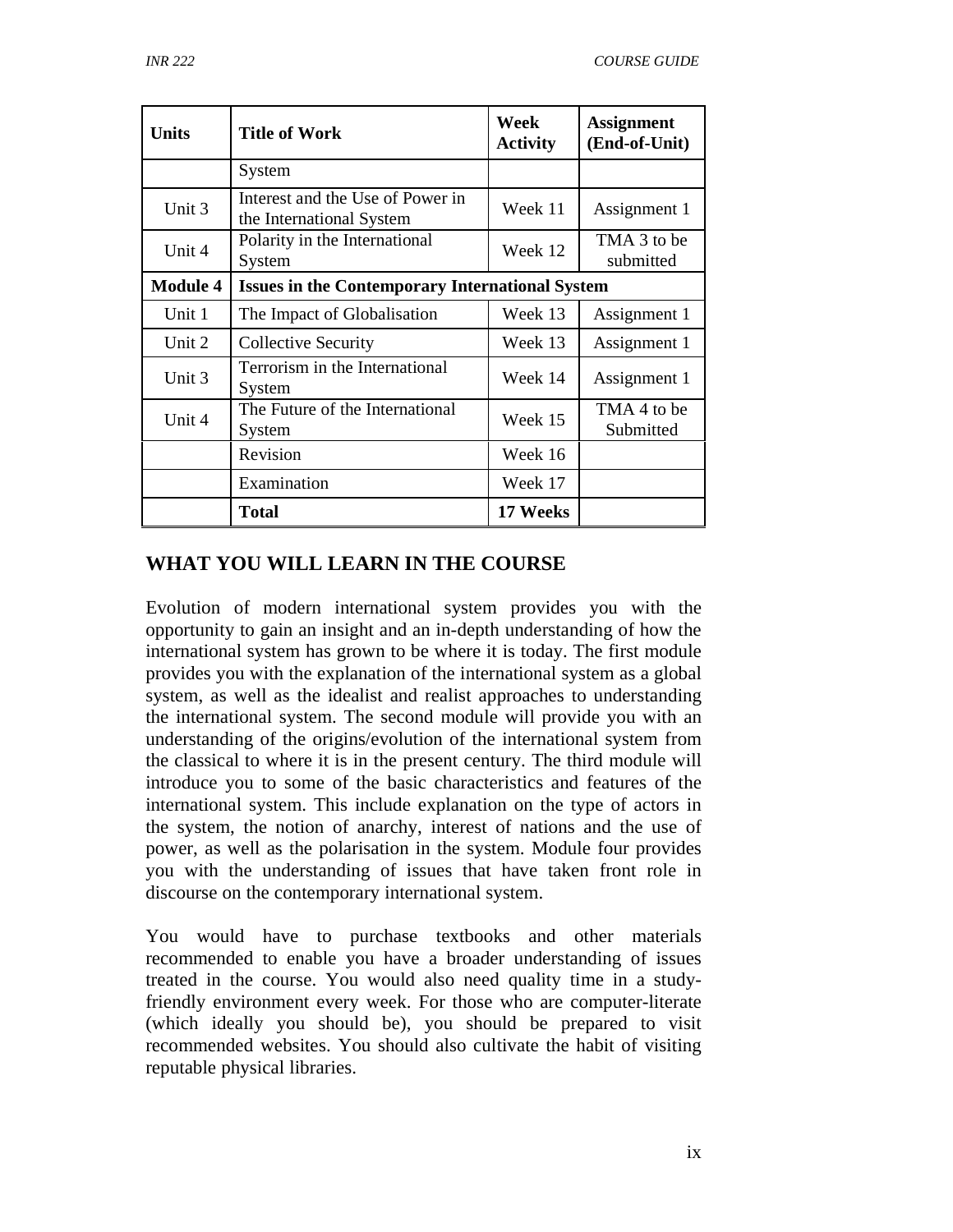#### **FACILITATORS, TUTORS AND TUTORIALS**

There are 15 hours of tutorials provided in support of the course. You will be notified of the dates and location of these tutorials, together with the name and phone number of the tutor as soon as you are allocated a tutorial group. The tutor will mark and comment on your assignments, and keep a close watch on your progress. You should ensure to send your tutor-marked assignments promptly, and feel free to contact the tutor in case of any difficulty with your self-assessment exercise, tutormarked assignment or the grading of an assignment. In any case, it is advised that you should endeavour to attend the tutorials regularly and punctually. Always take a list of such prepared questions to the tutorials and participate actively in the discussions.

#### **CONCLUSION**

In conclusion, all the features of this course guide have been designed to facilitate learning in order that you achieve the aims and objectives of the course. They include the aims and objectives, course summary, course overview, self-assessment exercises and tutor-marked assignments. You should ensure that you make maximum use of them in your study to achieve maximum results.

#### **SUMMARY**

*INR 251: Evolution of Modern International System* is a two-credit unit course available for students in the undergraduate French and International Studies programme at the 200 level. The course provides an opportunity for you to acquire a detailed knowledge and understanding of what the international is, its structure and characteristics, its evolution from one stage to another and what shape it is likely to assume in the future. The course, equally, dives into an explanation of the term "system" and how it is justifiably applied to arena of global world politics. It also examines the origins of the international system, from the classical to the contemporary international system. Highlight is placed on basic approaches in understanding the working of the international as exemplified by the realist and the idealist kaleidoscopic lenses. As well, watersheds in the history of the international as well as system are explored. These include the Westphalian peace treaties that gave birth to the emergence of the "modern" state system, the transitional international system and the international system during the world wars, the Cold War and the post Cold War era.

I wish you wish success in this course and I hope that you will find it interesting and useful!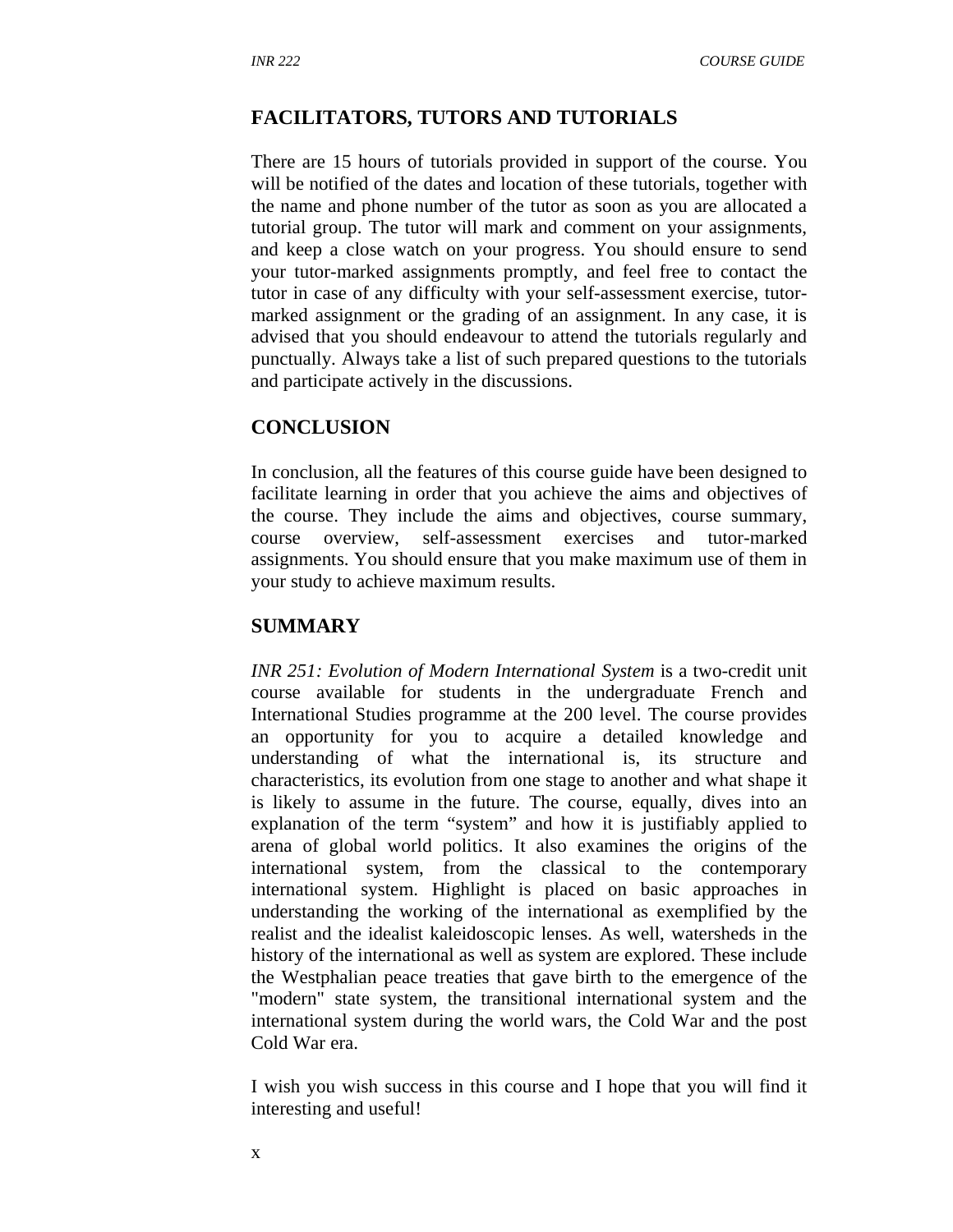# **MAIN COURSE**

# **CONTENTS PAGES**

| <b>Module 1</b>  | <b>Understanding the International System</b>                               | 1            |
|------------------|-----------------------------------------------------------------------------|--------------|
| Unit 1           | The Definition of the International System                                  | $\mathbf{1}$ |
| Unit 2           | The Realist Approach in Understanding the                                   | 10           |
| Unit 3           | The Idealist Approach in Understanding the                                  |              |
| Unit 4           | The Idealist versus the Realist Approaches                                  | 19           |
|                  | in Understanding the International System                                   | 27           |
| <b>Module 2</b>  | <b>Evolution of the Modern International</b>                                |              |
|                  |                                                                             | 37           |
| Unit 1           | The Classical International System                                          |              |
| Unit 2           | The Transitional International System                                       | 37           |
|                  |                                                                             | 46           |
| Unit 3           | The Post World War II International System                                  | 54           |
| Unit 4           | The Contemporary International System                                       |              |
|                  |                                                                             | 63           |
| <b>Module 3</b>  | <b>Characteristics of International System</b>                              | 72           |
| Unit 1           | The Actors in the International System                                      | 72           |
| Unit 2<br>Unit 3 | Anarchy in the International System<br>Interest and the Use of Power in the | 82           |
|                  |                                                                             | 90           |
| Unit 4           | Polarity in the International System                                        | 97           |
| <b>Module 4</b>  | <b>Issues in the Contemporary International</b>                             |              |
|                  |                                                                             | 104          |
| Unit 1           | The Impact of Globalisation                                                 | 104          |
| Unit 2<br>Unit 3 | Terrorism in the International System                                       | 114<br>124   |
| Unit 4           | The Future of the International System                                      | 140          |
|                  |                                                                             |              |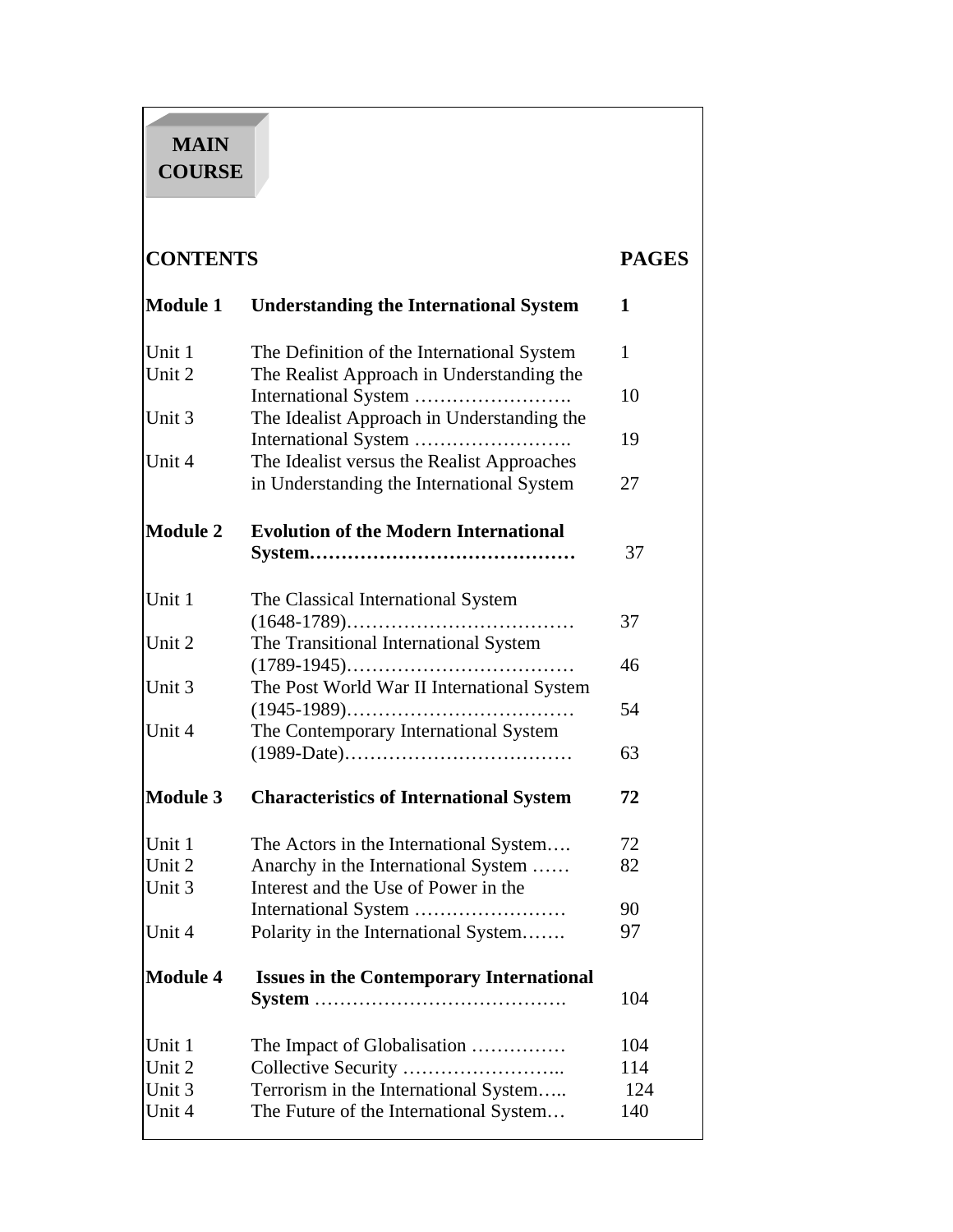## **MODULE 1 UNDERSTANDING THE INTERNATIONAL SYSTEM**

- Unit 1 The Definition of the International System
- Unit 2 The Realist Approach in Understanding the International System
- Unit 3 The Idealist Approach in Understanding the International System
- Unit 4 The Idealist versus the Realist Approaches in Understanding the International System

## **UNIT 1 DEFINITION OF THE INTERNATIONAL SYSTEM**

## **CONTENTS**

- 1.0 Introduction
- 2.0 Objectives
- 3.0 Main Content
	- 3.1 Understanding the Term "System"
	- 3.2 Application of the Term "System" to the International System
	- 3.3 Definition of the International System
	- 3.4 Distinction between International System and International Society
- 4.0 Conclusion
- 5.0 Summary
- 6.0 Tutor-Marked Assignment
- 7.0 References/Further Reading

## **1.0 INTRODUCTION**

The term "system" has gained great importance in the lexicology of political science and of international relations. The meaning of this term is said to be quite imprecise and vague. Yet, it is strange that the term system which has no agreed definition has not lost its popularity. Writing in 1960, James Roseau held that "of all the advances that have occurred in the study of international phenomenon, perhaps, none is more important than the ever-growing tendency to regard the world as an international system" (Rosaeu, 1960). It is important, therefore, that we should have a clear understanding of the concept 'system' as applied in the international system, in spite of the fact that there is no unanimity on the exact meaning and implications of the term. We need to understand it in a general context that is obtainable in the field of mechanical engineering and biological sciences so that it becomes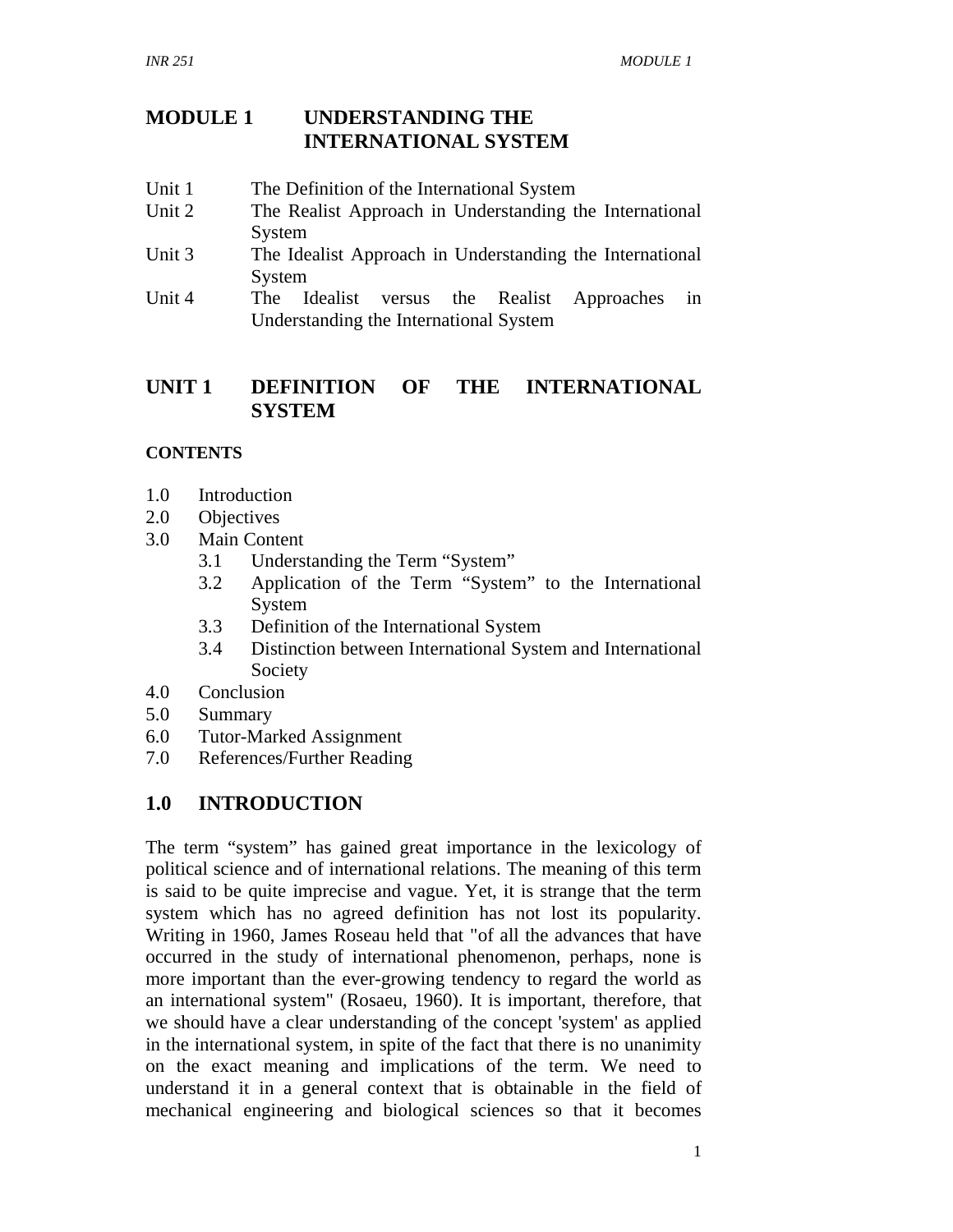explicit why the term system is readily applied to the international arena of interaction among states and non-state actors.

## **2.0 OBJECTIVES**

At the end of this unit, you should be able to:

- define a system
- explain what the international system is
- differentiate between the international system and systems in other fields of study
- differentiate between the international system and international society
- name some of the famous scholars in the field of international relations who have contributed to the development of the concept "system."

## **3.0 MAIN CONTENT**

## **3.1 Understanding the Term "System"**

Etymological evidence on the term 'system' has traced its origin to the Latin, then, Greek word "systēma", which means a "whole compounded of several parts or members". The term also has a long history in the field of political philosophy which can be traced back to Aristotle. It was used to connote "union." In the more ancient times, it was derived from the Greek verb *sunìstemi*, which means "uniting" or "putting together."

It was in the 19th century that the French physicist Nicolas Léonard Sadi Carnot first developed the concept of a "system" in the natural sciences in his study of thermodynamics. In 1824 Carnot studied the system which he called the *working substance*, and it had to do with a body of water vapor in steam engines to prove the system's ability to work when heat is applied to it. Ludwig von Bertalanffy, in 1945, introduced the concept to biological sciences, while Norbert Wiener and Ross Ashby pioneered the use of mathematics to study system (Fagen 1961:896).

In the present dispensation the concept of system refers to the fact of interaction components of an entity. *The Oxford English Dictionary* defines a system as (a) a set of or an assemblage of things connected, associated, or interdependent, so as to form a complex unit, or (b) a whole composed of parts in orderly arrangement, according to some scheme or plan. This definition presupposes that the units or parts connected together should experience a form of interaction. It is also assumed that the interaction can bring about interconnectivity among the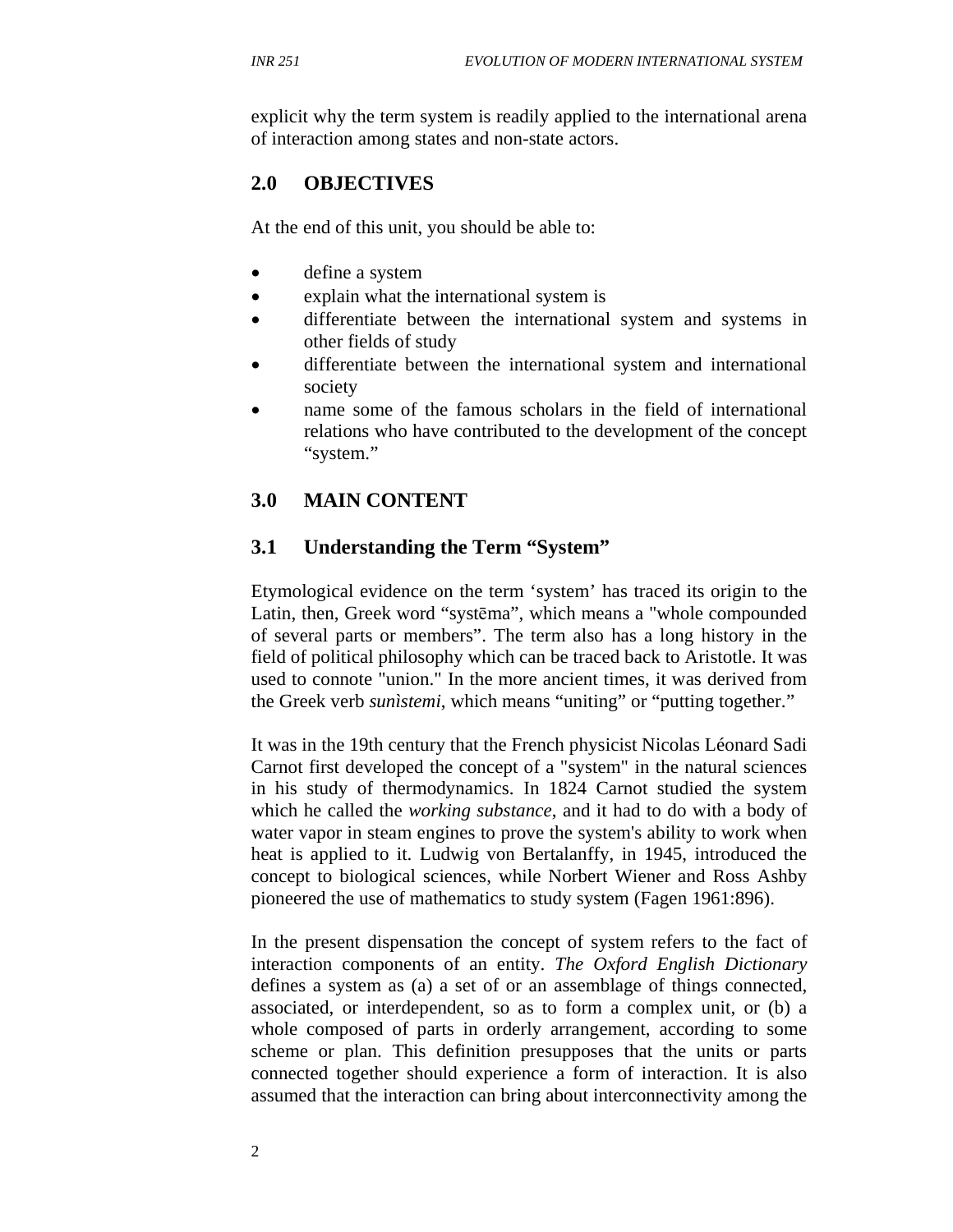units or parts. A system, therefore, implies not only the inter-dependence of parts but also the acceptance of influence from environment and vice versa.

Definitions of a "system" may vary, but they all point to common salient facts. First, that a system has different parts which interact, inter-relate and are inter-dependent. Second, inter-dependence here means that when the properties of a component in a system change, all other components and the system as a whole would be affected. Third, a system is also viewed to have its boundary. This means there are some entities which are considered to be inside the system, while others are outside. The ones outside the system are regarded as the environment of the system.

Systems are classified in different ways. There are natural and humanmade (designed) systems. Natural systems may not have an apparent objective but their outputs can be interpreted as purposes. Human-made systems are made with purposes that are achieved by the delivery of outputs. Their parts must be related, that is to say they must be designed to work as a coherent entity.

Other common characteristics of a system include:

- A system has structure: it contains parts (or components) that are directly or indirectly related to each other.
- A system has behaviour: it contains processes that transform inputs into outputs (material, energy or data).
- A system has interconnectivity: the parts and processes are connected by structural and/or behavioural relationships.
- All systems strive towards equilibrium or what is termed as haemostasis.

Furthermore, systems can also be classified into physical and abstract systems, as well as subsystems. Physical systems are tangible entities that may be static or dynamic in operation. Abstract systems, on the other hand, are intangible entities. On the other hand, a subsystem is a set of elements, which is a system itself, but a component of a larger system.

### **SELF-ASSESSMENT EXERCISE**

Highlight the main characteristics of a system.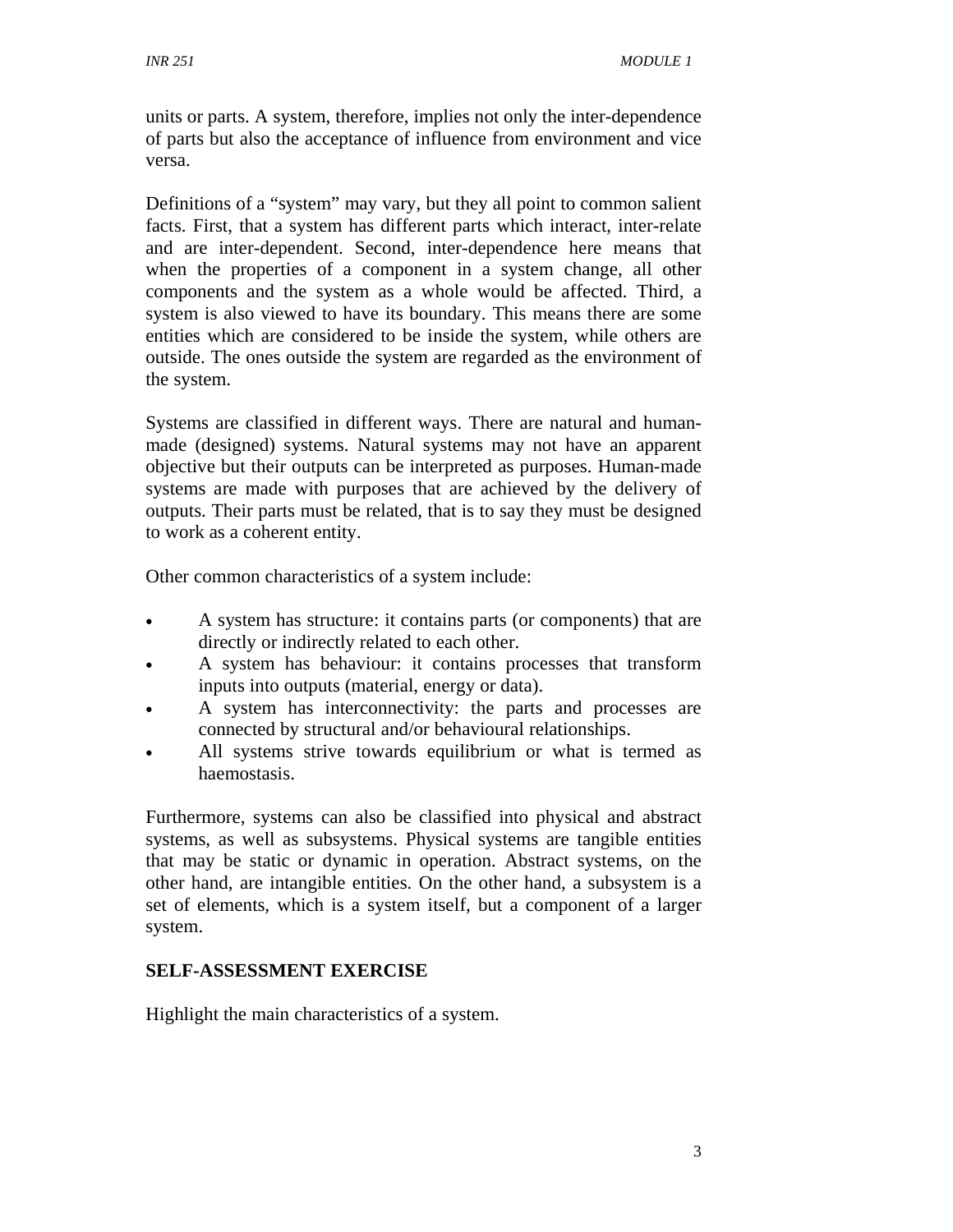#### **3.2 International System as a System**

One major controversy that has trailed the understanding the concept of the international system bothered on the inadequacy of assigning the term "system" to the act of intermingling of states and non-state actors in the international arena. This inadequacy has stemmed from strict scientific notion of "system." This is because scientifically, mechanical or biological systems are natural and can be subjected to intrinsic scientific methodologies. But, the international system is considered to be artificial, thus, an abstraction which cannot be subjected to the scientific intrinsic methodologies.

The general concept of international system has its foundation in the works of system theorists in the field of international relations. Scholars in the field have developed basic framework to establish the basis on which the international arena can be regarded as a system. They regard nation-states as actors, always standing in interaction with each other making the whole world as an organised complexity. Spiro holds that the idea of international system is abstract, descriptive and theoretical. Nevertheless, it contributes a perspective in which international system constitutes an expression to stimulate thought about a certain generalised image (Spiro, 1999: 177).

David Easton and Gabriel Almond have used the system approach for the study of political system while Kenneth Waltz and Morton Kaplan have used it for the study of international system. One remarkable systemic work about the international system is done by Kenneth Waltz. Addressing the systemic nature of international political interaction, Waltz emphasises the structural factor. He explains that a system is made of a structure and units. The units are interactive and interdependent. He contends, further, that in international politics, sovereign states constitute the units, while the structure of international politics is an ordering principle that positions or arranges the sovereign states in the pecking order of ranking and alliances (Waltz, 1979).

Kaplan, even though, has not developed a precise definition of international system, his discussions on the nature of international system is said to be the most elaborate to bring the idea of system to bear on discussions on international politics among international actors. He regards the interactions in the international arena as a system of action, which he elaborates as follows: "A system of action is a set of variables so related, in contradistinction to its environment, that describable behavioural regularities characterise the internal relationships of the variables to each other and the external relationships of the set of individual variables to combinations of external variables" (Kaplan, 1957:242). Thus, according to Kaplan, international actions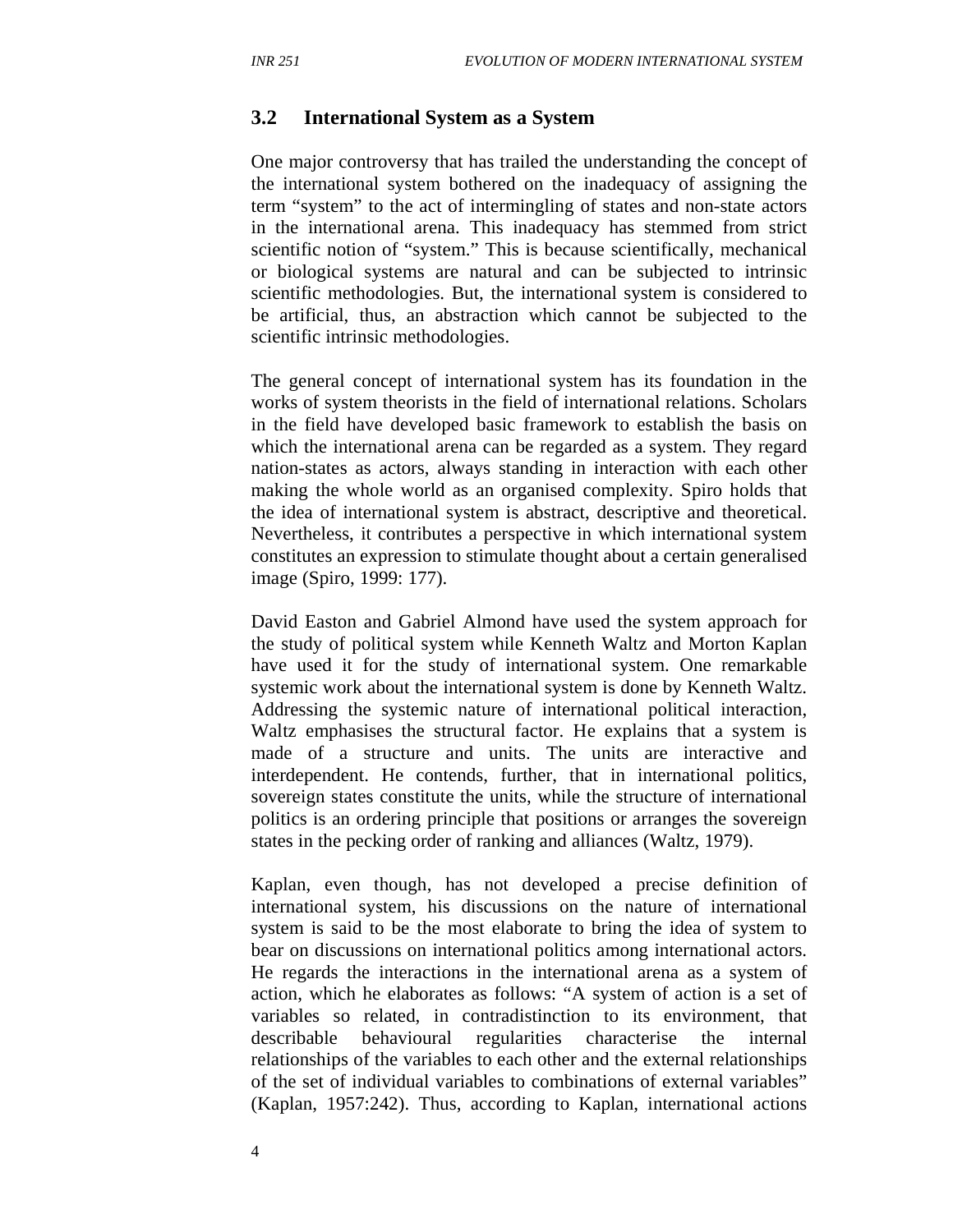take place between international actors. It is the interaction between actors that ultimately gives birth to the international system.

Some of the remarkable elements about Kaplan's work are located in his ability to describe the nature of an international system by identifying variables in the nature of the system and assigning values to these variables. He identifies the variables of the system to include:

- a) the essential rules of the system
- b) the transformation rules
- c) the actors classificatory variables
- d) capacity variables and the information variables.

Based on these variables he identifies six types of international systems, which include the following:

- i) the balance of power system
- ii) the loose bipolar system; the tight bipolar system
- iii) the universal system
- iv) the hierarchical system in its directive and non-directive forms, and
- v) the unit veto system.

Although Mortan Kaplan is the chief exponent of the system theory, there have been many others who have contributed to the system approach. They include Karl Deutsch, Charles Mc Cleland, J. David Singer, Kenneth Boulding, David Easton and Anatole Rapport. The interpretation given by all these scholars refers to the variables of the international system, which help in a proper understanding of the interaction process. They see a system as an assemblage of units, objects, or parts united by some form of regular interaction. In the 1950s, the behavioural revolution in the social sciences and growing acceptance of political realism in international relations led scholars to conceptualise international politics as a system, using the language of systems theory. McCleland, particularly, calls systems theory as a way of thinking having the proportion of a world view (McCleland, 1966). Thus, the international system can be taken as a system because nations live with one another. They live in an international environment and participate in that environment. The behaviour of nations in the system is a two-way activity of taking from and giving to the international environment. It is this process of exchange that makes it to be called a system.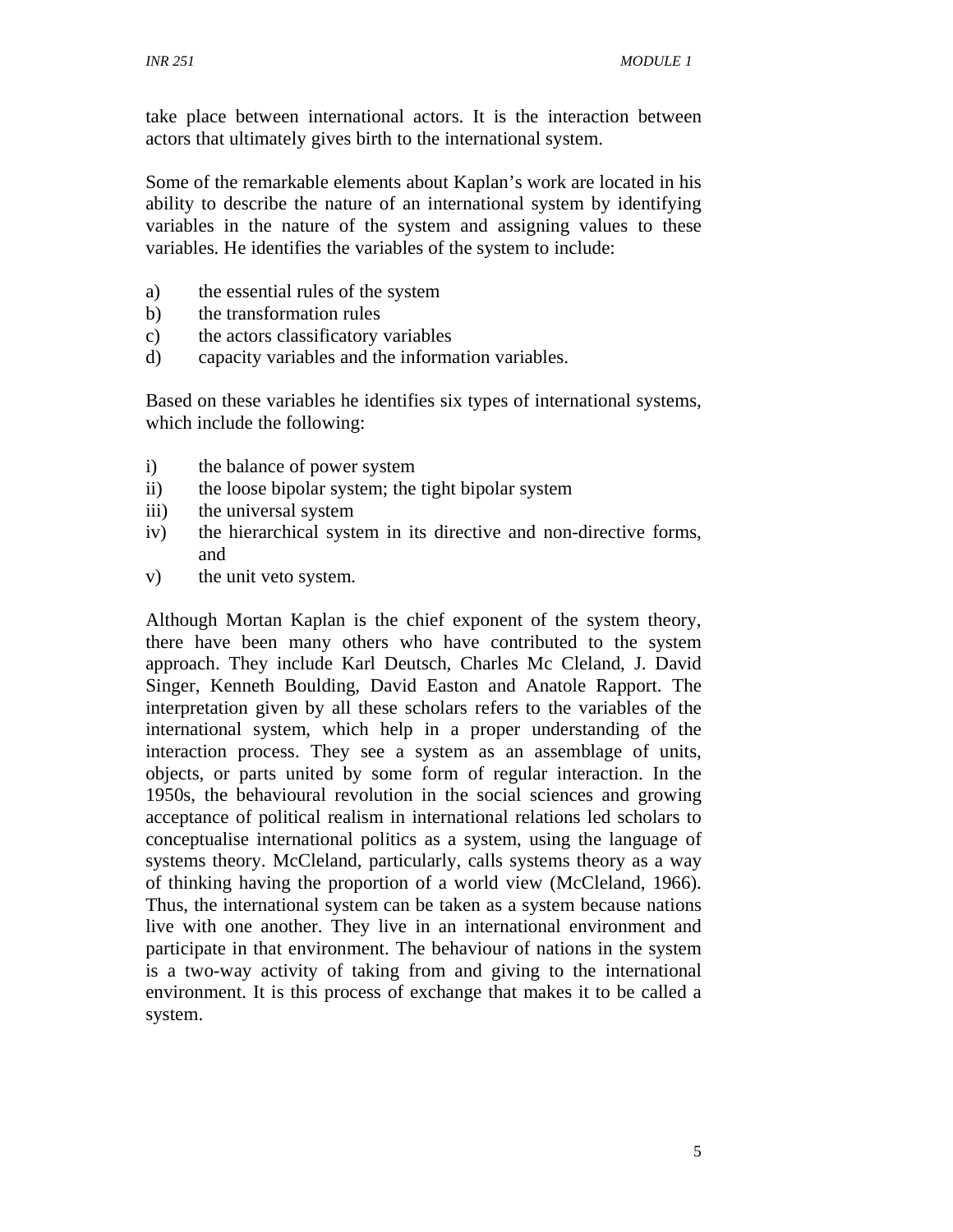#### **3.3 Definition of International System**

In defining international system, Stanley Hoffman regards it as a pattern of relations among the basic units of world politics, characterised by the scope of the objectives pursued by those units and of the task performed among them as well as by the means used to achieve those goals and perform these tasks (Hoffman,1965). On their part, Frederic S. Pearson and Martin Rochester define international system as "the general pattern of political, economic, social, geographical, and technological relationship that shape world affairs. Or more simply, as the general setting in which international relations occur at any time" (Pearson and Rochester, 1984). In an attempt to find an operational definition of the international system Dougherty and Pfaltzgraff maintain that "An international political system is a set of polities linked by a set of interactions (patterns of behaviour in the world politics complex)" (Dougherty and Pfaltzgraff, 1997: 175-185). This definition presupposes that political interaction among polities cannot just constitute an international system, unless the polities are identified as a sovereign.

From the foregoing discussions, we can, in lucid terms, say that international system is a lexicon among scholars of international relations to describe the network and complexities of the interactions among states and non-state actors in the international arena. Amidst the interactions they exert political, military, economic as well as cultural impact on one another. The exertion of impact on one another is carried out within laid down rules and norms of behaviour guiding the entire interaction process. The interaction can be of different forms such as direct governmental economic collaboration or diplomatic contacts. It can be direct non-governmental in areas like tourism, or indirect governmental as regard adoption of industrialisation. It may also be collaborative or conflicting.

In addition, international actors are in two categories. The first category is that of the national actors while the second is that of supranational actors. Nigeria, USA, India, China, etc. are the examples of national actors while the ECOWAS and NATO are examples of supranational actors. And as Kaplan maintains, as international action takes places between international actors, it is the interaction between these two types of actors that ultimately gives birth to the international system.

Furthermore, the international system has various smaller international systems at the lower scale working as sub-systems or dependent systems. Each sub-system or the dependent system affects the functioning of the bigger system and vice versa. Thus each system, in addition to being a system in itself, can be a sub-system of a larger or dominant system. Interaction may even differ in intensity. We may find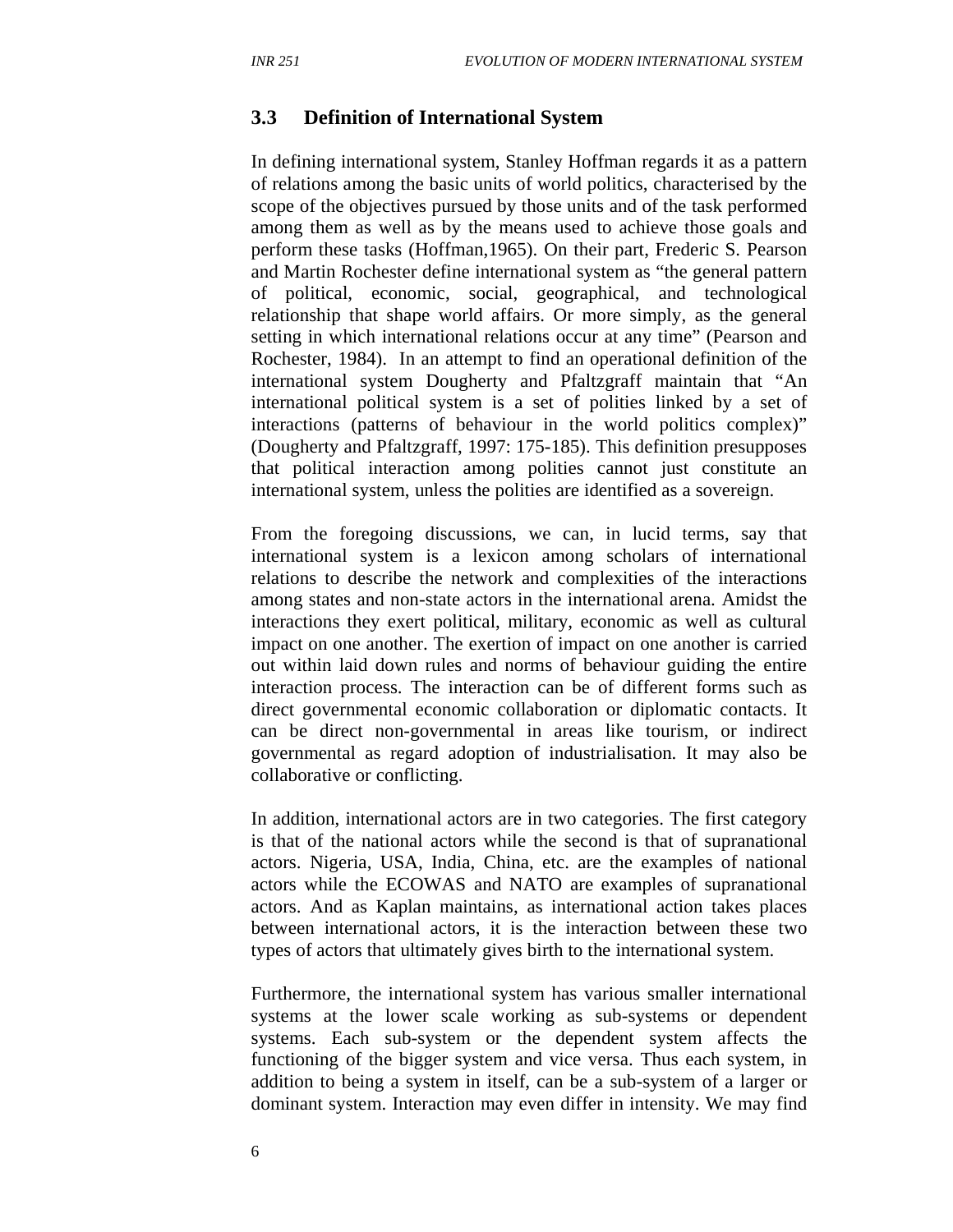that the interaction between the actors of the West-European sub-system is of great intensity than between the actors of Africa.

## **SELF-ASSESSMENT EXERCISE**

Define the international system.

## **3.4 Distinction between International System and International Society**

In recent times, scholars of international relations have pushed further the debate about the concept of international system by bringing in the notion of international society to place side by side with the concept of international system, making the necessary contrast. In this regard, Hedley Bull has developed an argument to elaborate the distinction between international system and international society. For him, an international system is formed when two or more states have sufficient contact between them, and have sufficient impact on one another's decision to cause them behave as parts of a whole (Bull, 1977). This definition corresponds to the ones we have elucidated upon in the early part of our discussion.

On the other hand, he maintains that the international society is created when a number or group of states with common interest and values get together on the basis that they conceive themselves as been tied together by a common set of rules in their relationship with one another, and share in the working of common institutions. From this point of view, it can be extrapolated that in Bull's sense, an international society presupposes an international system, but an internal system may exist without an international society.

As a terminology, the term "international system" was commonly used among scholars in the era of Cold War. But in the post Cold War era, as a result of the accompanying rapid changes in the world structure, there came a decline in the frequency of the use of the term as it got substituted by other vogue terminologies like "international society." Nevertheless, that does not mean that the term "international system" has lost its meaning. The term still holds it validity in spite of the changes in real politics and academic fashions. What is actually happening is the two terms are or can be used interchangeably in discussions bothering on international politics.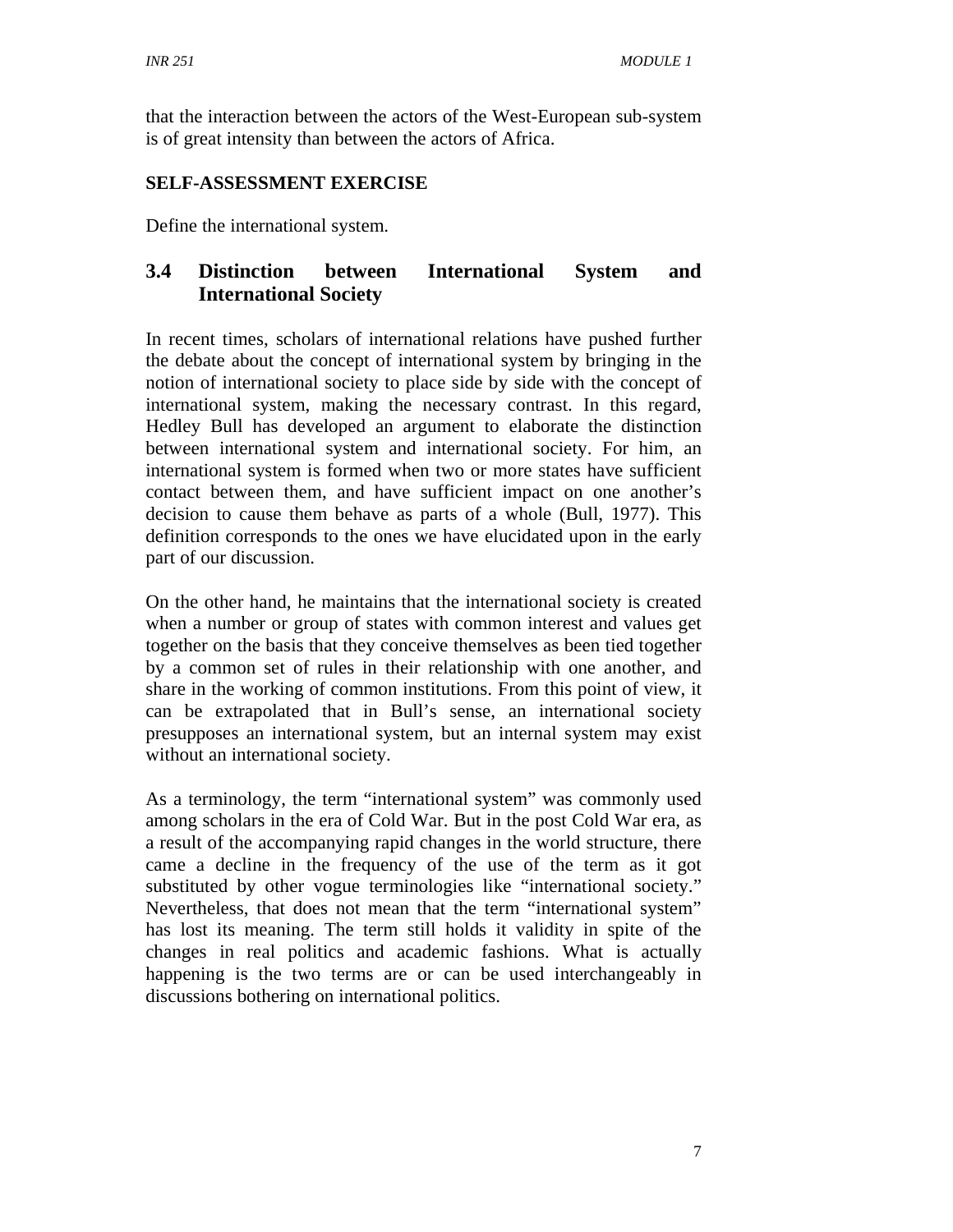#### **4.0 CONCLUSION**

International system remains a term among scholars of international relations to describe the network and complexities of the interactions among actors in the international arena. Even when substituted with the term "international society" it only points to the fact that there is need to assign a term to describe the interaction and interdependence among actors - they may be states or non-state actors - in the international arena.

#### **5.0 SUMMARY**

The term "system" has its origin from the Greek word "systēma", which means a "whole compounded of several parts or members." In the cause of its evolution over the years, the term has been used by academics and professionals of various disciplines. In international relations the term was introduced by system theorists like Morton Kaplan and Kenneth Waltz who seek to develop the framework to establish the basis on which politics in the international arena can be liken to a "system." It is generally agreed that the international system is characterised by interactive and interdependent relationship among the actors. In the present dispensation, the term "international system" has come to be substituted by the term "international society". Yet, that does not mean that term "international system" has lost its relevance. Rather, the two are used interchangeably.

#### **6.0 TUTOR-MARKED ASSIGNMENT**

- 1. What is international system?
- 2. Distinguish between "international system" and "international society."

#### **7.0 REFERENCES/FURTHER READING**

- Bull, H. (1977). *The Anarchical Society: A Study of Order in World Politics*. London: Macmillan.
- Dougherty, J. E. & Robert, L. P. Jr. (1997). *Contending Theories of International Relations: A Comprehensive Survey.* New York: Longman.

McClelland, C. A. (1966). *Theory and the International System*.

Richard, R. F. (1961). "Some Contributions of Mathematical Reasoning to the Study of Politics." In: *American Political Science Review,*  Vol. 4.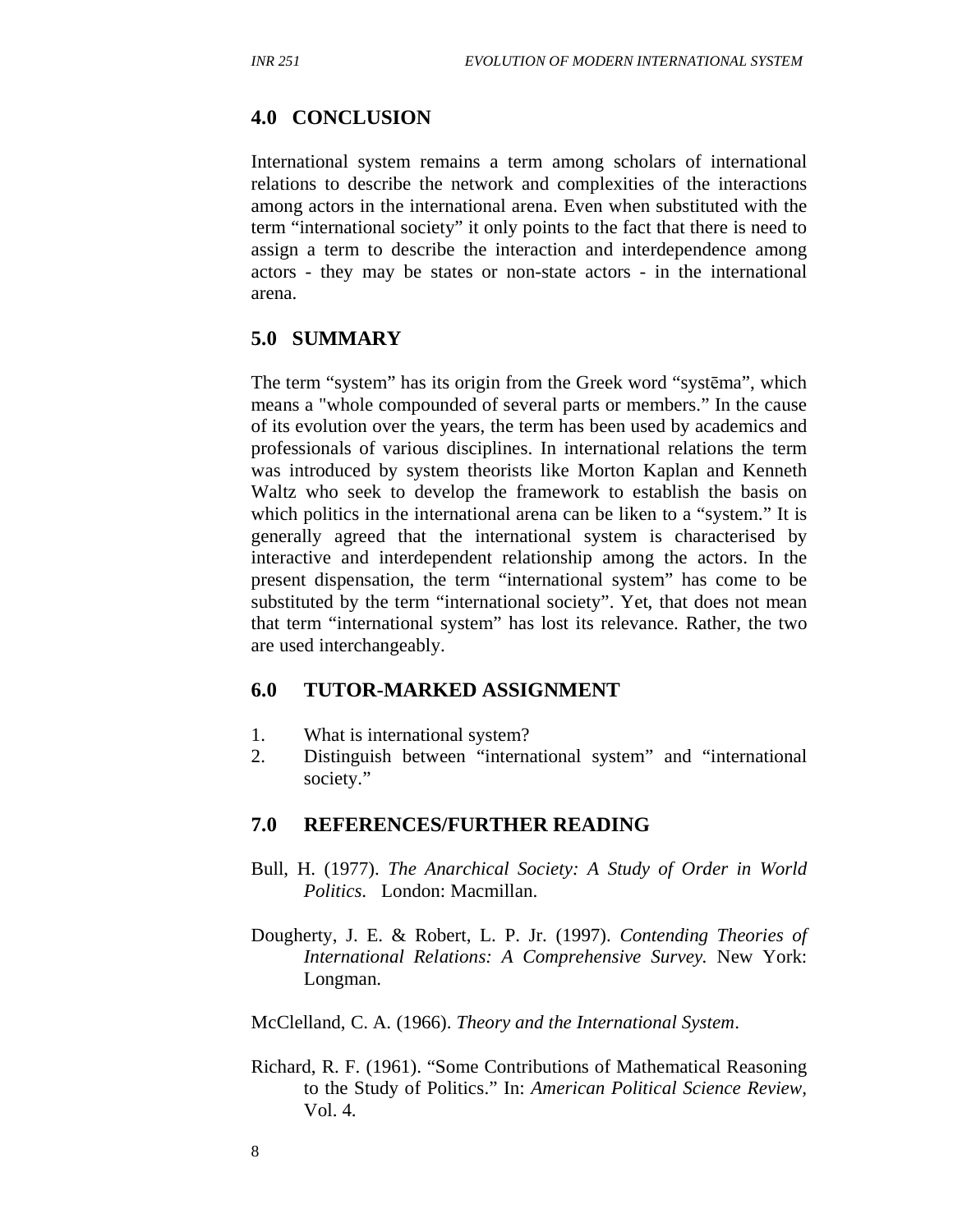- Rochester, M. J. (1984). *International Relations: The Global Condition in the Late Twentieth Century.* Random House.
- Spiro, D.E. (1999)*. The Hidden Hand of American Hegemony: Petrodollar Recycling and International Markets*. NY: Cornell University Press.
- Stanley, H. (1965). *The State of War: Essays on the Theory and Practice of International Politics*. Praeger.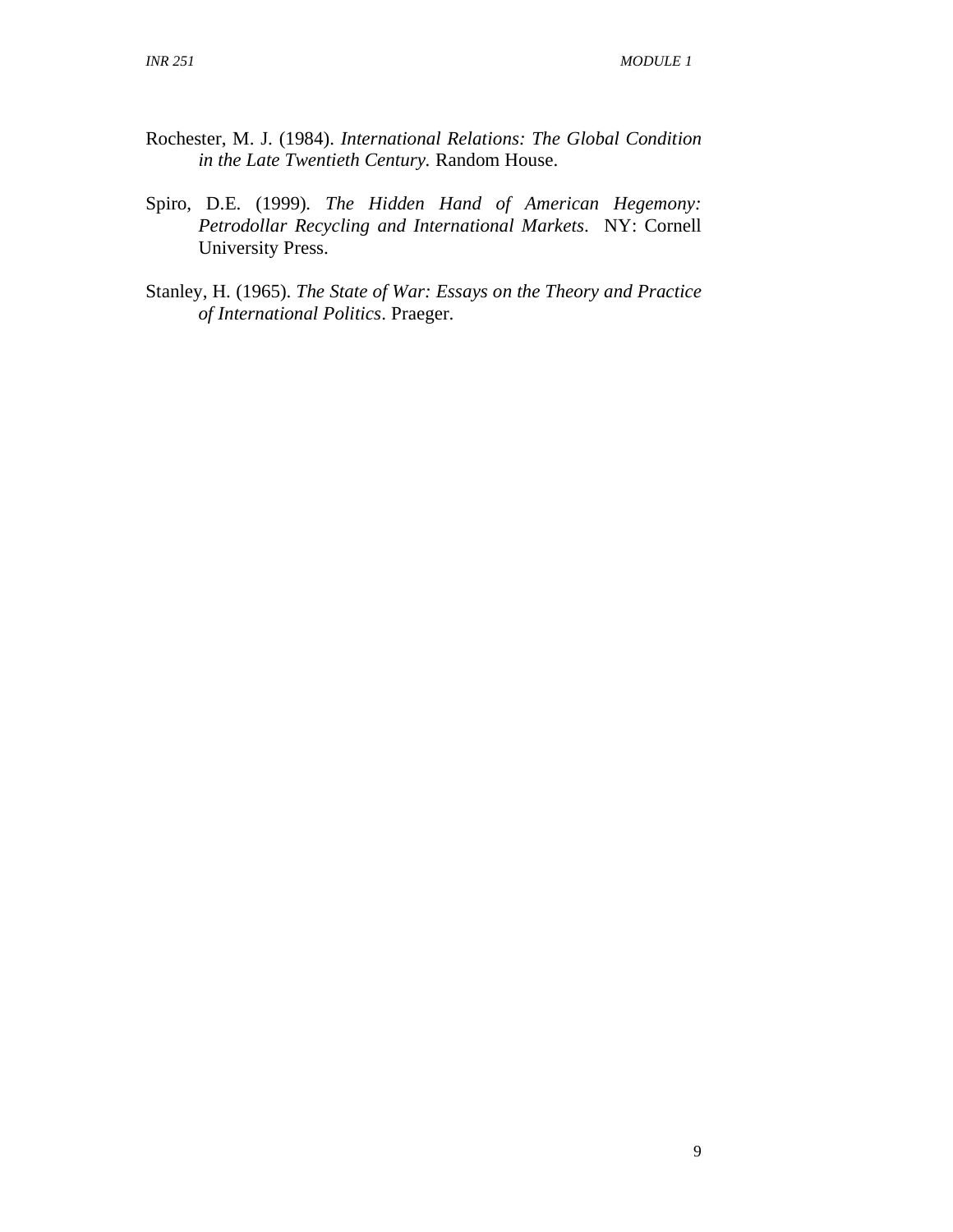## **UNIT 2 UNDERSTANDING THE INTERNATIONAL SYSTEM: THE REALIST APPROACH**

#### **CONTENTS**

- 1.0 Introduction
- 2.0 Objectives
- 3.0 Main Content
	- 3.1 The Realist's Approach
		- 3.1.1 Neorealism or Structural Realism
		- 3.1.2 Classical Realism
		- 3.1.3 Neoclassical Realism
		- 3.1.4 Liberal Realism or the English School
- 4.0 Conclusion
- 5.0 Summary
- 6.0 Tutor-Marked Assignment
- 7.0 References/Further Reading

### **1.0 INTRODUCTION**

The study of international system requires familiarity with some essential theories, concepts, notions, as well as basic assumptions that are intrinsically linked to the study of international politics. It is not just the terms and the jargon that are important; rather, it is the insight that they offer in explaining how the international system operates that makes them useful. Again, using the precise terminologies is also less important than grasping the essential, the underlying foundation of behaviour of actors that is so crucial to explaining the basis of the interactions that go on in the arena of international politics.

This unit introduces some of the basic theoretical approaches and the accompanying assumptions of such approaches regarding the international system, in order to make them accessible for comprehension in the study of international system. There exist several approaches and notions, accompanied by several assumptions as tools in understanding the working of the international system. In this unit our discussions shall revolve around the realists thinking, one of the most common approaches in interpreting the behaviour of actors in the international system. This includes some of the variegated versions of realism which have come about as the products of refinement in the thinking or paradigm shift among scholars in the field of International Studies. These refinement or paradigm shifts themselves have come about as result of the impact of world events which have defiled explanation based on the existing versions of realism. Thus, they called for modified versions of the existing paradigms of realism so as to grapple with events in the world system.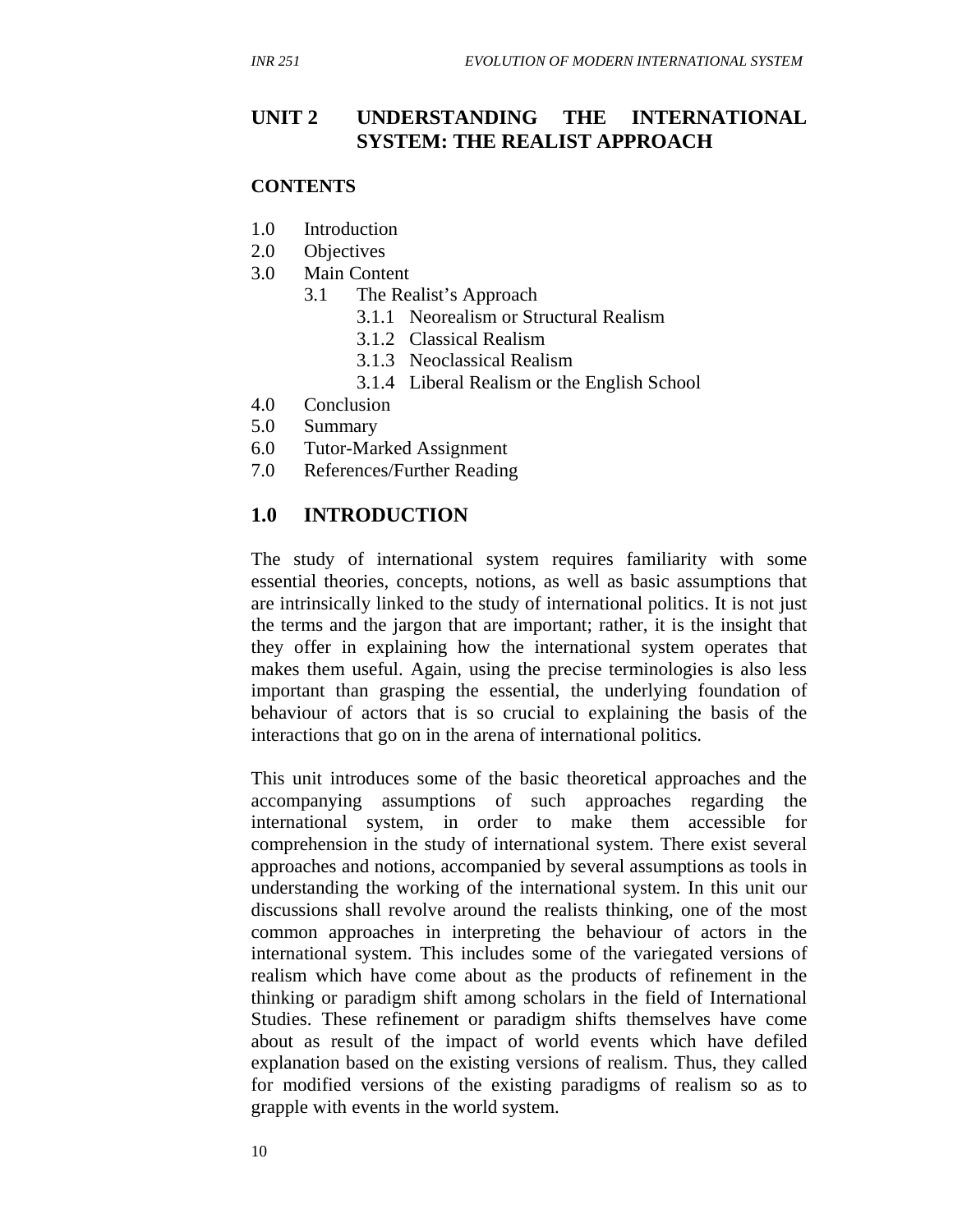## **2.0 OBJECTIVES**

At the end this unit you should be able to:

- define "realism" as a basis of understanding the international system
- enumerate the basic assumptions of the realist school of thought about the international system
- explain terms like classical realism, neorealism, classical neorealism.

## **3.0 MAIN CONTENT**

## **3.1 The Realist's Approach**

Realism as a formal discipline in international relations did not arrive until World War II, but its primary assumptions have been expressed in earlier thinkers and writers such Thucrdides, Niccolò Machiavelli, Cardinal Richelieu and others. Thucydides, an ancient Greek historian in his work, *History of the Peloponnesian War*, has espoused views that have been the basis of Realists' assumptions and is also cited as an intellectual of realpolitik. Niccolò Machiavelli, a Florentine political philosopher, wrote *Il Principe* (*The Prince*) in which he held that the sole aim of a prince (politician) was to seek power, regardless of religious or ethical considerations. Cardinal Richelieu, a French statesman acted in tandem with the spirit of realism as he destroyed domestic factionalism and guided France to a position of dominance in foreign affairs. Thomas Hobbes, an English philosopher wrote *Leviathan* in which he stated the "state of nature" was prone to a "war of all against all".

Realism, frequently referred to as the power theory in some quarters, is identified with scholars such as Hans Morgenthau, Henry Kissinger and Kenneth Waltz. In the thinking of the realists the international system is defined by anarchy. This is because there is no central authority to settle disputes among contending actors as it is in domestic political systems. Thus, in such anarchical situation, state power is the key. There is the belief that it is only through power that states can defend themselves and hope to survive. Realism believes power can be in variety of ways: militarily, economically and diplomatically. It also emphasises the possession of the coercive capacity as the ultimate determinant of international politics.

The world view of the Realists rests on the assumption that, first; survival is the principal goal of every state actor. And given the anarchy of the international system, states require to, constantly, ensure that they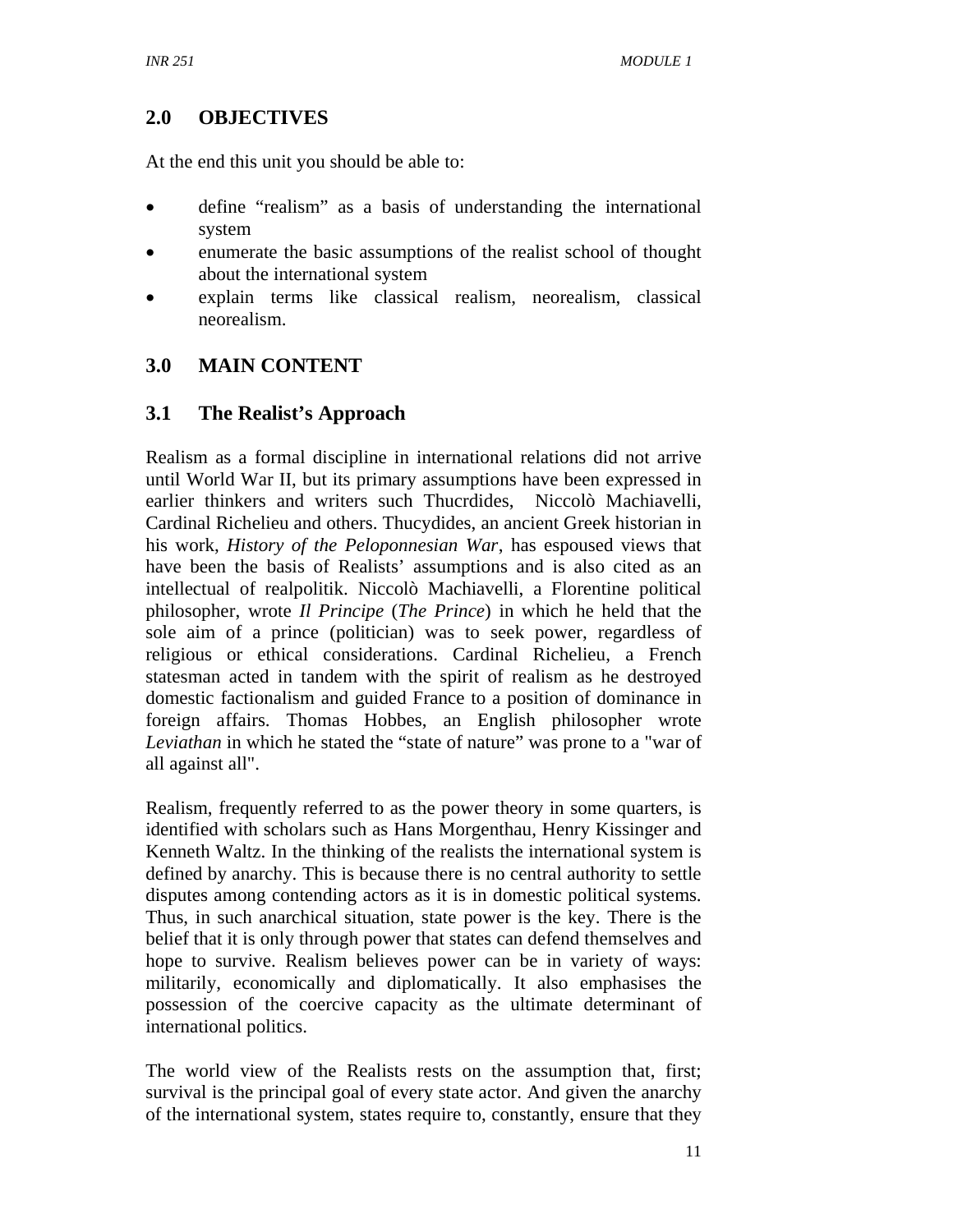have sufficient power to defend themselves and advance their interest that is required for survival. Second, Realists take states to be rational actors. This means that, given the goal of survival, states will act as best they can in order to maximise their likelihood of continuing to exist. Third, Realists believe that all states possess military capacity, and no state knows what its neighbours intend precisely. This presupposes that the word is dangerous and uncertain. Fourth, in such a world only countries with greater powers that can prevail. Thus, the international system is a system of power exercise. With time realism has undergone some refinement by scholars, resulting in various novel paradigms such as classical realism, liberal realism or the English school or rationalism, neorealism or structural realism and neoclassical realism.

#### **3.1.1 Neorealism or Structural Realism**

According to Powell Robert, neorealism or structural realism is a theory of international relations that was, first, outlined by Kenneth Waltz in his 1979 book *Theory of International Politics* (Robert 1994: 313-344). Neorealism can be considered as one of the most influential contemporary approaches to international relations. Neorealism is also considered as been derived from the classical realist tradition of E.H. Carr, Hans Morgenthau, and Reinhold Niebuhr. The major exception is that neorealism dismisses classical realism's use of concepts such as "human nature" to explain international politics.

Neorealist thinkers, instead, propose that structural constraints — that is to say not strategy, egoism, or motivation will determine behaviour in international relations. Thus, instead of focusing on human nature, its focus is predominantly on the anarchic structure of the international system. They see states as primary actors because there is no political monopoly on force existing above any sovereign. But while states remain the principal actors, greater attention is given to the forces above and below the states. The international system is seen as a structure acting on the state with individuals acting as agency of the state.

The principal assumption of the neorealist is that the nature of the international structure is defined by its ordering principle. That is to say the anarchy, and the distribution of capabilities, is measured by the number of great powers within the international system. The anarchic ordering principle of the international structure is decentralised, meaning there is no formal central authority. Every sovereign state is formally equal in this system. These states act according to the logic of self-help, meaning states seek their own interest and will not subordinate their interest to the interests of other states. States are assumed, at a minimum, to want to ensure their own survival as this is a prerequisite to pursue other goals. This driving force of survival is the primary factor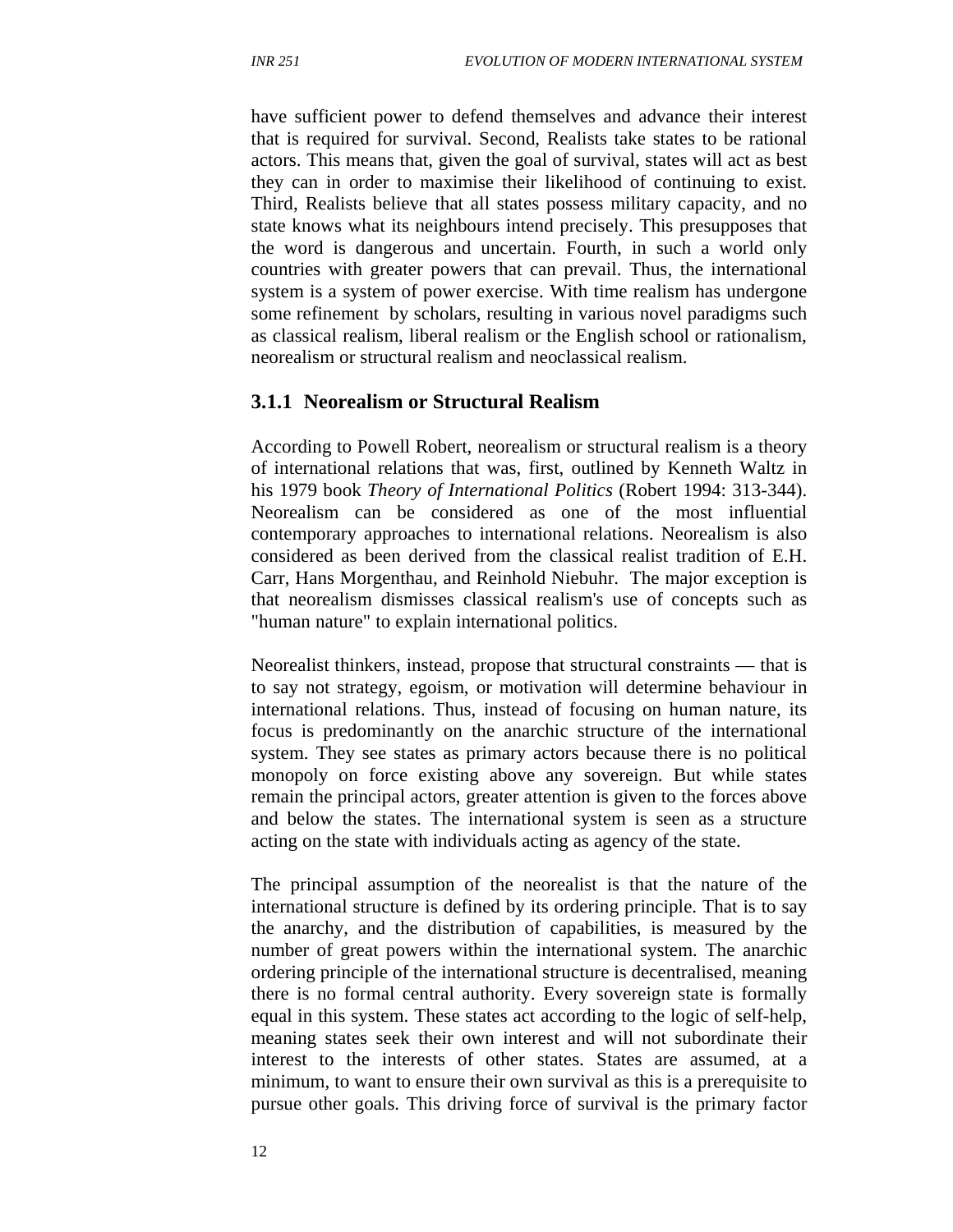influencing their behaviour and in turn ensures states develop offensive military capabilities for foreign interventionism and as a means to increase their relative power. In summary, it is the nature of the environment that pushes states to garner power to ensure their survival in the system.

## **SELF-ASSESSMENT EXERCISE**

What are the main assumptions of neorealism or structural realism?

## **3.1.2 Classical Realism**

Classical realism's most important roots arguably date back to the fall of the medieval Roman Catholic realm. Medieval Europe entertained the idea of universalism as its competitors, the Byzantine Empire and the Islamic caliphates, but according to Bozeman, it never enjoyed the same ability to pursue it in practice (Bozeman, 1994). With this, Haslam maintains that gradually, therefore, universalism gave way to particularism, as scholars and observers promoted the shift by developing new doctrines of state interest (raison d'état) and balances of power in the explanation of behaviour in the international system (Haslam, 2002). In the early 20th century, scholars of the interwar generation picked up these concepts and insights and gave birth to the tradition of classical realism as a body of thought.

Prominent scholars of the interwar generation include Reinhold Niebuhr, Edward H. Carr, Georg Schwarzenberger, and Nicolas Spykman, and they would go on to inspire people like Hans Morgenthau, Raymond Aron, Stanley Hoffmann, Arnold Wolfers, George Kennan, Henry Kissinger, and others. Classical realists share an understanding of social reality as collective, which is to say that the group is the essence of social reality and of politics as a contentious struggle among these groups over values (Gilpin, 1986).

Political conflict is rooted in human affairs and more particularly human nature, according to classical realists. Reinhold Niebuhr believed that humans had a potential for 'evil', and with human kind's increasing grasp of science and control of society, the scope for human evil expanded. Reinhold Niebuhr claimed that "man's claim to goodness is absurdity if not blasphemy. Social groups such as nations and states may contain many ethical people but the glue of these groups — 'patriotism' — contains a 'paradox': it 'transmutes individual unselfishness into national egoism' (Niebuhr, 1932: 91). Hans Morgenthau sought to provide 'a theory of international politics' focused on the 'objective laws' of politics and rooted in 'human nature' (Morgenthau, 1993: 3–4). Morgenthau may have been less preoccupied by the 'evil' nature of man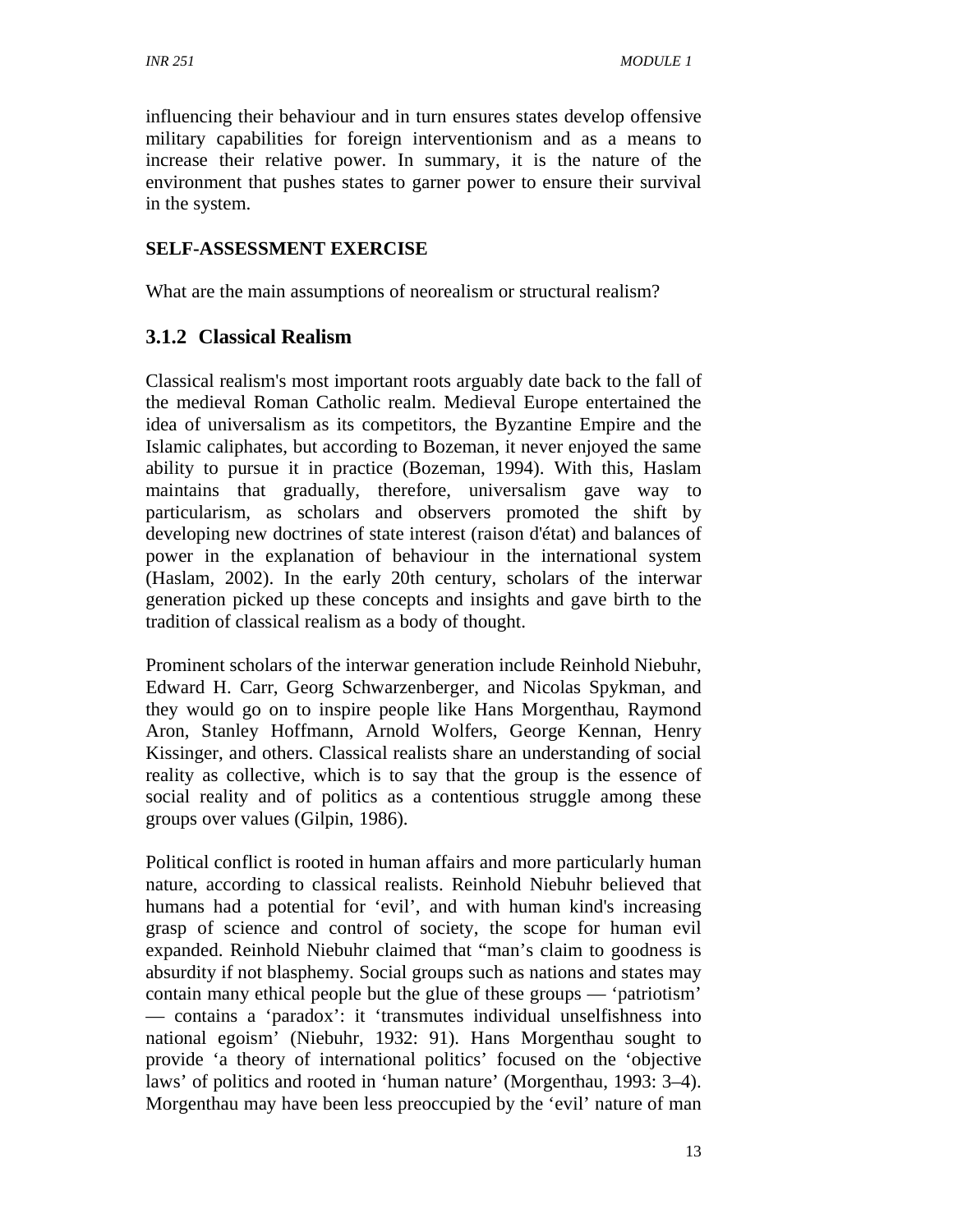compared to Niebuhr but he maintained that the desire for power was universal (Waltz, 1959: 34).

Niebuhr and Morgenthau thus created inextricable links between individuals and collectivities, partly because individuals live in groups (i.e., the essence of social reality), partly because groups' occasional warring is rooted in human nature. By implication, classical realism does not distinguish between the 'first' (the individual) and 'second' (the state) image in the assessment of why tragedy happens. Kenneth Waltz nevertheless built his criticism of prevailing international theories, thus including classical realism, on the notion of distinct images, and he associated classical realism with the first image (human nature) (Waltz, 1959). Classical realists find that revisionist states, which are those wrecking havoc in international politics, somehow emerge from human nature.

The basic assumptions of classical realism are that, first, the drive for power and the will to dominate are held to be fundamental aspects of human nature that inform state behaviour in the international system. Second, people are by nature narrowly selfish and ethically flawed, and cannot free themselves from the vicious fact that they are born to watch out for themselves. Third, of all the people's evil ways, none are more prevalent, inexorable, or dangerous than their instinctive lust for power and their desire to dominate others. Fourth, the possibility of eradicating the instinct for power is a utopian aspiration. Fifth, international politics is, as Thomas Hobbes put it, a struggle for power "a war of all against all." Lastly, the primary obligation of every state, the goal to which all other national objectives should be subordinated, is to promote its national interest and to acquire power for this purpose.

Other basic assumptions of classical realism include the fact that the nature of the international system dictates that states acquire sufficient military capabilities to deter attack by potential enemies; and that states should never entrust the task of self-protection to international security organisations or international law and should resist efforts to regulate international conduct. In addition, if all states seek to maximise power, stability will result from maintaining a balance of power, lubricated by fluid alliance systems.

#### **SELF-ASSESSMENT EXERCISE**

Differentiate between neorealism and classical realism.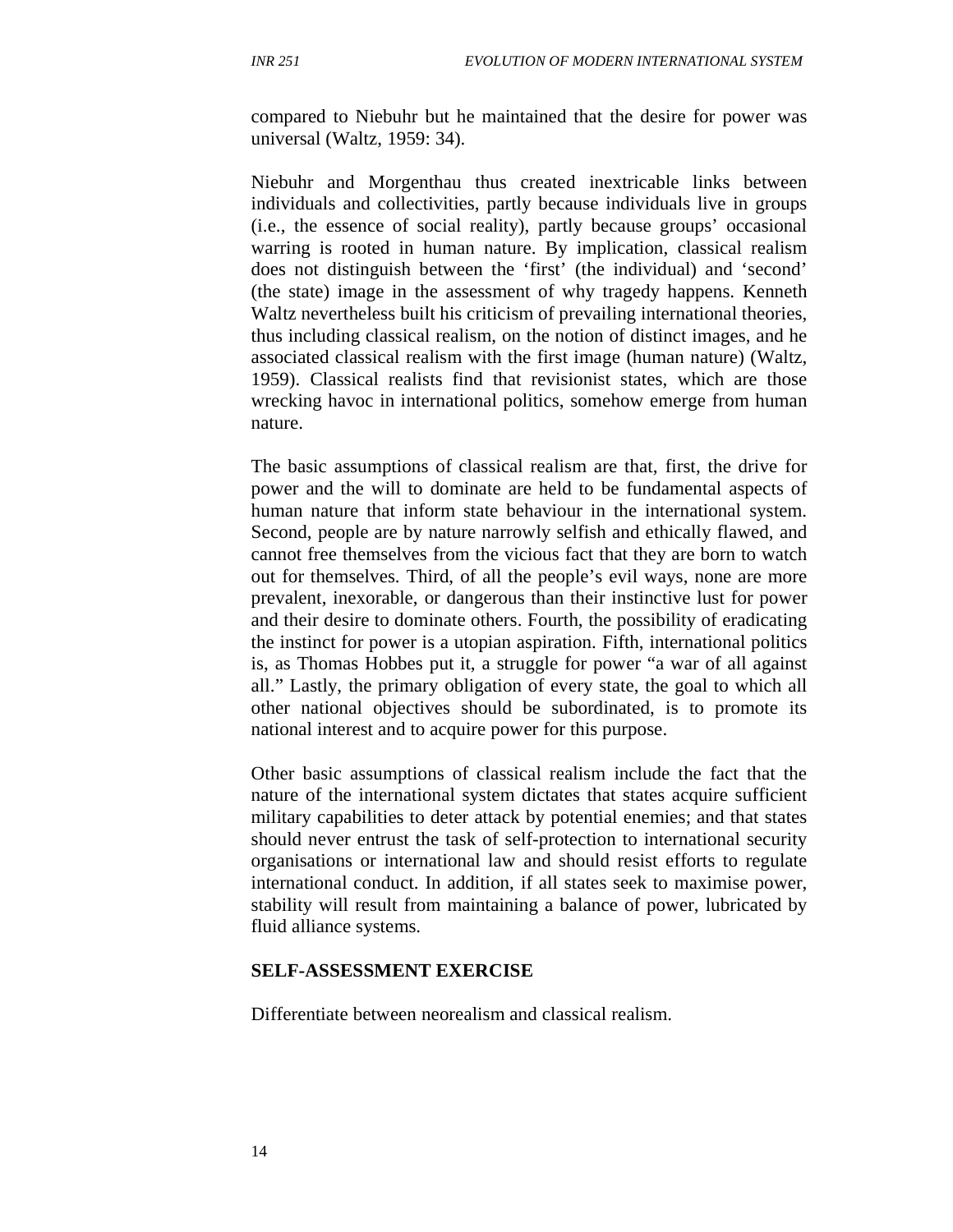## **3.1.3 Neoclassical Realism**

Neoclassical realism can be seen as the third generation of realists, coming after the classical authors of the first wave such as Thucydides, Machiavelli and Thomas Hobbes, as well as the neorealist Kenneth Waltz. The adherents of neoclassical realism argue that the ambition and scope of a state's behaviour in international politics is driven, first and foremost, by its place in the international system and specifically by its material power capabilities. It is based on this reasoning that they call themselves realists. They argue further, that they are neoclassical because they also take into account the fact that effect of the power capacities of a state is usually interfered with by the systemic variables. They buttress their position by establishing that relative material power is the basic parameter of a state's action in the international system by relying on Thucydides' formula which states that "the strong do what they can and the weak suffer what they must" (Strasser, 1996: 89).

Yet, the neoclassical realists go further to point out that there is no immediate evidence to maintain that, strictly speaking, material power is what determines states' behaviour. The argument is based on the fact that behaviour choices of a state are made by political leaders or elite class, so it is their perception of relative power that matters and not the quantity of relative physical resources available at their disposal. Finally, the neoclassical realists take into cognisance systemic pressures that would influence the choice of alternatives of the political leaders. This means that the influence of systemic factors may become more apparent in directing the choices of political leaders in the behaviour of their state in the international system.

In other words, neoclassical realism holds that the actions of a state in the international system can be explained by systemic variables such as the distribution of power capabilities among states; as well as cognitive variables such as the perception and misperception of systemic pressures, other states' intentions, or threats. Neoclassicism relies also on domestic variables such as state institutions, elites, and societal actors within society- affecting the power and freedom of action of the decision-makers in foreign policy.

The implication here is that, first, appropriate balancing occurs when a state correctly perceives another state's intentions and balances accordingly with such states. Second, inappropriate balancing or overbalancing will occur when a state incorrectly perceives another state as threatening, and uses too many resources than it needs to in order to balance. This causes an imbalance. Third, "underbalancing" can occur when a state fails to balance, out of either inefficiency or incorrectly perceiving a state as less of threat than it actually is. This causes an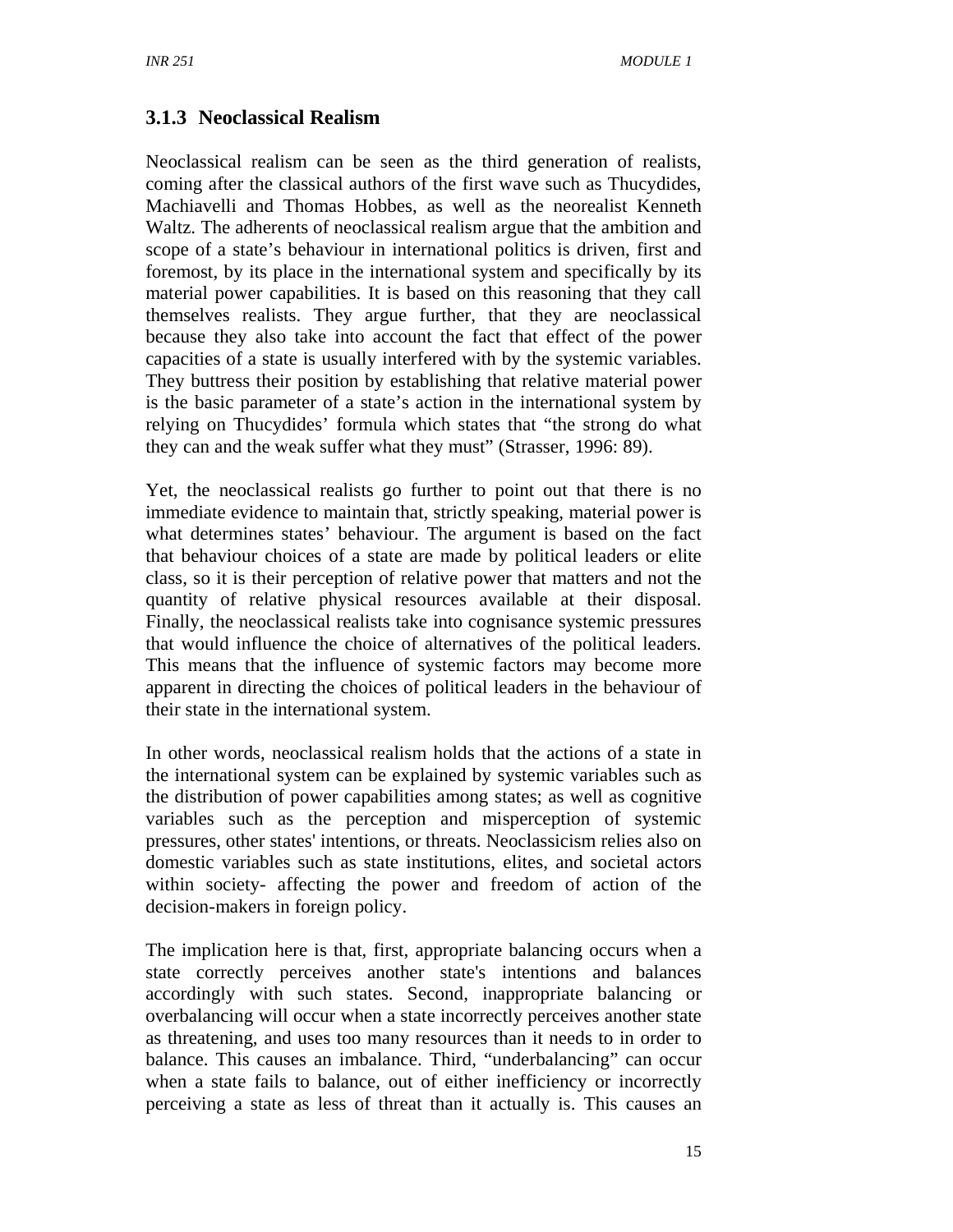imbalance. Fourth, nonbalancing occurs when a state avoids balancing. A state may choose to do this for a number of reasons, including an inability to balance. In sum, decision-makers' beliefs can strongly affect the state's foreign policy. Thus, correct or incorrect perceptions and beliefs of a state will produce the adjoining course of action, whether positively or negatively.

Neoclassical realists reject the assumption of traditional realism that states' sole aim is security. They maintain that, instead, states attempt to use their power to direct the international system towards their goals and preferences. They use tools at their disposal to gain control over their environment. Therefore, states that are more powerful will prosecute foreign policies that are more far-reaching.

In addition, while holding true to the neorealist concept of survival, neoclassical realism further adds that there is a link between economic strength of a state and its military or political influence. This can result in the rise and fall of great powers in the international system, in times of buoyant economy or in times of economic recession of such a great power.

#### **SELF-ASSESSMENT EXERCISE**

Differentiate between the different types of balancing that states adopt in perceiving other states' intentions and capacities.

#### **3.1.4 Liberal Realism or the English School**

This framework holds that the international system, while anarchical in structure, forms a "society of states" where common norms and interests allow for more order and stability than what might be expected in a strict realist view. Prominent English school writers include Hedley Bull's with his classic, *The Anarchical Society*. The liberal realists stand on the conviction that ideas, rather than simply material capabilities, shape the conduct of actors in the international system. The basic argument, according to Hedley (1977), is that states share a certain common interest, which is usually the "fear of unrestricted violence" that leads to the development of a certain set of "rules."

However, since these rules are not legally binding and there are no ordering institutions, it becomes most probably more appropriate to speak of norms. States that respect these basic rules form an international society. Chris Brown defines such a relationship as a "norm-governed relationship whose members accept that they have at least limited responsibilities towards one another and the society as a whole", (Brown, 2009: 48-52). Given this situation, liberal realism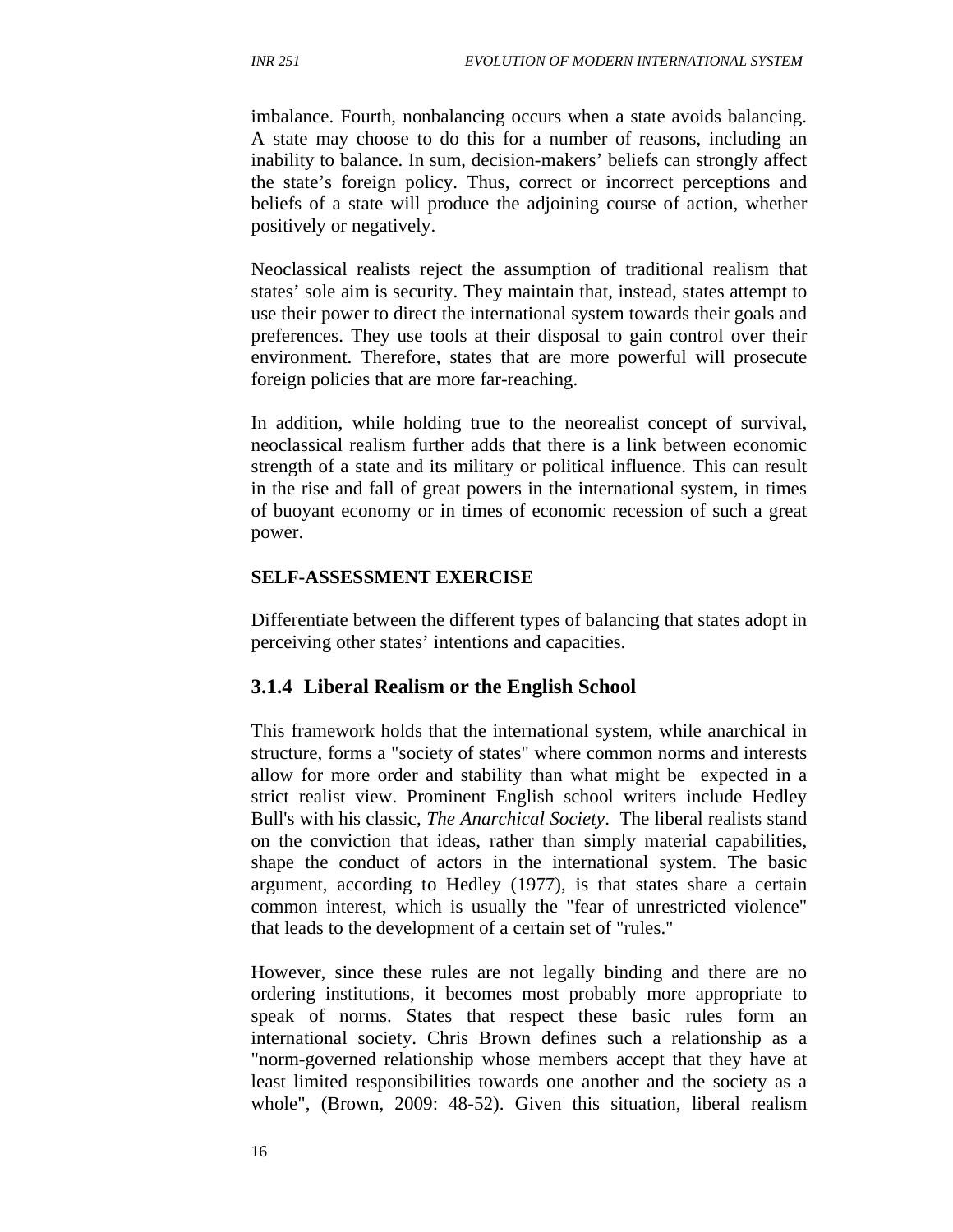maintains that states would follow their interests, but not at all costs as held by the traditional realists. This would entail moving with other members of the system than been against them.

# **4.0 CONCLUSION**

In sum, it can be argued that since states will continue to exist as entities in the international system, the question of their security and survival will remain relevant issues of discussions in matters bothering on the international system. Power capability shall also remain indispensible state apparatus to guide against internal and external threats. Again, war will remain a recurring event in the system, in the name of security or national interest. Furthermore, cooperation among states is not permanent. When their national interest or security is endangered they give up cooperation. In the light of the above discussion, it can be concluded that realism was, is and will continue to be a relevant paradigm in understanding the international system.

# **5.0 SUMMARY**

In this unit, we have tried to understand the nature of the international system from the realist point of view. We have noticed that there exist various perspectives of the realists understand of the international system. The major tenet in their understanding of the system is that, first and foremost, nation-states are the major actors in the anarchical nature of the international system; and there is no central government to regulate conflict among nation states. Thus, power becomes the key for the survival of a state in the arena of international politics. Realists believe is that there are no universal principles with which all states may guide their actions. Instead, a state must always be aware of the actions of the states around it and must use a pragmatic approach to resolve problems as they arise.

All other perspectives of realism: neorealism, classical realism, neoclassical realism and the liberal realism do not disagree with this fact. However, they try to refine the ideas of realism by adding some of the variables inherent in the nature of mankind or the nature of the system that impinge the anarchical nature on the system. This goes to prove that for the realists any understanding of the international system must emphasise the need for power to ensure survival in the system.

# **6.0 TUTOR-MARKED ASSIGNMENT**

- 1. What is realism as a basic theory for understanding the international system?
- 2. Write short notes on the following: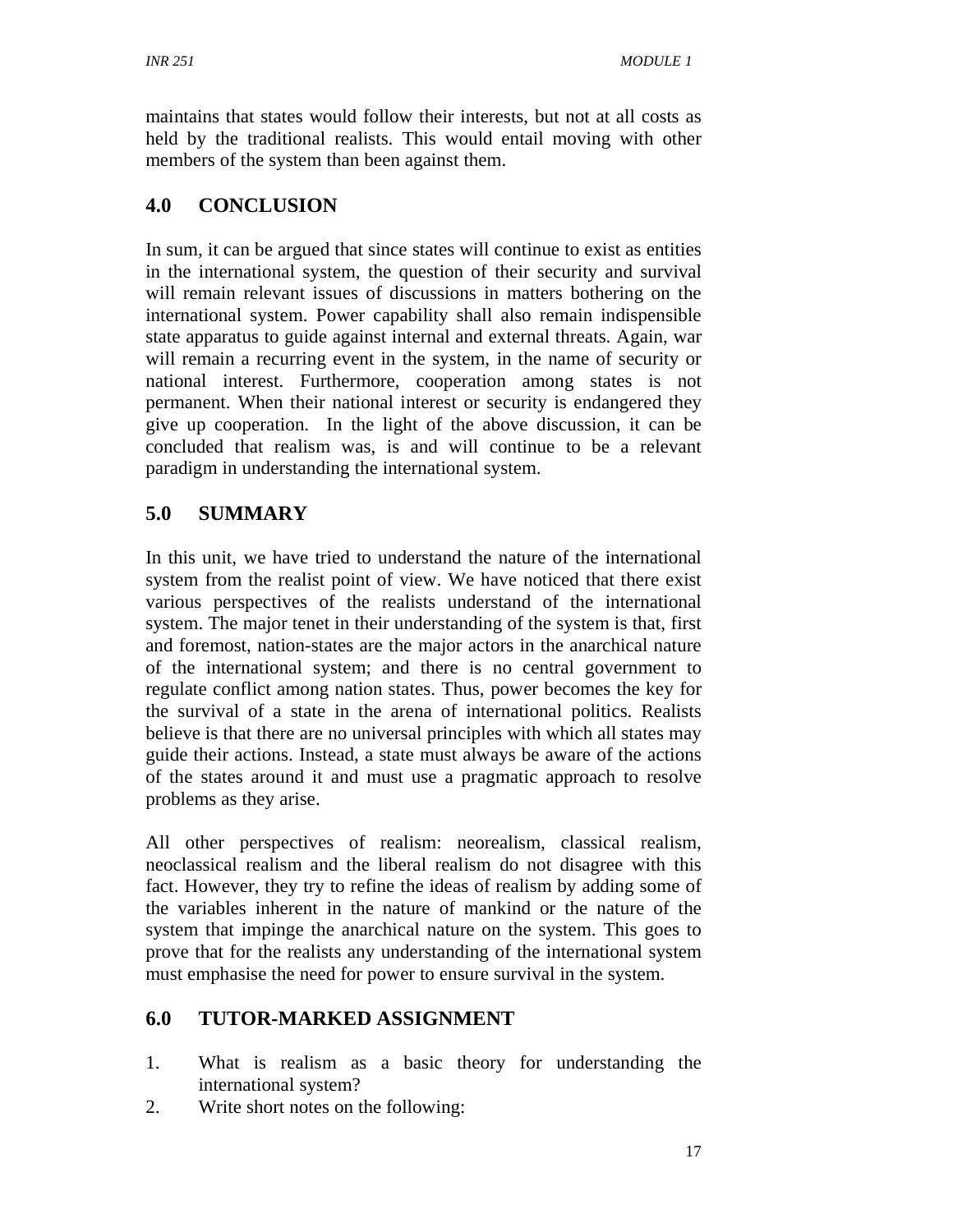- a) Neorealism or structural realism
- b) Classical realism
- c) Neoclassical realism
- d) The liberal realism or English school.

#### **7.0 REFERENCES/FURTHER READING**

- Bozeman, A. (1994). *Politics and Culture in International History: from the Ancient near East to the Opening of the Modern Age*. New Brunswick: Transaction Publishers.
- Haslam, J, (2002). *No Virtue like Necessity: Realist Thought in International Relations since Machiavelli*. New Haven: Yale University Press.
- Gilpin, R.G. (1986). "The Richness of the Tradition of Political Realism" In: R.O. Keohane (Ed.). *Neorealism and its Critics*. New York: Columbia University Press.
- Morgenthau, H.J. (1993). *Politics among Nations: The Struggle for Power and Peace.* Boston: McGraw Hill.
- Niebuhr, R. (1932). *Moral Man and Immoral Society.* New York: Charles Scribner's Sons.
- Hoffmann, S. (1974). *Decline or Renewal? France since the 1930s*. New York: Viking Press.
- Waltz, K.N. (1959). *Man, the State and War: A Theoretical Analysis*. New York: Columbia University Press.
- Powell, R. (1994). "Anarchy in International Relations Theory: The Neorealist-Neoliberal Debate". *International Organisation*, 48 (2).
- Robert, B. S. (Ed.). (1996). *The Landmark Thucydides: A Comprehensive Guide to the Peloponnesianwar*. New York: Free Press.
- Brown, C. (2009). *Understanding International Relations*. Basingstoke: Palgrave.
- Bull, H. (1977). *The Anarchical Society: A Study of Order in World Politics*. London: Macmillan.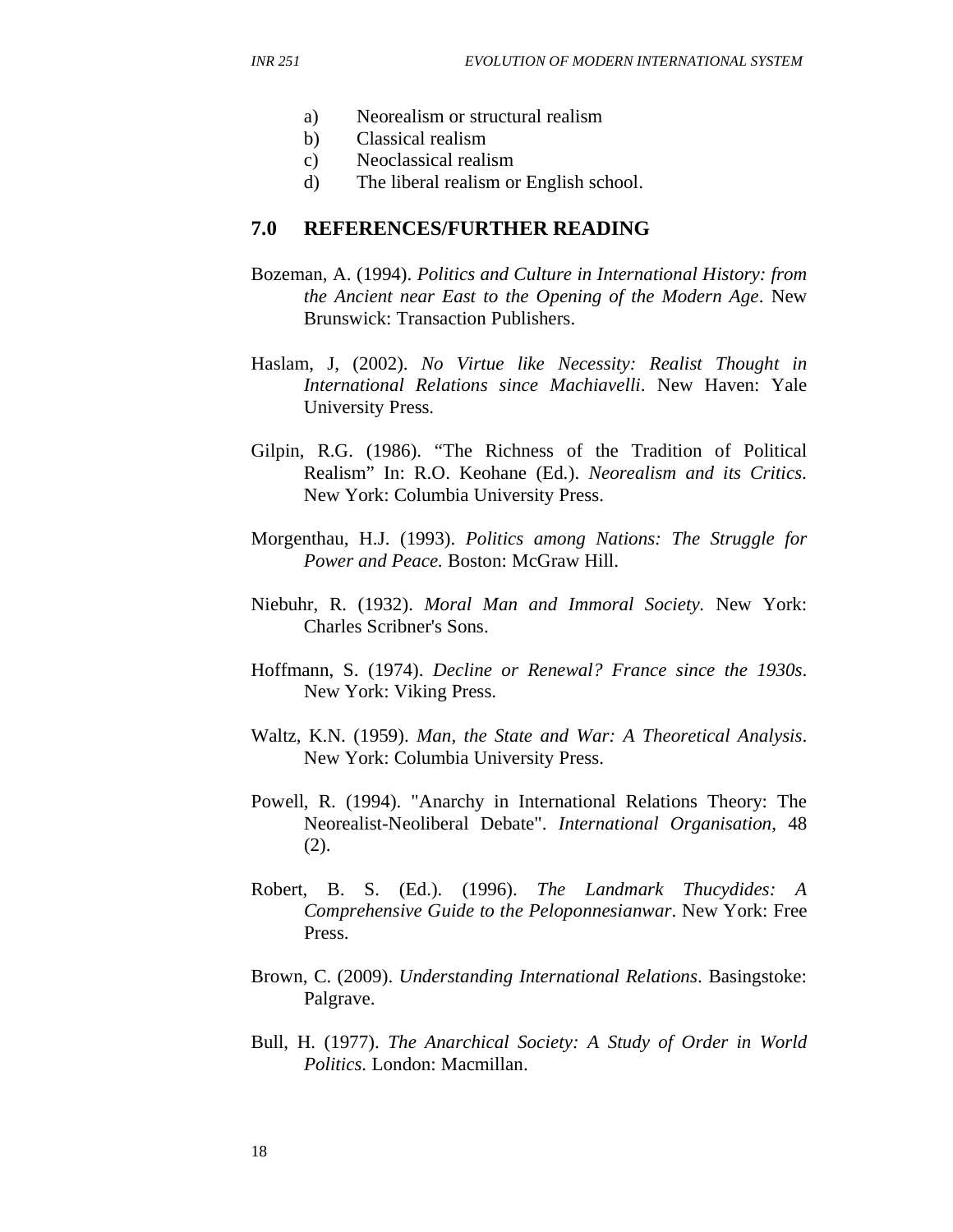## **UNIT 3 THE IDEALIST UNDERSTANDING OF INTERNATIONAL SYSTEM**

#### **CONTENTS**

- 1.0 Introduction
- 2.0 Objectives
- 3.0 Main Content
	- 3.1 The Idealist's Approach
		- 3.1.1 Liberal Idealism
		- 3.1.2 Neoliberal Idealism
		- 3.1.3 Neoconservatism
- 4.0 Conclusion
- 5.0 Summary
- 6.0 Tutor-Marked Assignment
- 7.0 References/Further Reading

## **1.0 INTRODUCTION**

Since the 1880s, there have been growing studies from major writers of the idealist tradition of thought in understanding international system. These writers include Sir Alfred Zimmern, Norman Angell, John Maynard Keynes, John A. Hobson, Leonard Woolf, Gilbert Murray, Florence Stawell, Philip Henry Kerr, 11th Marquess of Lothian, Arnold J. Toynbee, Lester Pearson and David Davies. Much of the writing of these scholars have contrasted these idealist writers with realism such as E.H. Carr, whose *The Twenty Years' Crisis* (1939) idealism is also marked by the prominent role played by international law and international organisations in its conception of policy formation.

Idealism proper was a relatively short-lived school of thought, and suffered a crisis of confidence following the failure of the League of Nations and the outbreak of World War II. However, subsequent theories of international relations would draw elements from Wilsonian idealism (from Woodrow Wilson) when constructing their world views. This unit will dwell on idealism as major paradigm in understanding the working of the international system. We shall also examine the variegated strands of idealism such as liberal idealism, neoliberal idealism, and neoconservatism which have been drawn from the core idealists' traditions to explain the international system.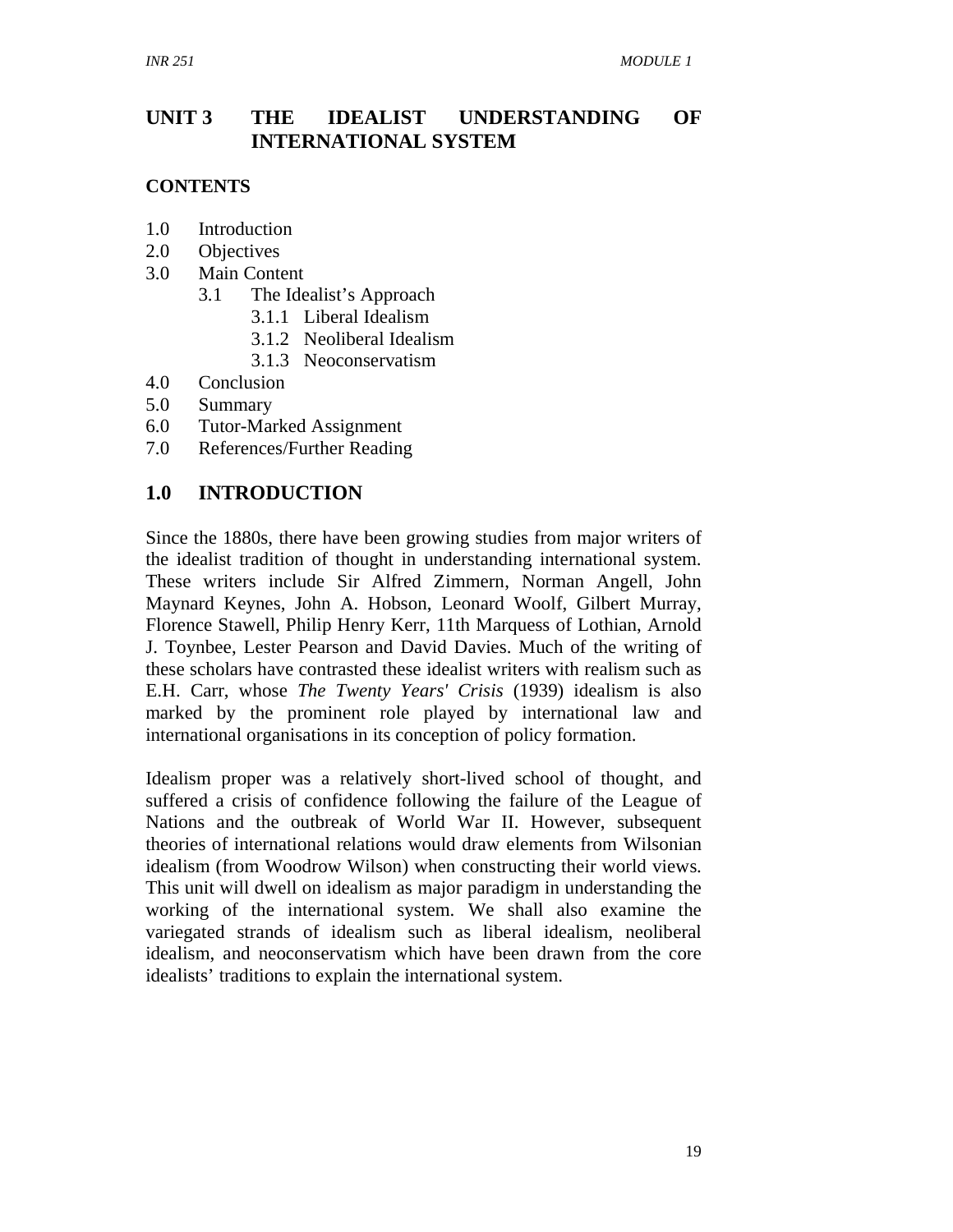## **2.0 OBJECTIVES**

At the end this unit, you should be able to:

- define "idealism" as a basis for understanding the international system
- enumerate the basic assumptions of the idealist school of thought about the international system
- explain terms such as liberal idealism, neoliberal idealism and neoconservatism.

### **3.0 MAIN CONTENT**

#### **3.1 The Idealist's Approach**

Idealism or the idealist school of thought can trace it modern heritage to the tenets of Woodrow Wilson, often referred to as the Wilsonian liberalism. The idealist thought frequently views human nature as a positive force. It is precisely the power politics of nation-states that is the problem. So, what is required is to find a way to reduce or eliminate altogether that particular form of interaction. The major assumption of the idealists is that there is a natural harmony of interests among nationstates, based on the inherent desire of most people to live in peace with one another. So, it is only when the corruptive influence of power politics, ideology, nationalism, evil leaders, and so on come to play that we see international politics and the entire international arena degenerate into conflict and wars. Thus, what is required is to prevent the rise and control of such corruptive influence.

To accomplish this, first and foremost, there is a need to encourage the growth of democracy as a form of government that gives maximum expression to the voice of the people. After all, if most people are inherently peace loving, then governments that express the desire of the people will be less warlike. Second, international institutions can be used to create forums in which nation-states can discuss their disagreements in ways that will reinforce cooperation, rather than the competitive dimensions of their relationship with one another.

For this reason, the idealists find great promise not only in institutions like the United Nations but also in the further development of international treaties and covenants and other common practices as basis for a system of international law. Such international institutions can be used to change the way states calculate their interests, hence they can encourage cooperation over conflict among states. This means, to a certain extent, the idealists believe in the creation of world government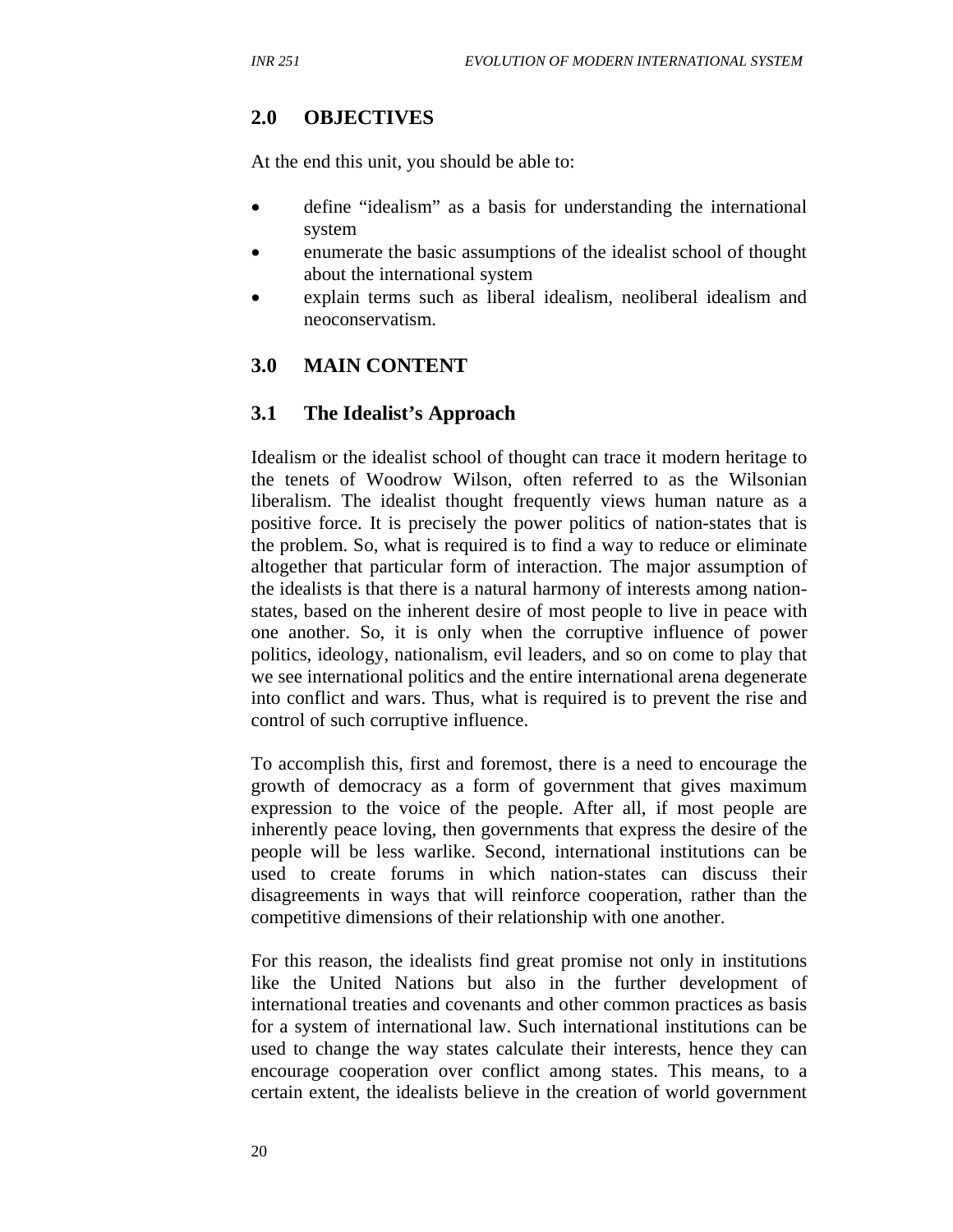that is an equivalence of domestic government to regulate and manage the behaviour of actors in the international system.

More often than not, the assumptions of the idealists have been portrayed as sounding "utopian", yet trends of development in the contemporary international system to resolve the world crisis seem to conform to the notion of institutionalism canvassed by the idealists. It is believed that the more states can be made to understand that their interests are effectively pursued within international institutions, and that all states can benefit from such interaction, the more they can be induced to behave cooperatively, rather than competitively. Most of the post World War II international trade and economic regimes (Bretton Woods, GATT and others) are based precisely on the idealists' philosophy.

Idealism proper was a relatively short-lived school of thought, and suffered a crisis of confidence following the failure of the League of Nations and the outbreak of World War II. However, subsequent theories of international relations would draw elements from Wilsonian idealism when constructing their view of the international system. These include liberal idealism, neoliberal idealism and the neoconservatism.

## **SELF-ASSESSMENT EXERCISE**

Which world event led to the discrediting of the idealist school of thought in the international system?

## **3.1.1 Liberal Idealism**

Liberal idealism is one of the main schools in understanding international system. Its roots lie in the broader liberal thought originating in the era of Enlightenment. Liberal idealism views history as the progressive advancement of human society. Heywood writes that liberal idealism is best viewed as, "humanity moving from dark to light, by virtue of reason. Reason emancipates humankind from the grip of the past ..." (Heywood, 2011: 31). Thus, liberal idealism believes that cooperation between states for the common goal of the advancement of humanity is the rational choice which would always be made.

The central issues that liberal idealism seeks to address are the problems of achieving lasting peace and cooperation in international relations, and the various methods that could contribute to their achievement. It might have been existing, but it became popular only after the end of the First World War. It manifested as a tempered version of Wilson's idealism in the wake of World War I. Cognisant of the failures of idealism to prevent renewed isolationism following World War I, and its inability to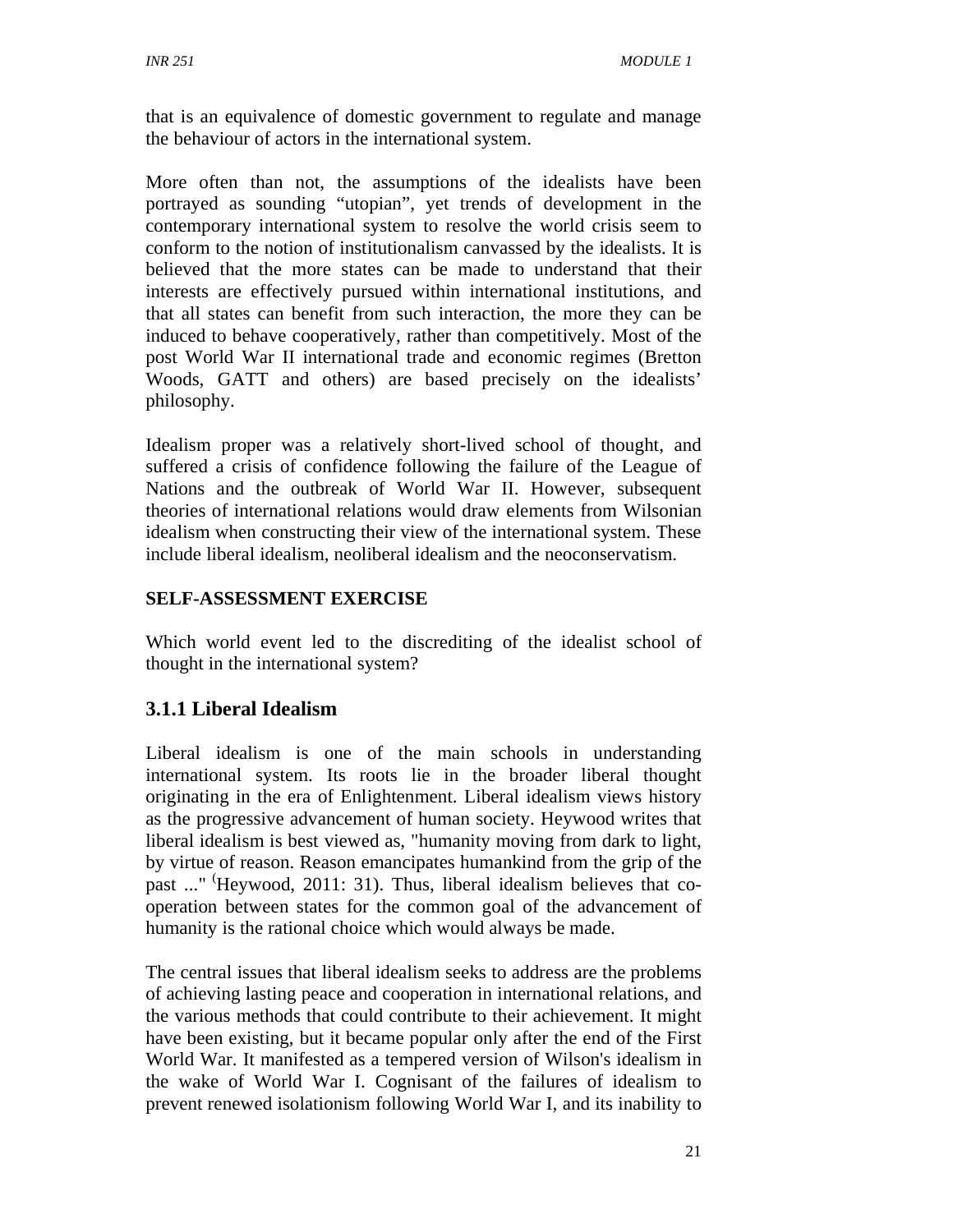manage the balance of power in Europe to prevent the outbreak of a new war liberal idealism took root. During this period it partook in the first great debate of intentional relations against realism, shaped postwar politics, and led to the creation of rudimentary international governance in the form of the League of Nations which would attempt to manage and prevent future conflicts between states (Carr, 1984). It would not be incorrect if we assert that even the modern day United Nations drew upon the successes and shortcomings of the League of Nations in its creation. Even international regimes such as the Bretton Woods system, and General Agreement on Tariffs and Trade (GATT), were calculated both to maintain a balance of power as well as regularise cooperation between nations.

The basic assumptions of the liberal idealists can be summarised as follows:

- a) Human nature is essentially good or altruistic: People are capable of mutual aid and collaboration through reason and ethically inspired education.
- b) The fundamental human concern for others' welfare makes progress possible.
- c) Bad human behaviour, such as violence, is the product not of flawed people but of evil institutions that encourage people to act selfishly and to harm others.
- d) War and international anarchy are not inevitable and war's frequency can be reduced by strengthening the institutional arrangements that encourage its disappearance.
- e) War is a global problem requiring collective or multilateral, rather than national efforts to control it.
- f) Reforms must be inspired by a compassionate ethical concern for the welfare and security of all people, and this humanitarian motive requires the inclusion of morality in statecraft.
- g) International society must reorganise itself in order to eliminate the institutions that make war likely, and states must reform their political systems so that self-determination and democratic governance within states can help pacify relations among states.

The foregoing proves that the major dividing line between the realists and the liberal idealists is that while the former see conflict as the norm in international affairs, the latter are more hopeful about the prospects for peace and international cooperation. Again, while realists seek to explain international politics by examining state-to-state relations within an anarchical system of mutual distrust and suspicion, the liberal idealists consider other international actors that present themselves as institutions within the states as actors.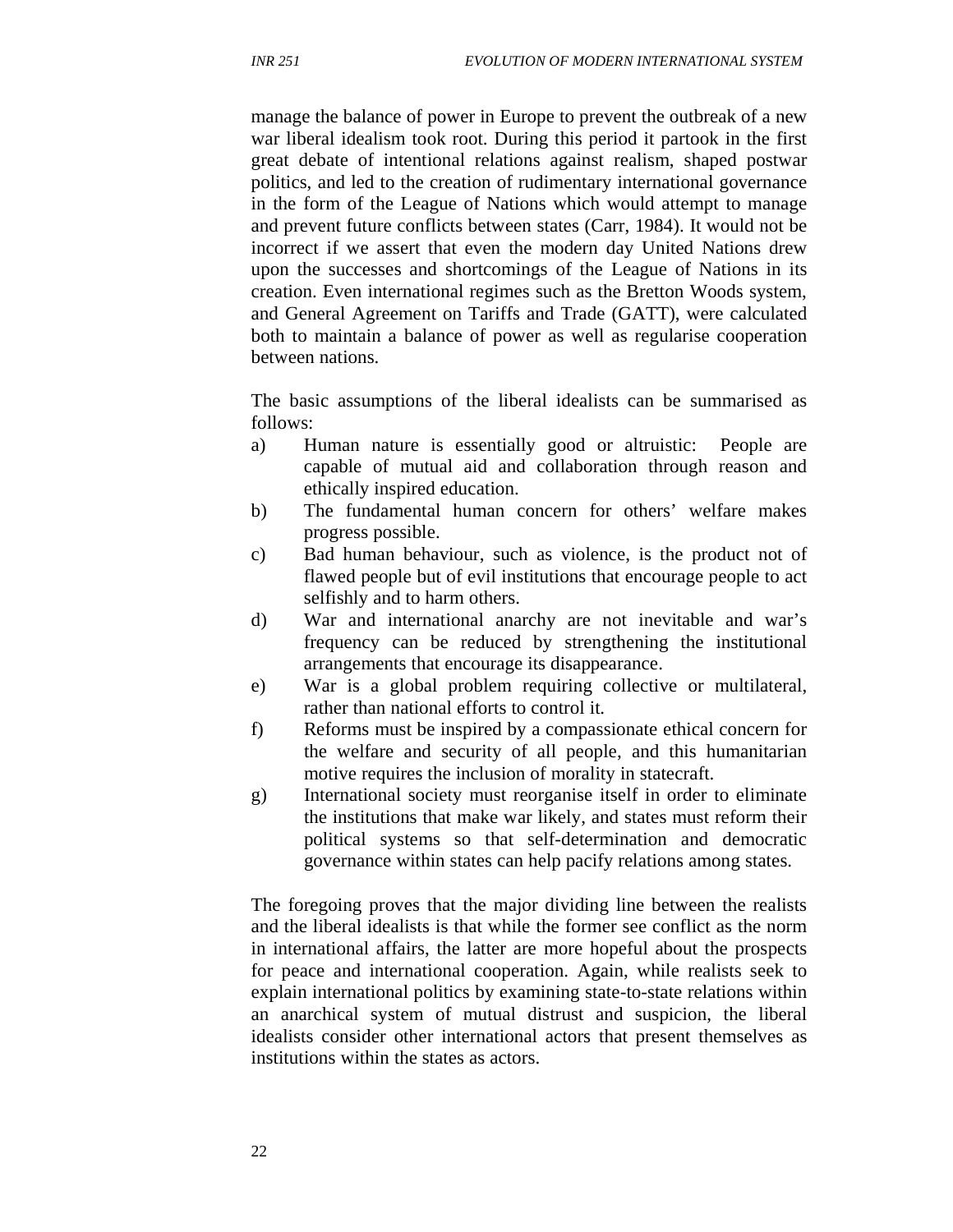## **SELF-ASSESSMENT EXERCISE**

Itemise the basic assumptions of liberal idealism.

## **3.1.2 Neoliberal Idealism**

The neoliberal idealism, also known as "complex integration" or "neoliberal institutionalism" is an upshot of the idealists' world view of explaining the international system, and is credited to Robert O. Keohane and Joseph S. Nye as its precursors. Neoliberalism, is considered as a comprehensive challenge to realism and neoliberalism as the basis of explaining the international system (Graham and Newnham 1998: 29). Ordinarily, both theories consider the international system as anarchic; recognise state and its interests as the central subject of analysis. But while neoliberalism does not denying the postulations of neorealism, it has some argument against neorealism. It accuses neorealism of exaggerating the importance and effect of the anarchy as well as underestimating "the varieties of cooperative behaviour possible within ... a decentralised system" (Graham Evans and Jeffrey Newnham: 29).

The neoliberal idealists focus on the institution-building, regime creation and the search for 'absolute' rather than 'relative' gains as mitigating strategies in a quasi-anarchic system. They also favour a mixed-actor model of the international system which includes international organisations, transnational organisations, non-governmental organisations, multinational corporations and many other non-state players. Keohane and Nye (1977) refer to these phenomena as a complex interdependence and argue that neorealism has failed to capture these complexities of international behaviour and, in particular, distorts the reality by ignoring the institutions, processes, rules and norms that provide a measure of governance in a formally anarchic environment (Keohane and Nye, 1989: 23).

In sum, neoliberals contend that interaction in the international system has greatly expanded in the twentieth century, particularly in the nonmilitary dimension. Therefore, theories that concentrate on military and diplomacy issues alone are bound to be one-sided and incapable of dealing with the realities of the international system.

## **SELF-ASSESSMENT EXERCISE**

Explain neoliberal idealism.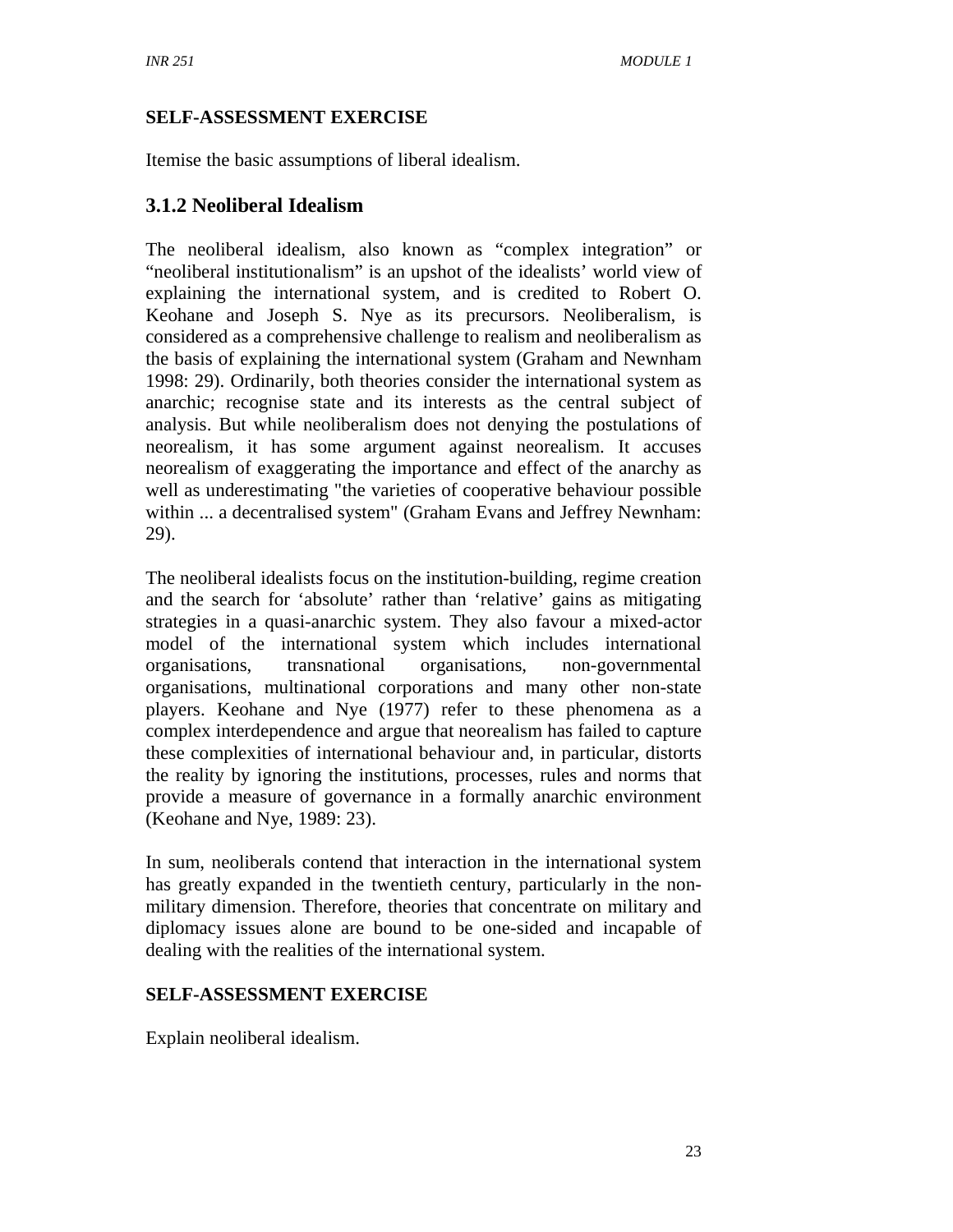#### **3.1.3 Neoconservatism**

It is widely believed that neoconservatism is the product of a specific group of policy strategists tagged as "special interest" or "faction". This special interest group includes individuals who hold or have held positions in government. Neoconservatives are also found in the academy (Halper and Clarke, 2004: 32). The neoconservative faction consists of intellectuals and elitists who tend to be of Jewish or Catholic background, many of whom seem to have lapsed to secular humanism. The group has also been identified as "unipolarism", and "democratic globalism" (Dorrien, 2004: 1-5).

Neoconservatism drew from liberalism its intense focus on the promotion of "universal values", in this case democracy, human rights, free trade, women's rights and minority protections. However, it differs in that it is less wedded to the importance of preserving international institutions and treaties while pursuing assertive or aggressive stances which it deems morally worthy. Neoconservatism agrees to the use force or the threat of force, unilaterally if necessary, to push for its goals.

The major doctrinally position of neoconservatives is that first, they see or depict the world of international politics as a struggle between good and evil. Second, it is specifically about the relation between Moscow and Washington in the late twentieth century and between the United States as the centre of democratic societies and rogue nations in the early twenty-first century. Third, neoconservative assert that statesmen should make a clear distinction between friends and enemies, since it was a mistake, especially for the United States to not count the Soviet Union as an enemy; and finally, for a great power, the "national interest" is not a geographical term, but also an ideological one. Fourth, barring extraordinary events, the United States should always feel obliged to defend, if possible, a democratic nation under attack from nondemocratic forces, external or internal.

That is why; Irving Kristol argues that it was in the national interest of the United States to come to the defense of France and Britain in World War II. It is for the same reason that it feels it necessary to defend Israel today, when its survival is threatened. No complicated geopolitical calculations of national interest are necessary. It also supports the supposition that if democracy and the rule of law are established in troubled countries around the world, they will cease to be threats. The promotion of democracy is not left to economic development and political engagement; if necessary, it is provided through military force (Irving Kristol, 2003).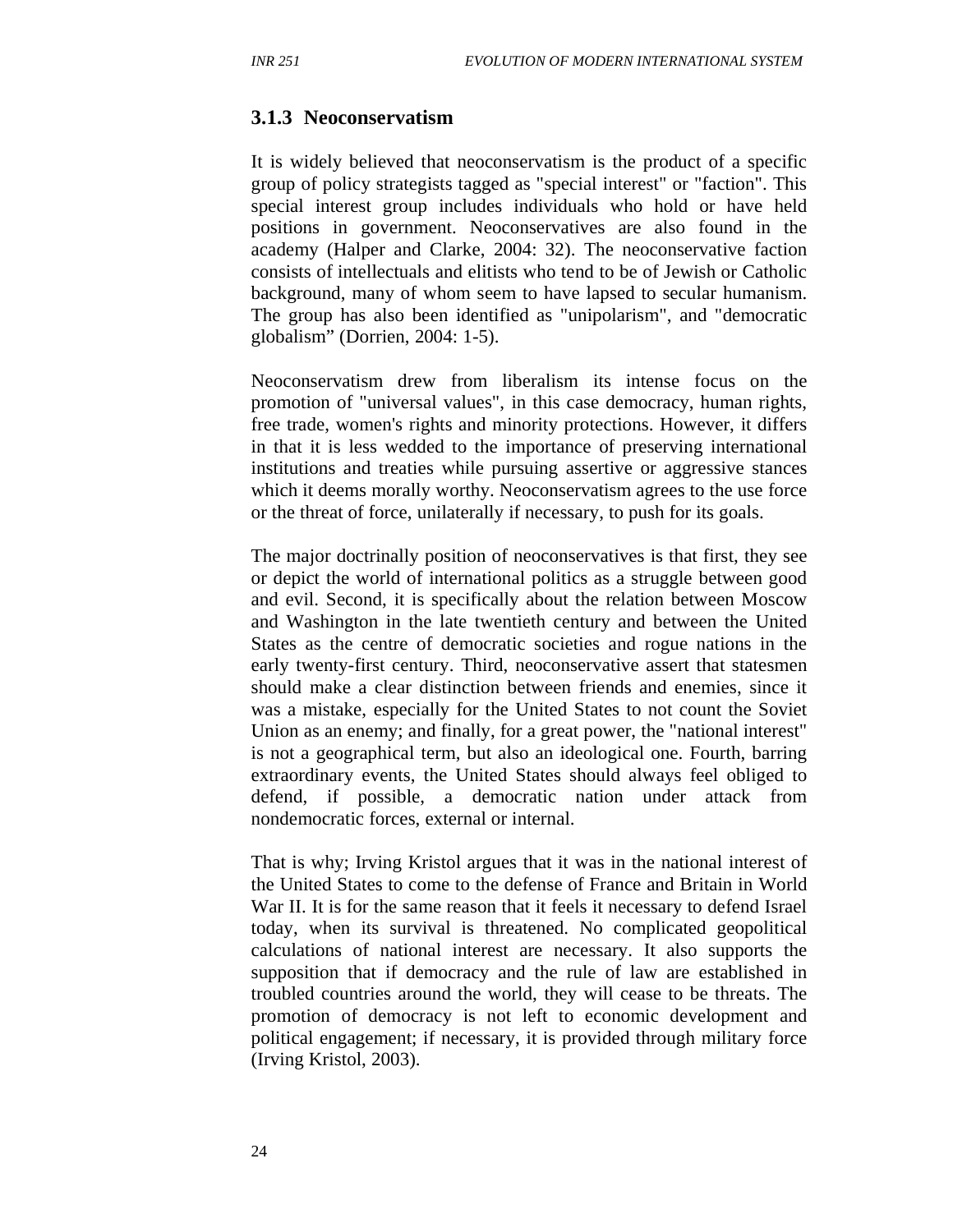We could as well add that other common themes of neoconservatism include: a belief that the human condition is defined as a choice between good and evil and that the former (themselves) should have the political character to confront the latter; a willingness to use military power; and a primary focus on the Middle East and global Islam as the principal theatre for American overseas interests.

The implications of these doctrinally ideas are that neoconservatives analyse international issues in absolute moral categories; focus on the "unipolar" power of the United States, seeing the "use of force as the first, not the last option" of foreign policy. They are hostile toward nonmilitary multilateral institutions and instinctively antagonistic toward international treaties and agreements (Stefan Halper and Jonathan Clarke, 2004: 32). Halper and Clarke conclude that based on the above beliefs and approaches, neoconservatives tend to find themselves in confrontational postures with the Muslim world, with some US' allies, with the need for cooperation in the United Nations, and with those within their country who disagree with them and their objectives. Thus, for them, when it comes to dealing with tyrannical regimes the United States should seek not coexistence but transformation of such regimes.

It is easy to identify this projection of neoconservative global intent as a blueprint for what was to become later known as the *Bush Doctrine*. The principal aim of American foreign policy has been to bring about a change of regime in hostile nations - in Baghdad and Belgrade, in Pyongyang and Beijing and wherever tyrannical governments acquire the military power to threaten their neighbours, the United States and her allies.

## **4.0 CONCLUSION**

Idealism will continue to find great promise not only in institutions like United Nations but also in the further development of international treaties and covenants, as well as common practices, as the bases for formulation and enforcement of international law. Such arrangement can help change the way states calculate their interest, hence more cooperation among states will be encourage against conflicts and confrontation.

## **5.0 SUMMARY**

In this unit, we have looked at idealism as another framework at the disposal of scholars to explain or understand the working of international system. The idealist's approach, just like the realist, has several perspectives which include liberal idealism, neoliberal idealism,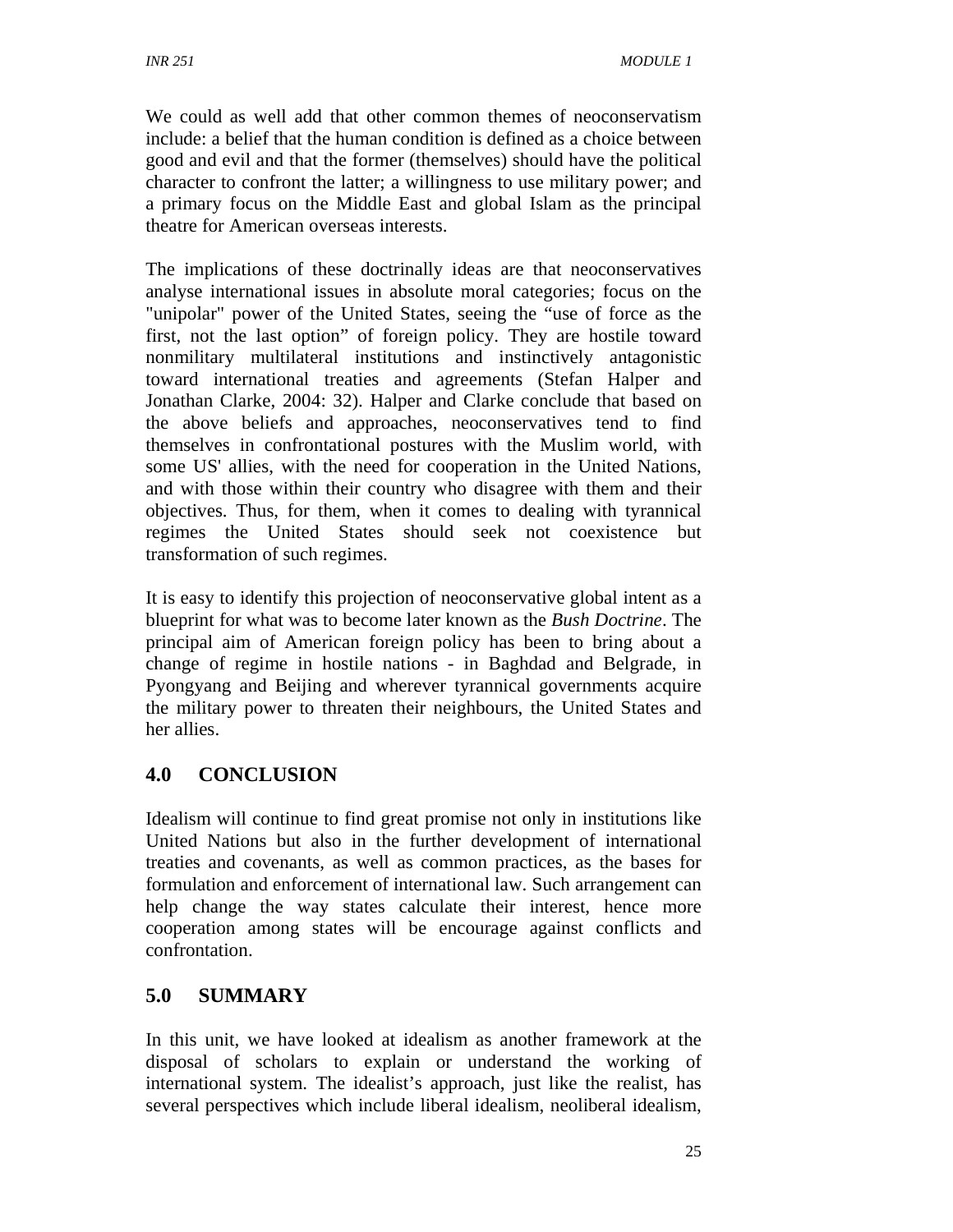and neoconservatism. Idealists believe strongly in the affective power of ideas, with the expectation that it is possible to base a political system primarily on morality, and that the baser and more selfish impulses of humans can be muted in order to build national and international norms of behaviour that foment peace, prosperity, cooperation, and justice. Idealism then is not only heavily reformist, but the tradition has often attracted those who feel that idealistic principles are the "next-step" in the evolution of the human character.

### **6.0 TUTOR-MARKED ASSIGNMENT**

- 1. Explain idealism as the basis of appreciating the international system.
- 2. Write short notes on liberal idealism as a paradigm to explain the workings of the international system.
- 3. Differentiate between neoliberal idealism and neoconservatism in the study of the international system.

### **7.0 REFERENCES/FURTHER READING**

- Carr, E. H. (1984). *The Twenty Years' Crisis 1919-1939.* London: The MacMillan Press Ltd.
- Keohane, R. & Joseph, N. (1989). *Power and Interdependence: World Politics in Transition*. Boston: Little, Brown and Company.
- Halper, S. & Clarke, J. (2004). .*America Alone: The Neo-Conservatives and the Global Order*, Cambridge University Press, Cambridge.
- Gary, D. (2004). *Imperial Designs, Neoconservatism and the New Pax Americana.* United Kingdom: Routledge.
- Irving, K. (2003)."The Neoconservative Persuasion." *The Weekly Standard.* Vol. 8, Issue 47.
- Heywood, A. (2011). 'Historical Context.' *Global Politics*. New York: Palgrave Macmillan.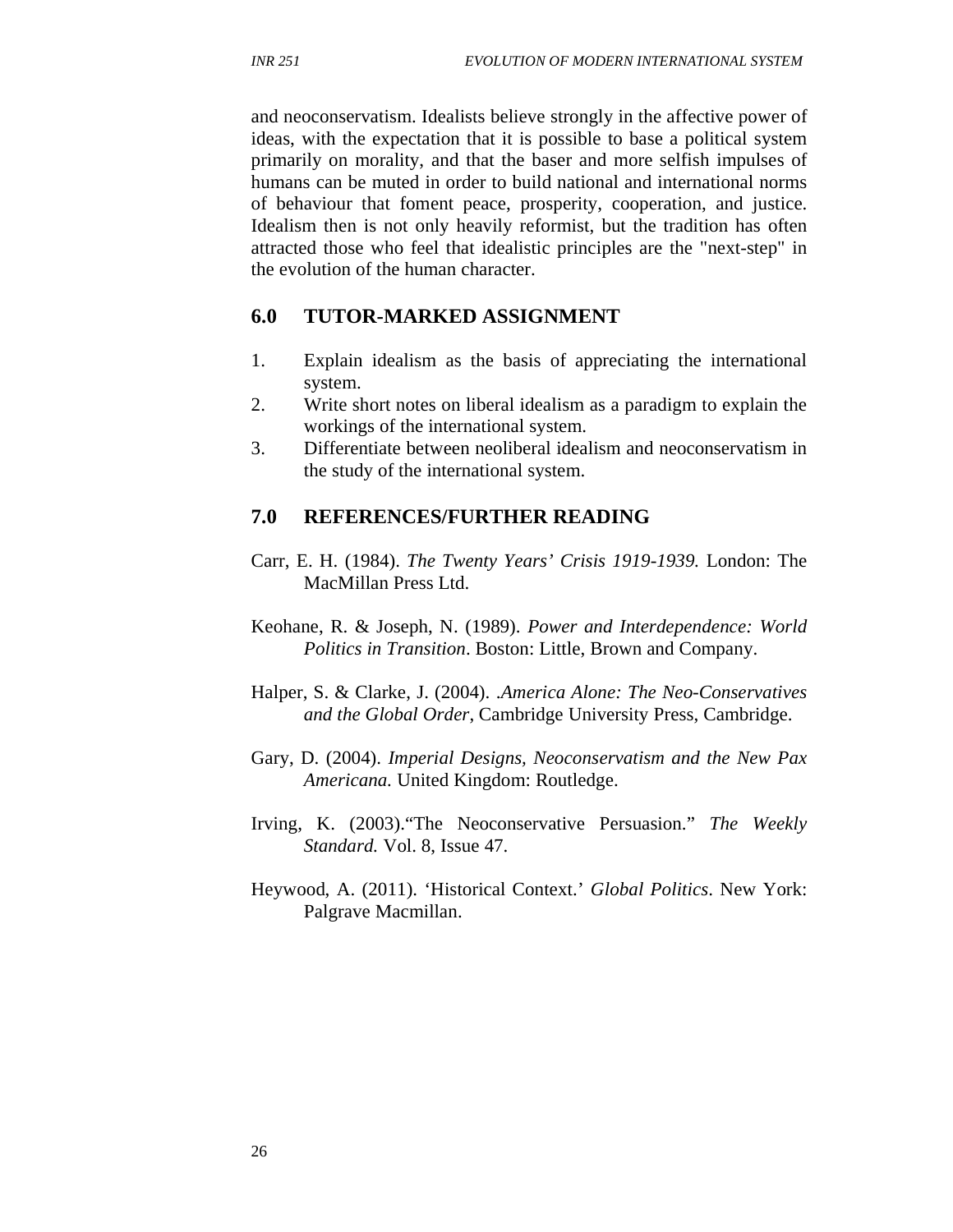## **UNIT 4 THE GREAT DEBATE: THE IDEALISTS VERSUS THE REALISTS**

### **CONTENTS**

- 1.0 Introduction
- 2.0 Objectives
- 3.0 Main Content
	- 3.1 Background to the Debate
	- 3.2 The Context of the Great Debate
	- 3.3 The Events of World War I and Idealism
	- 3.4 The World War II and the Rebirth of the Realists Postulations
	- 3.5 The Events in the Post-Cold War Era
- 4.0 Conclusion
- 5.0 Summary
- 6.0 Tutor-Marked Assignment
- 7.0 References/Further Reading

## **1.0 INTRODUCTION**

An approach to understanding international system is not just an intellectual enterprise, but one which has practical consequences. It influences our thinking and political practice. It is a common fact that the field of international relations has experienced what is commonly described as great debates between opposing groups of scholars or paradigm shift in understanding what actually informs the behaviour of actors in the international arena. The first great debate is part of the larger story that the field has constructed about its own disciplinary history.

Paradigm shifts, which create debates, are not just an intellectual exposure of the limitations of dominant way of thinking, but they emerge and get energised by the transformations in the history of world politics. Thus, paradigmatic revolutions constitute responses to changes in international behaviour that erode faith in the usefulness of a prevailing paradigm, consequently, provoking alternative approaches. There are fashions in everything. As such, the understanding of international system is no exception. The struggle among contending approaches about the international system will continue to present great debates as result of the continuous changing international environment.

The widespread belief that the field's history has been characterised by a number of successive great debates is so pervasive and dominant that one can say there is no other better established means of telling the history of the discipline than by presenting the phases in the intellectual postulations of scholars of the field as a series great debates.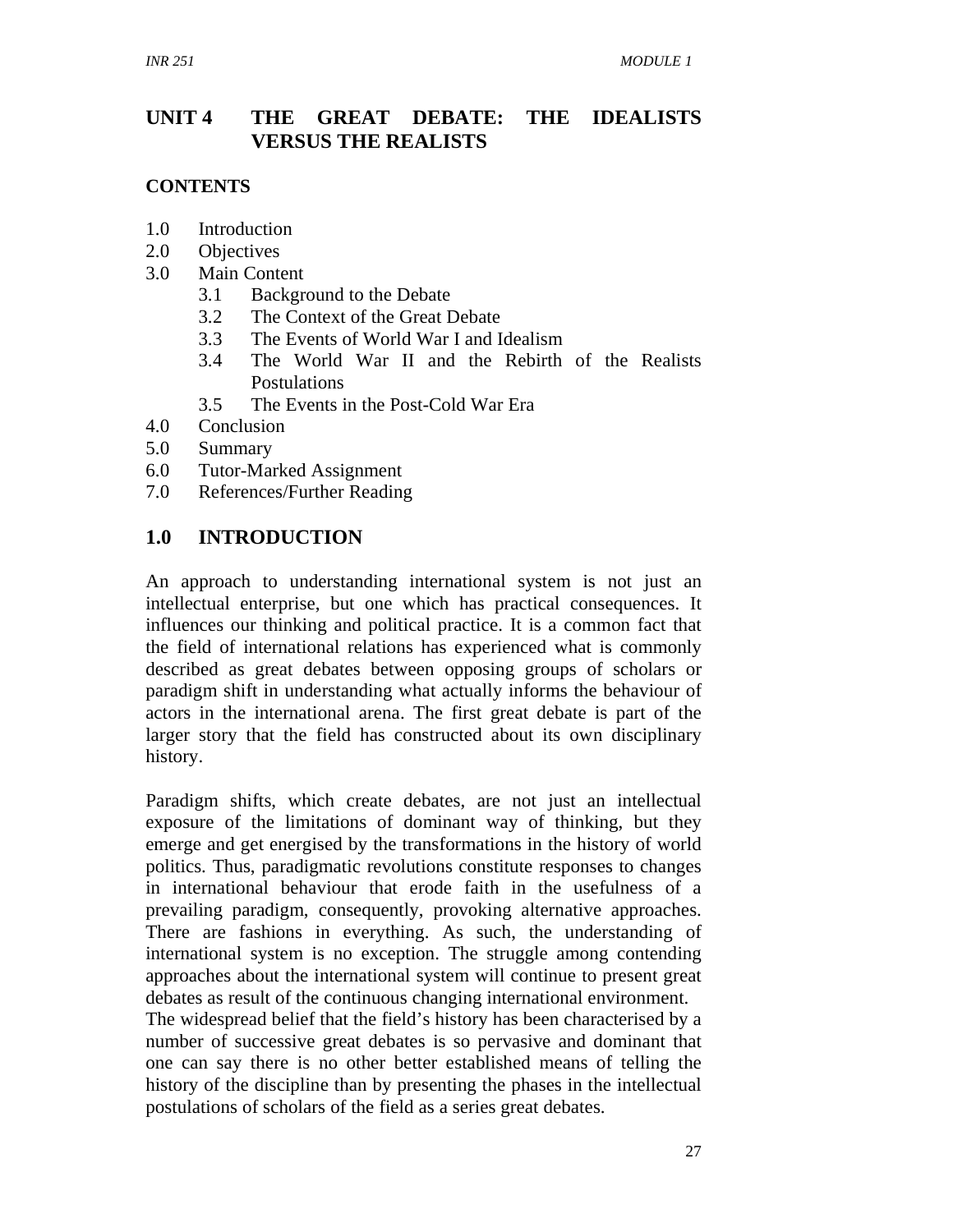### **2.0 OBJECTIVES**

At end of this unit, you should be able to:

- define what is meant as Great Debates in international studies
- define the context of the first Great Debate
- explain the disagreement among scholars as regards the international system from Thucydides era to the post Cold War era.

### **3.0 MAIN CONTENT**

### **3.1 Background to the Debate**

The realists and the idealists' trends or thinking had existed before they came to be developed as coherent terms in world political discourse in the field of international relations. From the Peloponnesian War, through European poleis to ultimately nation states, realist trends can be observed before the term existed. Similarly, the evolution of idealist thinking, from the Enlightenment onwards, expressed itself in calls for a better, more cooperative world before finding practical application – if little success – after the Great War. Writers like Thucydides, in his work, *History of the Peloponnesian War*, have shown interest in developing an understanding of human nature to explain behaviour in world crises. Some analysts of his work have long hailed him as the father of the realist political model of international relations, due to the numerous messages implicit in the *History of the Peloponnesian War*  that seem to favour the idea that morality and justice do not have a place in political decisions, rather, political decisions are governed more by the basic needs of security and wealth inherent in human nature. Thus, Thucydides became the first to describe international relations through realists' lenses as been anarchic, immoral and views that interstate politics lack regulation and justice. His realism has had a timeless impact on the way contemporary analysts perceive international system. All later realists, from Thomas Hobbes to Machiavelli and Henry Kissinger, owe an intellectual debt to Thucydides.

In the 20th century realism has drawn its description and assumptions on the international system from the allied experience with Wilhelmina and Nazi Germany, Imperial Japan and the Soviet Union. In the immediate aftermath of the Second World War, Hans J. Morgenthau was credited with having systematised classical realism. His *Politics Among Nations* became the standard textbook, and continued to be reprinted after his death.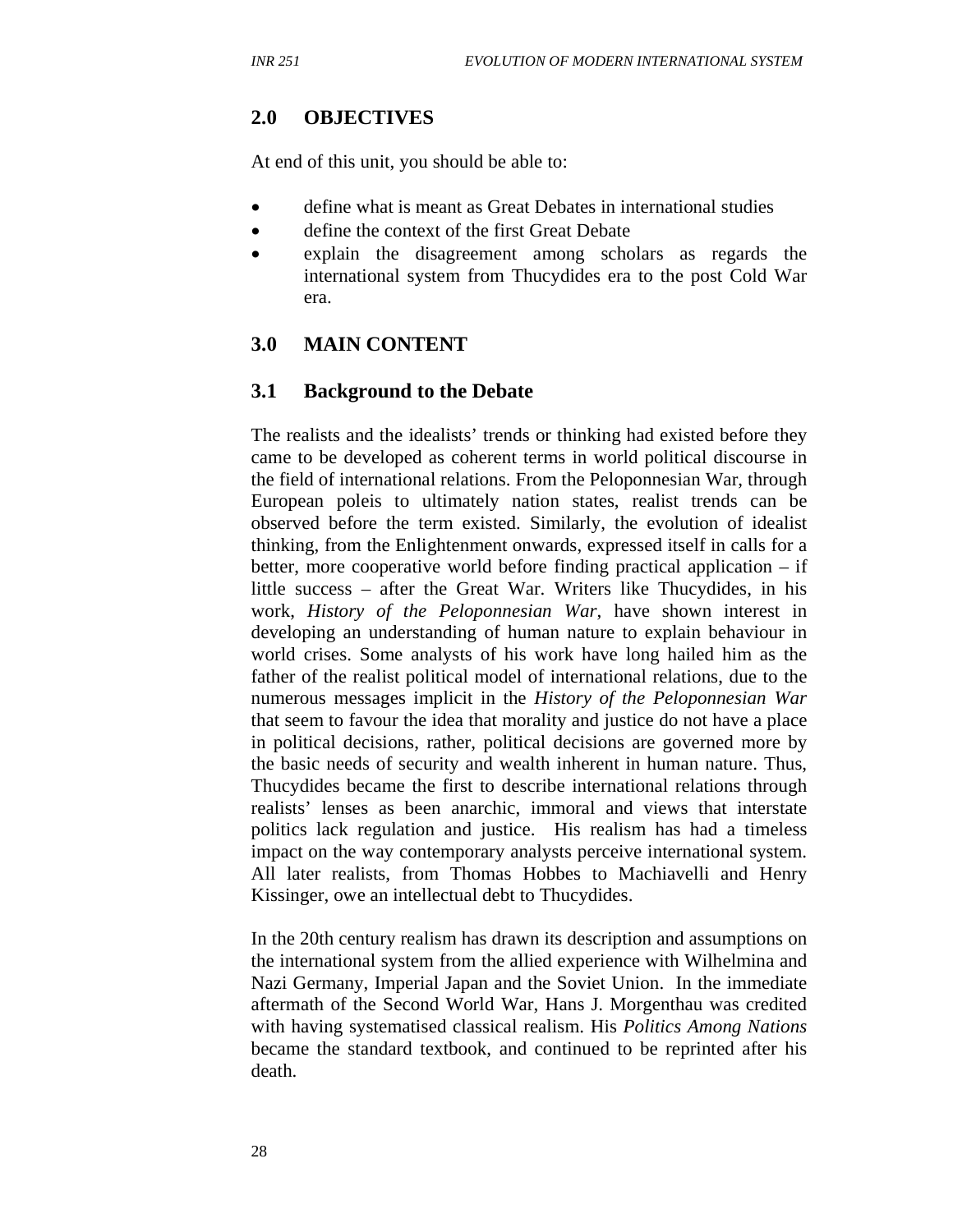Although Thucydides clearly believes that realism is the true motivator of political decisions, he is not a die-hard realist. In his same work he has, also, shown high interest in the role of ethics and morals in politics. He acknowledges that considerations of justice cannot be ignored if a political entity wishes to maintain its power in the long run. Writing on *History of the Peloponnesian War,* Korab-Karpowicz (2012) argues that the most compelling argument on behalf of Thucydides' complex political views is that, as reflected in the overarching theme of the *History*, an empire that is unchecked by morals and moderation becomes drunk with desire for more power and will inevitably fail.

The best indicator of Thucydides' views on morality is found, first, in his description of the social disintegration during the Corcyran civil war as indicated in chapter three of the work. Thucydides condemns the "atrocities" of the civil war and directly attributes it to man's noble nature being defeated by greed and the struggle for power. Second, in the *History,* one can identify in the speech of the Melians elements of the idealistic or liberal world view: the belief that nations have the right to exercise political independence, that they have mutual obligations to one another and will carry out such obligations, and that a war of aggression is unjust. In the "Melian dialogue", the Melians employ idealistic arguments; the choice is between war and subjection. They are courageous and love their country. They do not wish to lose their freedom, and in spite of the fact that they are militarily weaker than the Athenians, they are prepared to defend themselves. They base their arguments on an appeal to justice, which they associate with fairness, and regard the Athenians as unjust.

The "Melian Dialogue," which is one of the most frequently commented-upon parts of Thucydides' *History*, presents the classic debate between the idealist and realist views in which each side represents one extreme of the spectrum. It is here that the Athenians and Melians use all the arguments that realists and idealists have been using ever since, living us with the question: Can international politics be based on a moral order derived from the principles of justice, or will it forever remain the arena of conflicting national interests and power?

## **3.2 The Context of the Great Debate**

In international relations, the "Great Debates" refer to a series of disagreements between international relations scholars. In this unit our focus is on the "First Great Debate" also known as the "Realist-Idealist Great Debate". Suffice to mention that other Great Debates went on the field such as the "Second Great Debate" which was a dispute between "scientific IR" scholars who sought to refine scientific methods of inquiry in international relations theory and those who insisted on a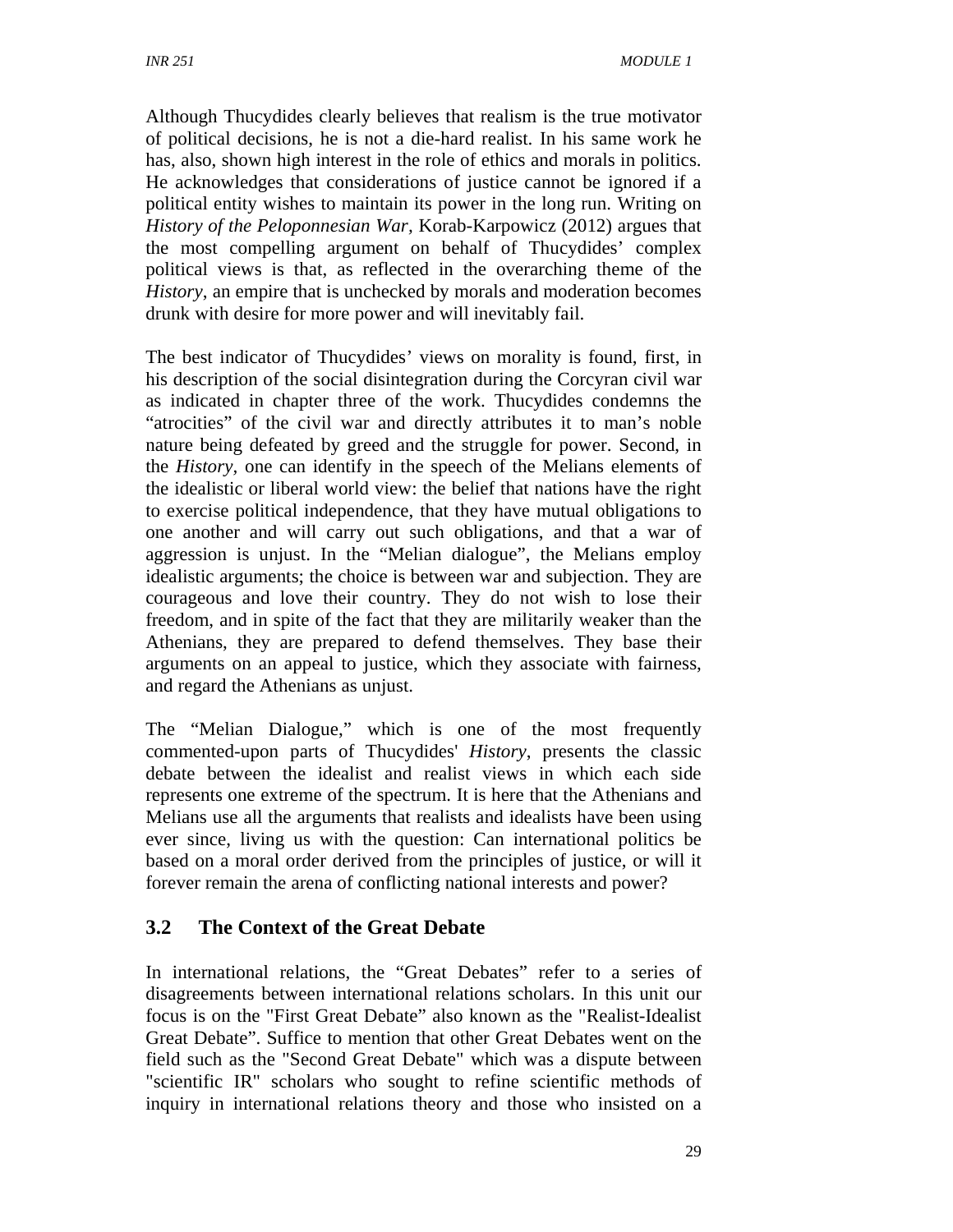more historicist/interpretative approach to international relations theory. The debate is termed "realists versus behaviourists" or "traditionalism versus scientism". The inter-paradigm debate is considered to be a great debate and is therefore referred to as the "Third Great Debate". The inter-paradigm debate was a debate between liberalism, realism and radical international relations theories. The debate has also been described as being between realism, institutionalism and structuralism. The "Fourth Great Debate" was a debate between positivist theories and post-positivist theories of international relations. Confusingly, it is often described in the literature as "The Third Great Debate" by those who reject the description of the inter-paradigm debate as a Great Debate. This debate is concerned with the underlying epistemology of international relations scholarship and is also described as a debate between "rationalists" and "reflectivists". The debate was started by Robert Keohane in an International Studies Association debate in 1988 and can be considered an epistemological debate, about how we can know 'things' rather than an ontological one, that is to say a debate about what we can claim to know.

The chronicle of the disciplinary history of Internal Relations in terms of a series of great debates begins with the story of the first great debate between "idealists" (or "utopians") and "realists" in the 1930s and 1940s. This debate highlights idealist-realist dichotomy. It provides evidence of the actual academic controversy that took place after the World War II between rival idealist and realist scholars. The general framework in the First Great Debate narrative has become an integral element of the discipline, such that today, over eighty years after the first great debate allegedly occurred, the first great debate continues to occupy a central place in the field's historical consciousness.

#### **SELF-ASSESSMENT EXERCISE**

What do you understand as the Great Debates in international relations?

#### **3.3 The Events of World War I and Idealism**

While politics in the international system continued to be conducted within the realm of the realists approach as enunciated in the thesis of Thucydides, Hobbes and Machiavelli, the World War I broke up. The World War I, also known as the First World War, was a global war centred in Europe that began on 28 July 1914 and lasted until 11 November 1918. From the time of its occurrence until the approach of World War II in 1939, it was called, simply the World War or the Great War, and thereafter the First World War or World War I. In America it was initially called the European War. More than 9 million combatants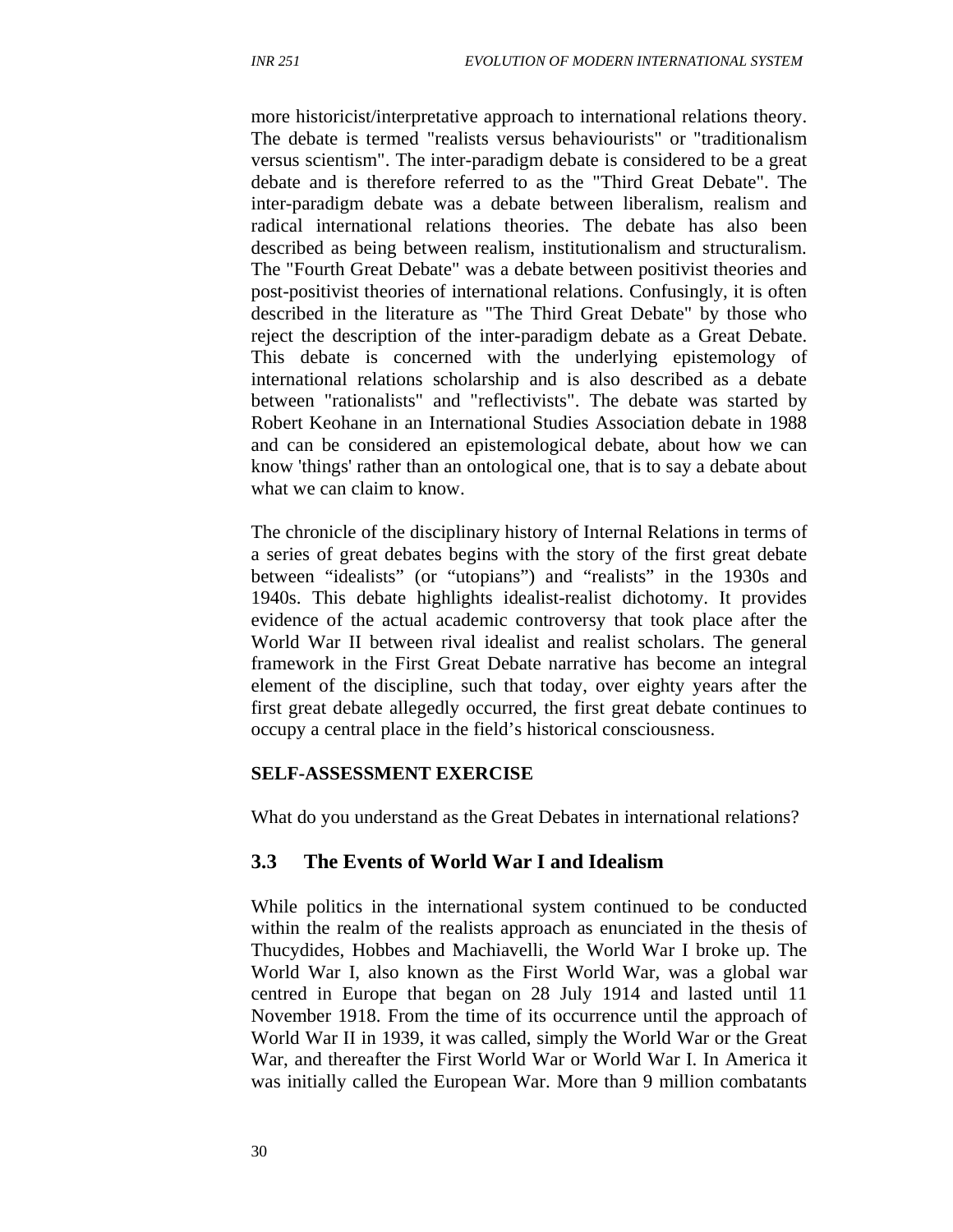were killed: a scale of death impacted by industrial advancements, geographic stalemate and reliance on human wave attacks.

The war drew in all the world's economic great powers, which were assembled in two opposing alliances: the Allies (based on the Triple Entente of the United Kingdom, France and the Russian Empire) and the Central Powers of Germany and Austria-Hungary. Although Italy had also been a member of the Triple Alliance alongside Germany and Austria-Hungary, it did not join the Central Powers, as Austria-Hungary had taken the offensive against the terms of the alliance. These alliances were both reorganised and expanded as more nations entered the war: Italy, Japan and the United States joined the Allies, and the Ottoman Empire and Bulgaria the Central Powers. Ultimately, more than 70 million military personnel, including 60 million Europeans, were mobilised in this Great War in the history of the world. By the end of the war, four major imperial powers, the German, Russian, Austro-Hungarian and Ottoman empires, ceased to exist. The successor states of the former two lost substantial territory, while the latter two were dismantled. The map of Europe was redrawn, with several independent nations restored or created. It was the fifth-deadliest conflict in world history, paving the way for major political changes, including revolutions in many of the nations involved, as well as scholarly understanding of politics in the international arena.

After the war, the League of Nations was formed with the aim of preventing any repetition of such an appalling conflict. It was formed at the backdrop of the strong believe that it is possible to base a political system primarily on morality, and that the baser and more selfish impulses of humans can be muted in order to build national and international norms of behaviour that foment peace, prosperity, cooperation, and justice. The League of Nations is said to be based on moral principles and the convictions of Woodrow Wilson. Link finds that Wilson from his earliest days had imbibed the beliefs of his denomination - in the omnipotence of God, the morality of the Universe, a system of rewards and punishments and the notion that nations, as well as man, transgressed the laws of God at their peril, in the righteous duty of mankind to make the world a safe place (Link, 1956: 524-541).

The League of Nations was an intergovernmental organisation founded as a result of the Paris Peace Conference that ended the First World War. It was the first international organisation whose principal mission was to maintain world peace. Its primary goals, as stated in its Covenant, included preventing wars through collective security and disarmament, and settling international disputes through negotiation and arbitration. The thinking behind the League represented a fundamental shift from the realists understanding of the preceding hundred years.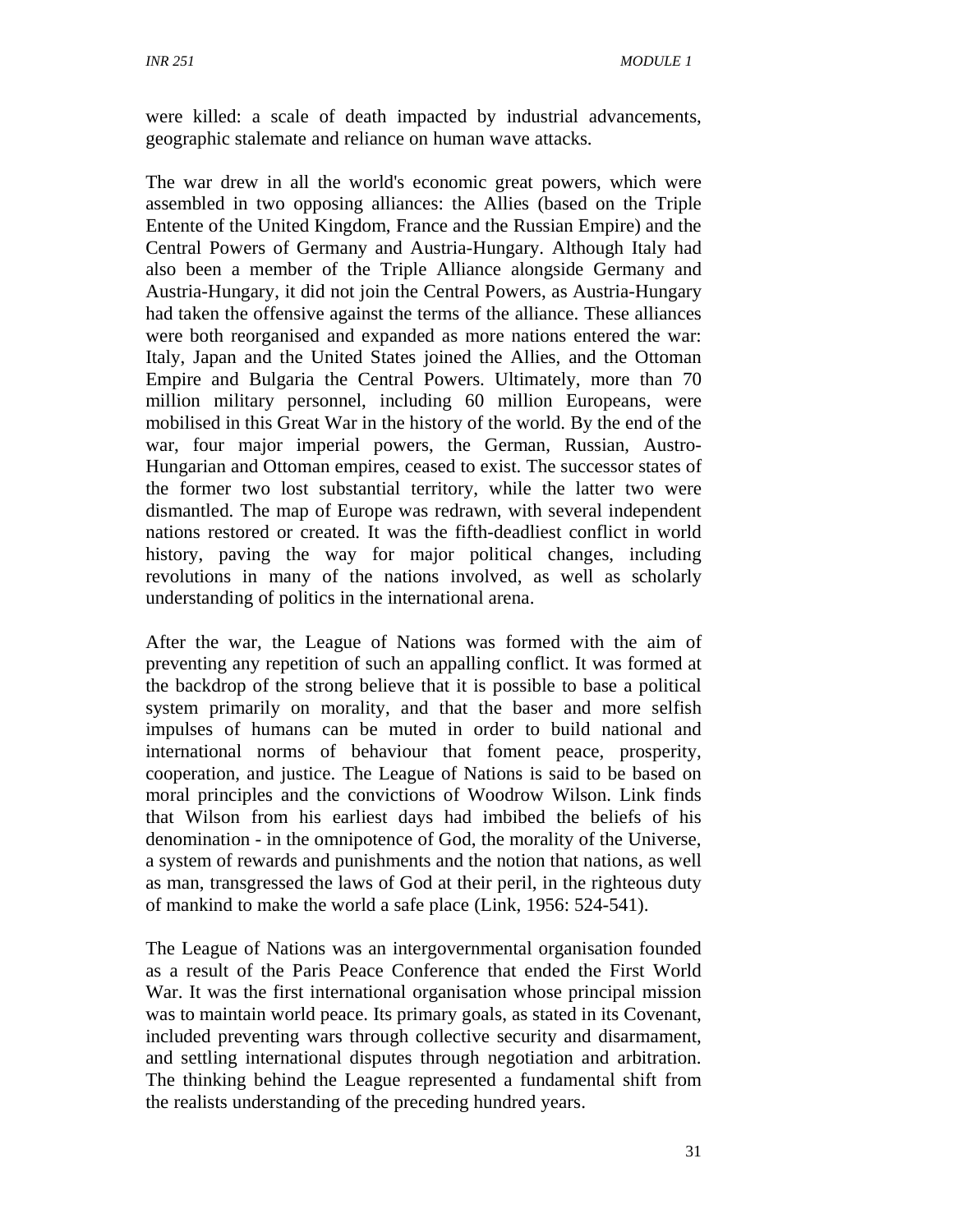The situational realities of the League proved that it lacked its own armed force and depended on the Great Powers to enforce its resolutions, keep to its economic sanctions, or provide an army when needed. However, the Great Powers were often reluctant to do so. Sanctions could hurt League members, so they were reluctant to comply with them. Its two most important members, Britain and France, were reluctant to use sanctions and even more reluctant to resort to military action on behalf of the League. When, during the Second Italo-Abyssinian War, the League accused Italian soldiers of targeting Red Cross medical tents, Benito Mussolini responded that "the league is very well when sparrows shout, but no good at all when eagles fall out" (Farhang, 2008: 2).

The league lasted for 27 years, but after a number of notable successes and some early failures in the 1920s, the league ultimately proved incapable of preventing aggression by the Axis powers in the 1930s. Germany withdrew from the league, as did Japan, Italy, Spain and others. The outbreak and escalation of World War II showed that the league had failed its primary purpose, which was to prevent any future world war. For the fact that it could not make powerful countries obey its rulings, it became evidently clear that, devoid application of force, collective security that would rely basically on pacifism approach of the league could not grapple with actors aggression in the international arena.

#### **SELF-ASSESSMENT EXERCISE**

To what extent did the League of Nations live up to the expectations of its founding fathers?

### **3.4 The End of World War II, the Cold War and the Rebirth of the Realists Postulations**

It is a fact that each shift in world view paradigm is a product of a new historical experience. The rebirth of the realist paradigm in understanding, organising and explaining politics in the international system after the World War II was obviously influenced not only by argument, but by an insight into events that had unfolded at that particular time. The failure of the idealist paradigm to anticipate and prevent World War II gave way for the rebirth of realism as a new paradigm after 1945.

While it is agreed that realists are just as interested as idealists in conflict management, realists are less optimistic about the effectiveness of international law and organisation and about the extent of international cooperation that is possible. Realists focus on military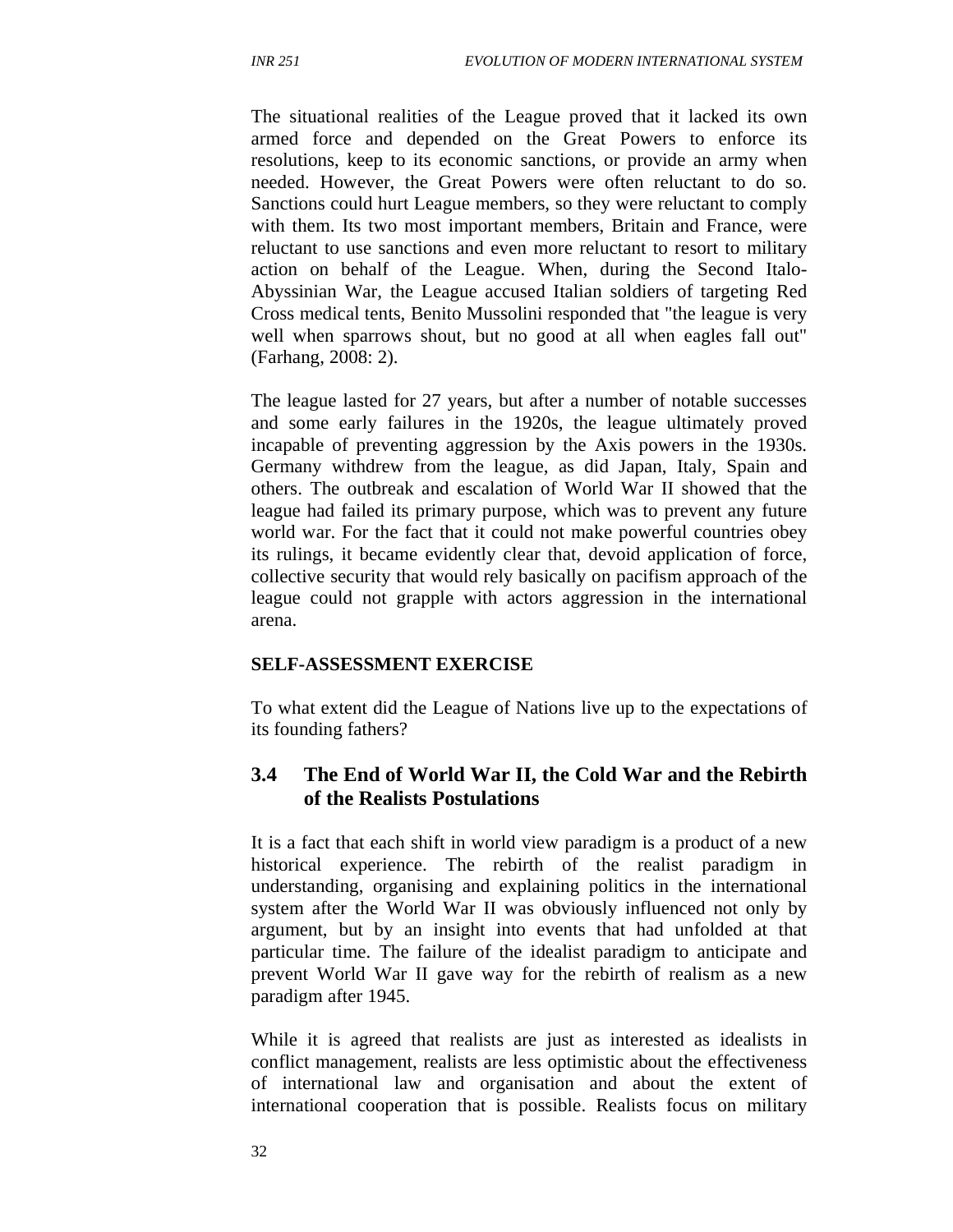strategy, the elements of national power, and the nature of national interests more so than international law and organisation. From World War II they learned that the way to prevent future wars was a "balance of power" capable of deterring would-be aggressors or on a "concert of powers" willing to police the world. This paradigm would prevail throughout the years of the Cold War.

To understand the preponderance of the realist ideals in the Cold-War era one has to examine the events that happened during this period. First, the era had the world divided along two ideologies: the capitalist and the communist bloc, with two prominent enemy nations: the United States of America (USA) leading the capitalist bloc, and Union of Soviet Socialist Republic leading the socialist bloc. Second, the two enemy nations, also known as the two superpowers, engaged each other in intense struggle for power that ranged from making alliances to waging wars. They played havoc with conflict in different parts of the world. They used all types of weapons propaganda, diplomacy, arms and other tactics to malign each other. Thus, within this period, whatever happened (peace, proxy wars) between the relations of USA and USSR could be very eloquently explained through the kaleidoscopic lenses of the realists thinking.

While it endured, the Cold War seemed to have confirmed and validated many of the principles and predictions that the realists emphasised prior to and in the wake of the World War II, and invalidated the principles that idealists advocated after World War I. Realism found a hospitable home in which to flourish during the conflict-ridden fifty year system between 1939 to 1989, when lust for power, appetite for imperial expansion, struggle for hegemony, a superpower arms race and obsession with national interest were in strong evidence.

## **SELF-ASSESSMENT EXERCISE**

Explain how the end of the Cold War led to the rebirth of idealism.

# **3.5 The Events in the Post-Cold War Era**

The end of the Cold War in 1989 marked another end of a world war, fortunately, this time without bullets and bloodshed, and has ushered in another seismic shifts in the manner one can describe the international system. Nevertheless, one thing is certain: the strict sense of the application of power politics has become unpopular; hence what the world is witnessing is a novel fashion of world politics that realism had ignored. Instead, the world is witnessing new fashions that are not just increasingly applicable, appropriate and consistent with the tenets portrayed by Woodrow Wilson's idealism. These ideals read as if they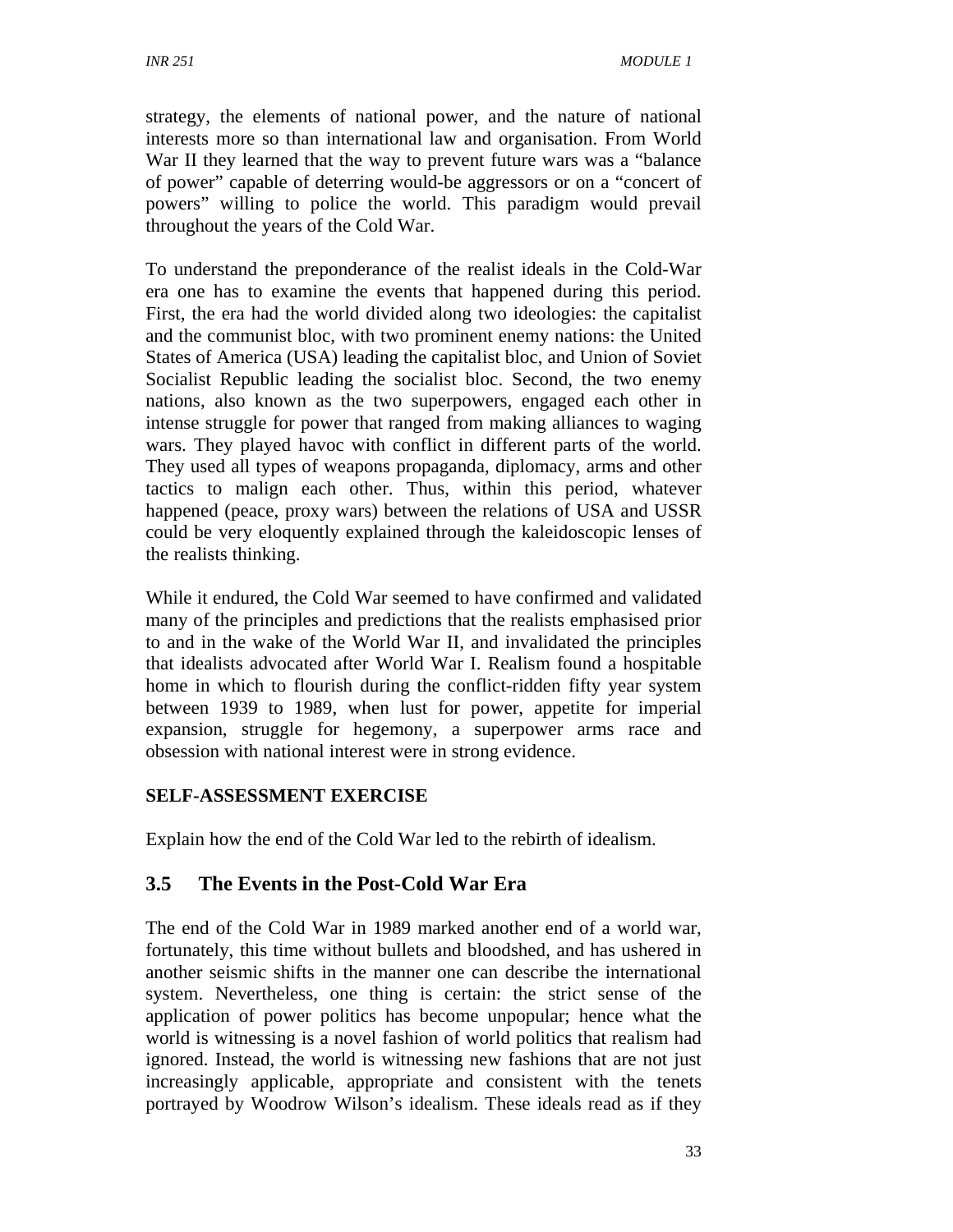were items lifted from Wilson's "fourteen points" speech that was presented to the US Senate on January 22, 1917.

In that speech, Wilson dwelled on the march towards democracy with the belief that making the world safe for democracy would make the world fit and safe to live in. The manner in which countries over the world have embraced democracy has strengthened the confidence that democracy promotes peace. This exposes the fallacy of realism and support the validity of Wilson's idealism. Second, the economic underpinnings of world politics have received so much impetus. Specifically, more attention has been accorded to economic issues such as trade liberalisation as instrument for international peace. Third, the support for, adherence and advocacy of strengthening international law has grown visibly. Today, many nations voluntarily adhere to judgments of the International Court of Justice even in circumstance where compliance runs counter to their immediate self-interests; for example, Nigeria's compliance with the ICJ judgment over the ceding of Bakassi to Cameroon. Fourth, the role of international organisations as actors in international politics, especially in preservation of world peace has been on the increase. The United Nations and other international governmental organisations, as well as non-governmental organisations have become more potent in their capacity to preserve world peace. Fifth, arms control is no longer a mere slogan, but has gained more recognition as a viable path to collective security agenda in the international system.

Furthermore, responses to human repression have reinvigorated interest in concern about human rights. In the post Cold War era the entire world views with disgust the persecution of minority groups everywhere in the world. The United Nations has become a viable institutional approach for offering guarantee issues ranging from ethnic and religious conflicts to violation of minority rights in particular and human rights in general in a system where such violations pose a security to the entire international community. All issues mentioned amount to a rediscovery of approaches that idealism of Wilson had proposed after the World War I. Today, such approaches are been relied on to confront various strife and structural violence that have plagued the post - Cold War world.

### **4.0 CONCLUSION**

There is a maxim that the more things change, the more they remain constant. At the outbreak of World War II, it appeared Wilson's views seemed to be at odds with the realities of his time. Yet, they were speaking directly to many of the realities of the post Cold-War international system. However, we must not rush into the conclusion that idealism is a triumph. The world would not remain where it is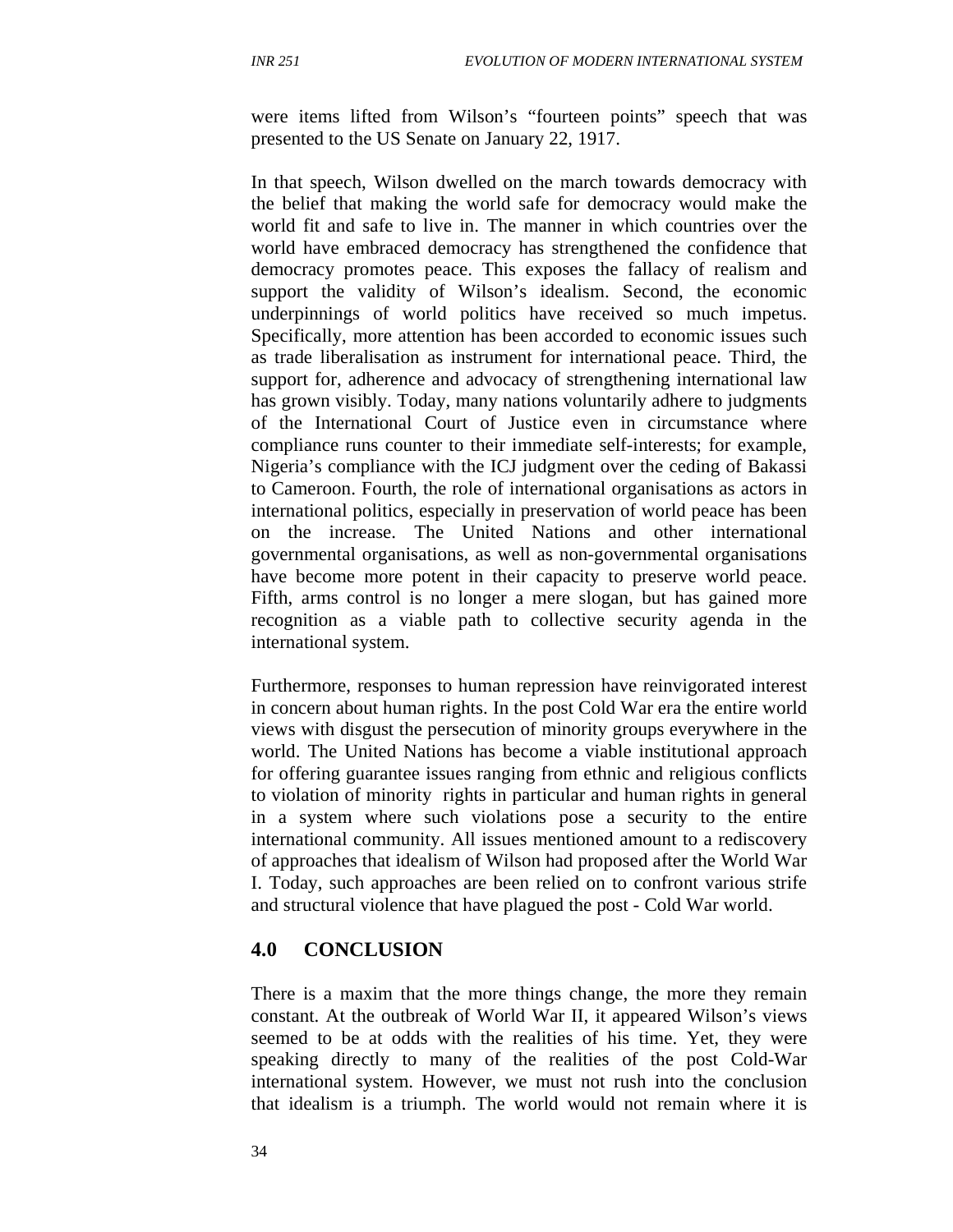today. Who knows what the next emerging world order might be? It would, therefore, be another utopian to ignore the reality of power in international relations, even though it is equally blind to rely on power alone. Thucydides, himself, appears to support neither the naive idealism of the Melians nor the cynicism of the Athenian realism.

## **5.0 SUMMARY**

The field of International Relations experienced what is commonly described as great debates between opposing groups of scholars or paradigm shift in understanding what actually informs the behaviour of actors in politics in the international arena. Writers like Thucydides, have been hailed as the father of the realist political model of international relations. Although Thucydides clearly believed in realism, nevertheless, he also showed high interest in the role of ethics and morals in politics.

The "Great Debates" generally refer to a series of disagreements between international relations scholars. The first great debate between "idealists" (or "utopians") and "realists" in the 1930s and 1940s highlights idealist-realist dichotomy. The League of Nations, formed after the First World War, with the aim of preventing any repetition of such an appalling conflict is said to be based on moral principles and the convictions of Wilson's idealism.

The League lasted for 27 years, but after a number of notable successes and some early failures in the 1920s, it became evidently clear that, devoid of application of force, collective security that would rely basically on pacifism approach of the League could not grapple with actors' aggression in the international arena. As a result the League failed, hence it could not make powerful countries obey its rulings.

The failure of the idealists' paradigm to anticipate and prevent World War II gave way for the rebirth of realism as a new paradigm after 1945. This paradigm would prevail throughout the years of the Cold War. Nevertheless, the end of the Cold War in 1989 has marked another end of a world war, fortunately, this time without bullets and bloodshed, and has ushered in another seismic shifts in the manner one can describe the international system. Power politics has become unpopular. Instead, the world is witnessing new fashions that are increasingly applicable, appropriate and consistent with the tenets portrayed by Woodrow Wilson's idealism.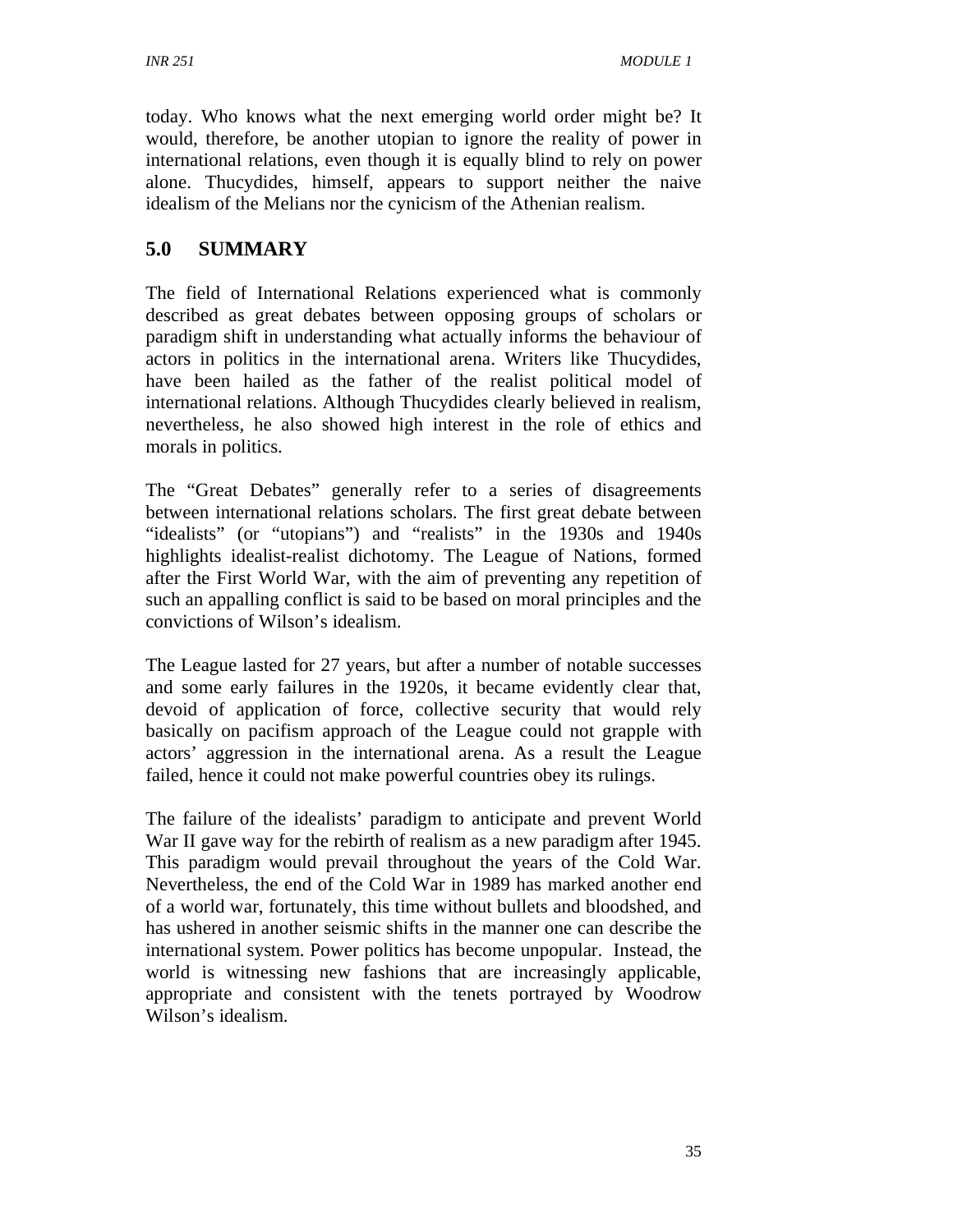### **6.0 TUTOR-MARKED ASSIGNMENT**

- 1. What was the main issue in the first great debate about the international system?
- 2. What was the prevailing world ideology in the post World War I era?
- 3. Discuss realism in the face of the Cold War.

## **7.0 REFERENCES/FURTHER READING**

Link, A. S. (1956). "A Portrait of Wilson." *Virginia Quarterly Review.*

Jahanpour, F. (2008.). "The Elusiveness of Trust: The Experience of Security Council and Iran." In: *Transnational Foundation of Peace and Future Research.*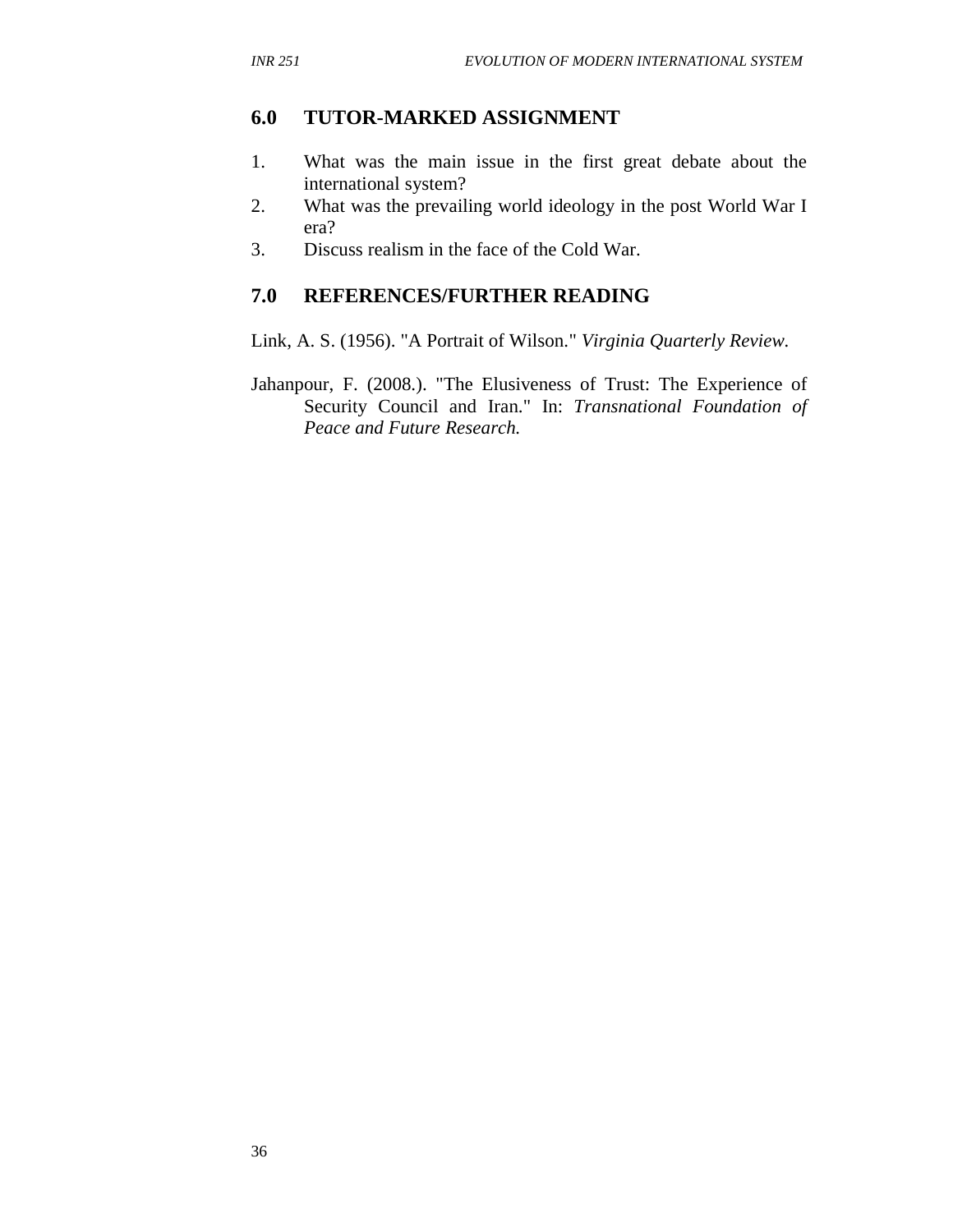## **MODULE 2 EVOLUTION OF THE MODERN INTERNATIONAL SYSTEM**

- Unit 1 The Classical International System (1648-1789)
- Unit 2 The Transitional International System (1789-1945)
- Unit 3 The Post World War II International System (1945-1989)
- Unit 4 The Contemporary International System (1989-Date)

## **UNIT 1 THE CLASSICAL INTERNATIONAL SYSTEM (1648-1789)**

## **CONTENTS**

- 1.0 Introduction
- 2.0 Objectives
- 3.0 Main Content
	- 3.1 The Pre-Westphalian World **(**The Thirty Years War)
	- 3.2 The of Peace of Westphalia and the Birth of Nation-States
	- 3.3 Distribution of Power and Wealth among Nation-States
	- 3.4 Degree of Polarisation among Nation-States
	- 3.5 Degree of Interdependence among Nation-States
- 4.0 Conclusion
- 5.0 Summary
- 6.0 Tutor-Marked Assignment
- 7.0 References/Further Reading

# **1.0 INTRODUCTION**

Although this is not a history course, this unit would, nevertheless, rely on historical recounts to trace important trends over time, such as the thirty years wars that preceded the Westphalia Treaty and the emergence of the nation- state and the notion of sovereignty that have become the corner stone in the international state system, and the changes in the distribution of power among states. Our aim is not to provide a detailed chronology of event, but rather, to provide an insight into how certain aspects of the international system have changed significantly over the years while some have remained relatively constant. It is, in the words of Pearson and Rochester (1998), difficult for scholars to unanimously agree on how often international system has occurred and when one distinctive era has given way to another era.

This singular fact has created disagreement among scholars on where to start discussion about the evolution of the modern international system. For the purpose of this course we shall start our discussion of the evolution the modern international system by peeping into the past so as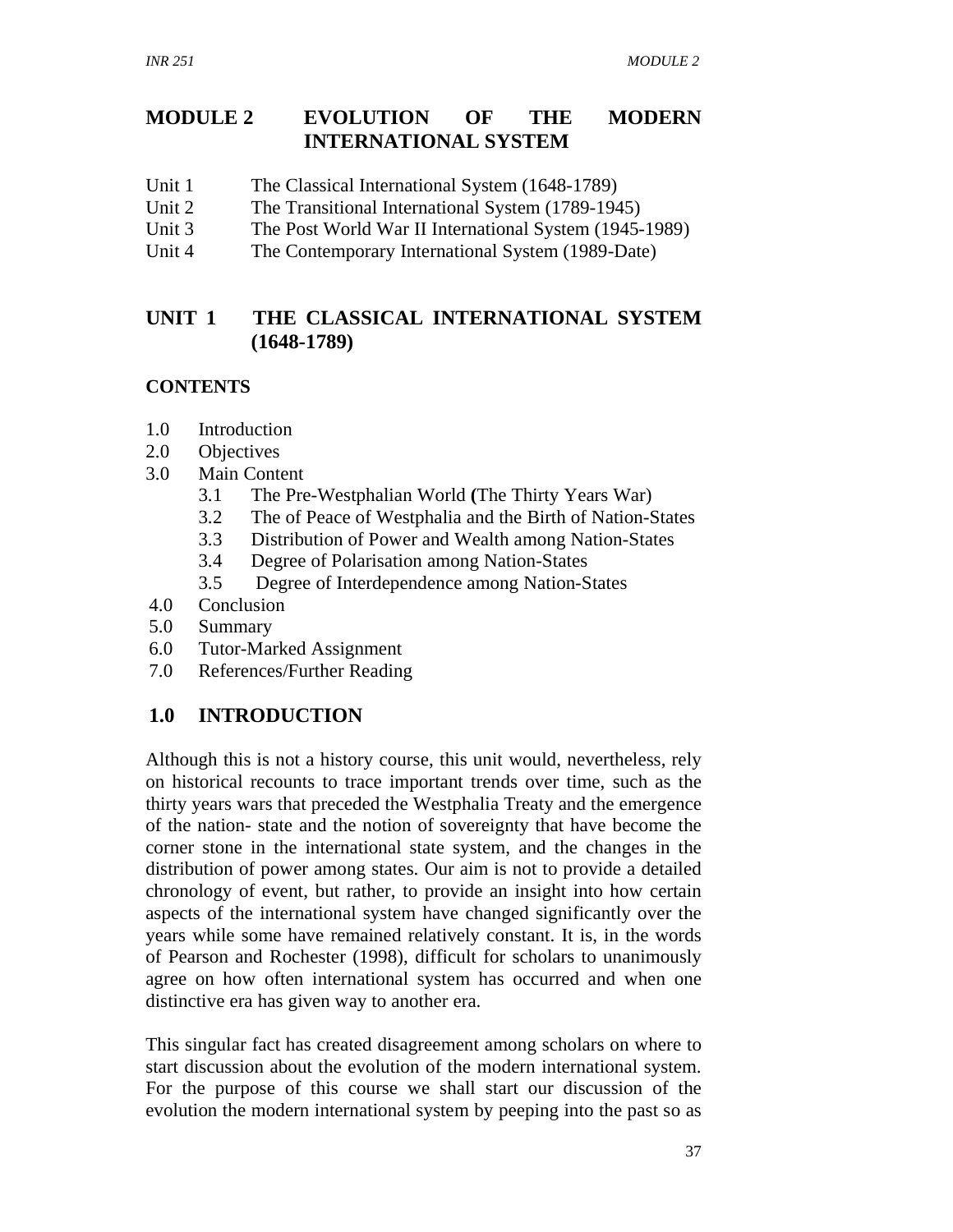to understand how the present has come about. For this reason, we shall look at the era in the history of the world politics that is referred to as a period of classical international system which was born out of the event of the Peace of Westphalia that brought to an end the thirty years' war. This is because this date is widely accepted as marking the birth of the international system characterised by the emergence of nation-states as the primary units of political entities on the globe that have become actors in the system.

## **2.0 OBJECTIVES**

At the end of the unit, you should be able to:

- define the classical international system
- explain the pre-Westphalia world and the thirty years war
- discuss the concept of Peace of Westphalia and the birth of nation-states
- explain the distribution of power and wealth among nation-states in the classical international system.

## **3.0 MAIN CONTENT**

## **3.1 The Pre-Westphalian World (The Thirty Years War)**

Reading through the plethora of literature on the Thirty Years' War, you would observe that it is not easy to define its precise nature and its causes. However, it is no doubt that the Thirty Years War is one of the great conflicts of early modern European history. It consisted of a series of declared and undeclared wars which raged through the years 1618- 1648 throughout central Europe, involving most of the countries of Europe. This was one of the longest and most destructive conflicts in European history, and one of the longest continuous wars in modern history.

During the Thirty Years War, there was on the one hand the House of the Habsburg which included Holy Roman Emperors Ferdinand II and Ferdinand III together with their Spanish cousin Philip IV. On the other hand was the House of Austria which included the Danish, Dutch and, above all, France and Sweden. It was between the Houses that the conflict would rage. In addition to its international dimensions the Thirty Years War was also a German civil war. The principalities which made up Germany took up arms for or against the Habsburgs or, most commonly, both at different times during the war's 30 years. Again, the Thirty Years War was, at least in part, a religious war among Catholics, Lutherans and Calvinists.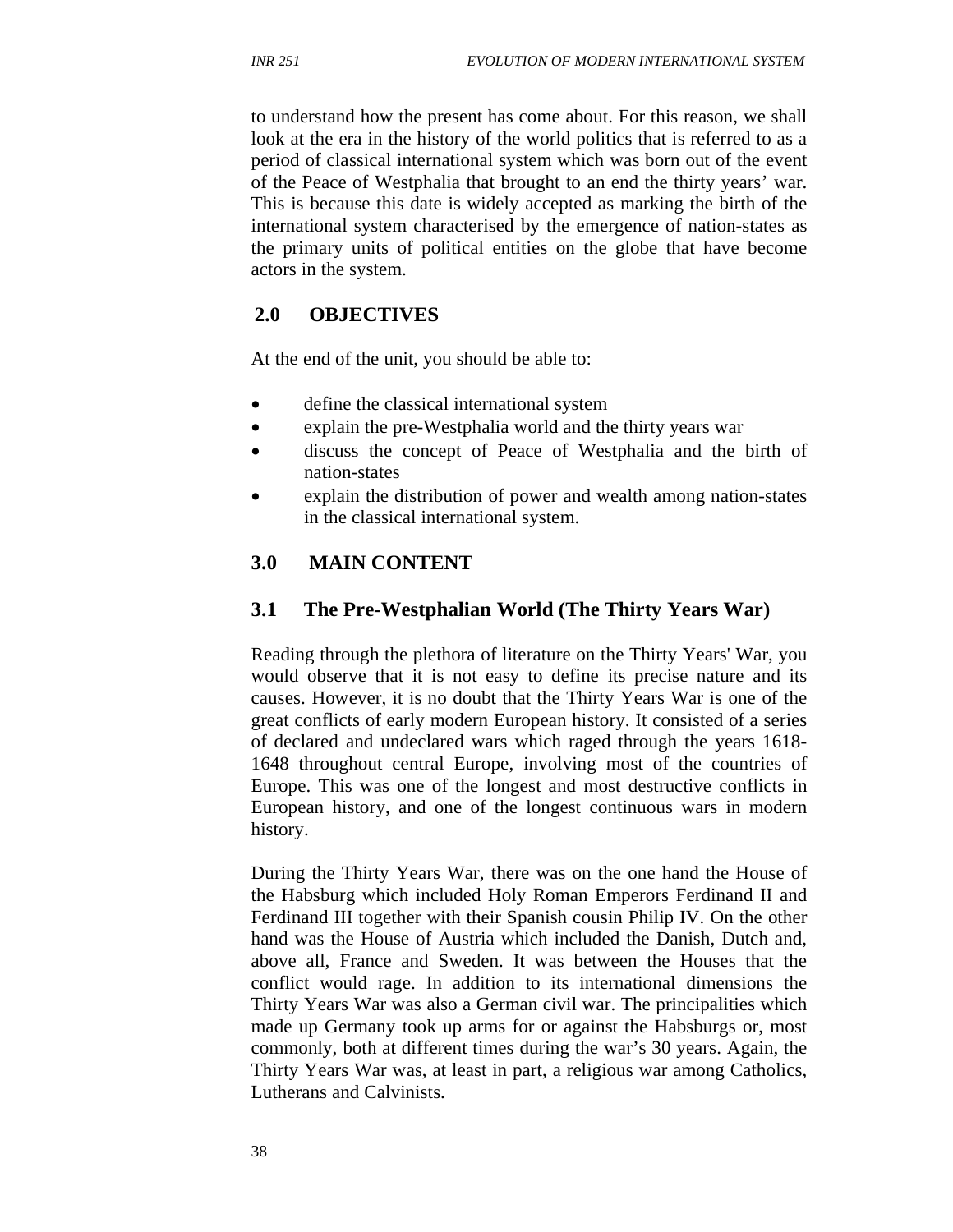In terms of actors in the system, the pre Westphalia years had been markedly different in that the actors were the pope, monarchs, princes and potentates who were loosely connected in vague and often contradictory hierarchical orders. The sense in which the French king Louis XIV declared that 'l'étatc'est moi' (I am the state) was very much true of other monarchs who participated in an international system that was very much personalised.

By the end of the war, major consequences were recorded which includes the devastation of entire regions, denuded by the foraging armies. Famine and disease significantly decreased the population of the German states, Bohemia, the Low Countries, and Italy; most of the combatant powers were bankrupted. The War was ended with the treaties of Osnabrück and Münster, as was to be contained in the wider Peace of Westphalia.

### **SELF-ASSESSMENT EXERCISE**

Who were the parties to the 30 years war in Europe?

## **3.2 The Peace of Westphalia and the Birth of Nation-States**

No exact definition of borders can be given to territorial landmass of Westphalia because the name "Westphalia" was applied to several different entities in history. There is, however, a general consensus that Westphalia or Westphalia is a region in Germany which encompasses the cities of Arnsberg, Bielefeld, Osnabrück, Dortmund, Minden, and Münster. Westphalia is known for the 1648 Peace of Westphalia which ended the Thirty Years' War, as the two treaties were signed in Münster and Osnabrück.

The Peace of Westphalia is not a literal moment of political transformation but, rather, it symbolises a change. It was a series of peace treaties signed between May and October 1648 in Osnabrück and Münster. These treaties ended the Thirty Years' War (1618–1648) in the entire Holy Roman Empire, and the Eighty Years' War (1568–1648) between Spain and the Dutch Republic, with Spain formally recognising the independence of the Dutch Republic. It also involved Ferdinand III, of the House of Habsburg, the Kingdom of France, the Swedish Empire, the Dutch Republic, and sovereigns of the free imperial cities. Two major events came about as the result of the treaties. First, the signing of the Peace of Münster between the Dutch Republic and the Kingdom of Spain on 30 January 1648, officially ratified in Münster on 15 May 1648. Second, the signing of two complementary treaties on 24 October 1648, namely: The Treaty of Münster (Instrumentum Pacis Monasteriensis, IPM), concerning the Holy Roman Emperor and France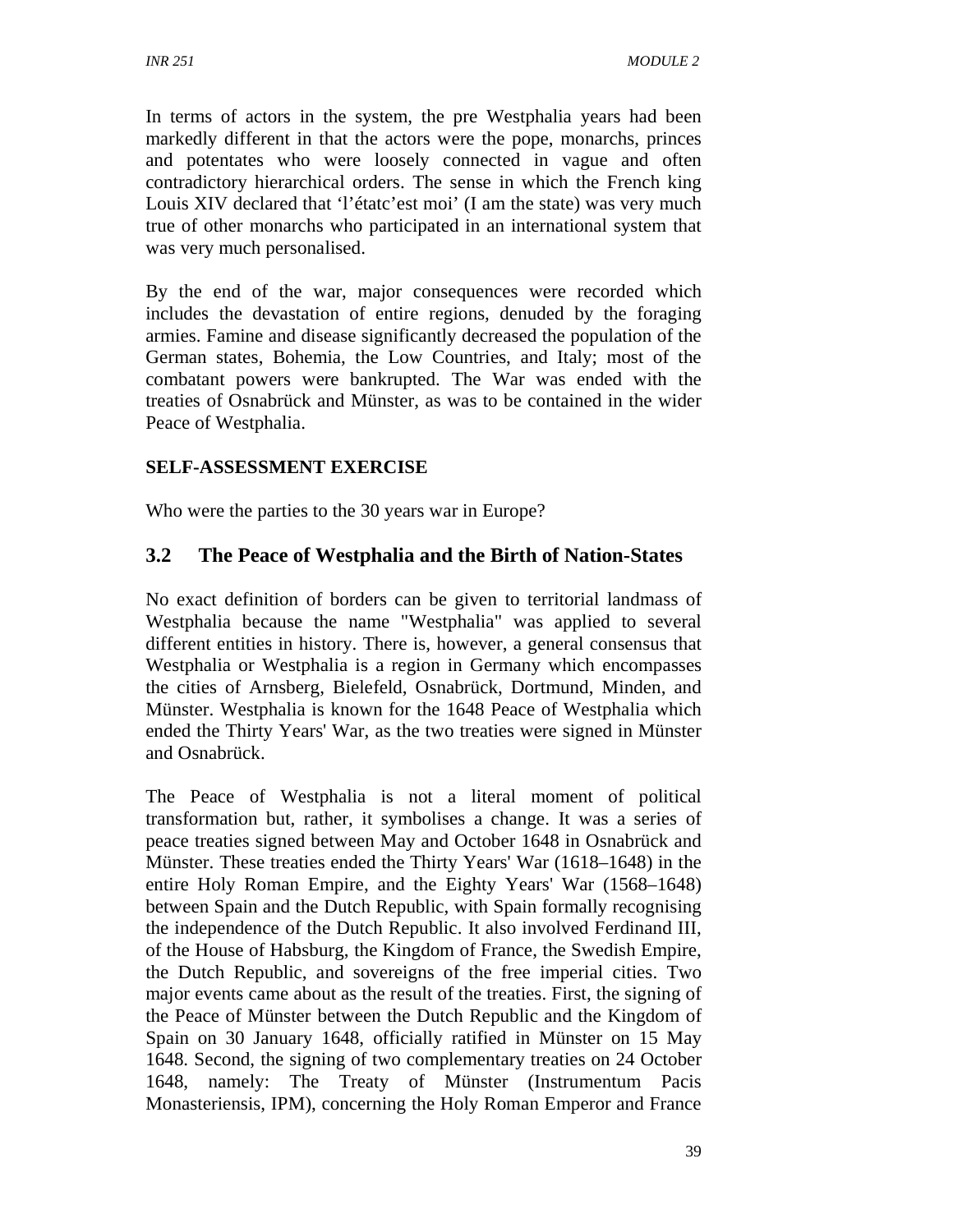and their respective allies; and the Treaty of Osnabrück (Instrumentum Pacis Osnabrugensis, IPO), concerning the Holy Roman Emperor, the Empire and Sweden and their respective allies (Repgen, 1998).

Suffice to mention that the treaties resulting from the big diplomatic congress, ushered in a new system of political order in central Europe, later called Westphalian sovereignty. The Westphalian sovereignty was based upon the concept of a sovereign state governed by a sovereign and establishing a prejudice in international affairs against interference in another nation's domestic business. The treaty did not only signal the end of the perennial and destructive wars that had ravaged Europe, but it also represented the triumph of sovereignty over empire, of national rule over the personal writ of the Habsburgs. This means that the Peace of Westphalia symbolised putting one of the final and most decisive nails in the coffin of the medieval claim that all European states were subject to the spiritual leadership of the pope and the political leadership of the Holy Roman Emperor. The treaties' regulations also stood as a precursor to later large international treaties and thereby the development of international law in general.

It is important to bear in mind that from long historical evidence, nationstate is a relatively young institution in human affairs. Pearson and Rochester (1998), maintain that nation-states are less than 400 years old compared to, at least, 5,000 years of recorded human history. Before then human beings had been organised in other kinds of political units such as tribes, city-states and empires.

Bearing this in mind, the peace of Westphalia was a significant milestone in the emergence of the modern international system because it introduced key revolutionary and system changing features in the conduct of international affairs. In the first instance, it was only after 1648 that there appeared on the scene the modern state around which international contacts were to be built. Westphalia's contribution to the emergence of the modern system is perhaps best captured by the birth of the nation-state. The nation-states were assigned characteristics which include a single central government exercising sovereignty; a fixed population; and a defined territory. The nation-states are said to be sovereign because they constitute a government that had supreme decision-making authority within the boundaries of the territorial unit. It also would not acknowledge higher authority outside those boundaries. The sovereignty of nation-states also presupposes that internally the state could claim monopoly of used of legitimate legal force to compel their obedience. Externally, a state could also claim monopoly right to act on behalf of her people. Thus, when one examines the international system of the classical era, one would find a relatively small number of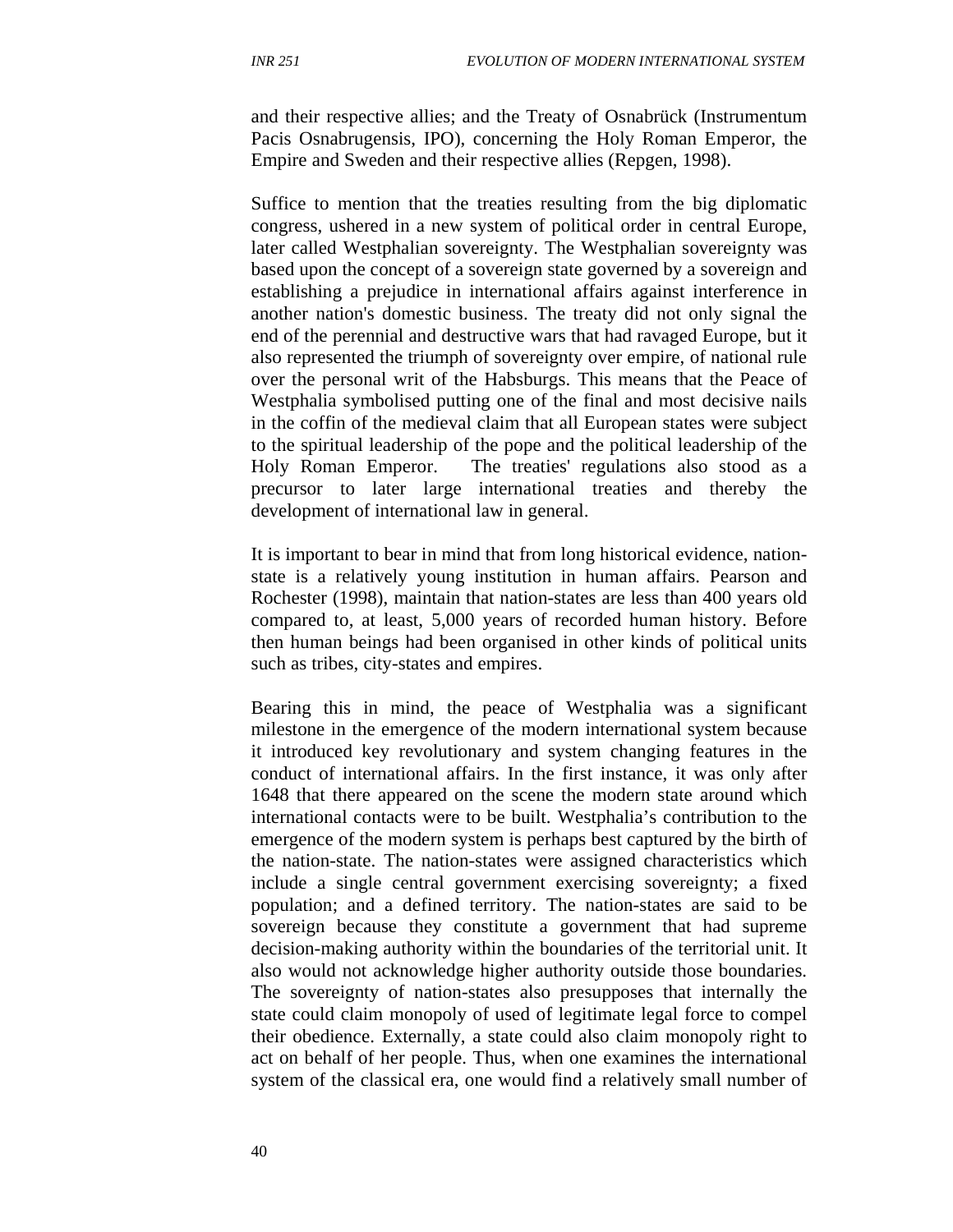actors involved in international politics such England, France and other European nation-states.

### **SELF-ASSESSMENT EXERCISE**

Why is the peace of Westphalia regarded as a significant milestone in the emergence of the modern international system?

## **3.3 Distribution of Power and Wealth among Nation-states**

In the classical international system, though there existed independent entities outside Europe, such as China, Japan and United States of America, international politics of that era was essentially European politics. Power in terms of military, and other related factors was roughly distributed evenly among the dominant European states, including England, France, Austria, Sweden, Spain, Turkey, Prussia and Russia.

The European states were not only similar in power capability but also in terms of wealth or economic strength. In an era when the economies of the dominant powers were largely feudal and agrarian, coupled with the fact that Industrial Revolution was not yet fully underway, all states had similar sources of wealth, making it difficult for one to discern the difference between them. We need to add that Power and wealth do go hand in hand. Thus, insofar as power is exercised mainly through military prowess, it means the military prowess would depend heavily on economic resources for support. As such, rulers, partly because the resources available at their disposal made them equal in wealth possession, could hardly embark on grand hegemonic ambitions or expansionist agenda against one another.

On the other hand, it was also the possibility that a given state might not be satisfied with its power or wealth position and could threaten the sovereignty of other states and upset the equilibrium by engaging in empire building. In the absence of any centralised political authority in the international system, order among states was to be maintained primarily through the "balance of power." Thus, "balance of power" was the main instrument for stability in international system. At the core of the "balance of power" strategy is the idea that states' security is enhanced when military capabilities are distributed among states such that no one state is strong enough to dominate all others. If one state gains inordinate power, the strategy predicts that it will take advantage of its strength and attack weaker states. This naturally provided an incentive for the states threatened to unite in a defensive coalition. There is the opposite of "balance of power" which is called "bandwagoning" which refers to alignment with the source of danger (Walt, 1987: 17).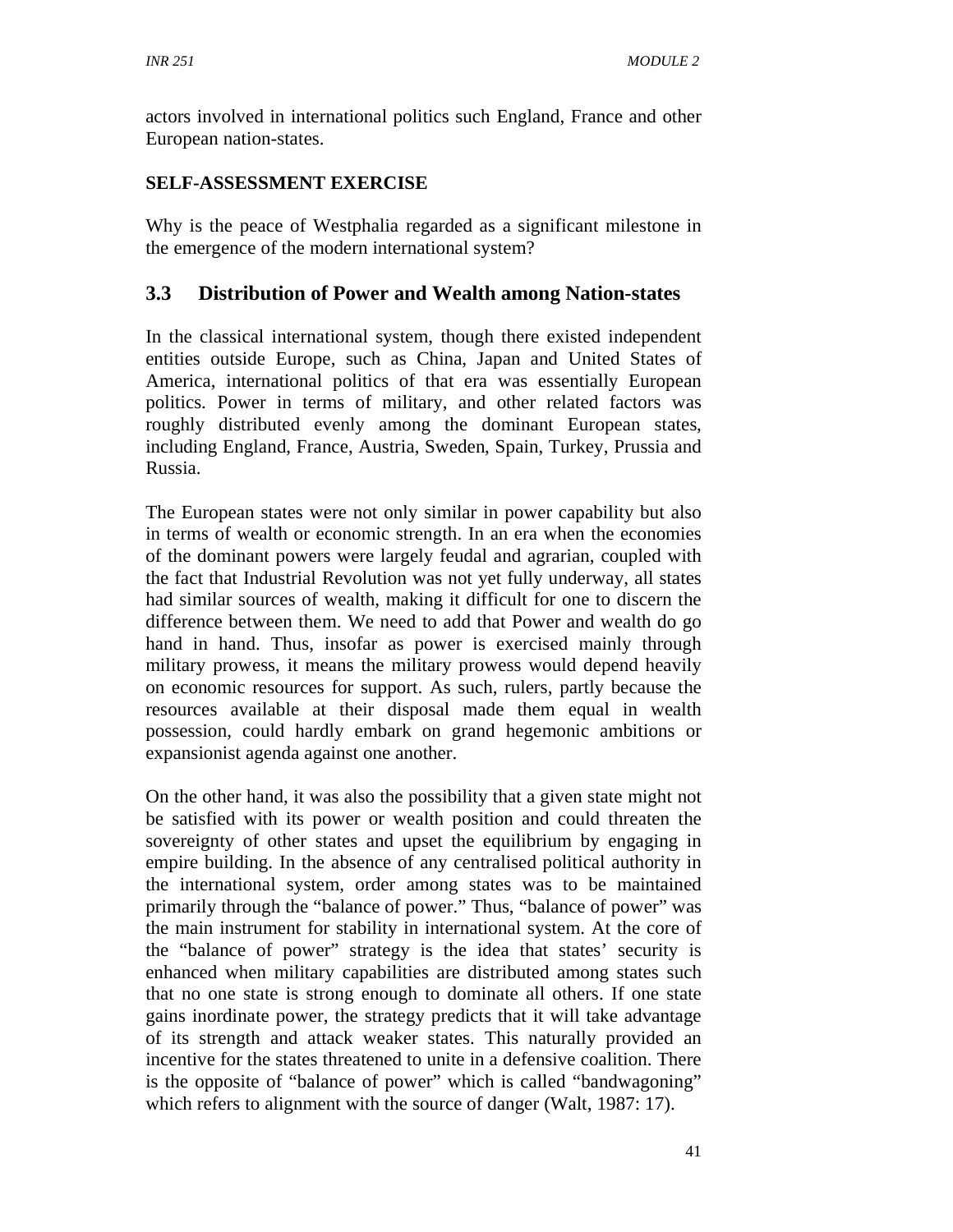With the strategy of "balance of power" in the system it was hoped that any aggressively minded state would be deterred by the prospects of coming up against a coalition of states having equal or superior power. In case the deterrence failed, and an attack occurred, the coalition of states would be expected to fight and defeat the aggressor. For this reason all the European monarchs did not just understand the "Rules of the Game" surrounding international politics in that era. They were conscious not to interfere in the internal affairs of another country in any way that might destabilise monarchical institutions. They also would not allow any one nation-state to achieve dominant power in the system.

#### **SELF-ASSESSMENT EXERCISE**

What do you understand as "Balance of Power?"

### **3.4 Degree of Polarisation among Nations**

Polarisation in the international system is any of the various ways in which power is distributed within the system. It describes the nature of the international system at any given period of time. Polarity also refers to the number of blocs of states that exert power in the international system. The type of international system at any given period of the world history is completely dependent on the distribution of power and influence of states in a region or internationally.

To a great extent, polarisation in the classical international system was less complicated. The system was flexible in the sense that the European powers and other actors in the system did not fall into rigid armed camps at opposite poles, poised against each other. Rather, the actors were amendable to making and breaking alliances frequently as the situation warranted. For this reason, the classical international system, though not perfect, worked fairly effectively (Pearson and Rochester, 1998) as a means of maintaining systemic stability. Thus, the mutual security concern of the actors made it seemed as if they were working consciously to maintain stability in the system.

Pearson and Rochester also attributed the smooth operation of the balance of power mechanism and flexibility in the classical international system to two major factors. One is that decision-making was concentrated in hands of few rulers in the era. As such, decisions about making and breaking alliances would not suffer bottlenecks; hence there was no necessity of chains of consultations for approval of decisions before they would be implemented. Second, the classical international system did not witness ideological camps among the actors as it was in the Cold War era. Ideological cleavages could make some alliances impossible because of incompatibility among alliance partners. Such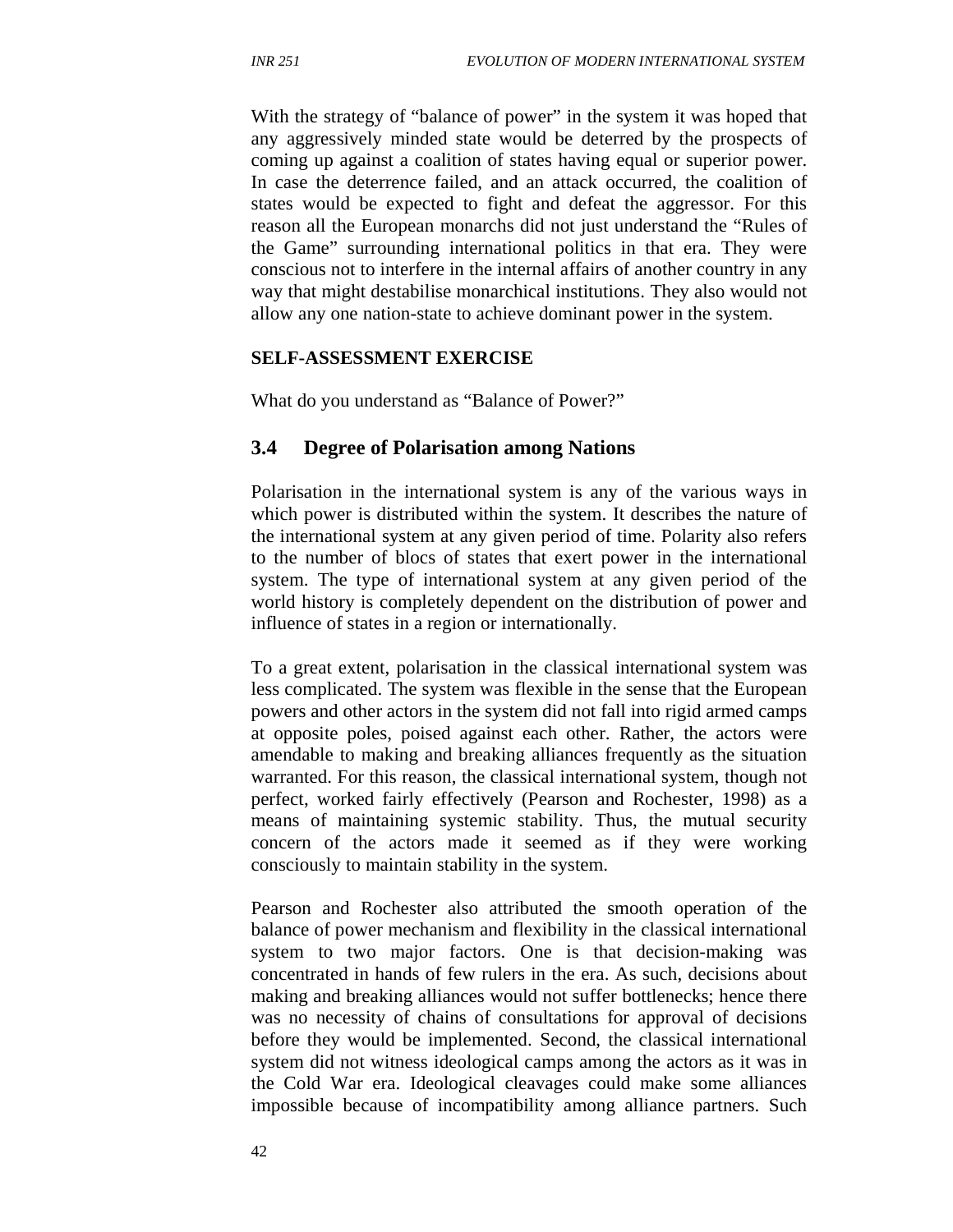incompatibilities could, thus, become an inhibition to the shifting of alliances or re-alliances for the maintenance of balance of power calculations.

# **3.5 Degree of Interdependence**

"Interdependence" is a word that describes a relationship in which each member of the relationship is mutually relying on the other. This concept differs from a dependence relationship, where some members are dependent and some are not. In an interdependent relationship, participants may be emotionally, economically, ecologically and/or morally reliant on and responsible to each other. In terms of state relationship, an interdependent relationship can arise between two or more states. Interdependence can be a common ground between two states in meeting their aspirations.

The concept of interdependence became popularised in the field of international relations through the work of Richard N. Cooper. Robert Keohane and Joseph Nye have come to push it a step further and analyse how international politics is transformed by interdependence. They maintain that during interdependence, states and their fortunes are inextricably tied together. They also recognised the fact that various and complex transnational connections and interdependency between states and societies are increasing, while the use of military force and power balancing are decreasing, even though the two remain important.

For the fact that the classical international system was cosmopolitan and elitist oriented (Pearson and Rochester, 1998), the degree of interdependence among entities was not high. Whereas the elites of Europe traveled, mingled and discussed freely across national boundaries, the masses knew little about the world outside their towns and villages, and much less outside their national boundaries. The classical system was such that nation-states were fairly self-sufficient and self-contained economic unit, depending minimally on international commerce. The flow of cultural and other diffusion process was not yet developed. Again, the primitive communications technology kept one corner of the globe insulated from the development in the other corner such that there was little or no form of interaction.

The balance of power that kept the world mutual concern was also done in such a way that the primitive nature of the weapons of the era kept the allies apart and would not allow for coordinated military planning and training. They did not share the common bond to know that a fatal decision by one side could mean annihilation for both. In short, the classical international system was characterised by low degree of interdependence among states in terms of interconnectedness. However,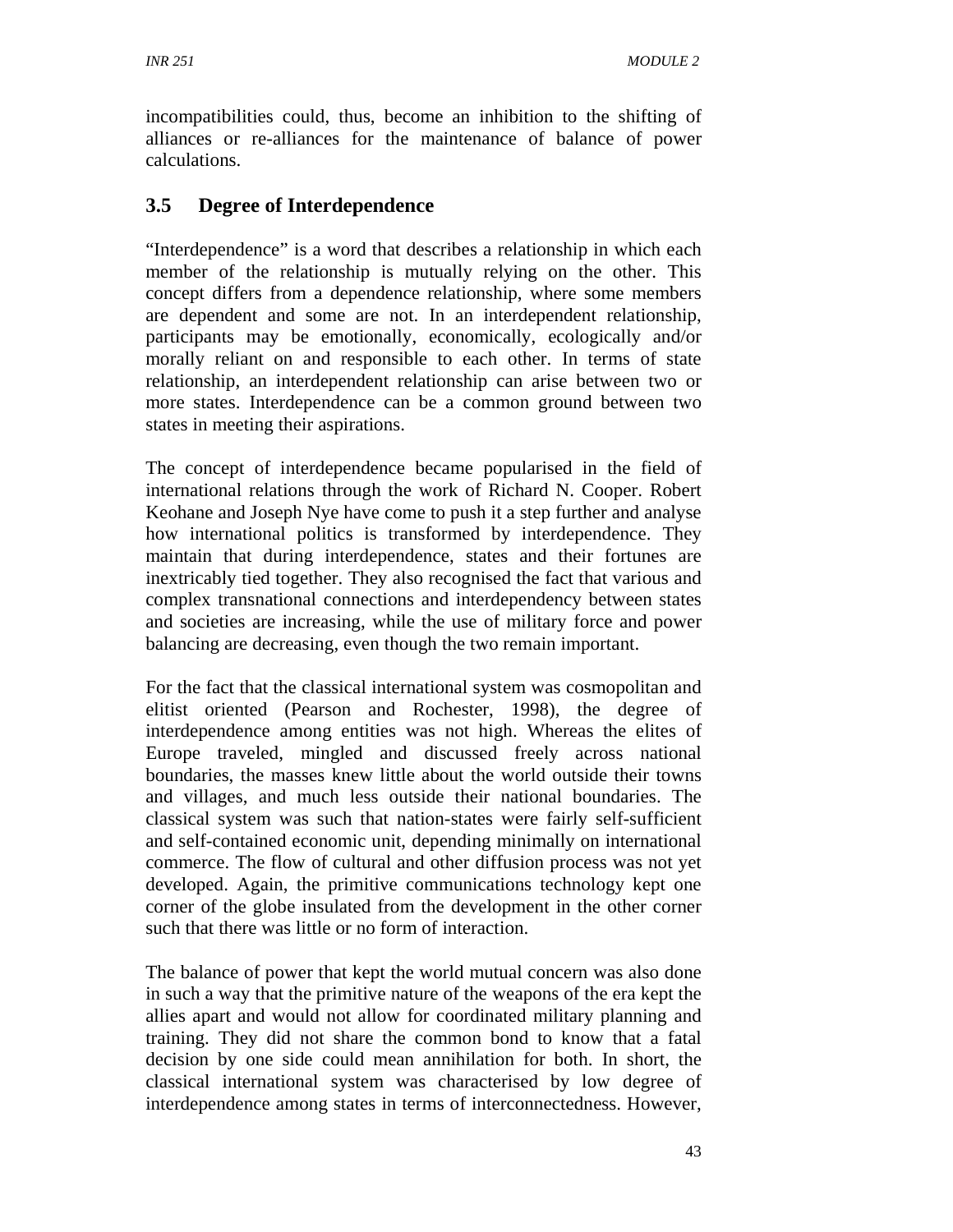many of these conditions started changing towards the end of the eighteen century, ushering in a new era that created a new international system that gave more room for interdependence among nation-states.

#### **SELF-ASSESSMENT EXERCISE**

What do you understand by interdependence in the international system?

### **4.0 CONCLUSION**

Form the fore going, it can be extrapolated that the classical international system was one that the masses, or let us say, individuals and corporate bodies were largely bystanders in the politics that was going on. They had no influence or vested interests in outcome of events. In cases of conflicts and wars, their lot in the outcome of such events would not likely change much no matter what the fate of their sovereign was or even who their sovereign would happen be.

#### **5.0 SUMMARY**

In this unit we have treated the classical international system which came about after the thirty years war and the signing of the Peace of Westphalia Treaty. We noted that the Thirty Years War was multidimensional. In terms of actors in the system, the pre Westphalia years had been markedly different in that the actors were the pope, monarchs, princes and potentates. The War was ended with the treaties of Osnabrück and Münster, as was to be contained in the wider Peace of Westphalia. The Peace of Westphalia is not a literal moment of political transformation but, rather, symbolises change. The treaties resulting from the big diplomatic congress, ushered in a new system of political order in Central Europe, later called Westphalian sovereignty. The Westphalian sovereignty was based upon the concept of a sovereign state governed by a sovereign and establishing a prejudice in international affairs against interference in another nation's domestic business.

Balance of power was the main instrument for stability in international system. To a great extent polarisation in the classical international system was less complicated, as it was flexible. For the fact that the classical international system was cosmopolitan and elitist oriented (Pearson and Rochester, 1998), the degree of interdependence among entities was not high. However, many of these conditions underwent fundamental change towards the end of the eighteen century, ushering in a new era that created a new international system with more room for interdependence among nation-states.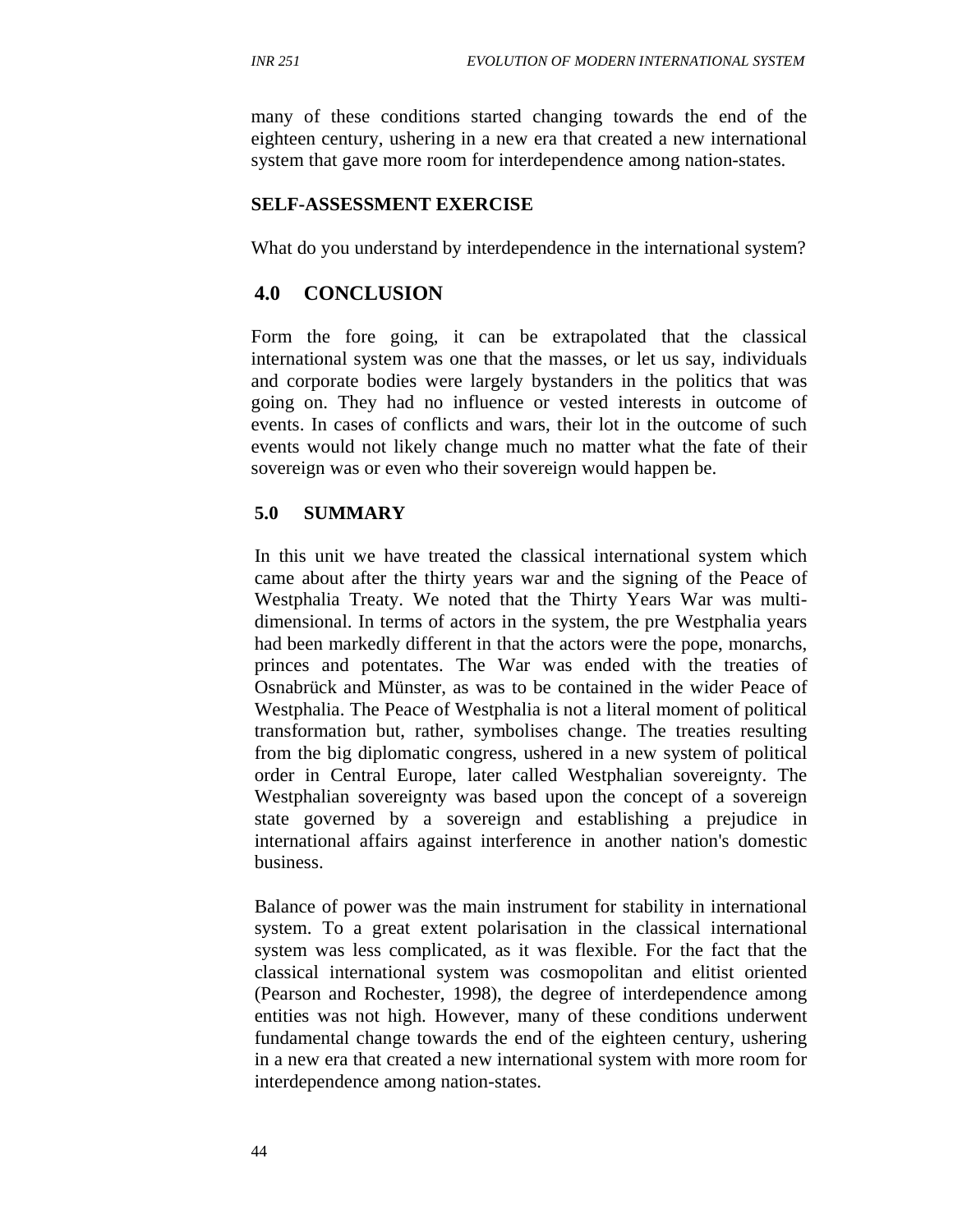## **6.0 TUTOR-MARKED ASSIGNMENT**

- 1. Discuss the major features of the classical international system.
- 2. Explain the concept of the Peace of Westphalia.

## **7.0 REFERENCES/FURTHER READING**

- Konrad, R. (1998). "Negotiating the Peace of Westphalia: A Survey with an Examination of the Major Problems." In: *1648: War and Peace in Europe*, 3 Vols.
- Pearson, F & Rochester, M.J. (1997). *International Relations: the Global Conditions in the Twenty-First Century.* New York: The McGraw-Hill Companies, Inc.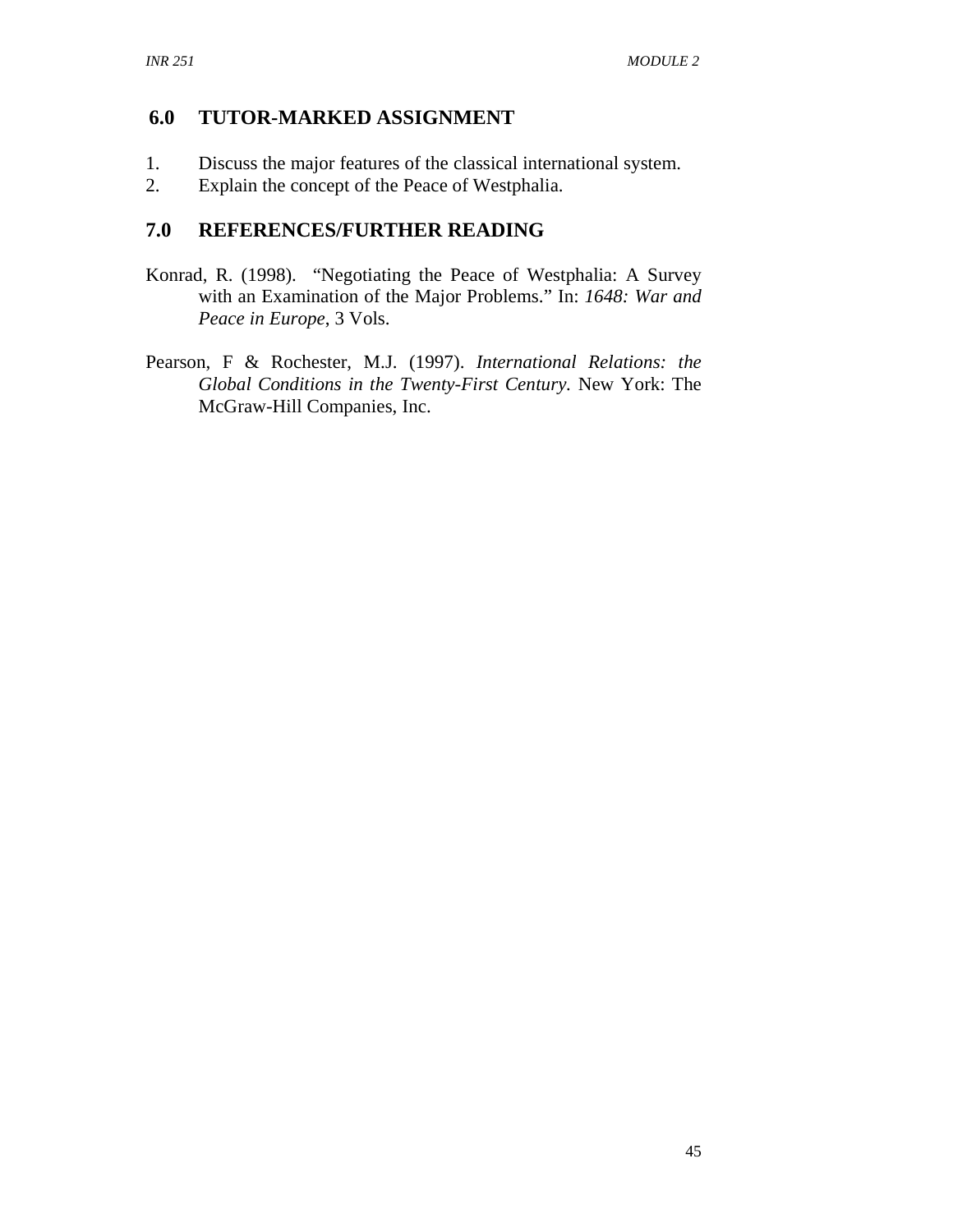## **UNIT 2 THE TRANSITIONAL INTERNATIONAL SYSTEM (1789-1945)**

#### **CONTENTS**

- 1.0 Introduction
- 2.0 Objectives
- 3.0 Main Content
	- 3.1 The Emergence of the Transitional International System
	- 3.2 The Actors in the Transitional International System
	- 3.3 Distribution of Power and Wealth among Nation-States
	- 3.4 Degree of Polarisation among Nation-States
	- 3.5 Degree of Interdependence among Nation-States
- 4.0 Conclusion
- 5.0 Summary
- 6.0 Tutor-Marked Assignment
- 7.0 References/Further Reading

### **1.0 INTRODUCTION**

The period which we intend to discuss in this unit is referred to as 'transitional' in the historical development of international system because of its retention of features of the preceding era and its foundational value in the emergence of some of the key features of the proceeding one. Its distinctiveness is therefore founded precisely on its constituting a bridge between the classical and post two World Wars era. We have noted in the preceding unit that nation-states were the core actors in the international system. This means the transitional international system retained and consolidated the state centric conception of the international political system. This era did not just consolidate the state-centric concept of international system, it also witnessed a proliferation of states within the system and aided the gradual incorporation of other actors, notably individuals into it.

### **2.0 OBJECTIVES**

At the end of this unit, you should be able to:

- identify the general context in which the transnational international system emerged
- explain the actors in the transitional international system
- explain the degree of polarisation, interdependence and distribution of wealth and power in the transitional international system.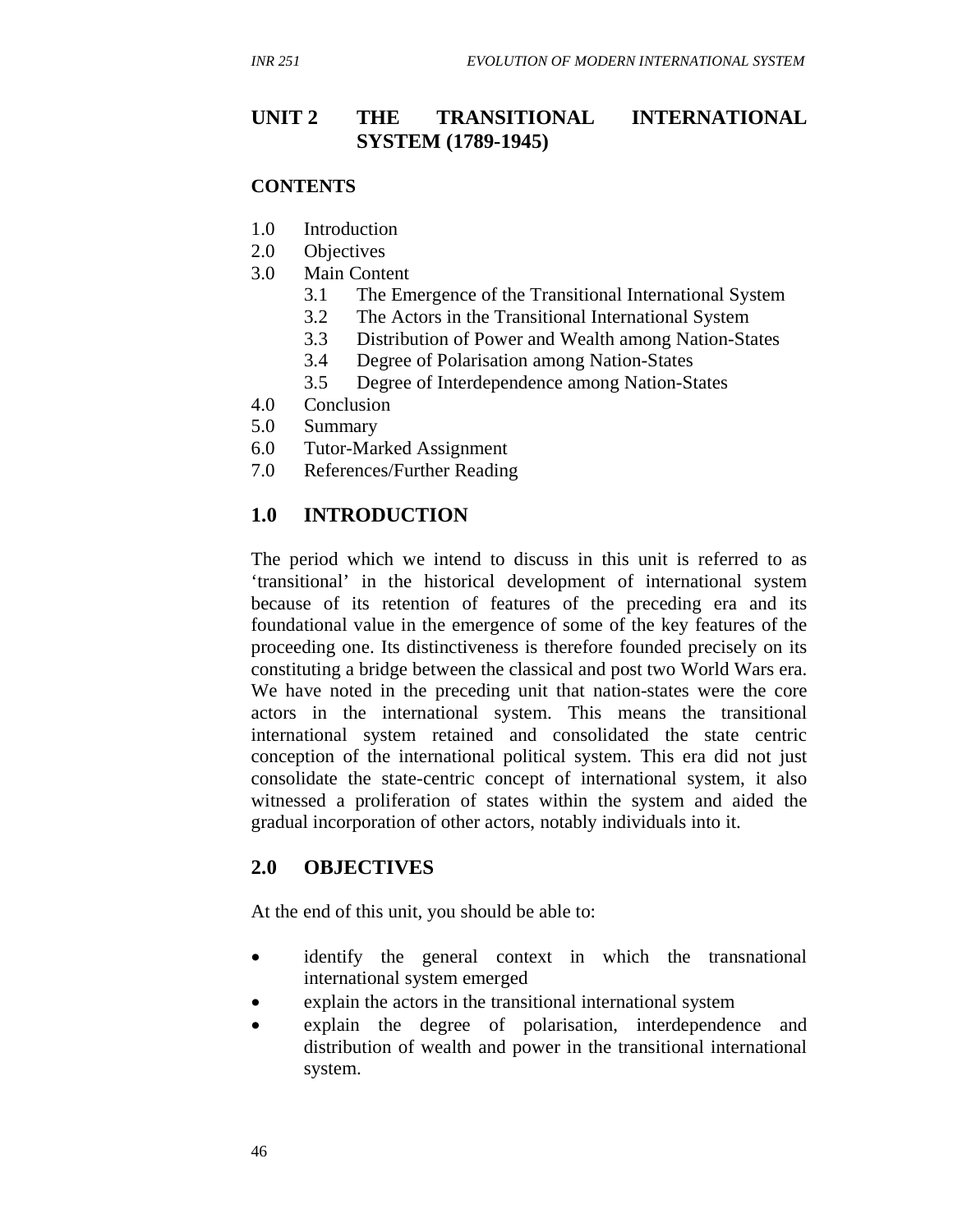## **3.0 MAIN CONTENT**

### **3.1 The Emergence of the Transitional International System**

Historically, the French Revolution was a major turning point in the evolution of the international system. The emergence of the transitional international system can be linked to the events of the revolution. The fact is that, even though the French Revolution had been preceded by the American Revolution and the Oliver Cromwell's constitutional movement in the 17th century England, the French Revolution had the most profound systemic redefinition of the international system in many ramifications. One, it was important because it occurred at the very heart of continental Europe and a nation-state that was a major power in the international system. Second, it was also based on universal values as its theoretical foundations were far from a localised resistance to authoritarianism, but an affirmation of the very essence of humanity expressed in the universal values such as freedom, equality, human right and democracy.

The transitional international system also emerged as a period that would lay the foundations of much of what exists in the contemporary system. It was built not just on old issues like stateism, sovereignty, international law and self determination, but it also created new issues like increased global communication, ideological conflicts, and population explosion. It was also confronted with horrors of the atomic bomb. In addition, even though it was still lop sided with most of the states being located in Europe, the transitional international system moved the international system from its status as been essentially crowded by European state to become a worldwide international system. The emergence of transitional international system was, as well, an emergence of the era of "nationalism." The emergence of Napoleon in France brought in the phenomenon of nationalism that strengthened the sociological and materialist base of the state and cemented its dominance as a factor in the international political system. The new nationalism was based on a firmer relationship between government and the people over which it presided. This, in essence, created a greater emotional bond between the two, and gave way to greater involvement of the masses in the political life of their various countries. The emergence of such militant nationalism in Napoleon's France had unintended consequence of inducing counter-nationalistic tendencies in many other states of Europe. Its utility in mobilising resources for the advancement of interests and the defense of territory became a major cause of its spread all over Europe in the Napoleonic period. The aforementioned situational realities became responsible for the emergence of new features in the international system which would transform the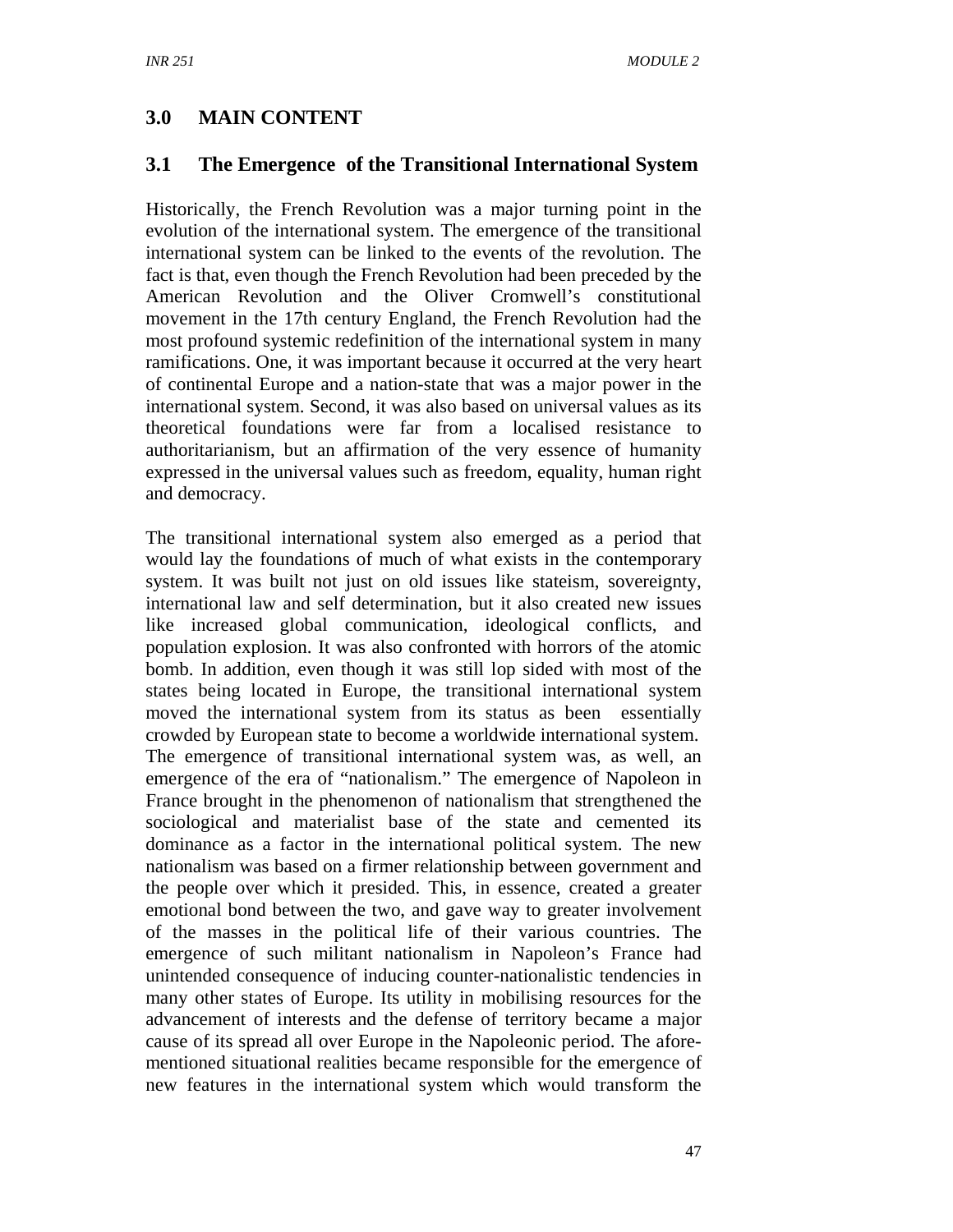system by giving it a new look that one would conveniently name it as the transitional international system.

#### **SELF-ASSESSMENT EXERCISE**

Explain how the French Revolution became a major factor in the emergence of the transitional international system.

### **3.2 The Actors in the Transitional International System**

#### **3.2.1 Nation-States**

As mentioned earlier, the transitional international system created new issues in its emergence. One of these issues in the system was the proliferation of states within the system. The tendency of "nationalism" invariably led to the appearance of more states like the states in Latin America that gained independence from Spain in the early 19th century and the unification of culturally similar groups of erstwhile loose affiliation like the Confederation of German speaking and Italian speaking peoples that formed the modern states of Germany and Italy. In addition, even though nationalism led to the liberation of some peoples like the Romanians from Turkish rule in 1878, it also triggered off imperialism that resulted in the colonisation of Africa and other places.

The colonisation and the relationship that inevitably emerged between African states and their European colonisers set the context for Africa's later cooption into the international system. This means that the new states of Latin America, the Romanians as well as the co-opted nationstates of Africa would add up to increase the number of actors in the transitional international system. Apart from the increase in the nationstates actors within Europe, the scope of international system in this era expanded. This means that the actors in the system were no more limited to Europe, but were spread throughout the globe.

Suffice to add to that, Russia, as a semi-European state and a semipowerful member of the international system throughout the nineteen century, even though beaten by Japan earlier in 1905, was able to take on special significance as a world actor after the Bolshevik Revolution of 1917 that created the Union of Soviet States Republic (USSR).

Another development was the incorporation of other factors in the politics of international system. It has been noted earlier noted that the new nationalism created a firmer relationship between government and the people over which it presided, as well as gave room for greater involvement of the masses in the international political life of their various countries. The implication is that leaders had to become more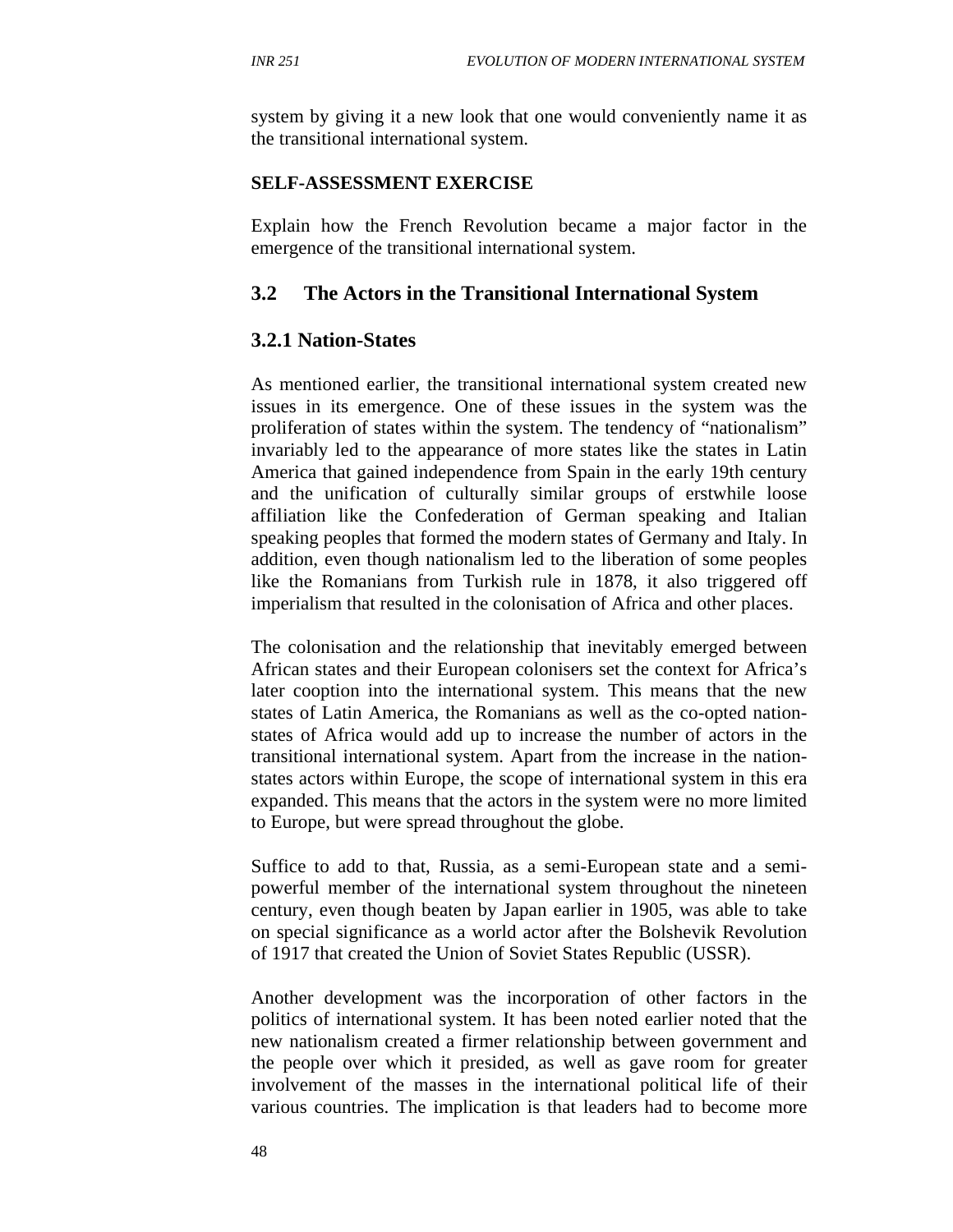sensitive to public opinion in the formulation of foreign policy in a way that their predecessors in the classical period could not. This aided the gradual consideration of public opinion as a major factor in the conduct of foreign policy of nation-state.

### **SELF-ASSESSMENT EXERCISE**

Discuss the proliferation of nation-states as actors in the modern international system.

## **3.2.1 Non-State Actors**

Again, the horrors of the two world wars within the era laid another foundation for another international order that emerged after 1945. Nonstate actors like international and multinational organisations, for instance, became increasingly saddled with issues like economic exchange and the questions of war and peace. This was to mark the beginning of active involvement of individuals as citizens of nationstates and corporate bodies in the conduct of international politics. In particular, intergovernmental organisations (IGOs) appeared on the scene, ranging from the modest creation of the Central Commission for the Navigation of the Rhine in 1815 to the Universal Postal Union and International Telegraph, the League of Nations and ultimately the United Nations. Quite a number of such organisations were developed on regional and global basis.

A special category of non-state actors, the multinational corporations (MNCs) also became significant as actors in world affairs. These category of actors emerged as a result of the inability of state actors to deal with issues patterning to interstates commerce dominated by commercial enterprises that were expanding beyond national borders. Therefore, the IGOs and the MNCs became instruments for regulating and maintaining uniform rules and orderliness as regard economic activities in the international system. Thus, just as wars existed along side with interdependence, so was nationalism accompanied by the emergence of "trans-nationalism" as non-state actors grew and organised themselves across national binderies.

### **SELF-ASSESSMENT EXERCISE**

Why are the multinational companies significant actors in the international system?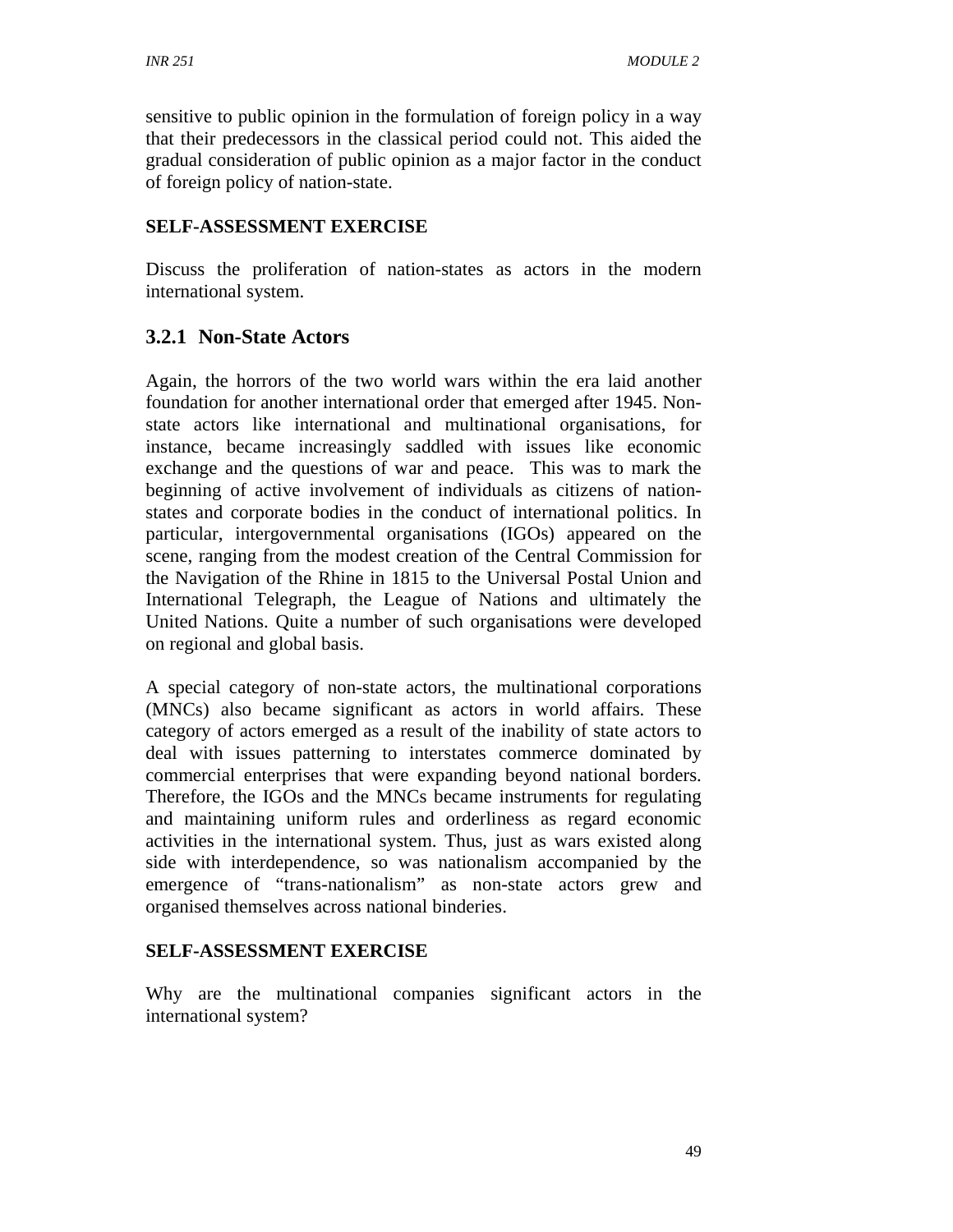#### **3.3 Distribution of Power and Wealth among Nation-States**

The era of transitional international system was the period industrial revolution got fully under way creating wealth for some parts of the world and poverty for others. Even though the industrial revolution was essentially based in Europe, two highly industrialised non-European states, the United States (after it defeated Spain in 1898) and Japan (after it defeated Russia in 1905) also emerged to signal the first real challenge to European domination of the international political system.

In the real sense, industrialisation created wide disparities in living standards and of course power configurations among nation-states. With this development, the transitional international system saw a growing disparity in wealth between societies in the Northern Hemisphere and those in the Southern Hemisphere. Although, one would argue that the "rich-poor gap" had historically always existed within societies, the "rich-poor gap" that started to form among societies during the transitional era was unprecedented. The industrial revolution, while it bypassed the Southern half of the globe, it provided rapid income growth and improved living standard for all categories of citizens (the formerly rich and poor) of the Northern Hemisphere, while those of the South were practically untouched.

Furthermore, industrialisation did not only skew the distribution of wealth in favour of certain states but it, further, skewed the distribution of power in favour of same states. This is evident where the new economic technology was readily convertible into military advantage. Not just that, the transitional era, consequently, witnessed the emergence of two highly industrialised non-European states as major world powers. The United States, after defeating Spain in 1898 and Japan, with the defeat of Russia in 1905, became super forces to contend with in the international system.

Perhaps, the most salient feature about the distribution of power in the transitional system was the gradual passing of the domination of the system by European states. At a point, the European powers controlled eighty per cent of the entire territory of the globe. This represented the peak of the European-centred international system, as the European civilisation overshadowed the earth. However, the decline of the European domination started unfolding between 1900 and 1945 – the years of confusion in the world affairs. By the end of the confusion not only was the continental Europe eclipsed by USA and USSR, but other non-European power centres such as China were already looming on the horizon as well. On a general note, except for the states in the Southern Hemisphere, one can say that power and wealth was distributed fairly even among the several states in the transitional international system.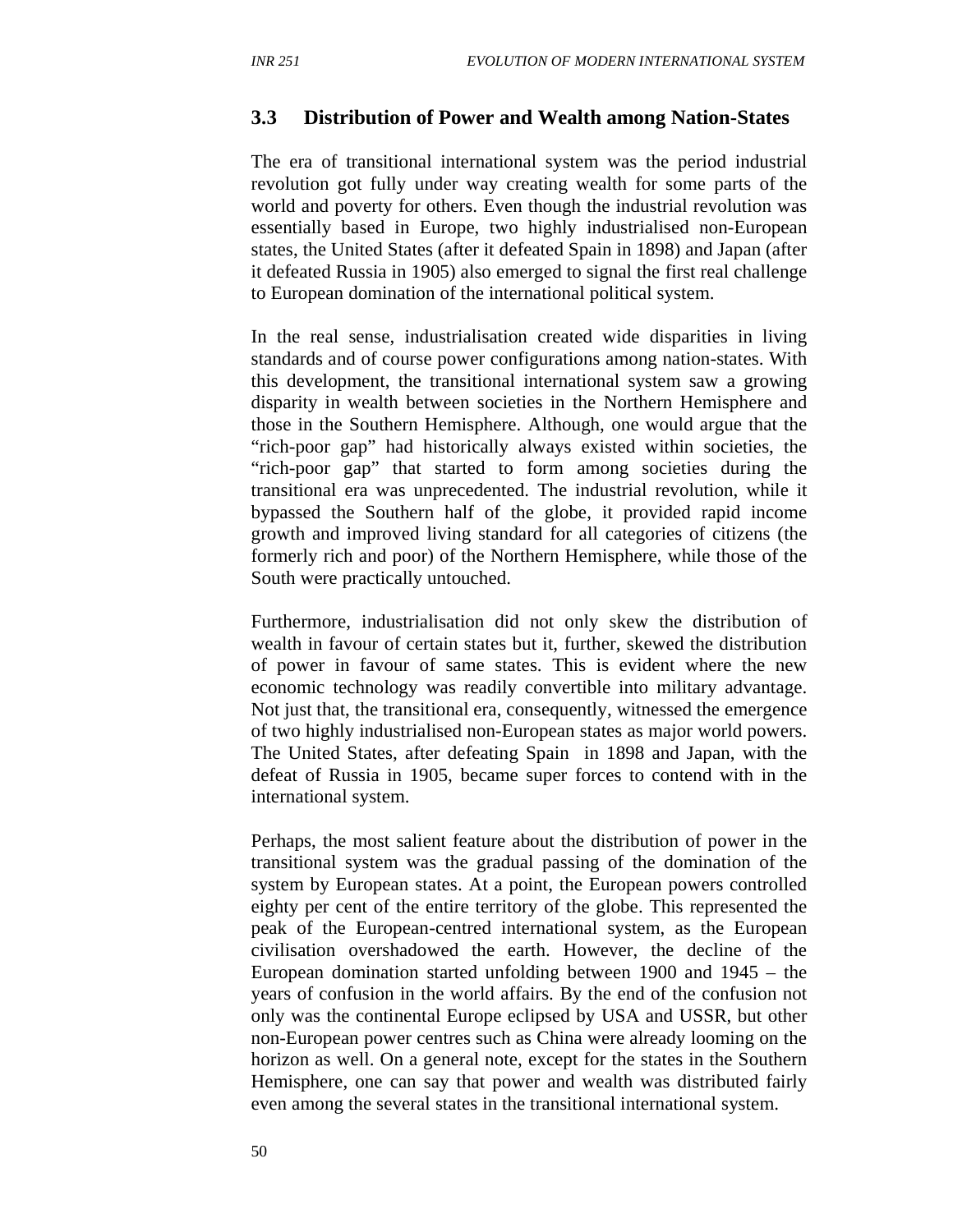## **3.4 Degree of Polarisation among Nation-State**

In the history of the evolution of the international system, the transitional period has witnessed extreme polarisation among nationstates. Apart from the emergence of non-European powers into main stream of world politics, which by implication augmented the number of actors, the transitional international system, for first the time, witnessed ideological conflict which was expressed in the rivalry between socialist and the capitalist political cum economic ideologies, as well as the rivalry between the forces of Napoleon's nationalism against the forces of the conservative monarchs across Europe. The ideological rivalry was to combine with the forces of nationalism to create an international system that produced hardened polarisation among nation-states.

As we have earlier noted in the section on the emergence of the transitional international system, the system was infested with nationalism which emanated from the French Revolution. While the army of Napoleon was seeking to export the ideals of the revolution across Europe, the armies of the conservative monarchs wanted to block the whirl wind of nationalism across Europe. This ended in polarising the international system between the forces of Napoleon's nationalism and the conservative monarchs.

In another dimension, Woodrow Wilson, as the president of USA and Lenin, as the Leader of the USSR got entangled in exchange of bitter diatribes in favour or against capitalism and communism. While the United States president pursued capitalism as best political economic policy, Lenin in USSR saw capitalism as evil in the course of devouring humanity. Vice-versa, while Lenin was imbued with the communist philosophy, the USA saw communism as tyrannical and a crime against humanity, as well as an affront on human freedom. To exacerbate the situation of world polarisation, while Benito Mussolini in Italy was propagating the spirit of National Socialism, Adolf Hitler was assiduously battling to conquer the world to establish the supremacy of fascism.

Though, arch rivalry ensued among states, the international system was fairly flexible (Pearson and Rochester, 1998: 57) as states were not prevented by the national rivalries nor ideological differences from keeping open options in their formations of alliances. So the international system was said to be multi-polar. The ideological conflicts never degenerated to open wars in the international plane. The battle lines in the few wars that were waged were not drawn clearly along ideological lines. For example, Britain, France and USA who were free democracies joined forces with the conservative Russia against another conservative regime of Germany and Austria in the World War II.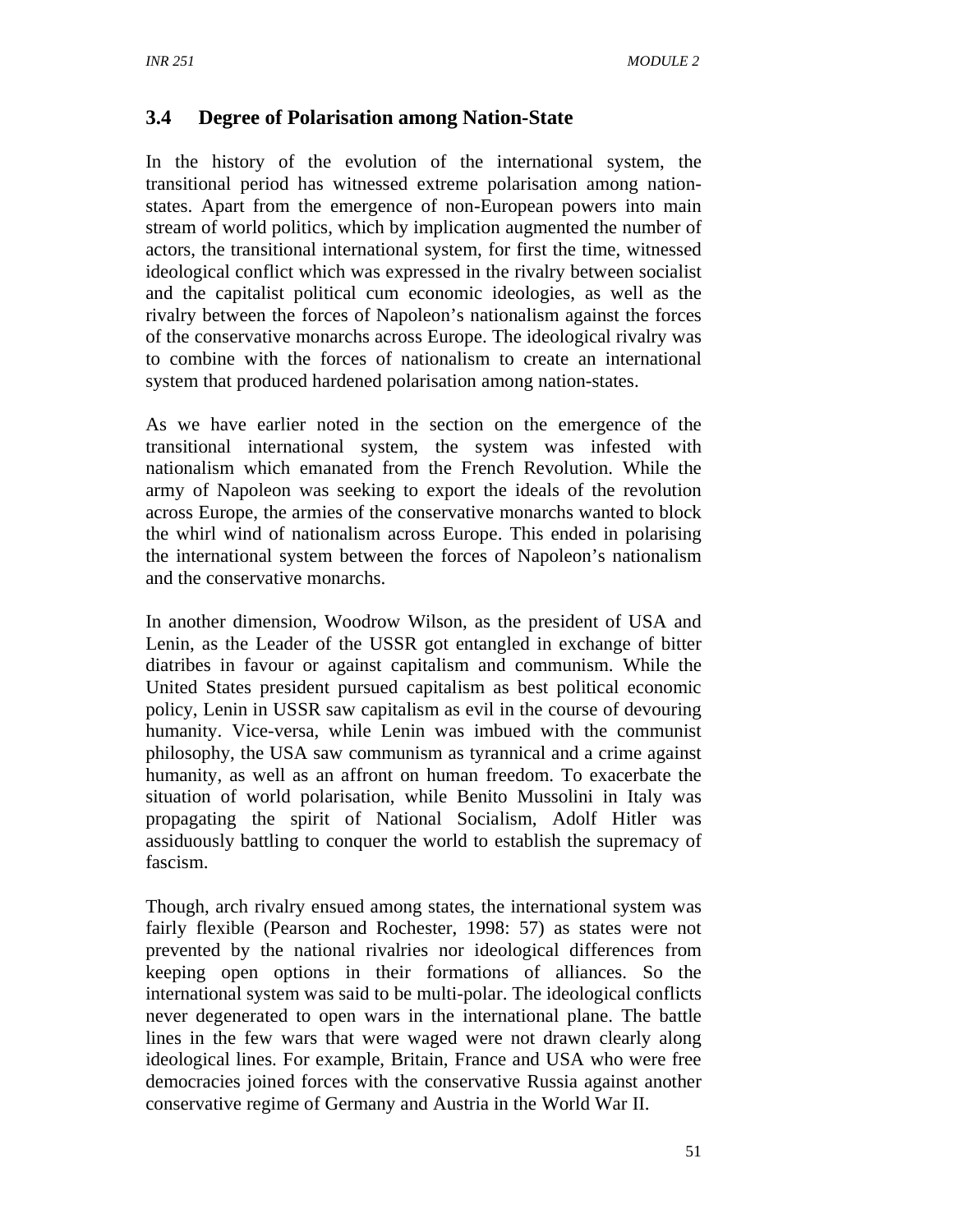#### **SELF-ASSESSMENT EXERCISE**

What do you understand by multi-polarity in the international system?

#### **3.5 Degree of Interdependence among Nation-States**

The dilemma of improved technology during the transitional international system was two-plunged. On the one hand it plunged the system into two devastating world wars that were to sound the death knell of the transitional era. On the other, it also enthroned greater interdependence among states. The era of transitional international system witnessed the flourishing of interdependence among nationstates, especially in the area of the economy.

It is observed that, actually, economic interdependence among European states had started flourishing before the World War I. Some people even called that era as "the beautiful epoch of interdependence" (Pearson and Dorchester, 1998:59). Therefore, it would be rational to think that war among them could not be contemplated, lest it would totally disrupt their economies. Thus, when it happened, it only led to the paradoxical conclusion that war and economic interdependence could exist in the same system. In any case, this paradox had only proven that political impulse can be stronger than economic imperatives. In fact, in the interwar interval between 1919 and 1939, the economic interdependence among the industrialised states made the impact of the "Great Depression" to be felt worldwide, and also exacerbated the tension that resulted in the World War II.

#### **4.0 CONCLUSION**

A remarkable metamorphosis of the international system occurred in the era of the transitional international system that spanned from 1789 to 1945. It was out the shadows of this era that the contemporary international system would emerge. The system which began essentially as Eurocentric gradually expanded to become a world system. However, one obvious thing to note is that amidst all the changes, especially the interdependence, unevenness has remained preponderant. The gap between the states of the North and those in the South is even becoming more and more noticeable.

#### **5.0 SUMMARY**

The period 1789-1945 is referred to as 'transitional' in the historical development of international system because of its retention of features of the preceding era and its foundational value in the emergence of some of the key features of the proceeding one. The era came about as a result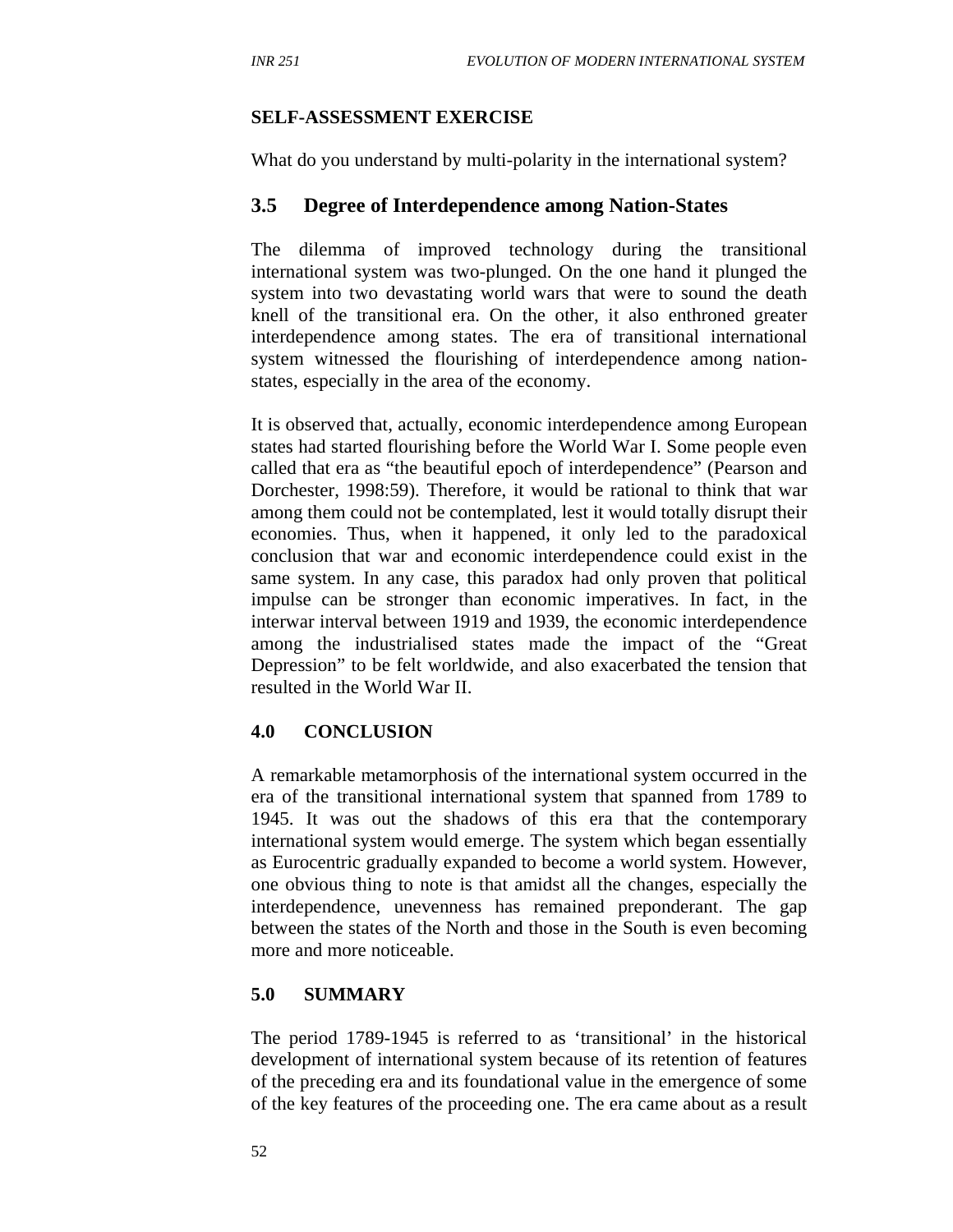of several factors such as the French Revolution and Napoleon's nationalism. This was an era of increased global communication, ideological conflicts, population explosion, as well as the horrors of the atomic bomb. In addition, the transitional international system moved the international system from its status as been essentially crowded by European states to become a worldwide international system.

One of the new issues in the system was that it witnessed a proliferation of states within the system; the cooption of colonised African states into the international system; the incorporation of other actors other than the nation-states in the politics of international system and the greater involvement of the masses in the international political life of their various countries. The implication is that leaders became more sensitive to public opinion in the formulation of foreign policy and non state actors like international and multinational organisations became saddled with issues like economic exchange and the questions of war and peace. Again, industrialisation created wide disparities in living standards and of course power configurations among nation-states. There emerged a growing disparity in wealth between societies in the Northern Hemisphere and those in the Southern Hemisphere. The world also witnessed extreme polarisation in the history of the evolution of the international system. Despite all this, the transitional international system enthroned greater interdependence among states. The era of transitional international system witnessed the flourishing of interdependence among nation-states, especially in the area of the economy.

### **6.0 TUTOR-MARKED ASSIGNMENT**

- 1. Discuss the transitional international system.
- 2. What are the main differences between the transnational international system and classical international system?
- 3. Write short notes on the actors in the transitional international system.

## **7.0 REFERENCES/FURTHER READING**

- Pearson, F. & Rochester, M.J. (1997). *International Relations: The Global Conditions in the Twenty-First Century.* New York: The McGraw-Hill Companies, Inc.
- Akinboye, O. S. & Ottoh, O. F. (2005). *A Systematic Approach to International Relations.* Lagos: Concept Publications.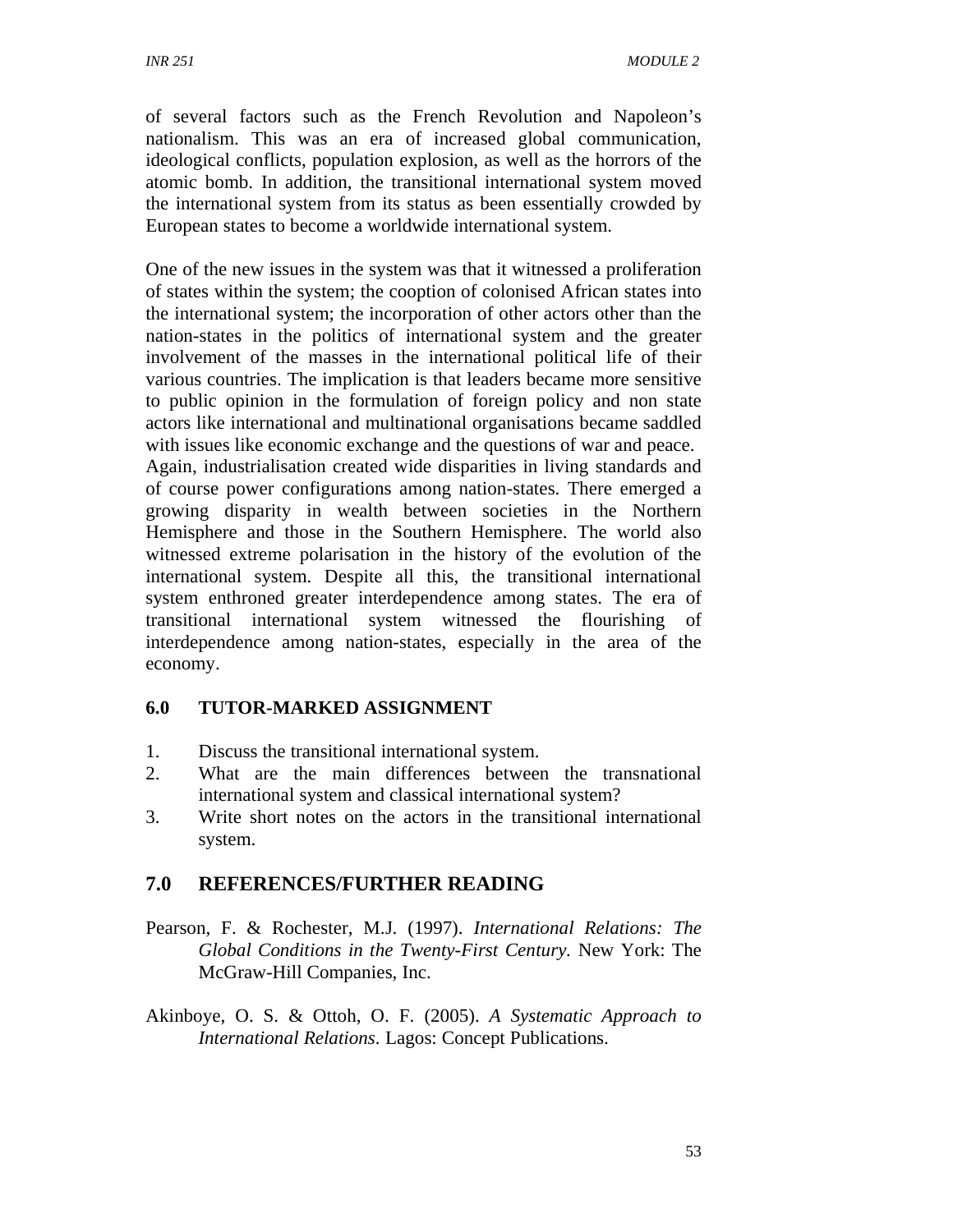### **UNIT 3 THE POST WORLD WAR II INTERNATIONAL SYSTEM (1945-1989)**

#### **CONTENTS**

- 1.0 Introduction
- 2.0 Objectives
- 3.0 Main Content
	- 3.1 Distinctive Features of the Postwar International System
		- 3.1.1 Superpowers
		- 3.1.2 Bipolarity
		- 3.1.3 The Nonalignment States
	- 3.2 The Collapse of the Postwar System
		- 3.2.1 Fissures in the Postwar System
		- 3.2.2 The Collapse of the Postwar System
- 4.0 Conclusion
- 5.0 Summary
- 6.0 Tutor-Marked Assignment
- 7.0 References/Further Reading

### **1.0 INTRODUCTION**

There is a general consensus among scholars of international relations that the World War II of 1945, during which the atomic bombs were dropped by the United States in the towns of Hiroshima and Nagasaki, ushered in another face in the history of politics among nations. To this effect, compared to the preceding era in the system, there is no doubt that this era was remarkable in permutations. The post World War II, built on the ashes of the World War II was inherent with several issues which would be a cause for rethink among world leaders or create more complications in the system. It is doubtless to say that the world was to face newer structures as a result of the collapse created by the World War II. In this unit, we shall discuss the salient features of the postwar system as seen in issues such as the "superpowers" and "bipolarity." We shall also discuss the fissures in the postwar system, as well as the cracks and the final collapse of the postwar system. This discussion would help us understand how the international system has fared in the postwar era, noting the elements of continuity from the preceding era and the major changes that have affected world politics even today.

#### **2.0 OBJECTIVES**

At the end of this unit, you should be able to:

- explain the postwar international system
- define what is meant by "superpowers"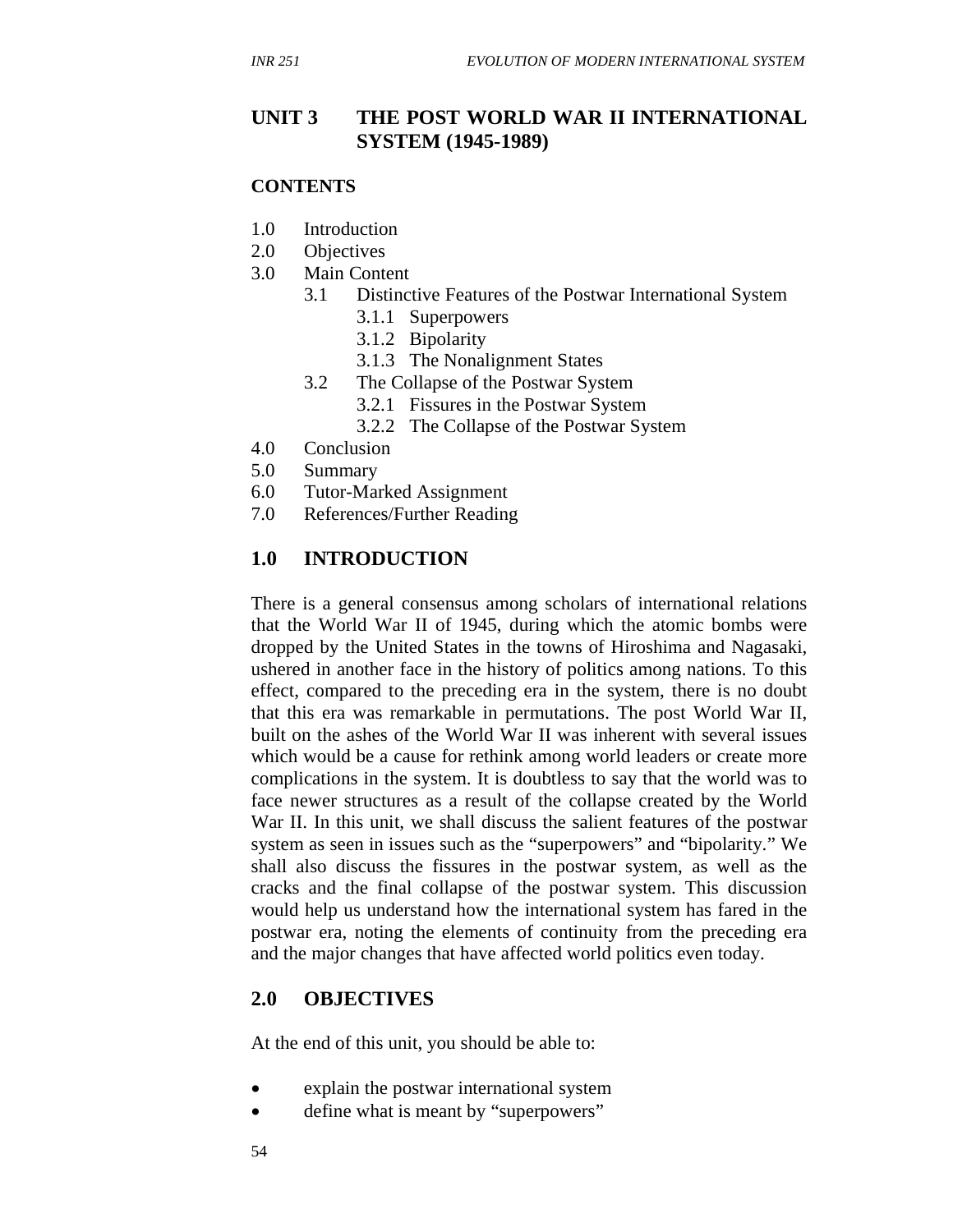- define bipolarity in the international system
- explain the factors that were responsible for the collapse of the postwar international system.

## **3.0 MAIN CONTENT**

# **3.1 The Distinctive Features of the Postwar International System**

The end of World War II marked a decisive shift in the global system. After the war, only two great world powers remained: the United States and the Soviet Union. Although some other important states existed, almost all states were understood within the context of their relations with the two superpowers. This global system was called bipolar because the system centred on two superpowers. It is the notions of superpowers and that of bipolarity that we shall discuss here.

## **3.1.1 Superpowers**

The invention of the atomic bomb and several other weapons of mass killing whose effects were seen in 1945, during the World War II, had tremendous consequences on international politics. This brought about two developments that were unprecedented in the history of world politics that made the postwar international system completely different from the previous ones. The first impact to be noted at the end of the World War II was the emergence of two states among the states in the world as the dominant powers in the international system. The USA and USSR came to tagged as "superpowers" so as to differentiate them from the other powerful nations.

A superpower is a state with a dominant position in the international system which has the ability to influence events and its own interests and project power on a worldwide scale to protect those interests. A superpower is traditionally considered to be a step higher than a great power. Alice Lyman Miller defines a superpower as "a country that has the capacity to project dominating power and influence anywhere in the world, and sometimes, in more than one region of the globe at a time, and so may plausibly attain the status of global hegemony." This term was, first, applied to the Great British Empire, the United States of America and the Soviet Union. Following World War II, the British Empire's superpower status was transferred to the United States. The United States and the Soviet Union (USSR) came to be generally regarded as the two superpowers, and confronted each other in the Cold War.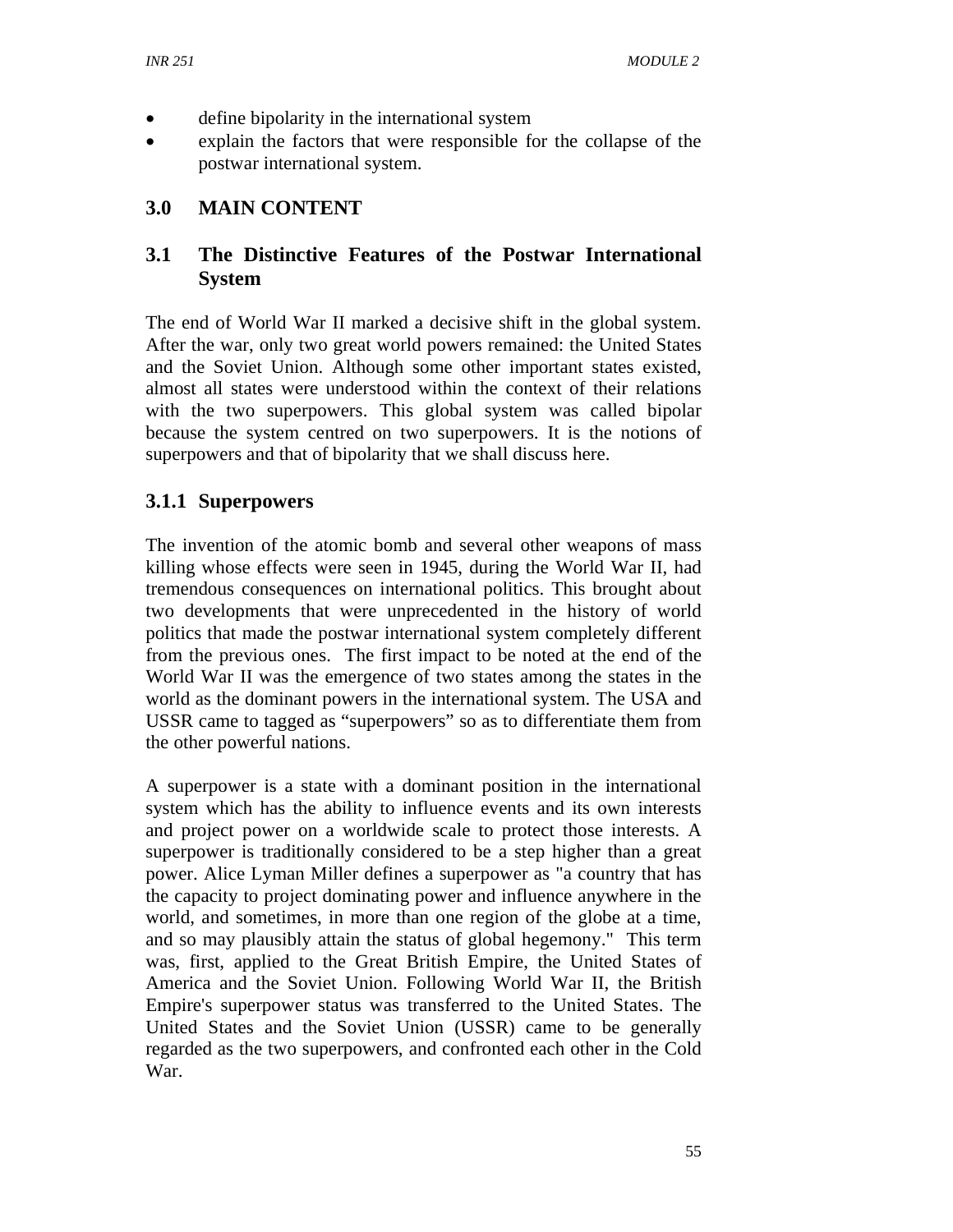However, France and Britain were not categorised under the term "superpower." Rather, they were tagged as "second tier powers." This was so because France and Britain suffered economic setbacks as a result of the World War II. Germany and Japan who suffered military defeat, and China who had not yet developed an industrial base, were regarded as the Bottom tier of states.

What was fascinating and distinguishing about USA and USSR from the rest of nation-states was the intimidating nuclear arsenal possessed by the two states during and after the World War II. Nevertheless, it is asserted that the USSR was not able to attain nuclear equality with the USA until 1970s. Actually, it has been established that USA was said to have enjoyed monopoly of atomic technology until 1949, when USSR acquired her first atomic weapon to square up with USA. By then, USA was to have already acclaimed, military superiority in the international system (Pearson and Dorchester, 1997: 607). Thus, of the two superpowers USA was to be regarded in the international system as "first among equals." By 1950 it was said to have assumed hegemony in economic terms, with the largest military spending, financial reserves, as well as industrial production.

#### **SELF-ASSESSMENT EXERCISE**

Define the term "superpowers."

#### **3.1.2 Bipolarity**

Polarity in international relations is any of the various ways in which power is distributed within the international system. This term describes the nature of the international system at any given period of time. One generally distinguishes four types of systems: Unipolarity, Bipolarity, Tripolarity, and Multipolarity, for four or more centres of power. The type of system is completely dependent on the distribution of power and influence of states in a region or internationally. Bipolarity, on the other hand, is the distribution of power in which two states have the majority of economic, military, and cultural influence internationally or regionally. Often, spheres of influence would develop.

The Aftermath of World War II was the beginning of a new era. It was defined by the decline of the old great powers and the rise of new world powers. This development made the international system to witness novel alignment configuration, making the world to be extremely polarised. The world witnessed the East-West conflict and the Cold War which was organised between the competing ideologies cum superpowers. One bloc, referred to as the West, included the USA and other economically developed capitalist democracies of Western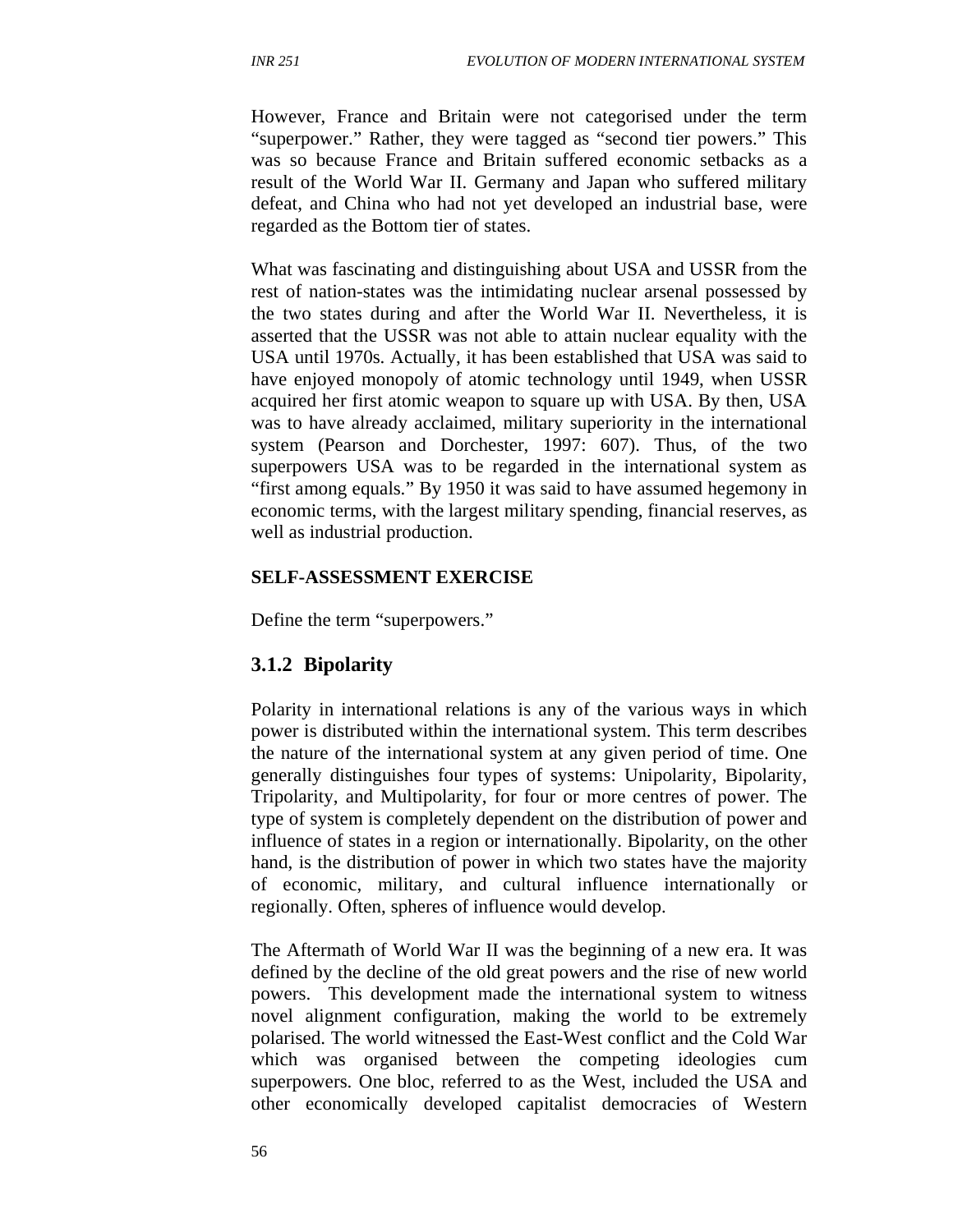Europe, as well as Japan Canada, Australia, and New Zealand. The other bloc, referred to as the East, consisted of USSR as well as the developed communist states of Eastern Europe and the Communist China. There was a great struggle between the two blocs to dominate the world. This system was labeled as "bipolar."

The intricacies of the bipolar system between the United States and USSR were that the entire Cold War was not just about them, but it was about the independence and safety of those not involved as well. In effect, European countries were often used as gambling chips, and third world countries were often targets for consumption by either democracy or communism. The USA and USSR organised the world blocs of opposing alliances. The members of each bloc became closely linked militarily and economically. The members of each bloc of alliance were military and economically dependent either on the USA or USSR. These members complied rigidly to the policies outlined by the leader of such a bloc. The other states in the system tended, also, to move towards any of the two poles.

## **SELF-ASSESSMENT EXERCISE**

What is bipolarity?

## **3.1.3 The Nonaligned States in the Postwar System**

In the postwar international system characterised by bipolarity, almost all the nation-states of the world were intricately linked to one bloc or the other. For example, a lot of states in Asia and Africa were already colonial territories of the Western bloc, while Latin American nationstates were commandeered by USA. USSR, on her part formed alliances with several countries outside Europe. In the midst of all these alliances, countries like Yugoslavia, India and Egypt remained neutral. As events took their course, even though power distribution never changed, the alignment patterns among states gave rise to another form of polarisation which is known as "tripolarity." The "tri-polarity" was as a result of proliferation of newly independence states from the African continent and Asia. Many of the newly independent states were to be found mostly in the Southern Hemisphere. Even though these states did not form alliance between themselves, their position in the existing polarity was seen as creating a third "pole", hence, they chose to be "nonaligned" in the face of the East-West confrontation.

The posture of the non-aligned states in the system was, no doubt, to become a force to be reckoned with the international system as they met in Indonesia and called for an end to colonialism. The end of colonialism also created other waves in the scheme of things in the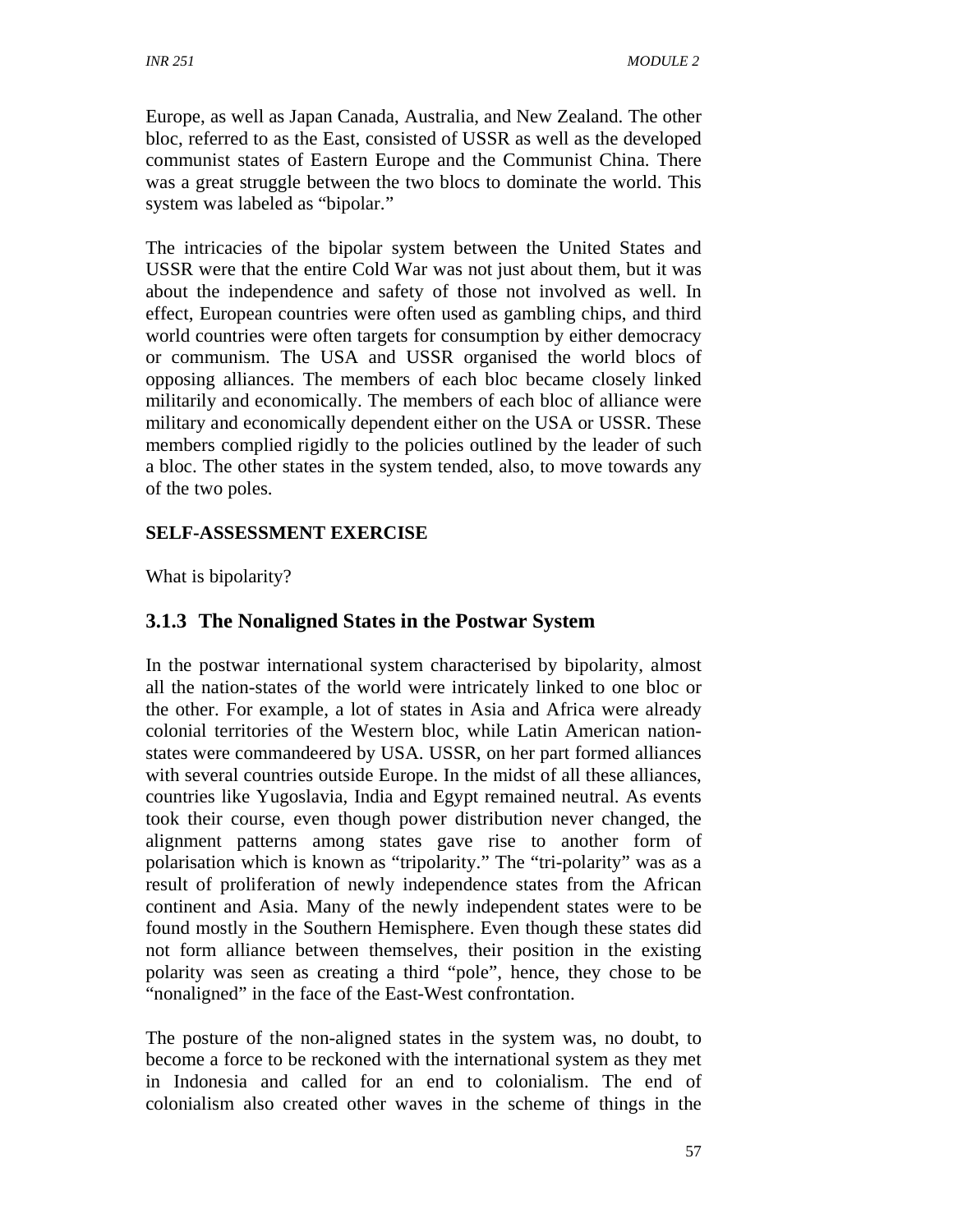international system; the large mass and the population that was, before 1945, under colonialism achieved self-government. The number of nation-states in the system doubled, as well as introducing diversified cultures in the system. This was a factor that could cause a dramatic change in world affairs.

With the new states in the international system, USA and USSR tried to recruit them into their respective camps. Their efforts did not yield much, because, as Pearson and Dorchester (1997) point out, the two superpowers tended to jeopardise one another efforts in the recruitment exercise. In addition, the nationalists' traits of the new states resisted the superpowers from cajoling or coercing them into their various camps. The general hatred the new states harbored against colonial rule was a major driving force to put off the new states as regard the influence of the superpowers. The growth of the nonaligned states was a major factor that would combine with other factors to endanger the power structure and the alliance structure of the international system, leading to its final collapse.

## **3.2 The Collapse of the Postwar System**

### **3.2.1 Fissures in Bipolarity and Alliances**

It has been observed that the very existence of nuclear weapons which brought the notion of "superpowers" and "bipolarity" in the international system at the onset of the postwar era, again, interacted with other issues, as time went on, to bring a diffusion of power and the disintegration of alliances in the system and its ultimate collapse. The disintegration started as a minor disagreement to crystallise to a major one. On the western side, for instance, USA took side with USSR over the Suez Crisis of 1956 against her very allies – Britain and France. USA admonished France and Britain for their military action against Egypt and asked for their withdrawal from the Egyptian territory. This led to strained relation and suspicion of the commitment of the USA to the alliance.

At the same time, the Eastern block was also to witness its crisis following the Hungarian Revolution. The Hungarian Revolution threatened to remove Hungry from the influence of USSR but the revolt was forestalled and Hungary was forced to remain in the sphere of the Soviet influence. This singular act, according to Ghita Ionesco (1965), created doubt among members of the Eastern bloc alliance regarding the true nature of the Soviet fraternity towards them.

Finally, by 1956, the USSR called for of the mutual "peaceful coexistence" between the Superpowers because it became mindful of the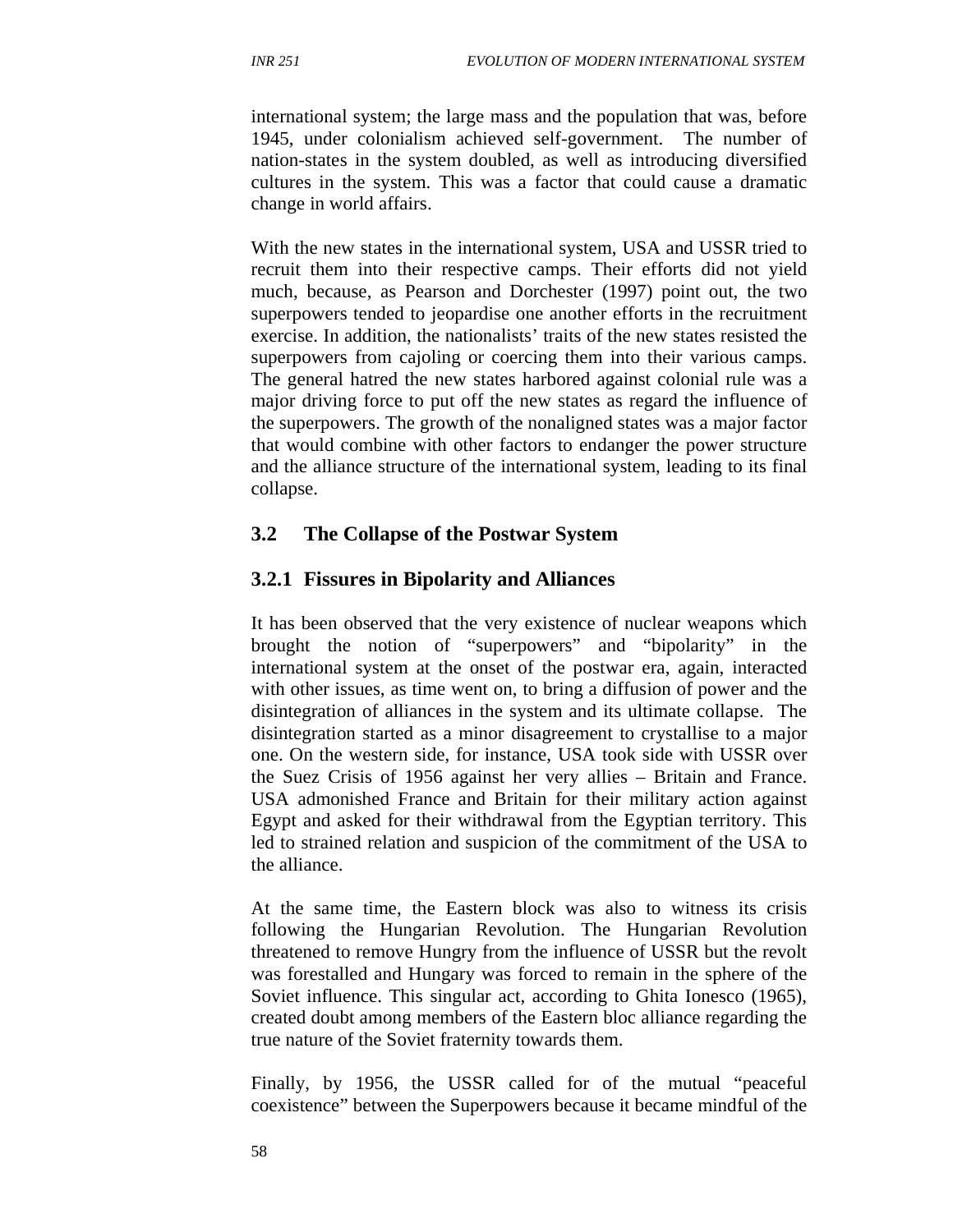devastation that could be caused by the escalation of the confrontation between the two blocs. USSR was able to anticipate the deadly result that any nuclear confrontation between United States and USSR could cause the entire humanity on the face of the globe. By the 1960s observers had prophesied the end of the Cold War because it became obvious that rapprochement between the blocs could be attained as nations were growing more and more and less concerned military aggression in world politics. The result was the gradual loosening of ties within the blocs. France under De Gaule was the first to loosen ties with her allies as De Gaule proclaimed that France was not to have permanent enemies but permanent interests. As if that was not enough, Turkey and Greece, two members of the Western alliance, went to war against Cyprus. In the communist axis, Nicolae Ceausescu of Romania and Mao Tse-Tsug in China and other Communist party leaders in Europe, and as members of the Eastern bloc, started calling for "polycentrism" in place of a single party line. By early 1970s, it became clear that there was more intra-bloc fighting than inter-bloc fighting.

The cracks in the alliances was also manifesting in the "superpower" status itself. By 1970 more states were able to acquire nuclear weapons. So the "superpowers club" expanded, neutralising the monopoly of USA and USSR in this realm. In addition, as more states acquired nuclear weapons, the more they realised that the nuclear arsenal that had conferred superpowers status on USA and USSR was, after all, proving unusable. To this effect, the world began to question the relevance of the nuclear arsenal to the day-to-day exercise of power in the international system. Moreover, the USA which was unchallengeably leading the stockpiling of nuclear weapons was humiliated by two small Asian countries- North Korea during the Pueblo incident in 1968 and Vietnam, during the Indochina War that ended in 1972.

In addition, at a point in time, it was no more the military might, but rather economic strength of the USSR and USA that gave them their superiority in the world system. Even then, the economy of other countries was also improving. For example, Germany and Japan had revived their economy and were fast learning how to explore economic situation to their advantage. Furthermore, oil also became a major instrument in bargains in the international arena. The oil embargo during the Yom Kippur War in 1973- 1974 can better illustrate this. The industrialised nations became more and more dependent on oil. Incidentally, it is the less developed countries that possess over 80 per cent of the world oil supplies to the world. Any cut in the supply of oil to the industrialised nations in the west could spell doom; since the powers of the oil producing states waxed stronger.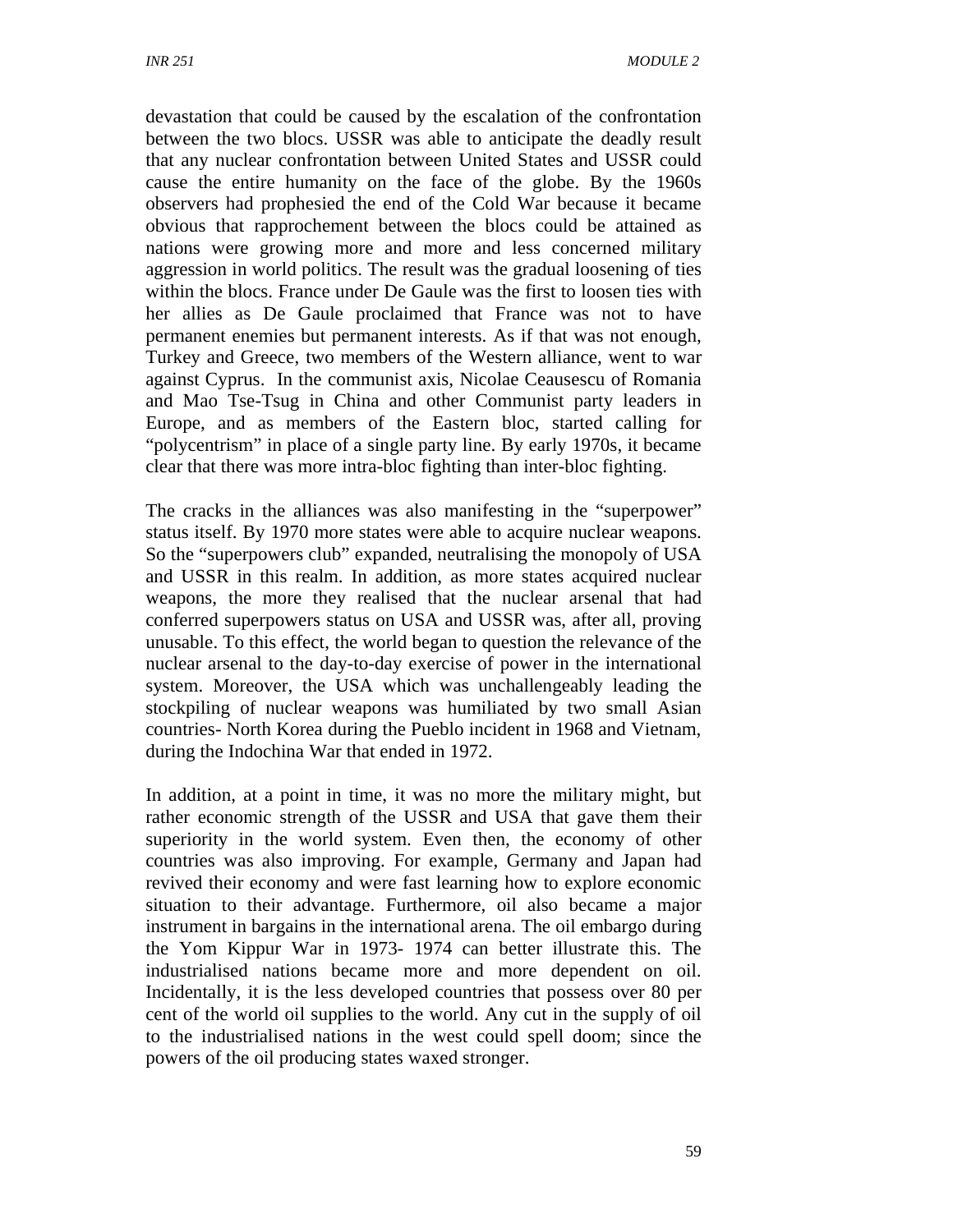#### **SELF-ASSESSMENT EXERCISE**

What do you understand as tripolarity?

#### **3.2.2 The Collapse of the Postwar System**

The collapse of the postwar international system became imminent in the late 1970s when the superpower status of USA and USSR became tarnished and also thrown into scrutiny by two events in1979. First, the Soviet experienced a disgrace in Afghanistan. Ten thousand of the Soviet troops were defeated in Afghanistan in their bid to support a Marxist regime against Muslim rebels who wanted to oust the Marxist regime. The Soviet troops were defeated there. To worsen matters, in the process, the Soviet regime itself was toppled back at home. Meanwhile, the USA had her frustration when fifty-two of their Embassy personnel in Tehran were held hostage by the militant Islamic regime of Iran. The USA suffered much humiliation in a manner that was unprecedented. The two events led to a confirmation of the inadequacies of military might in calculations in international system.

In another dimension, one would say that up to an extent the history of the international system was dominated by the discussions on bipolarity and superpower. Nevertheless, the oil embargo episode and other events showed that other sets of issues could not only compete for attention in the international system, but that fluid and complicated alignments could be on such issues. For example, the North-South confrontation, pitting the rich against the poor, came to take on greater importance in the postwar system than the East-West axis of conflict. In the events, the "Group of 77" less developed states came to make strident demands for a "New International Economic Order," using their large numbers in the United Nations General Assembly to push through a "Charter on Economic Right and Duties of States" and other measures designed to give them more economic and political clout. This was to continue to fester and remain a major source of tension in the international system. Besides, other issues such as ecology, trade, and women's right, started competing for attention in the international system. Such issues have nothing to do with East-West or North-South dimensions to them. They are global issues that involve all states. Even the battle line between the East-West became less cut-clear, as the two got entangled in collaborations over issues as seen in the provision of cheap loans and technology to Moscow for construction natural gas pipelines linking Siberia and Western Europe. Again, intra-West squabbles over trade agreement came to overshadow East-West conflicts.

By 1989, there was attenuation in the ideological differences and rival alliances in the blocs as states in East bloc quitted the bloc and even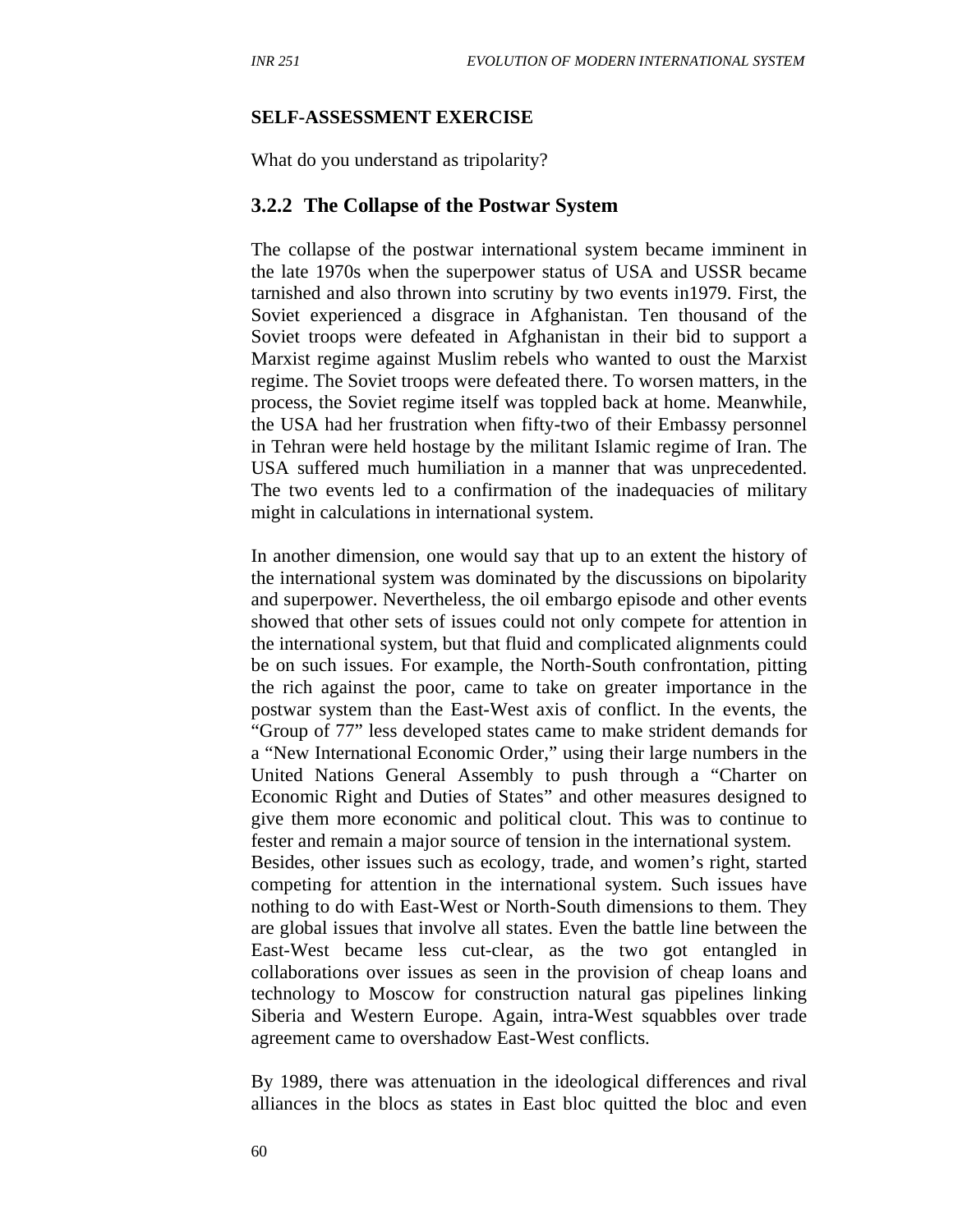applied for entry into the European Community which at first was regarded as western affairs. More to that, the Soviet government abandoned the Warsaw Pact and expressed her desire to be part of a "common European bloc." These were obvious indications for lost of will to continue with strident East-West rivalry. And sooner than later, the events described in this section came together to put a closure on the postwar international system.

## **4.0 CONCLUSION**

The Cold War ended suddenly and surprisingly. A great geopolitical and ideological struggle between the United States and the Soviet Union ceased. One historical era was closed and another opened. But it was an historical turning point unlike others in the past. The old bipolar order collapsed peacefully without war between the great powers. Moreover, unlike past postwar moments, the global system – or at least the dominant core of that system led by the United States – was not overturned. Quite the contrary, the world that the United States and its allies created after World War II remained intact. The end of the Cold War simply consolidated and expanded that order. The Soviet bloc – estranged from the West for half a century – collapsed and began a slow process of integration into that order. As such, the end of the Cold War was not the beginning of a New World Order, but the last in the completion of an old one. But if the end of the Cold War began as a consolidation of the US-led postwar order, deeper and more profound shifts – not immediately apparent – were also set in motion. The globalisation of the world economy and the growing market orientation of the developing world were forces for change. The nature of the "security problem" in the global system also changed.

## **5.0 SUMMARY**

The World War II of 1945, during which the atomic bombs were dropped by the United States in the towns of Hiroshima and Nagasaki, ushered in another face in the history of politics among nations. It marked a decisive shift in the global system. After the war, only two great world powers remained: the United States and the Soviet Union. The global system was regarded as bipolar because the system centred on two superpowers. The United States and the Soviet Union (USSR) came to be generally regarded as the two superpowers, and confronted each other in the Cold War. France and Britain were not categorised under the term "superpower." Rather, they were tagged as "second tier powers," because they suffered Economic setbacks as a result of the World War II. Germany and Japan who suffered military defeat, and China who had not yet developed industrial wise, were regarded as the Bottom tier of states.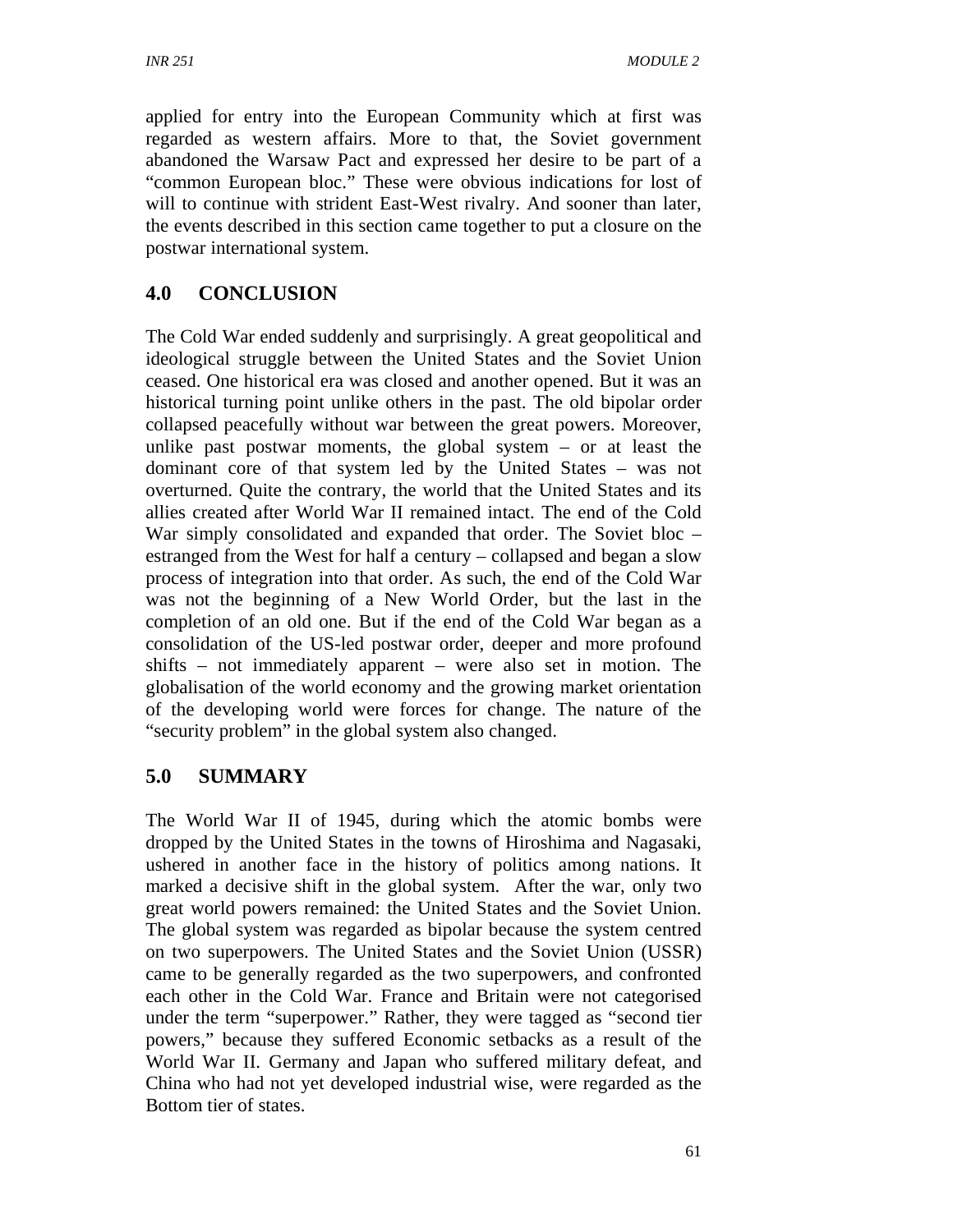The international system witnessed novel alignment configuration, making the world extremely polarised. The world witnessed the East-West conflict and the Cold War which was organised between the competing ideologies cum superpowers.

In the midst of all these alliances countries like Yugoslavia, India and Egypt remained neutral. To this effect, as events took their course, even though power distribution never changed, the alignment patterns among states gave rise to another form of polarisation which could be dubbed as "tri-polarity."

Other issues, as time went on, came to bring a diffusion of power and the disintegration of alliances in the system and its ultimate collapse. By 1956, the USSR called for of the mutual "peaceful coexistence" between superpowers. It became obvious that rapprochement between the blocs could be attained as nations were growing more and less concerned with military aggression in world politics. It was rather the economic strength of USSR and USA that gave them their superiority in the world system. Oil also became a major instrument in bargains in the international arena.

The collapse of the postwar international system became imminent in the late 1970s when the superpower status of USA and USSR became tarnished. These were obvious indications for lost of will to continue with strident East-West rivalry. And sooner or later, the events described in this section came together to put a closure on the postwar international system.

#### **6.0 TUTOR-MARKED ASSIGNMENT**

- 1. Write short notes on:
	- (a) Bipolarity in the postwar international system.
	- (b) The concept superpowers in the postwar international system.
- 2. Explain the concept of "nonalignment" in the postwar international system.
- 3. What were the major factors that led to the collapse of the postwar international system?

#### **7.0 REFERENCES/FURTHER READING**

- Pearson, F. & Rochester, M.J. (1997). *International Relations: the Global Conditions in the Twenty-First Century.* New York: The McGraw-Hill Companies, Inc.
- Akinboye, O. & Ottoh, O. F. (2005). *A Systematic Approach to International Relations.* Lagos: Concept Publications.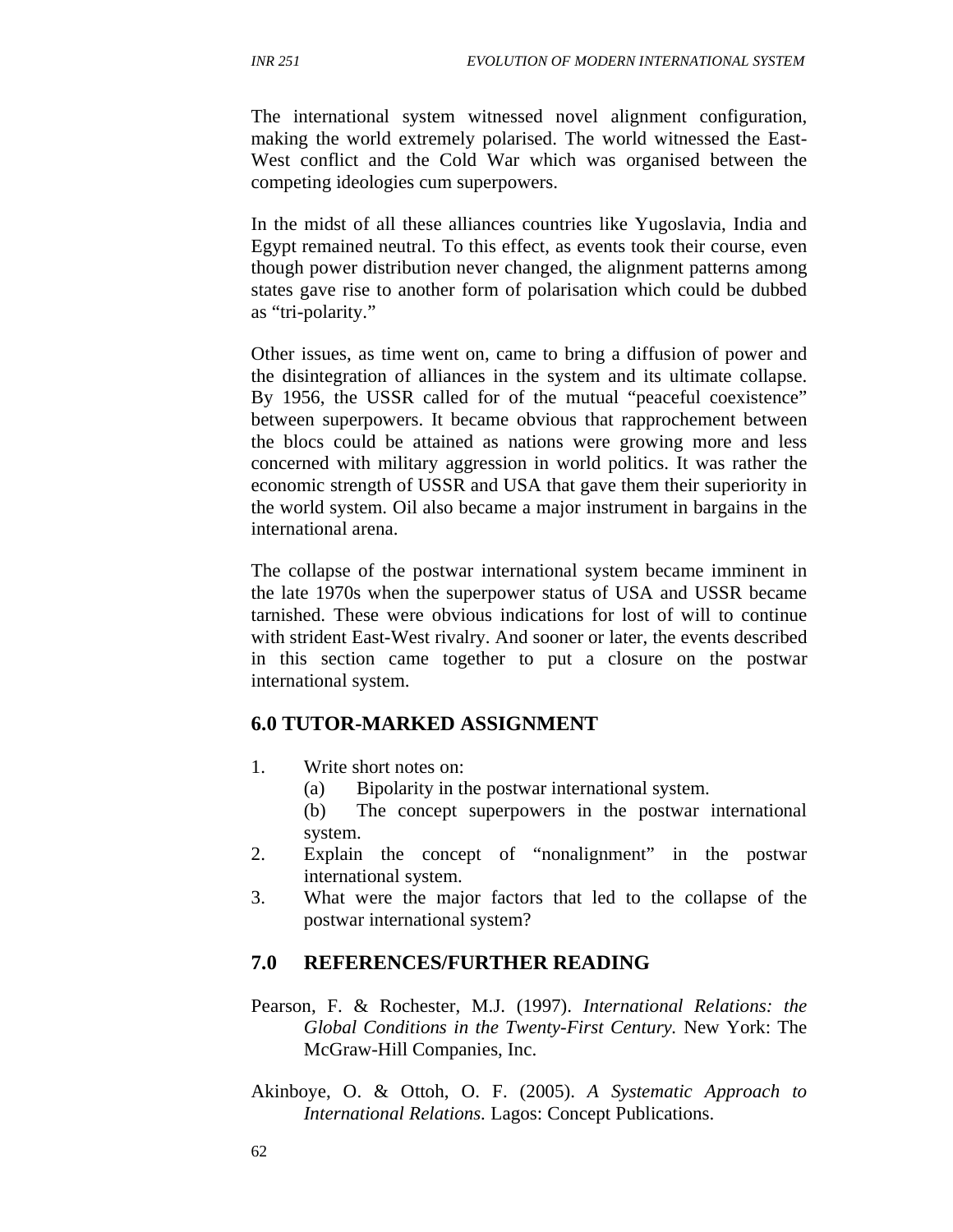### **UNIT 4 THE CONTEMPORARY INTERNATIONAL SYSTEM (1989-DATE)**

#### **CONTENTS**

- 1.0 Introduction
- 2.0 Objectives
- 3.0 Main Content
	- 3.1 Emergence of the Contemporary International System
	- 3.2 Distribution of Power
	- 3.3 Distribution of Wealth Among
	- 3.4 Polarity in the Contemporary International System
	- 3.5 Interdependence in the Contemporary International System
		- 3.5.1 Further Complication: Non-State Actors
- 4.0 Conclusion
- 5.0 Summary
- 6.0 Tutor-Marked Assignment
- 7.0 References/Further Reading

### **1.0 INTRODUCTION**

The international system has undergone unfamiliar and difficult straits. It has passed through three stages and it is moving into another. As we have seen in the preceding sections, the history of the international system seem to be constantly in transition influx, unfolding one critical moment to another to provide the watershed to mark the break from one era to another. Just as 1945 was such a moment, we can also agree that 1989 which saw an end to the Cold War is another turning point in the development of the system, ushering in the post Cold War era. As a sequel, the 1990s became a period for scholars to engage their mind with analyses as regard lessons that could be learnt from the Cold War era and what could be in the offing for the "New World Order."

The question here is whether the contemporary system will experience more transformation that will take the world back to the old structures that characterised the system between 1648 and 1945, or whether we are in an era that will bring a profound transformation in the very fabric of the Westphalian state system itself? In this unit, we shall attempt an overview of the system, identifying the major factors for its emergence. In addition, we shall try to identify features of the preceding era that are persisting through it, as well the features that we might say are new developments in the system.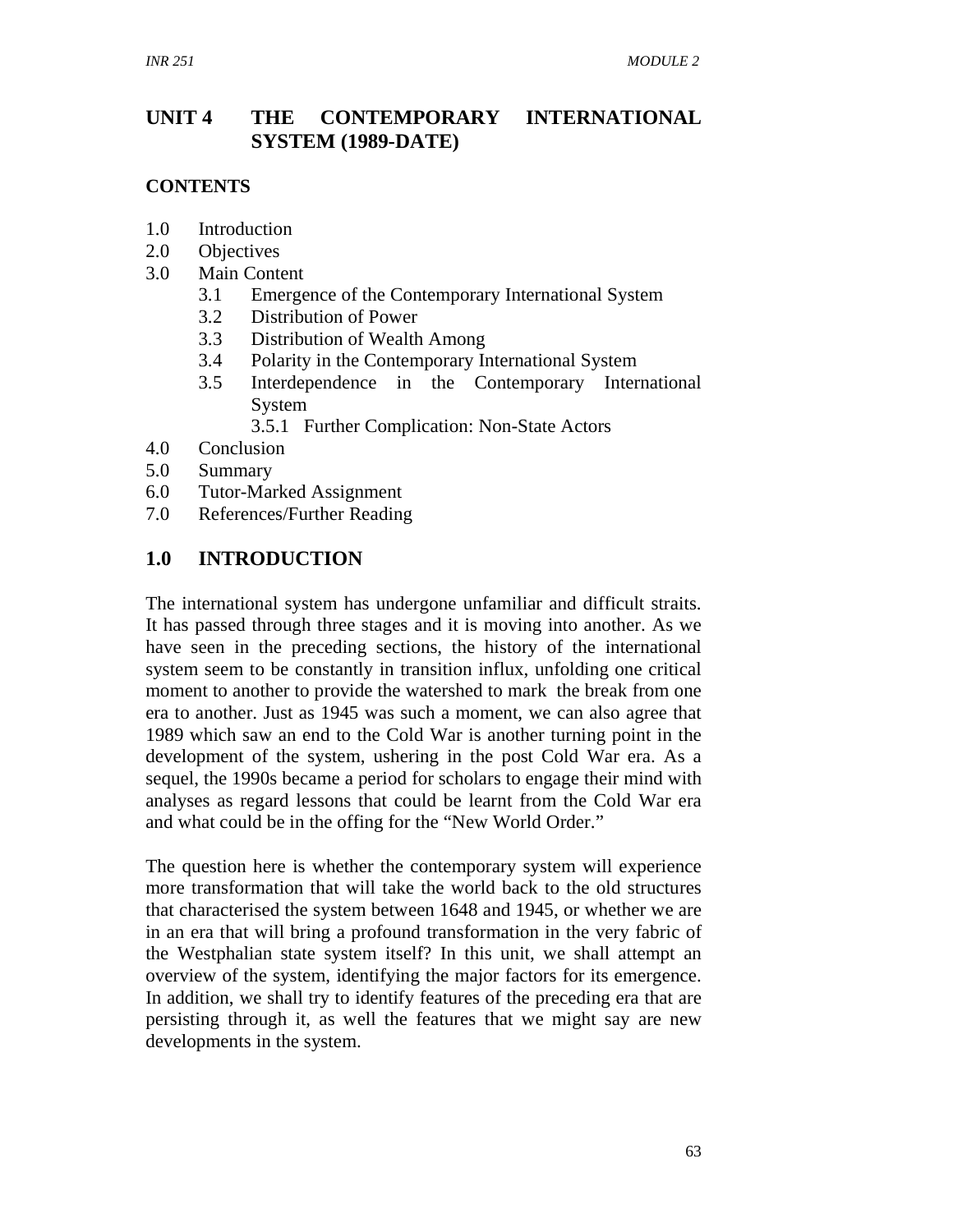### **2.0 OBJECTIVES**

At the end of this unit, you should be able to:

- identify the conditions that had led to the emergence of the contemporary international system
- explain the distribution of power and wealth in the contemporary international system
- explain the interdependence among states in the post-Cold War international system.

### **3.0 MAIN CONTENT**

#### **3.1 Emergence of the Contemporary International System**

The emergence of the post Cold-War international system has been facilitated by so many factors or events, which we may not be able to treat them here exhaustively. Nevertheless, we shall treat a few of them, not in the order of their importance, but rather, how they readily come to our mind. These factors and issues include the collapse of the Berlin Wall, the disintegration of the USSR in 1989, the reunification of two Germany; the disintegration of Czechoslovakia into two and of Yugoslavia into five new states.

To start with, the disintegration of USSR who was considered as one of the pole leaders of the Cold War era came with enormous changes in the system in which we had been living since 1945. The collapse was not a spontaneous process, but rather a conscious effort by the Communist Party and government apparatchiks to dismantle the country. The collapse was also ascribed as the struggle between the Communists and the Democrats. The process of the disintegration took place against the backdrop of complete public apathy.

One fundamental thing is that the disintegration has the impetus of determining the character and tone of the international system in various ways. One impact of the collapse is the serious restructuring of Eurasia axis and increase in the number of states in the system as a result of the appearance of 15 new states out of the former Soviet Union. The declarations of 15 new sovereignty and independence of the states in the former Republic was significant as all the former republics, including Russia, required foreign recognition of their 1991 borders, as well as the legitimacy of their leaders. All of these states instantly announced their intention to develop a partnership with the United States who was leading the West pole.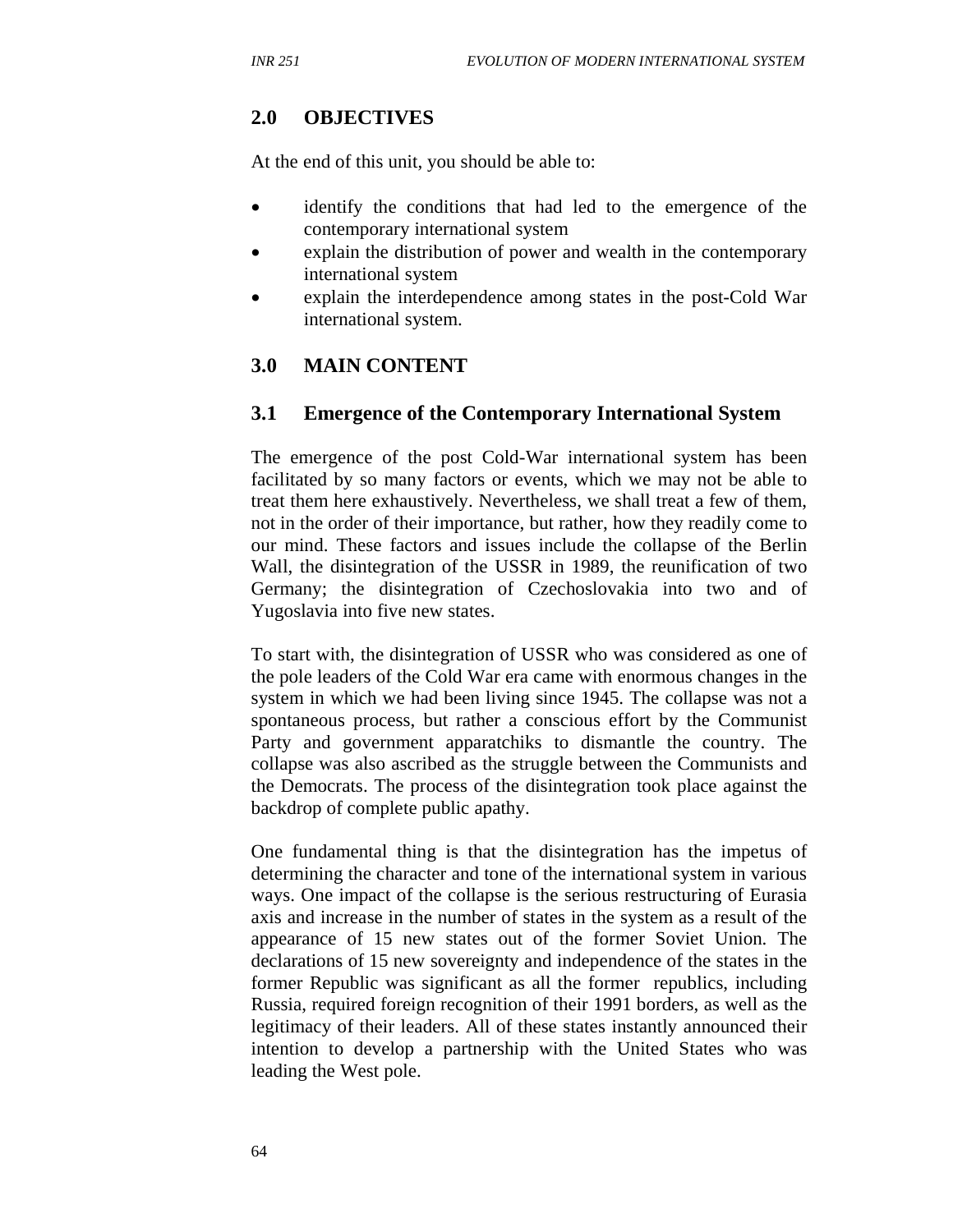Closely linked to the above is that the world has experienced an expansion in the geopolitical sphere of the West. The previous Eastern European states which were not considered part of the West have now, not only begun to be considered so, but also practically institutionalised themselves as parts of Western alliances. They have become members of the European Union and NATO.

 Again, if we look at the main geopolitical consequences of the collapse of the Soviet Union, the first thing we should note is that the previous world that was divided between blocs became almost one. The borders that were previously impassable became passable. The world became a single informational, economic and political system. Bipolar confrontation became a thing of the past. Consequently, there emerged a uni-polar period in global politics. The United States became the sole superpower in the world which, in principle, that could resolve any problems as it saw fit. This period witnessed a sharp rise in America's presence in the world and not only in the regions where the Soviet Union ceased to exist, like in Eastern Europe and the former republics of the Soviet Union, but as well as other regions across the globe.

In another dimension, the collapse of the Berlin Wall has also attracted with much attention because of its significance in the Cold War era. The Berlin Wall which separated the two Germany was considered to be the symbol of Cold War era. The fall of the Berlin Wall and the unification of the Eastern and Western Germany in 1989 provided another watershed in the East-West relations. The fall of the Wall was a declaration of détente in the NATO Alliance and Warsaw Pact adversary. It brought an alteration in the ordering principles of the international system in the Cold-War era. Besides, several other alterations of same magnitude such as the disintegration of Czechoslovakia and Yugoslavia occurred. All the issues enumerated here combined to create a new world arrangement which we rightly refer to as another phase in the sociopolitical and economic order we are now living with.

### **SELF-ASSESSMENT EXERCISE**

Highlight the factors that led to the emergence of the contemporary international system.

## **3.2 Distribution of Power**

One the major features of the post Cold War international system that represented a clear break from the patterns that had characterised the postwar system is the distribution of power. The Yugoslav crisis presented a situation in which it became difficult to still talk of power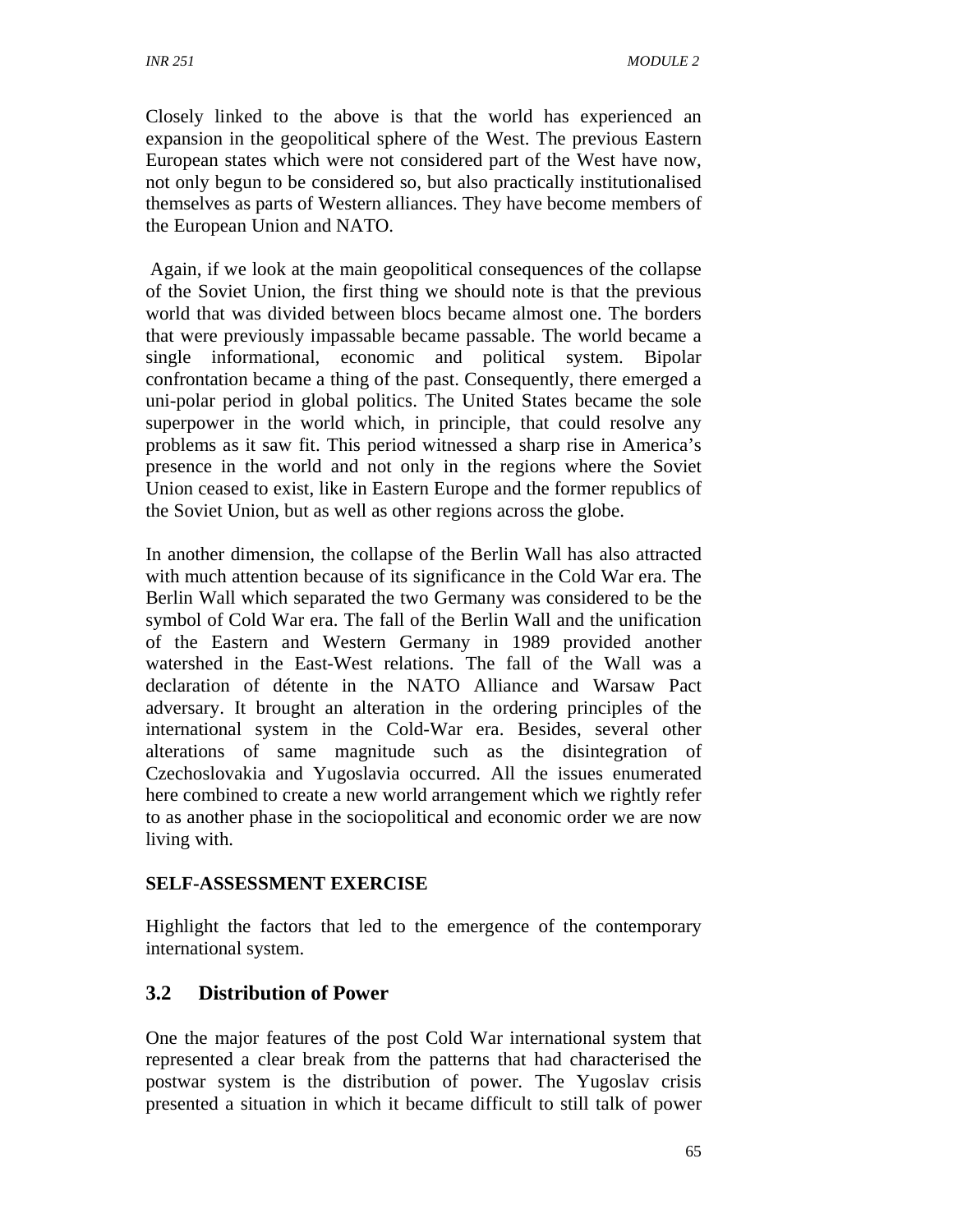ranking among nations. This is because in the mist of the crisis, neither the USA nor USSR could marshal their powers to resolve the crisis. If USSR would be said to be a house in shambles, USA was also facing the decline of her hegemony due to the cost of military spending on peace operations worldwide. So, it will be right to say that both the superpowers were into economic quagmire.

Nevertheless, it will also be appropriate to state that the position of the USA in the hierarchy of States in the post Cold-War era appears to be superior to the status it enjoyed during the Cold-War. This is premised on the fact that her major rival in that era, USSR, got disorganised. As such, the latter could not pose any challenge to the USA of been a clear hegemon. Some analysts, based on this, have seen the international system to be uni-polar, with the USA been capable, to a certain extent, in dealing with threats to international system through its own unilateral action. For example, the United States has visibly enhanced its influence in the Middle East since the end of the Cold War. The invasion of Kuwait by Iraq in August 1990 and the following Gulf Crisis, in a way, created an opportunity for the Unites States to exercise its hegemonic power in the Middle East. In the following years, in the absence of a counter-power, the influence of the United States increased further. With the military operation to Afghanistan and the invasion of Iraq after the September 11, 2001 attacks, the United States is seen as perpetuating its dominance in the region.

In addition, power has become diffused as a group of less developed countries like Qatar and the United Arab Emirate, even though, they do not possess nuclear arsenal, were able to exploit their oil production capacity to assert their position in the international system. These are countries that, in the past, were regarded as "tiny" and "statelets." What is striking about power in the contemporary system is that countries find themselves in possession of nonmilitary resources that in the past did not translate directly into power. Today, such nonmilitary resources can provide considerable leverage in world politics. The contemporary era seemed to mark an acceleration of a process where traditional military resources are eclipsed by non-military resources such as oil and food, while the value of military resources is being increasingly devalued.

Moreover, several other states were also able to join the "nuclear club," which had hitherto consisted of USA and USSR and few of their allies only. On the one hand there were few of USA allies like China, France and Britain. On the other hand, there was USSR and few of her allies like Ukraine and Kazakhstan. Other non-aligned states like India, Iran, Iraq and Pakistan also joined the group of nations in possession of nuclear weapons. Besides, one can still talk of "middle powers" like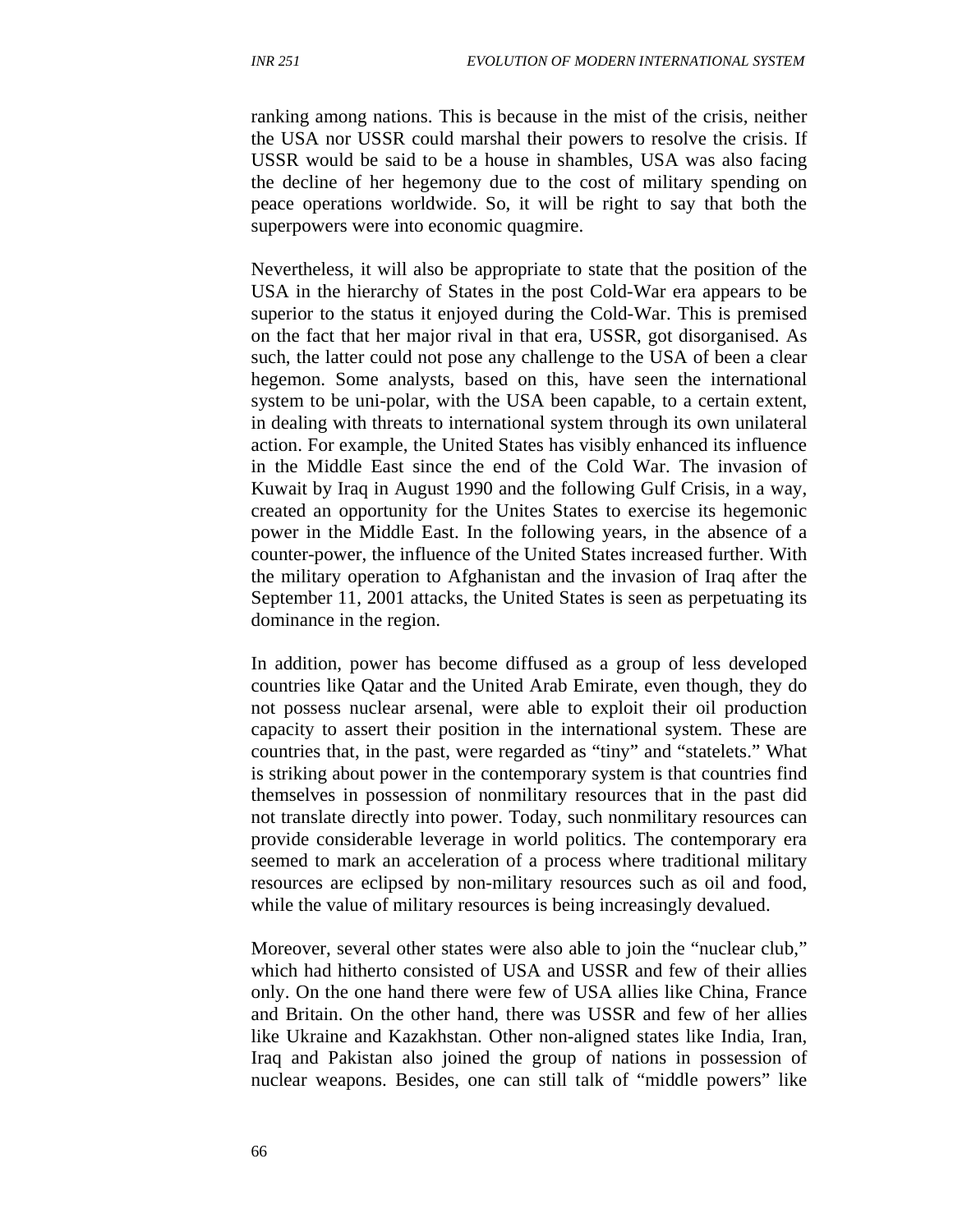Brazil Argentina, Indonesia and several others – playing a preponderant role in the international system.

### **SELF-ASSESSMENT EXERCISE**

How has the distribution of power in the post Cold War deviated from the Cold War era?

## **3.3 Distribution of Wealth**

The contemporary international system is not only stratified in terms of power distribution but also in terms wealth. It is quite explicit that the wide 'rich-poor' gap between developed and developing nations during the post-World War II era has become exacerbated in the post-Cold War era. The technologically advanced nations are using technology to advance their economies while the nations that are technologically backward are become more marginalised in the global system.

The world of this era is highly stratified into several classifications: backward states include a variety of states such as all the states on the African continent that have not developed the technology to enhance their development. There exist also less developed states which include the newly rich OPEC nations like Saudi Arabia who are still in many ways economically underdeveloped and politically fragile. We can also mention the newly industrialised nations who are also referred to as "upper middle-income" and in some cases as "high-income." In this group, we have nations such as Brazil, Mexico and South Korea. The developed countries themselves range from the highly developed and wealthiest market economies such as USA, Japan and most members of the European Union to the less wealthy economies of Eastern Europe currently seeking to make a difficult transition from the Communist system to the market-oriented, capitalist economy.

The real economic difference among nations, to this effect, is shown more in areas like standard of living, infant mortality rate, short life expectancy as well as even distribution of wealth in societies. The industrialised nations tend to have high standard of living, low infant mortality rate and longer life expectancy than the developing nations. Regardless of these indices, it is quite clear that the contemporary international system is divided into "haves" and "have-nots" or the rich and the poor.

### **SELF-ASSESSMENT EXERCISE**

What is the nature of the distribution of wealth in the contemporary international system?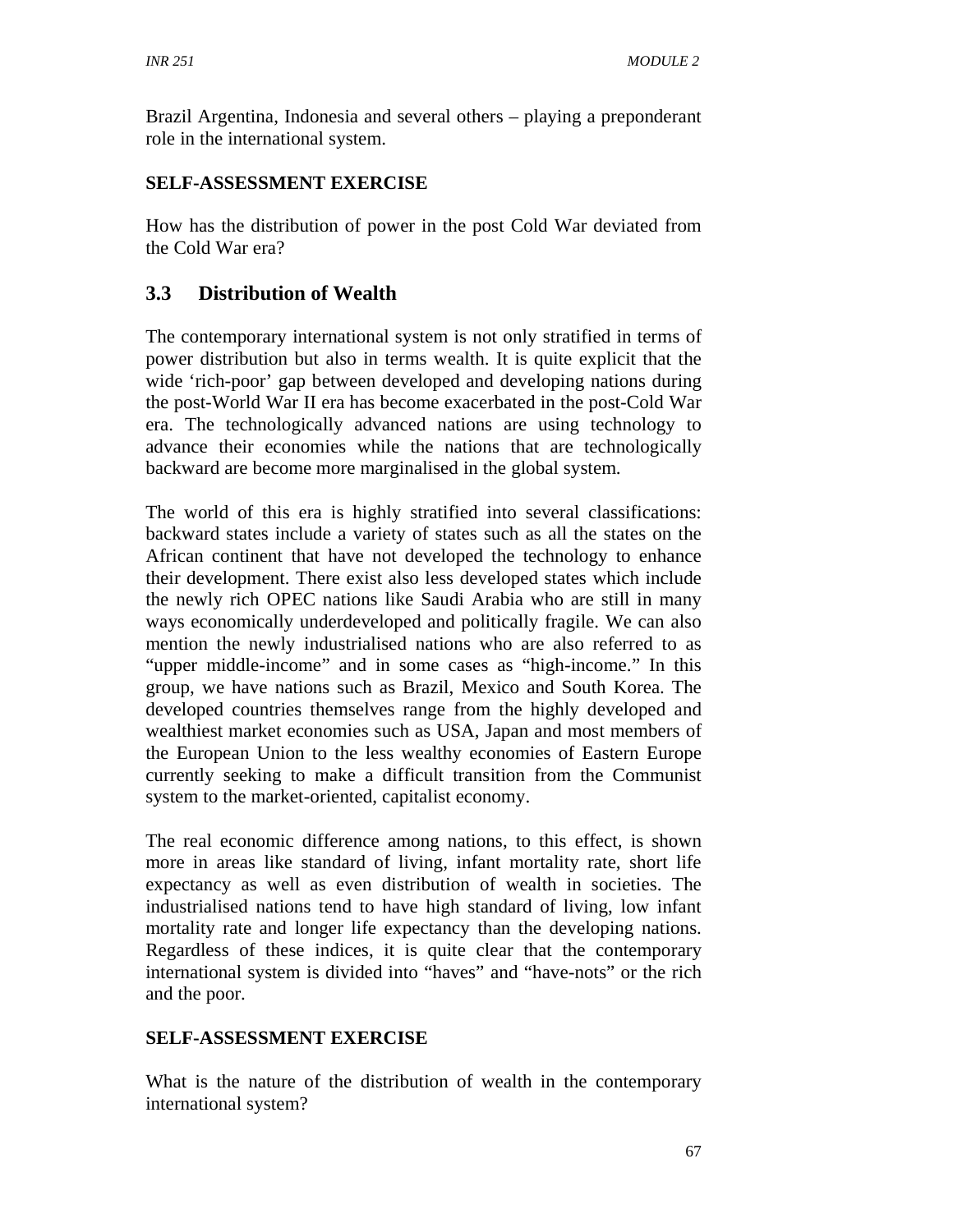#### **3.4 Polarity in the Contemporary International System**

In the section on the Cold War era, we have seen how complex the world became polarised. However, as the Cold War wane down, the East-West axis of the polarisation started experiencing some level of détente and rapprochement among the principal actors of the conflict. With détente at the end of Cold War all the sentiments, revulsions and the rivalries had, in the words of Pearson and Dorchester (1997), have squeezed into a Pandora's Box. The end of the Cold War has come to set free the tension that was inherent in it to go and explode elsewhere. Again, the collapse of the Berlin wall, to some, signified the end of history rivalry in the international system, leaving capitalism to triumph completely over communism. This means that a resurrection of the East-West confrontation is unlikely to occur again in the international system. This disintegration provided the fact that one super power is left standing up in the world, at moment which is the USA. The international system of 21st century can be seen as a single pole, but a hegemonic consequence does not follow this situation yet.

However, it is still possible to believe that the world could be polarised in a similar manner, as the so called Pandora's Box could actually explode in the same international system. This is, particularly, in the situation where there still exist some orthodox Marxist regimes in countries like Cuba and elsewhere. China also, officially, remains a communist state. Even the capitalist reforms in the former Soviet Republic are yet to prove successful. In addition, in some states of the Eastern Europe, the former communist party has regained powers through popular elections. The case of the disintegration of Yugoslavia is an illustration. The crisis of Yugoslavia which has been between the Moslem and the Serb-Croat, is a conflict that demonstrated that the polarisation tendencies of the Cold War era can be replaced by a far more complex alignment pattern, with many sources of the conflict and cross-cutting cleavages found in the post-Cold War international system. In another dimension, even though the East-West conflict might have disappeared, the world in the post-Cold War era is witnessing another era of a clash of civilisations based on competing cultural values. The central focus of the clash in the world as we are seen, in the real sense, is between the West and several Islamic states in the Middle East axis. The Islamic group, through the 2001 terrorist attacks against the World Trade Centre, can be seen as an opposing pole. That means the present polarisation is between Islam as opposed to Christianity and the Eastern civilisation as opposed to Western civilisation. Many of the Islamic militants are strongly committed to the direct use of violence in pursuing their mission.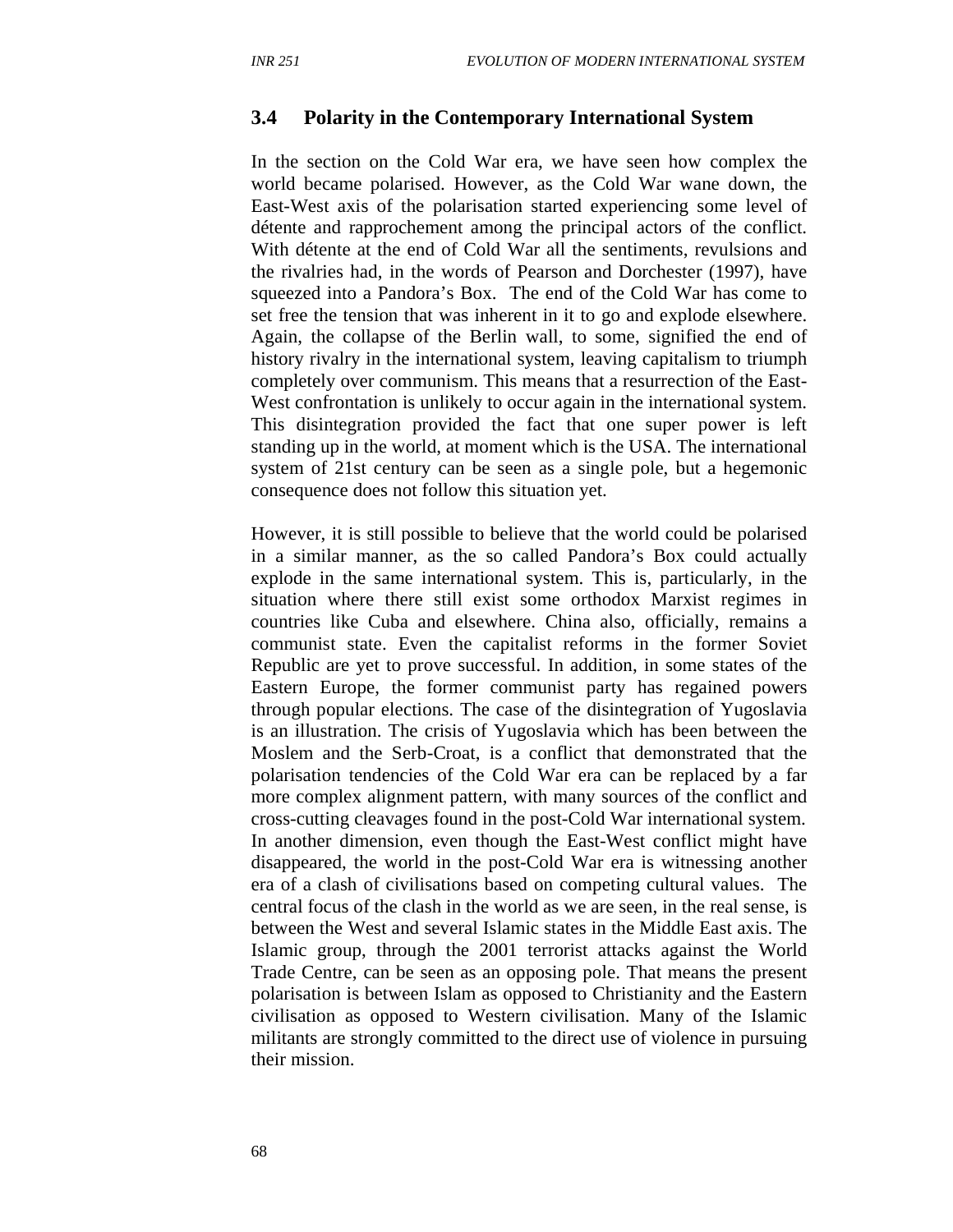### **SELF-ASSESSMENT EXERCISE**

To what extent is the post Cold War era witnessing a clash of civilisation?

## **3.5 Interdependence in the Contemporary International System**

We must start our discussion here with the concept of "globalisation." In lucid term "globalisation" refers to the emergence of an international network that has resulted in increased interdependence among nation across the world, through a rapid increase in cross-border movement of goods, services, technology. Globalisation, a phenomenon in the post-Cold War era, can be identified as major issue that has accelerated interdependence among states in the international system in the past few decades. Almost all aspects of the modern society have been influenced by it in some way. Baylis, John and Smith, Steve (2001) see globalisation as intensifying cross-border interactions and interdependence between countries, bringing about major changes in the international system. Borders are increasingly falling into irrelevance as even the most isolated states are not so isolated anymore.

Various Intergovernmental Organisations (IGOs) have played important roles in the process of globalisation, which has, in turn, increased the patterns of interdependence among countries. Before the age of globalisation, states were only looking at the international system through their national interests. They were concerned more with their own safety than global security and were looking for ways to deal with problems at a domestic rather than international level. Nowadays, since the issues and difficulties which states have to face are becoming more global than national, states are no longer able to protect their citizens and deal with problems by their own means, unless they take collective action together, counting on one another. To this effect, non-states actors, especially the IGOs are in the forefront. By joining these, states give up some of their sovereignty to a body governed by the collective will and decisions of its member-states.

It is not only the IGOs with individual states as members which has increased the interdependence of among states. Intergovernmental Organisations (IGOs) from different countries have had a similar impact on states over the course of interdependence. Examples of such transborder connections organs include the Assembly of European Regions or the European Union's Committee of the Regions. This organisation has since been influencing the respective countries of their memberregions. In this way, states have also become more interdependent, not specifically by their own actions, but due to their constituent regions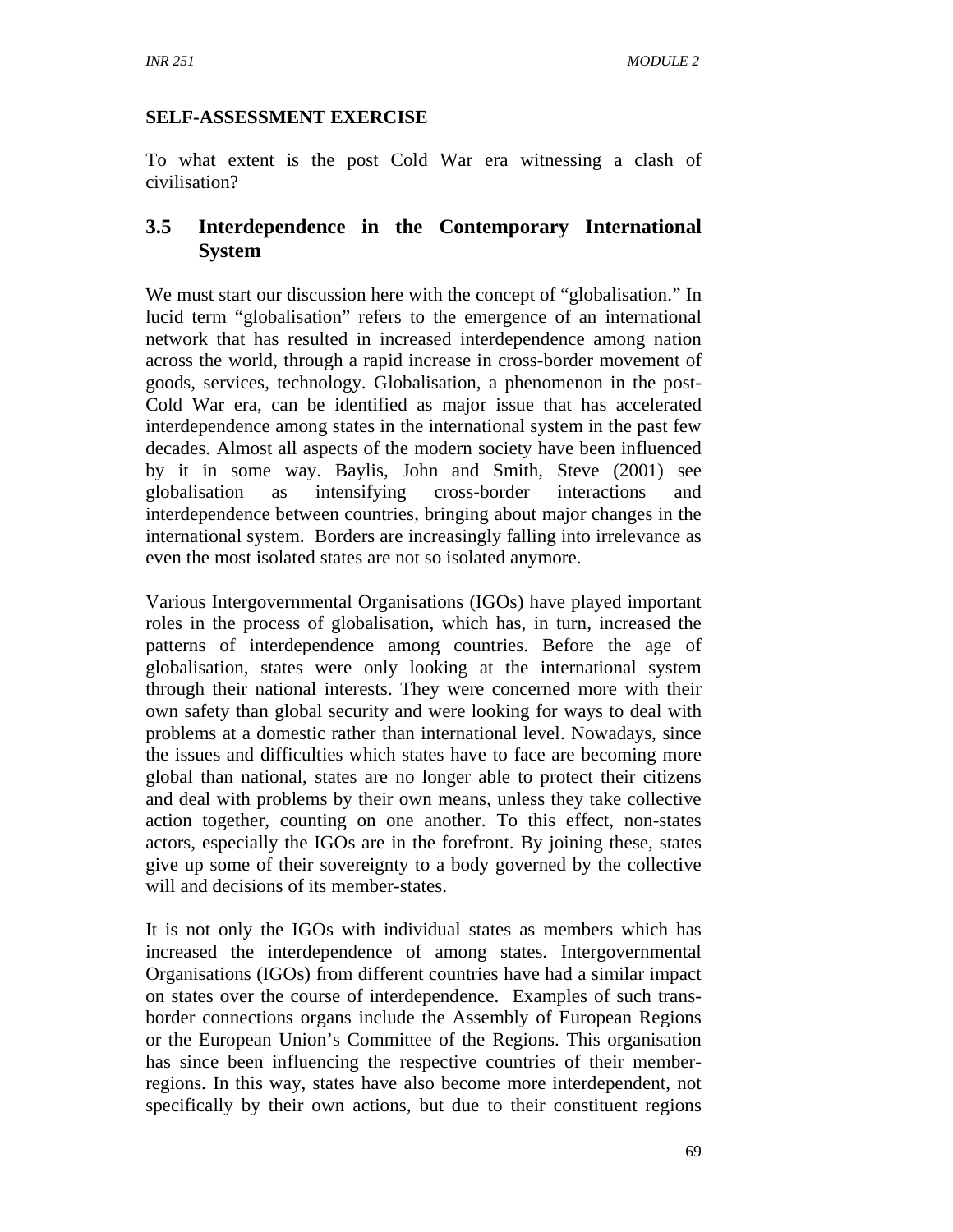forming part of such regional organisations. Even more directly, states have become more interdependent through the opening of national borders and the implementation of free-trade. Private sector institutions are another development which has been enhancing interconnectedness of states in the modern international system. Bodies like the International Federation of Stock Exchange have by their decisions and actions taken concerning issues such as credit rates and food prices significantly influenced many countries all over the world and the global economy as a whole.

One more important factor which has been of cardinal importance in augmenting the interdependence of states is the fusion of national capital markets and the emergence of an integrated global economy. Since states now no longer have sole control over their economies, they rely and depend on the collective governance of bodies like the International Monetary Fund (IMF) or the World Bank in order to regulate the international financial market.

Overall, interdependence has changed the international system significantly, making states to be far more dependent on one another and interconnected. The world is not a place of many different and separate countries anymore, but these states form almost one entity on many different levels. Isolated problems do not arise anymore and thus the solutions for these have to be found in collective action rather than individual responses. And by doing so, this has simultaneously brought states closer together and made them more dependent on each other.

#### **4.0 CONCLUSION**

The post Cold War international system has been marked by a seeming contradiction: on the one hand, fragmentation; on the other, growing globalisation. On the level of the relations among states, the new system is based on major power cooperation. The international system contains at least five major powers poles – the United States, Europe, Russia, Japan, and China. There appears to be no serious challenger to these powers. That means the world politics in the near future will largely be shaped by the above-mentioned major powers. Among major powers, the United States will continue to be the greatest hegemonic power in the short run, but its military and economic power will gradually decline. In the long run, some growing states or integrations will likely to get close to the United States' power. Hence, the international system will possibly gain a multipolar character in the future, though it may take some decades to reach that point.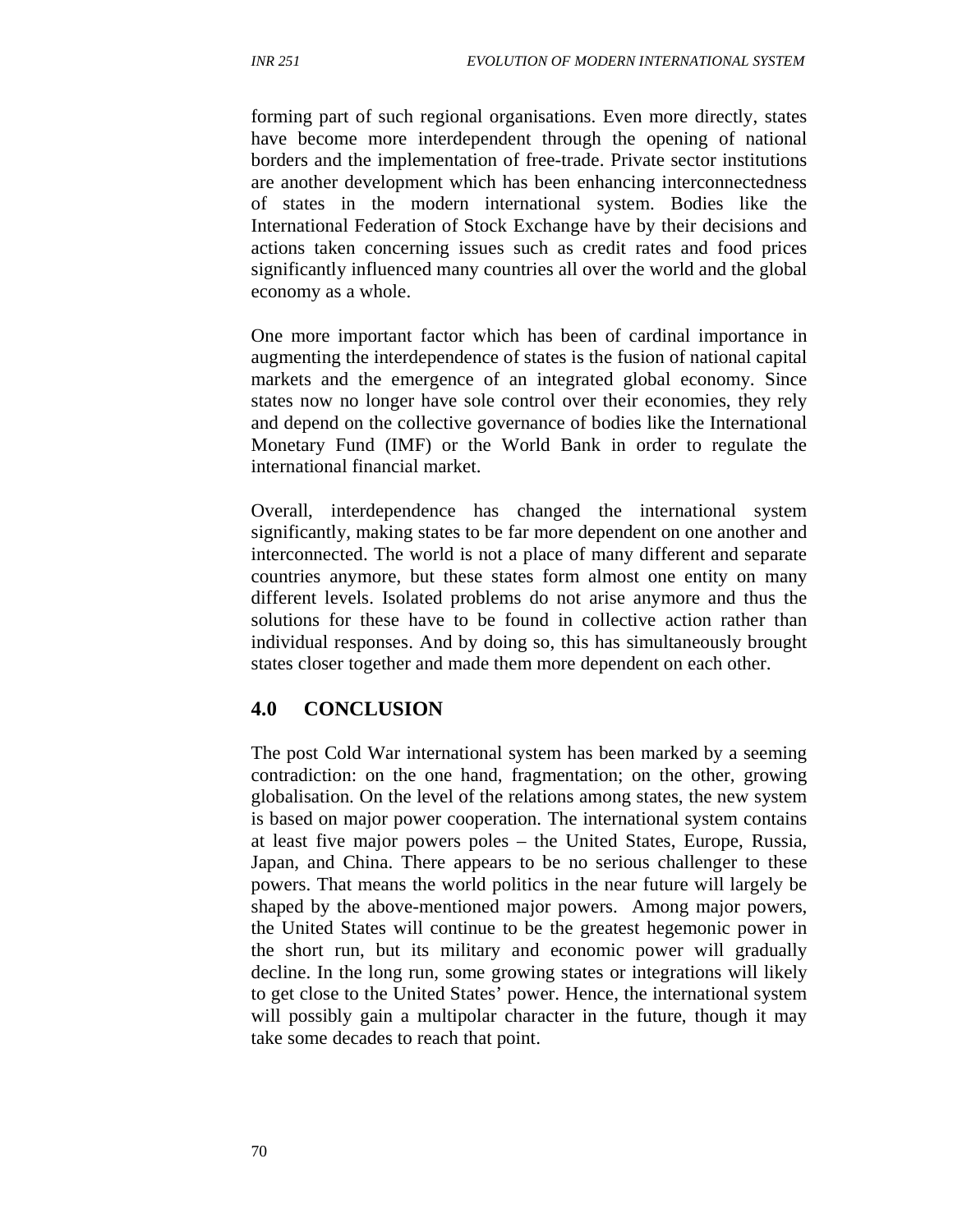# **5.0 SUMMARY**

The emergence of the post Cold-War international system has been facilitated by so many factors or events including the collapse of the Berlin Wall and the disintegration of the USSR in 1989; the disintegration of Czechoslovakia into two and of Yugoslavia into five new states. Distribution of power among nations in the contemporary international system occurred in a manner that is difficult to still talk of power ranking among nations. Nevertheless, it will also be appropriate to state that the position of the USA in the hierarchy of States in the post Cold-War era appears to be superior to the status it enjoyed during the Cold-War. In addition, power has become diffused as a group of less developed countries like Qatar and the United Arab Emirate were able to exploit their oil production capacity to assert their position in the international system. Moreover, several other states have also joined the "nuclear club." The contemporary international system is not only stratified in terms of power distribution but also in terms of wealth.

Although, the Cold War wane down, the East-West axis of the polarisation started experiencing some level of détente and rapprochement among the principal actors of the conflict. However, it is still possible to believe that the world could be polarised in a similar manner. The world in the post-Cold War era is witnessing another era of clash of civilisations based on competing cultural values. The central focus of the clash in the world appears to be between the West and several Islamic states in the Middle East axis.

## **6.0 TUTOR-MARKED ASSIGNMENT**

- 1. What are major factors that have led to the emergence of the post-Cold War international system?
- 2. Discuss the distribution of power and wealth in the post-Cold War international system.
- 3. To what extent is it correct to refer to the post Cold War international system as an era of interdependence.

## **7.0 REFERENCES/FURTHER READING**

- Baylis, J. & Smith, S. (Eds). (2001). *The Globalisation of World Politics – An Introduction to International Relations* (2nd ed.). Oxford University Press.
- Brown, C. & Ainley, (2005). *Understanding International Relations*  (3rd ed.). Palgrave: Macmillan.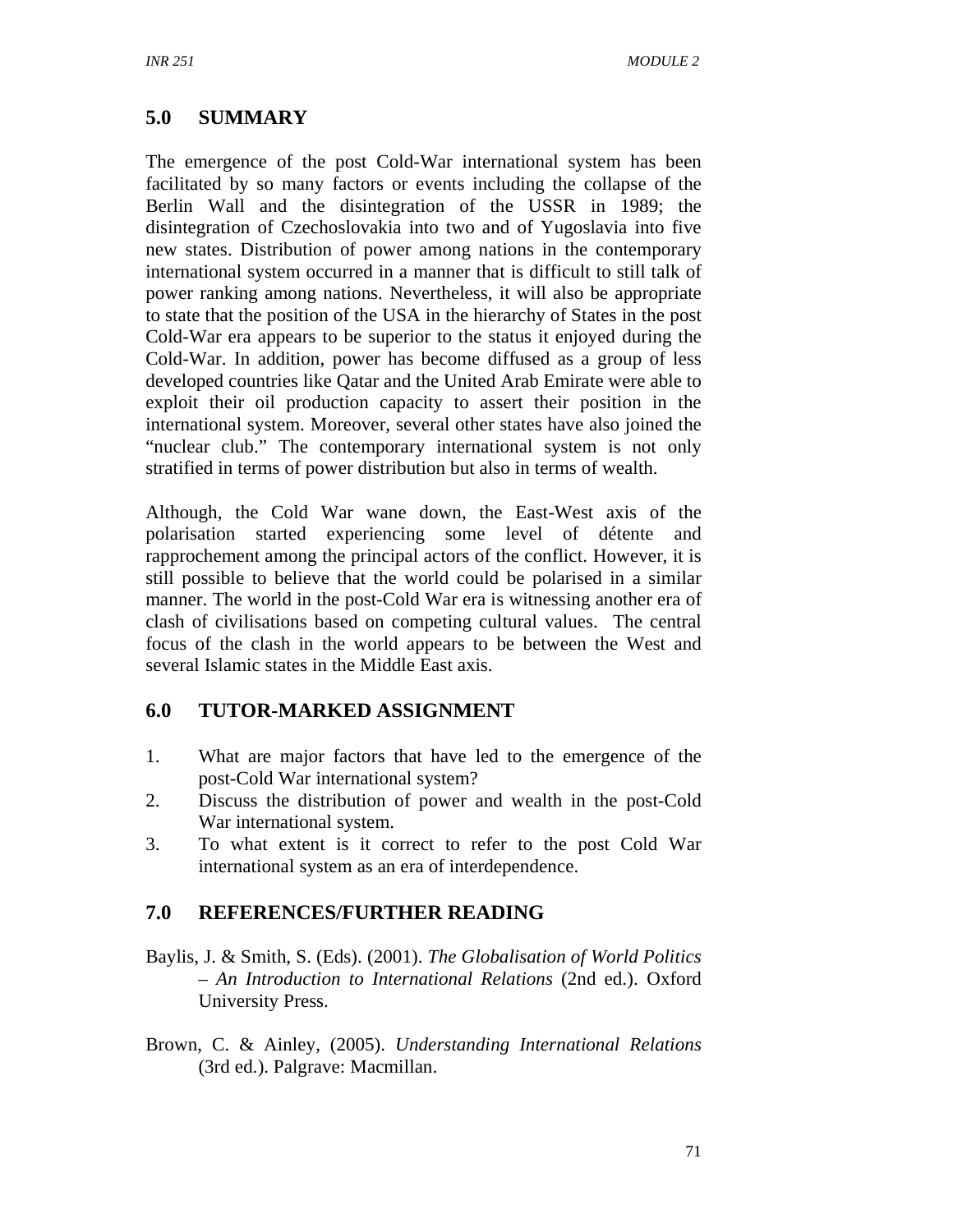#### **MODULE 3 FEATURES OF THE INTERNATIONAL SYSTEM**

- Unit 1 The Actors in the International System
- Unit 2 Anarchy in the International System
- Unit 3 Interest and the Use of Power in the International System
- Unit 4 Polarity in the International System

## **UNIT 1 THE ACTORS IN THE INTERNATIONAL SYSTEM**

#### **CONTENTS**

- 1.0 Introduction
- 2.0 Objectives
- 3.0 Main Content
	- 3.1 The State Actors
		- 3.1.2 How States work in the International System
	- 3.2 The non-State Actors
		- 3.2.1 The Inter-Governmental Organisations
		- 3.2.2 The Non-Governmental Organisations
		- 3.2.3 The Multinational Corporations and Transnational Corporations
		- 3.2.4 The Cross-National Organisations
- 4.0 Conclusion
- 5.0 Summary
- 6.0 Tutor-Marked Assignment
- 7.0 References/Further Reading

### **1.0 INTRODUCTION**

The issue of actors in the international system is central to a nuanced understanding of the characteristics of the system. An actor is anyone who may play a role within a given social system. Individuals are the primary actors within all human societies. Some would argue that individuals are the only actors. Ultimately, all decisions are made by individuals. But, human beings belong to social groups and they form various kinds of associations. Social groupings and organised groups have leaders who speak for the group. These leaders have more power and influence than do the ordinary members of the group or association. What we call the state or the nation-state is a complex organisation; and, an international system made up of states is even more complex. An international actor refers to any social structure, which is able to act and influence the global or international system.

In the past nation-states were considered the only actors in the international system. In the present dispensation not everyone agrees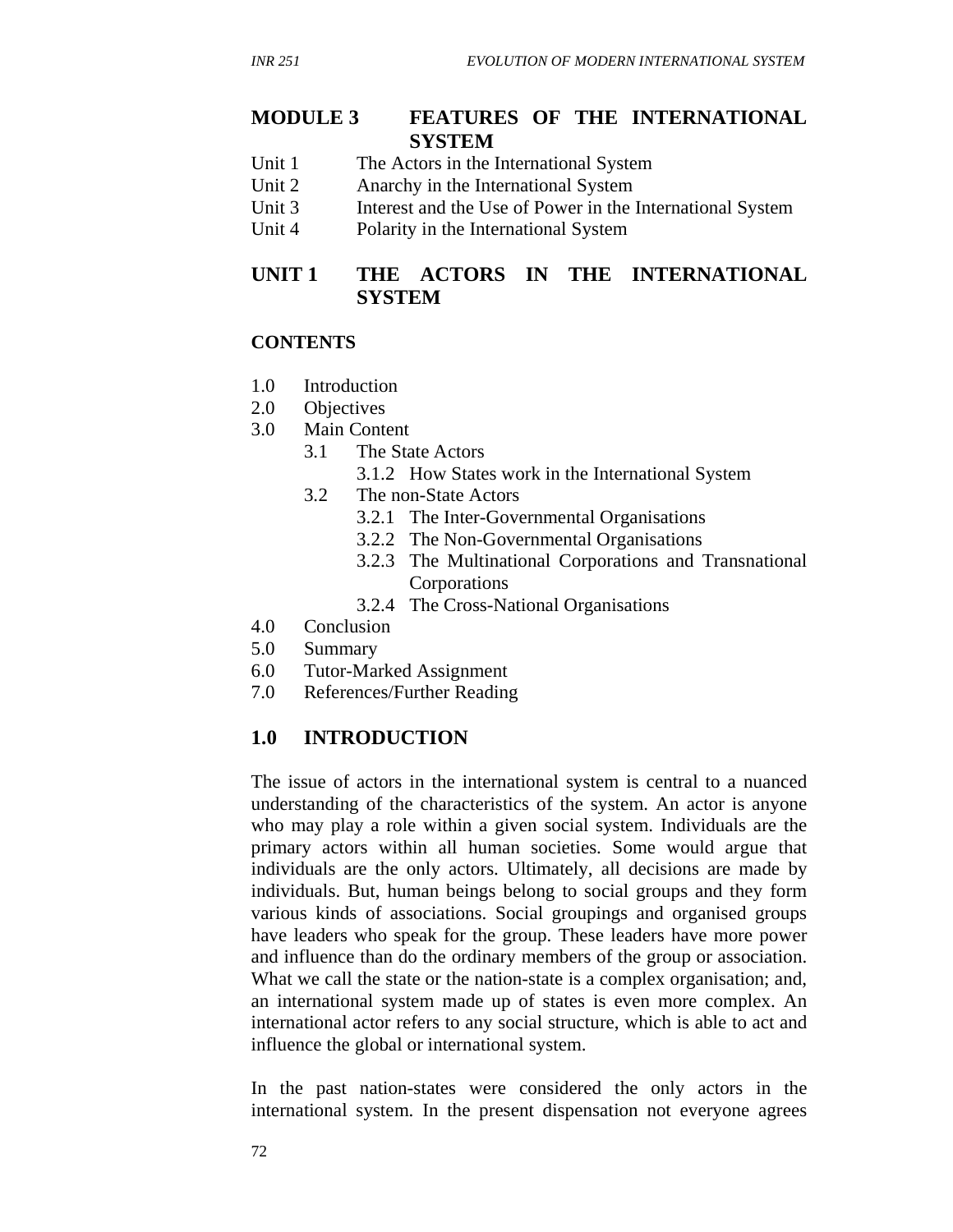with this premise, as there is growing evidence that sub-states, transnational actors and other forces are becoming, increasingly, important in determining the course of action in the international system, and in many cases challenging the cohesiveness and effectiveness of national governments. However, it is abundantly clear that nation-states appear unlikely to surrender their preeminent position in the international system. In this unit we shall examine nation-states and nonstate actors' behaviours as they help shape the international system.

## **2.0 OBJECTIVES**

At the end of this unit, you should be able to:

- identify the actors in the international system
- define state as an actor in international system
- enumerate the non-state actors in the international system.

## **3.0 MAIN CONTENT**

### **3.1 State Actors**

### **3.1.1 Understanding State Actors**

In our daily conversations we use the terms "nation," "state," and "country" interchangeably to refer to those entities that are distinguished by thick boundary lines on the world map. We might have been interchanging these terms because we believe they are synonyms. But technically speaking, these terms are not synonyms. Technically speaking, a "state" refers to a legal-political entity. The term "nation" refers to a cultural or social entity and "country" refers to a geographical entity. In defining a "state" and "nation," the distinction is not merely technical as it has real importance for students of international relations. When we say that a "state" refers to a legal-political entity, we mean an entity that has a sovereign government exercising supreme authority over a relatively fixed population within well-defined territorial boundaries and acknowledging no higher authority outside those boundaries (Pearson and Rochester, 1997). This sovereignty is expressed in their ability to exercise preeminent control over their people and policies within their territorial boundaries. The sovereignty encourages a state to feel free to exercise control over its people without interference from external forces such as other states.

There are several territorial units considered as states. Such entities have international legal status which enables them to enter into treaties, join intergovernmental organisations such as the United Nations, and can also exchange ambassadors, as well as engage in other official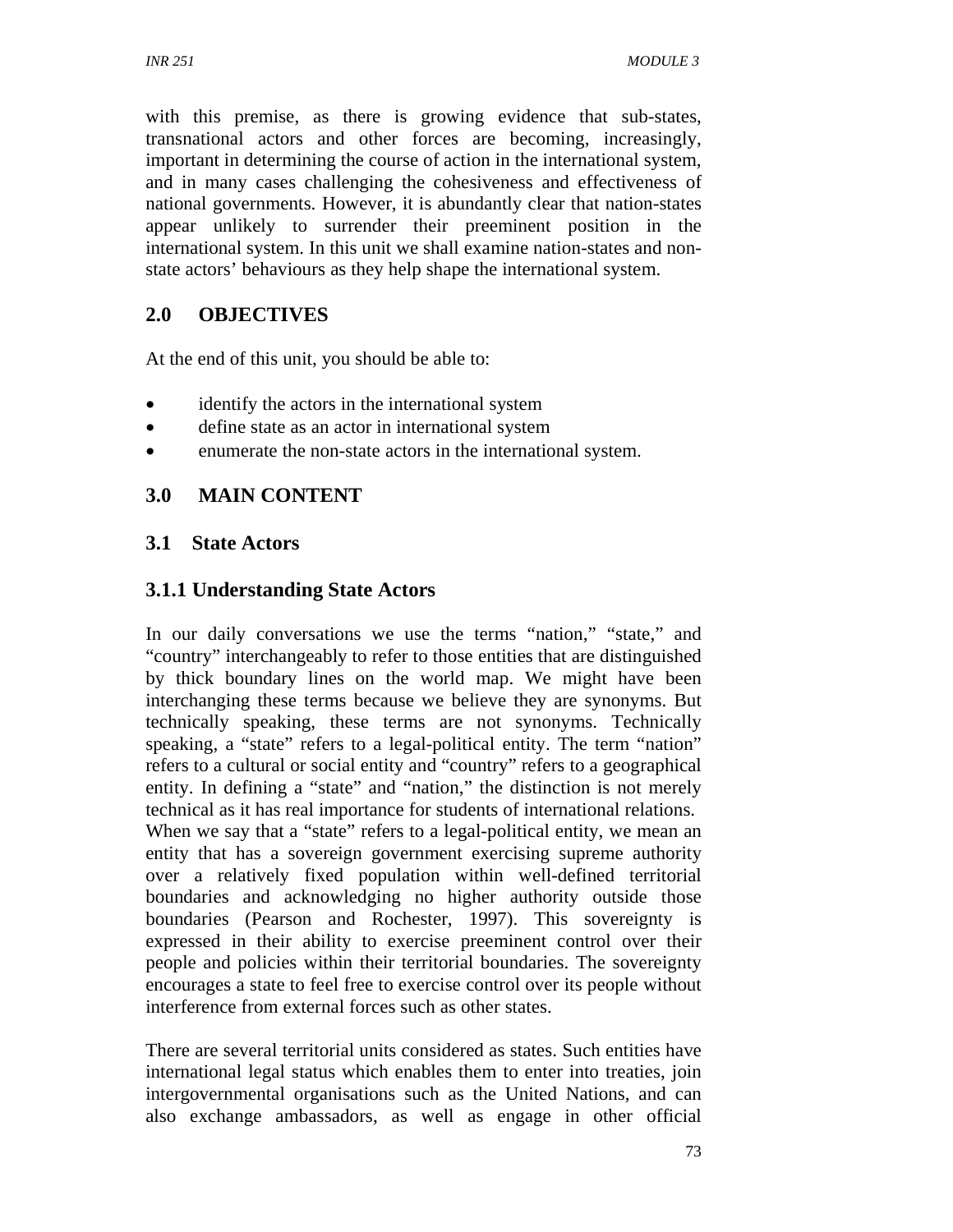international transactions. In international law, a state is regarded as a legal person, with the capacity to sue and be sued.

Actually, it is "states" that are the main reference points we see on a world map. Suffice to add that, some states such as the United States of America, Japan, Britain, Nigeria are obviously well known, other states like Palau and Nauru are not well known. No matter how tiny or inconspicuous a state may be, its sovereignty gives it formal equality with other states in the world.

A "nation," on its part, is conceptually and legally different from a state. When one talks of a "nation" we are referring to a cultural or social entity, made of a group of people having some sense of shared historical experiences which are rooted in a common language, ethnicity or other cultural characteristics, as well as shared identity. The term "nation" is the human aspect of a country. A nation may constitute part of a state. For example, Tivs, Hausas, Yorubas or Igbos constitutes distinctive nations within the state called Nigeria. The term "nation" can also be coterminous with state such as the United States. The society of the United States of America, actually, is made of many nationality groups like the Irish-Americans, the Polish-Americans and several others. However, over time, these groups have become assimilated into one American society and have come to identify themselves as "Americans." A "nation" may also spill over several states as we see the Palestinians in the state of Israel, the state of Lebanon, the state of Jordan and several other states. The Palestinians in Israel do not see themselves as Israelis; the Palestinians in Jordan do not see themselves as Jordanians neither do those in Lebanon consider themselves as Lebanese. Similarly, the Kurds in Iran and Iraq states do not identify themselves as Iranians or Iraqis. The situation in the cases cited here is that these states are plagued by culturally diverse populations who, from time to time, have been agitating to break away and form their independent statehood. In contrast, there are also cases of one-ness of the "state" and "nation" such as in France and Switzerland. France has various groups and political cleavages accompanied by many violent vociferous quarrels, among her people, over political institutions of the state. Yet, they generally regard themselves as one - Frenchmen. They do not think of seceding to form another state.

In the seventeenth and eighteenth century, it was the state that created the one-ness of the nation. That is to say that it was the state that had the central political authority and forged a sense of national identity among a group of people who happened to find themselves living within the same geographical boundaries, but never thought of themselves as one people such as "French" or "English." This was in contrast in the nineteenth and twentieth century where nations created states. That is, a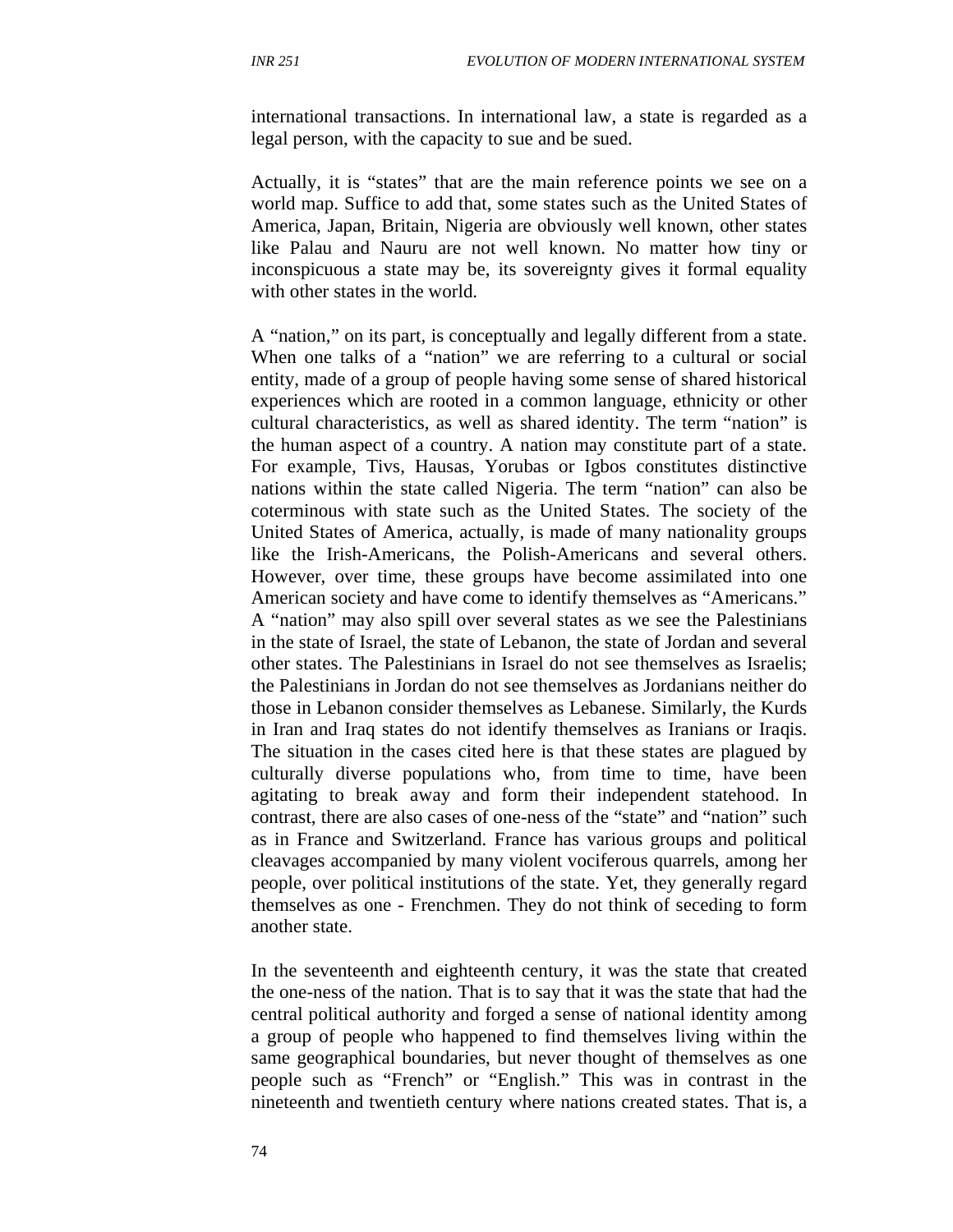group of people sharing common linguistic and other cultural bonds eventually united into a single state. The loose confederation of the German-speaking territories forming Germany in 1870 provides a good example. Another good example is the various Italian-speaking territories who came together to form Italy.

The pattern after World War II was similar to the one of seventeenth and eighteenth centuries where many of the societies in Africa and Asia that gained independence from colonial powers by 1945 became states. These states have boundaries that do not correspond to any natural cultural groupings but, rather, artificial mapmaking. These states had to face the task of getting divers and often historically hostile tribal units to identify with the new state in which there were situated.

In the face of the foregoing one may have to ask what a "nation-state" as a term connotes. Pearson and Dorchester (1997), explain that the term "nation-state" does not add any other meaning to the term "state". Rather, the term "nation-state" is used by scholars as synonym of "state." Its usage connotes the fact that over the years there has been the persistent impulse to achieve congruence between state and national boundaries so as to make "state" and "nation" mean one thing in the minds of people.

## **SELF-ASSESSMENT EXERCISE**

Differentiate between a state and a nation.

## **3.1.2 How States Work in the International System**

One of the most common images of the international system is that it is a system in which each state has the attributes of persons. As such, during the classical international system, what states do and the relation among them used to be the focus of attention in discussing the international system. A state is usually controlled by a government in which people do assume authoritative positions and act legally on its behalf. The people of a state define who has authoritative status to act on behalf of the state. The authority of a state is in the hands of the leader – president or monarch - who can, according to his domestic status and power, and by international law, speak and write, promise and threaten, and make or break commitments on behalf of his state.

Apart from that, each state has a complex of authorities who are the aids of the leader. They act in its behalf. They include diplomats and statesmen, trade and custom officials, soldiers, legislative leaders, cabinet members, and prime ministers. In the name of a state the complex authorities formulate policies and present to other countries as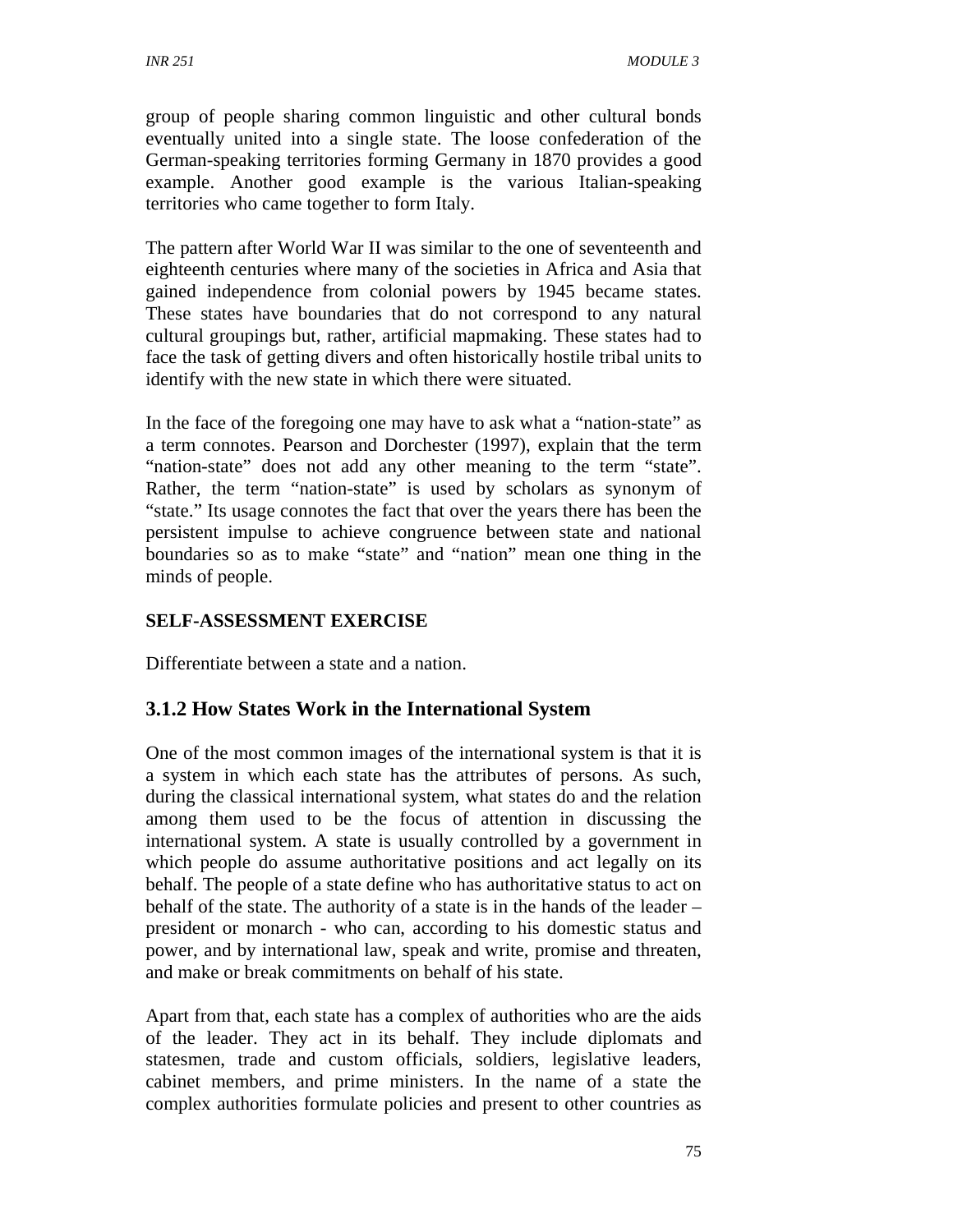though it were the general will of the state. In this effect, all states are organisations led by the elite who influence its goals, foreign policies to achieve these goals, and an establishment to articulate these policies.

States enter into a system of international rules, procedures, and norms governing the behaviour between officials representing different states. They do structure and frame people's behaviour. They give meaningful, causal understanding to diverse human behaviours and simplify our apperception of them. Similarly, states enter into treaties and make war. Thus, a violent clash between several thousand men on Damansky (or Chenpao) Island on the River Ussuri in March 15, 1969, becomes understandable as a border clash between Soviet and Chinese frontier guards, as a manifestation of the Sino-Soviet conflict.

#### **3. 2 Non-State Actors**

Traditionally, international politics focuses on relationship among states in the system. However, since the end of the World War II, other forces have become influential in the international arena; these are called nonstate actors. Non-state actors have become important players, with key roles in the ordering of events in the international system. Some of the non-state actors are created by states, while some emerge autonomously. They include the intergovernmental organisations, the non-governmental organisations, the multinational corporations and even individuals. The proliferation of the non-state actors has greatly contributed to the complexities of the international system. Non-state actors have been linking people across international borders in a variety of ways such as occupation, religion, personal and many others issues. In this manner, states interactions in the international arena are no more just bilateral ones in which states deal with each other on a one-on-one basis. Instead, many issues are dealt with on multilateral basis. Moreover, states are no more the primary channels for international interactions. Individuals and groups often bypass states' apparatus to work with each other. There are different types of non-states actors, four of which are discussed here.

#### **3.2.1 Inter-Governmental Organisations (IGOs)**

Intergovernmental organisations (IGOs) are international actors with only states as their members, and the decision-making authority lies with the member-states. They are supranational, in that states give up their sovereignty when they consent to abide by any agreement they enter into by joining the organisation. Moreover, intergovernmental organisations transcend state borders and can have a major impact on the government and transnational actors within states. As a result, overtime, intergovernmental organisations can develop independent power bases and identities separate from those of the founding states. IGOs include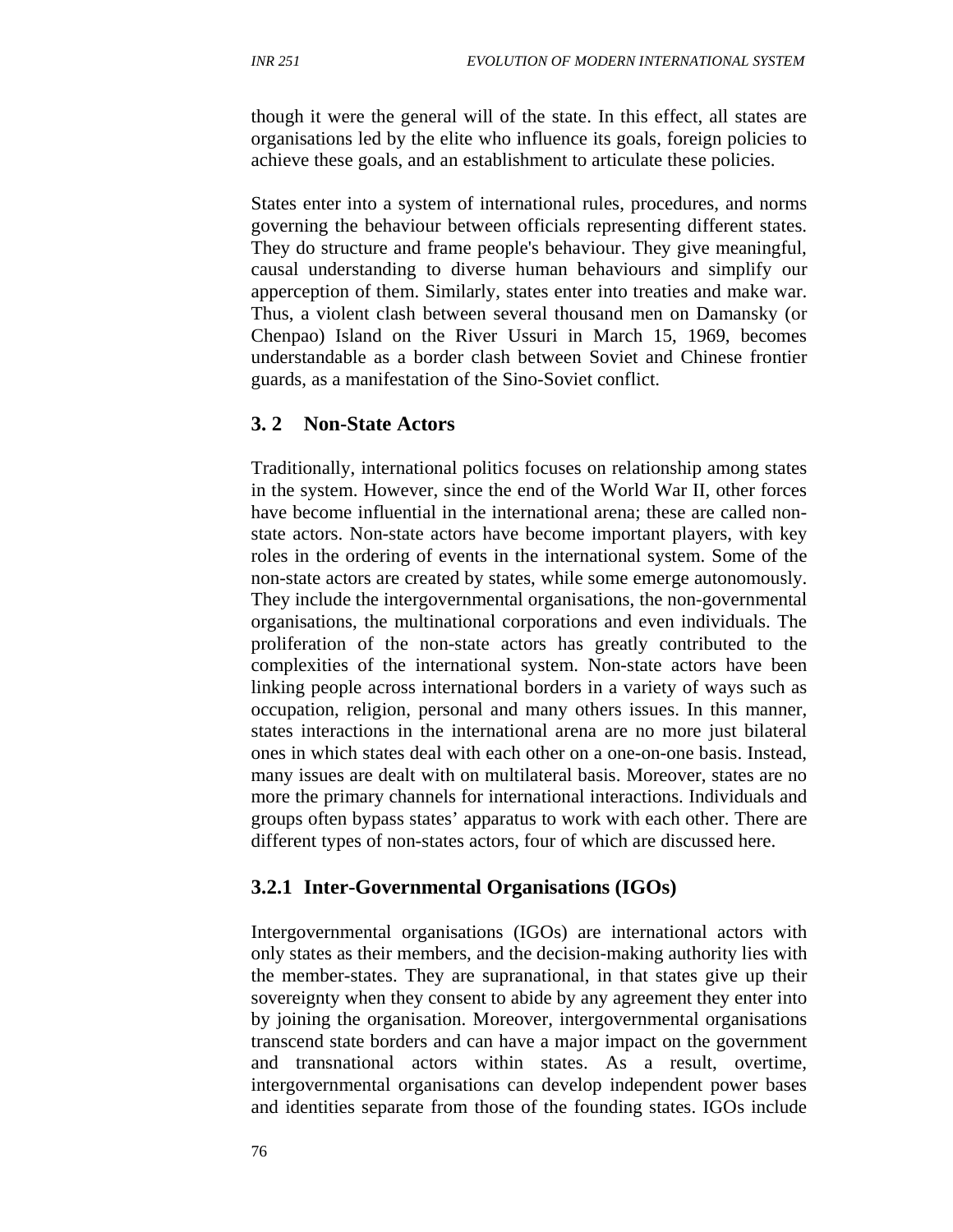bodies such as the United Nations, regional organisations such as the European Union and ECOWAS. Other functional organisations include the North American Free Trade Association (NAFTA), the General Agreement on Trade and Tariffs (GATT) or the Word Bank and the International Monetary Fund (IMF). These are IGOs concerned basically with the area of trade and economy.

 IGOs do not replacement for government, as they do not govern. They try to contend with and help to administer complex interrelations and global economic, political and social challenges byfacilitating cooperation with other actors, particularly government. To this end, their work extends beyond the traditional boundaries of governmental sovereignty. IGOs do not only bring opportunities for their member states but also exert influence and impose limits on members' policies and the way in which those policies are made.

Even though, abiding to the commitments of an intergovernmental organisation by member states is based on voluntarily compliance, intergovernmental organisation has the habit of international cooperation. States become socialised through regular involvement in multilateral relationship and policy coordination. Additionally, states may come to feel that they want to maintain a reputation of law-abiding behaviour in the international realm. Finally, domestic groups that support the principles and norms of the intergovernmental organisation that they work with may reinforce the custom of cooperation.

IGOs as instrument of creating and sustaining international interdependence and cooperation have made the world more interconnected. To this effect, government of nation-states and societies are discovering that many problems and issues need to be addressed and redressed on the global and regional level, rather than on national level. Thus, states have increasingly sought to work through IGOs to achieve cooperation on a variety of issues.

## **SELF-ASSESSMENT EXERCISE**

Do you consider IGOs as a replacement of state actors? Give reasons.

## **3.2.2 Non-Governmental Organisations (NGOs)**

Non-governmental organisations have a history dating back to at least 1839. According to Richard (2007), they were important in the antislavery movement and the movement for women's suffrage, and reached a peak at the time of the World Disarmament Conference. However, the phrase "non-governmental organisation" only came into popular use with the establishment of the United Nations Organisation in 1945,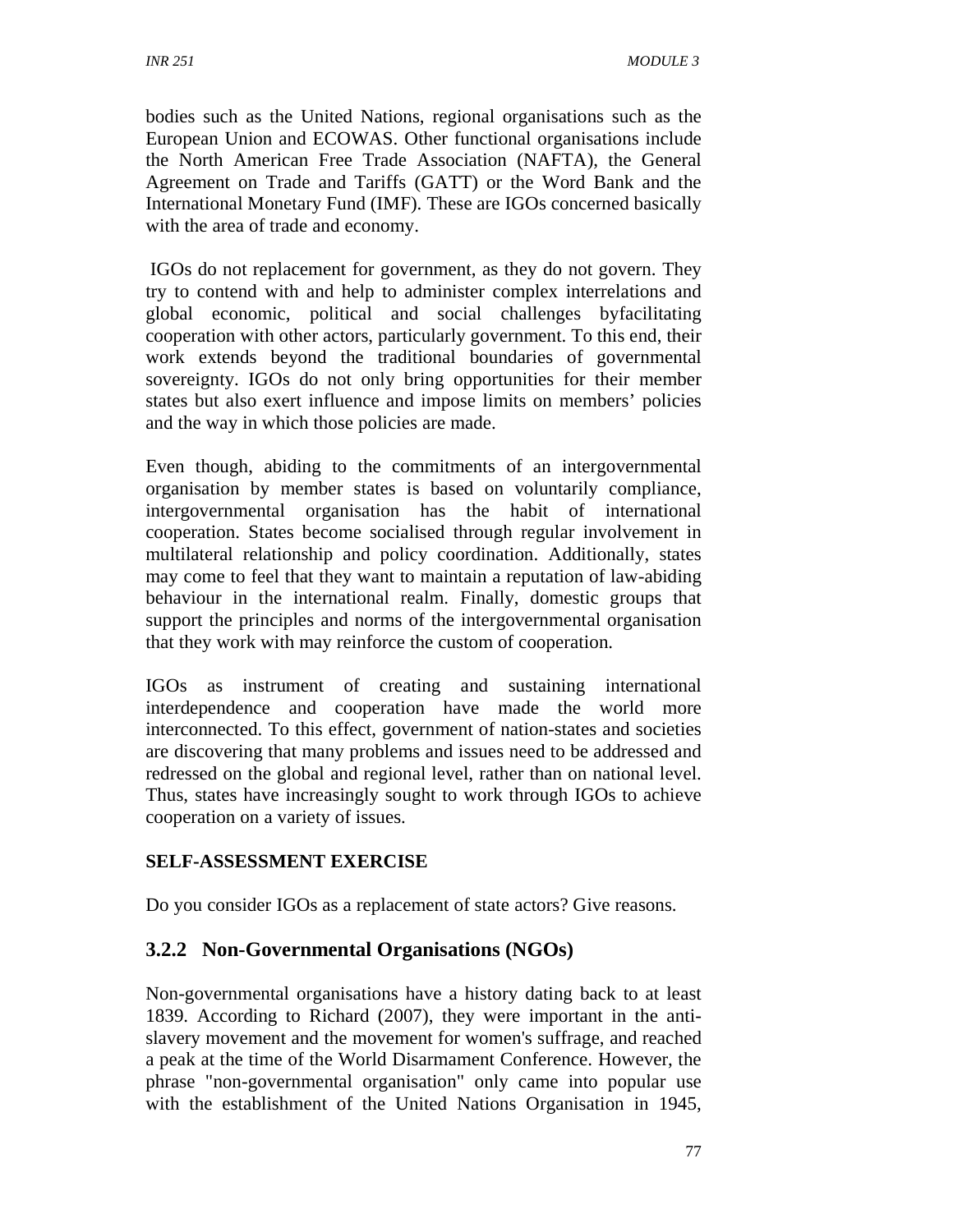(Vakil, 1997). NGOs are difficult to define and classify. Apart from that the term non-governmental organisations is not used consistently.

According to the UN, any kind of private organisation that is independent from government control can be termed an nongovernmental organisation, provided it is not for profit, non-criminal and not simply an opposition political party. In a strict sense, the term refers to organisations that are not a part of a government and are not conventional for-profit businesses. In cases in which NGOs are funded totally or partially by governments, the non-governmental organisation maintains its non-governmental status by excluding government representatives from membership in the organisation. In the United States, non-governmental organisations are typically nonprofit organisations. The term is usually applied only to organisations that pursue wider social aims that have political aspects, but are not openly political organisations such as political parties.

One characteristic these diverse organisations share is that their nonprofit status means they are not hindered by short-term financial objectives. Accordingly, they are able to devote themselves to issues which occur across longer time horizons, such as climate change, malaria prevention or a global ban on landmines. Apart from nongovernmental organisations, there are many alternative or overlapping terms in use, including: third sector organisation (TSO), non-profit organisation (NPO), voluntary organisation (VO), civil society organisation (CSO), grassroots organisation (GO), social movement organisation (SMO), private voluntary organisation (PVO), self-help organisation (SHO) and non-state actors (NSAs).

#### **SELF-ASSESSMENT EXERCISE**

List 10 types of NGOs.

### **3.2.3 The Multinational Corporations (MNCS) and Transnational Corporations (TNCS)**

Another group of non-state actors in the international system is called multinational corporations (MNCs). A corporation, according to Christopher (2013), is regarded as multinational when it is registered in more than one country or has operations in more than one country. Usually, it is a large corporation which both produces and sells goods or services in various countries. It can also be referred to as an international corporation. Traditionally, MNCs are companies with a particular national-home base followed by subsidiaries all over the world. A transnational corporation (TNC) differs from a traditional multinational corporation in that it does not identify itself with one national home.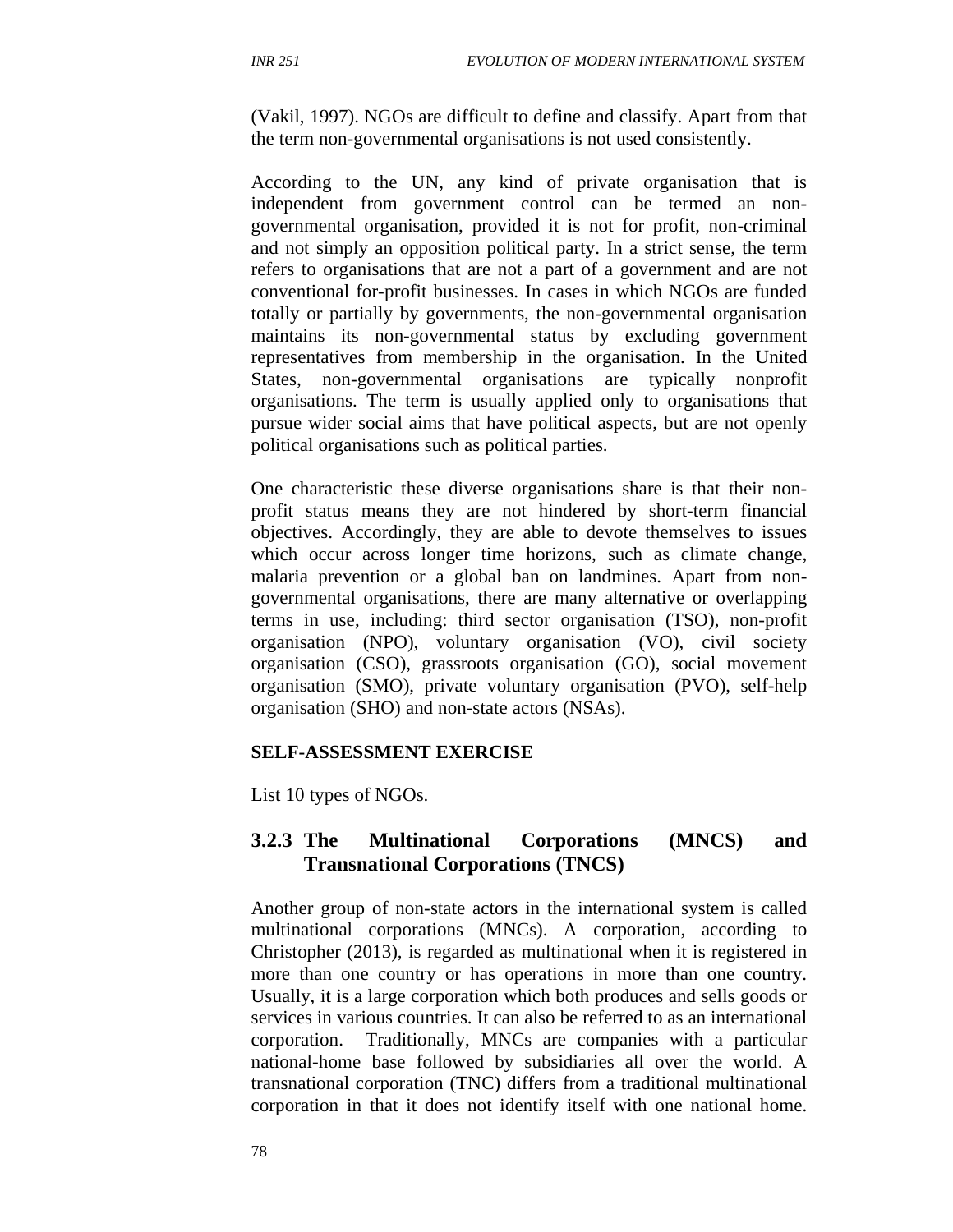TNCs spread out their operations in many countries sustaining high levels of local responsiveness. An example of a TNC is Nestlé, which employs senior executives in many countries and try to make decisions from a global perspective rather than from one centralised headquarter.

MNCs and TNCs are global actors directed by self-interests to execute commercial activities for profit in more than one country. It is estimated that the MNCs and TNCs control two third of the world trade. MNCs and TNCs, in the present dispensation of technological advancement, have taken advantage of technology, especially in the area of communication, to become truly global in nature. With a corporate headquarter, sometimes, in one single country, they have been able to spread their tentacles all over the world. Production of their goods and services does not need to be done at the headquarters of the organisation. Much of the impact of the activities of MNCs and TNCs are felt in the area of international commerce. With enormous wealth, their impact on the global economy is immense. They have become instruments of modernisation, fast spreading new goods and services across the globe. In addition, they are involved in the establishment of hospitals, schools and other valuable infrastructures in the developing countries.

## **3.2.4 The Cross-National Organisations**

There is the non-state group, which is involved in international relations or whose organisation is cross-national. Here, I have in mind multinational corporations (having foreign subsidiaries), companies with foreign investments, religious organisations like the Catholic Church, associations like the International Political Science Association, political groups like the Palestine Liberation Organisation, and terrorists like the Che Guevera Internationalist Brigade. Like states, groups are integrated authoritative structures and legal status. They may have a legal identity within domestic law (as does the corporation or church), or within domestic law be extralegal (as the Palestine Liberation Organisation), or illegal (as are terrorist organisations). In any case, each group has internal law or norms which establish its hierarchy and command structure, and specify who can legally (by group law) represent and commit the group in international relations. The same analysis of the state as an actor applies to this group: the actions of group-authorities form a pattern within a direction given by the group hierarchy and policies.

## **4.0 CONCLUSION**

In spite of the existence of the non-state actors, the state still provides coherence to the complex international system, which in international law takes precedence over (and can command) all other organisations, at least within its boundaries. Indeed, for totalitarian states, the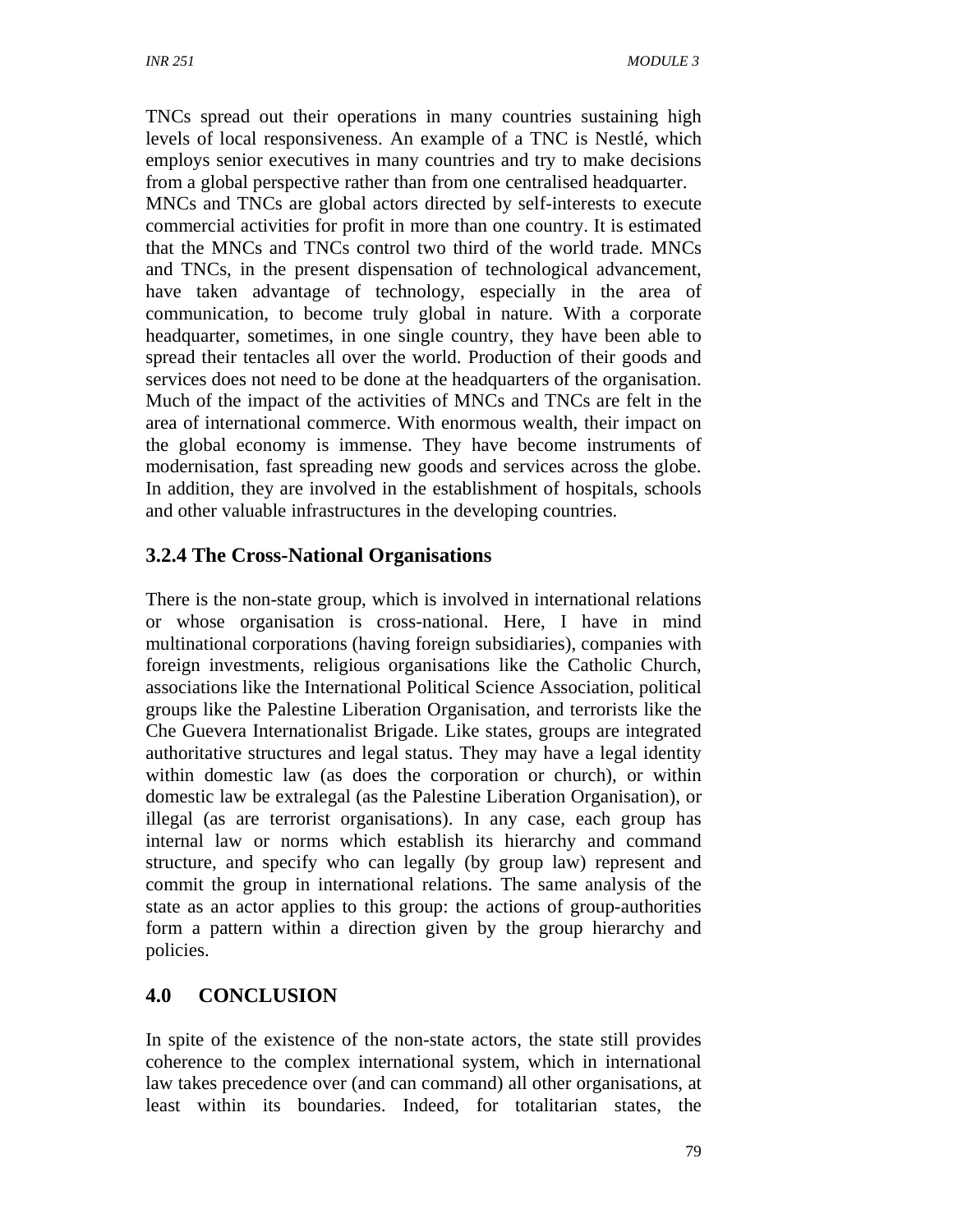international relations of all their groups and people are integrated into state policy and rigidly controlled, including the actions of their citizens representing international organisations. Suffice to add that, while these other actors can be very important in the international system, much of their impact still lies in how much they affect the behaviour of nationstate. As such, in the final analysis it all it is still the nation-state that steer the international system.

## **5.0 SUMMARY**

An international actor refers to any social structure, which is able to act and influence the global or international system. In the past, nationstates were considered the only actors in the international system. In the present dispensation, not everyone agrees with this premise, as there is growing evidence that sub-states, transnational actors and other forces are becoming, increasingly important in determining the course of action in the international system, and in many cases challenging the cohesiveness and effectiveness of national governments.

One of the most common images of the international system is that it is a system in which each state has the attributes of persons. A state is a society controlled by a government in which people do assume authoritative positions and act legally on its behalf. They do enter into a system of international rules, procedures, and norms governing the behaviour between officials representing different states. Traditionally, international politics focuses on relationship among states in the system. However, since the end of World War II, other forces have become influential in the international arena. These are called non-state actors. They include intergovernmental organisations, non-governmental organisations, multinational corporations and even individuals. The proliferation of non-state actors has greatly contributed to the complexities of the international system.

## **6.0 TUTOR-MARKED ASSIGNMENT**

- 1. Explain who an actor in the international system is.
- 2. Define "nation-states" as actors in the international system.
- 3. Write short notes on (a) inter-governmental organisations (b) non-governmental organisations (c) the transnational and multinational corporations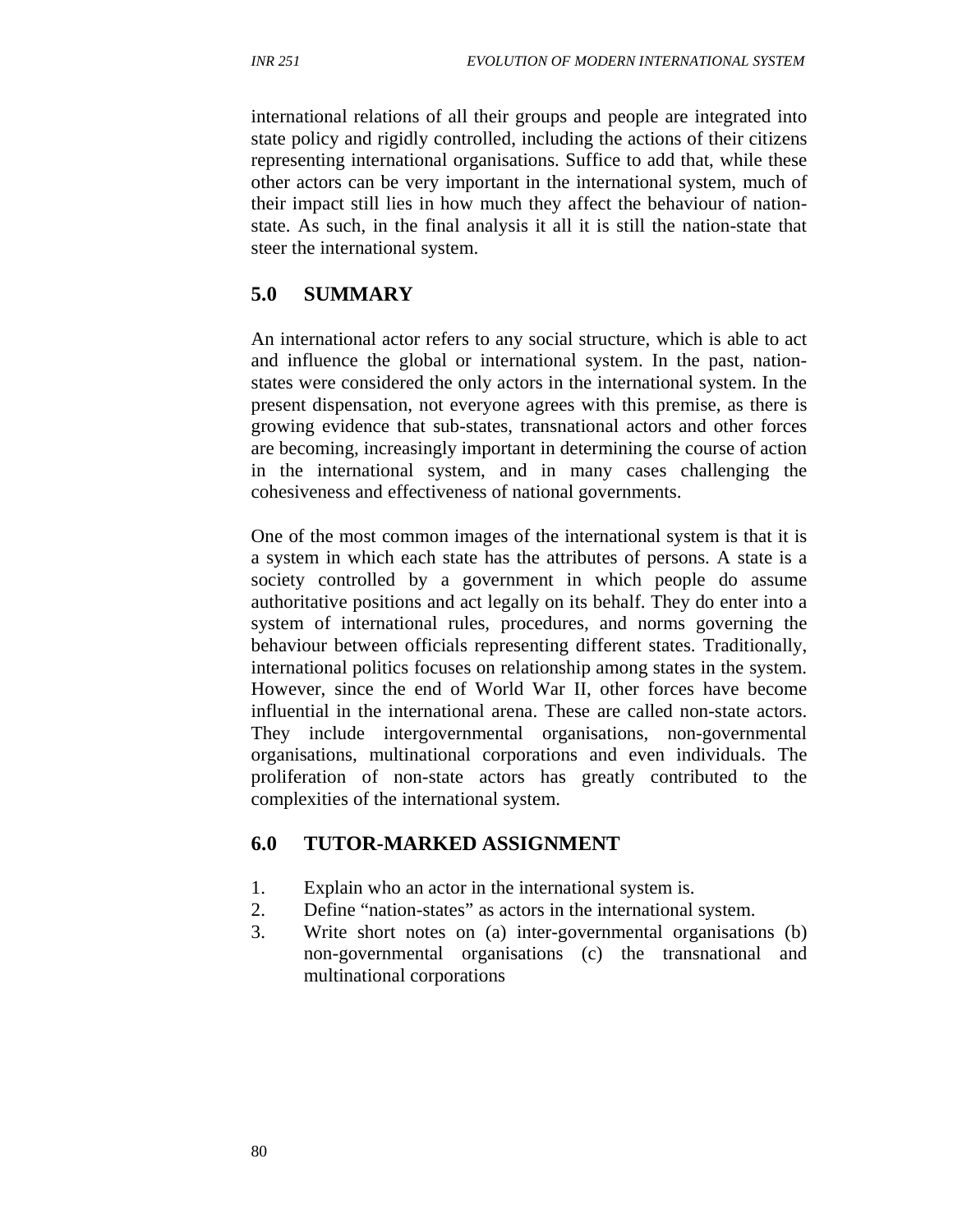#### **7.0 REFERENCES/FURTHER READING**

- Davies, T.R, (2007). *The Possibilities of Transnational Activism: the Campaign for Disarmament between the Two World Wars*. Leiden/Boston: Martinus Nijhoff.
- Steve, C. (1997). "Two Centuries of Participation: NGOs and International Governance." *Michigan Journal of International Law*. Vol. 18.
- Vakil, A. (December 1997). "Confronting the Classification Problem: Toward a Taxonomy of NGOs". *World Development* Vol. 25.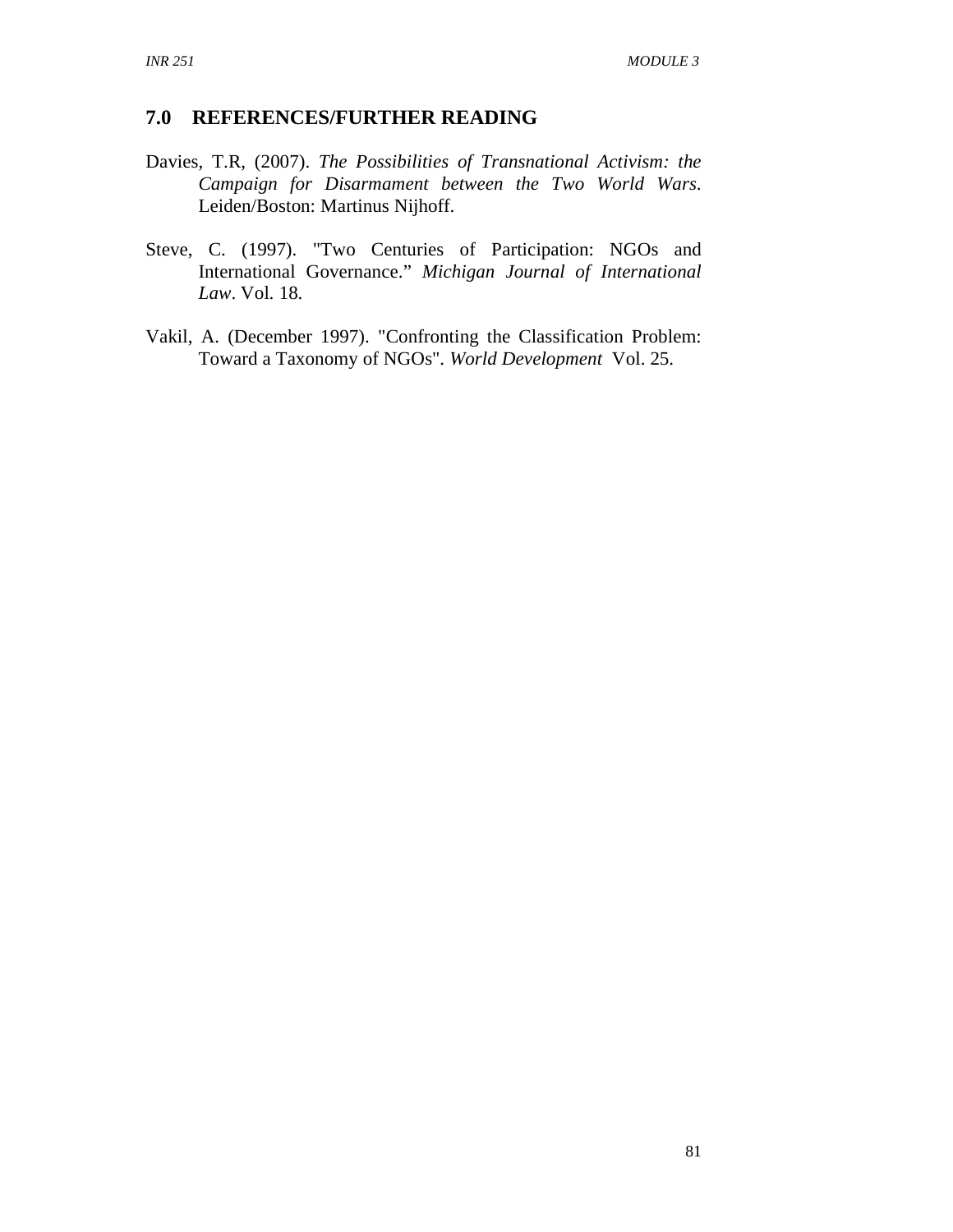### **UNIT 2 ANARCHY IN THE INTERNATIONAL SYSTEM**

#### **CONTENTS**

- 1.0 Introduction
- 2.0 Objectives
- 3.0 Main Content
	- 3.1 What is Anarchy?
	- 3.2 Basic Schools of Thought about Anarchy
	- 3.3 Anarchy in the International System
- 4.0 Conclusion
- 5.0 Summary
- 6.0 Tutor-Marked Assignment
- 7.0 References/Further Reading

### **1.0 INTRODUCTION**

A meaningful discussion about the nature of the international system needs to proceed from the concept of anarchy as a fundamental condition of the international system. It is a fundamental fact that the international system is a collection of independent nation-states who seems to be law onto itself. A states' behaviour in pursuing its interests and relations with other states respectively is what underlie the notion that the international system is ruled by anarchy. This simply means that there is no hierarchical global authority which can establish and maintain regulations to create order in international affairs. Thus, the anarchical condition exist because sovereign states as the most important player in world politics are autonomous and independent, hence, in international political arena each state presumably will behave based on its whims and caprices. In this unit we shall, first, attempt an explanation of the notion of anarchy in the international system by exploring the origin of the term. Second, we shall discuss the basic theoretical assumptions or schools of thought about the anarchical nature of international system

### **2.0 OBJECTIVES**

At the end of this unit, you should be able to:

- define what anarchy as a concept in international system
- explain why the international system is said to be anarchical
- explain the basic schools of thought as regard the anarchical condition of the international system.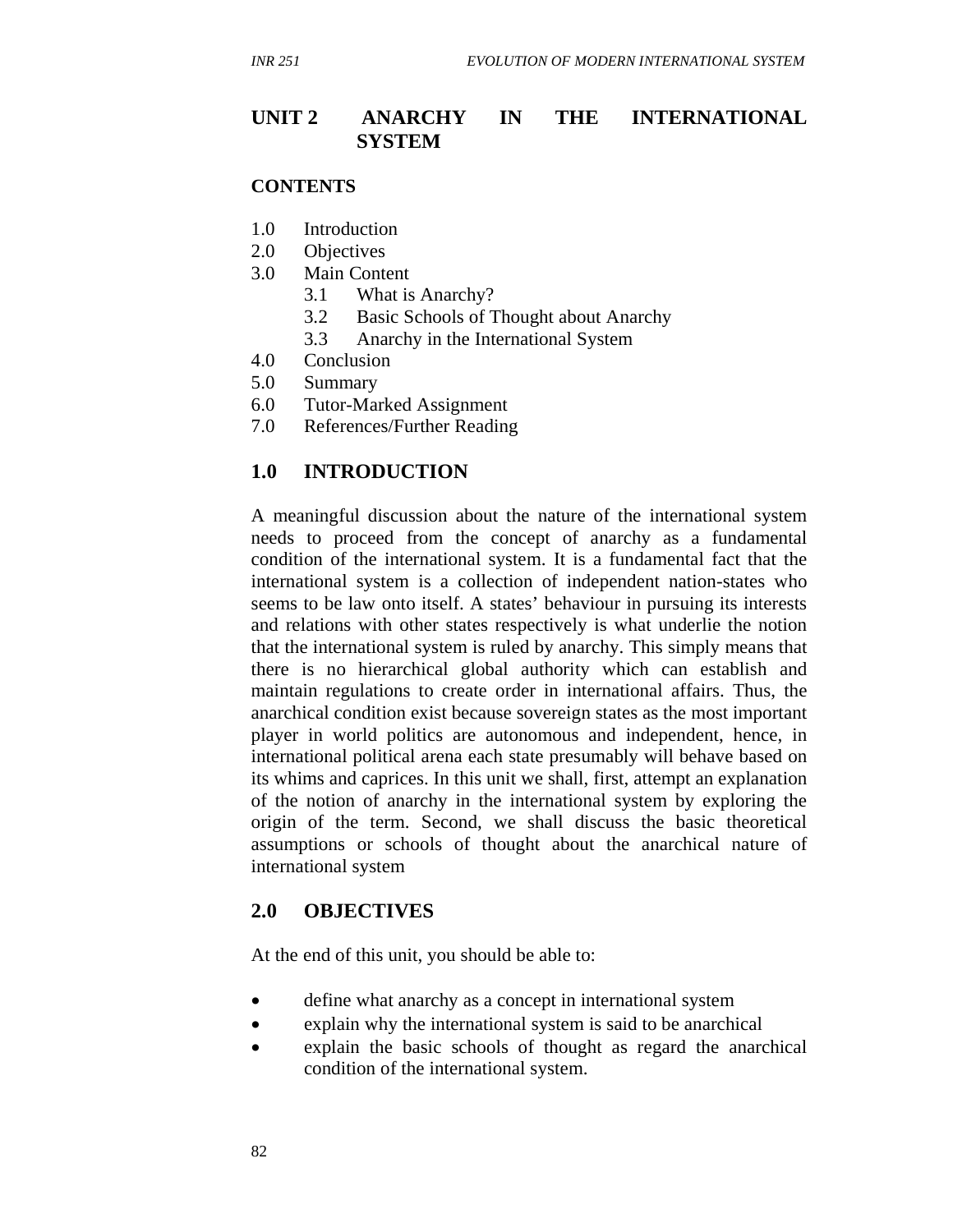## **3.0 MAIN CONTENT**

## **3.1.1 What is Anarchy?**

Literally the word "anarchy", according to *The Internet Encyclopedia of International Relations,* means "without a leader." The word combines the Greek prefix "an-" meaning without, with the Indo-European root *arkh* meaning "begin" or "take the lead". It is adapted from the ancient Greek (ἀναρχία-anarchia) meaning "absence of a leader". In common usage "anarchy" has come to signify both the absence of a ruler and the disorder that is bound up with the absence of a ruler. *The Cambridge English Dictionary* defines anarchy, as "a situation in which there is no organisation and control, especially in society because there is no effective government." In an anarchical system, the basic motive of states behaviour is survival. In order to survive, states need to accumulate power in terms of actual power (military strength).

The term anarchy can have different meanings. However, we will only focus on one definition. Anarchy in the context of the international system implies there are no higher authorities, and because nation states are considered by many as the primary actors in international relations, an anarchical world would be one where there is no higher authority than that of the state (Bull, 1995). The state exists as a full sovereign of its people and territory, and which enjoys the ultimate power of being completely self-determined. By taking into account Waltz's structure of the international system, there are three elements that define it; its "ordering principle," "the character of the units" that compose it, and "the distribution of capabilities" between these units. For the neorealist, two of these elements never change. Neorealism considers the international system to be permanently anarchic because of the absence of a superior authority, and believes that all the units, or states, are "functionally alike" (Elman in Williams, 2008: 18).

To some extent, states retain the same rights, the principal one being the right to do as they wish because no institution has the capacity or power to control their actions. Therefore, no order is established in this system because all actors can do whatever they want, because nothing prevents them. Nonetheless, even though states have the same rights it does not mean they have the same capabilities. The distribution of power in the international system is far from a "perfect equilibrium" (Walzer, 2006: 77). Distinct states have different powers, and the significance of these powers shift from one to another. Capabilities are not constant in the system, only the gains and "losses of power" are (ibid). States exist in a hostile global environment because nothing will hinder the possible aggression of a powerful state, and the future of a state is never certain as its power can wane.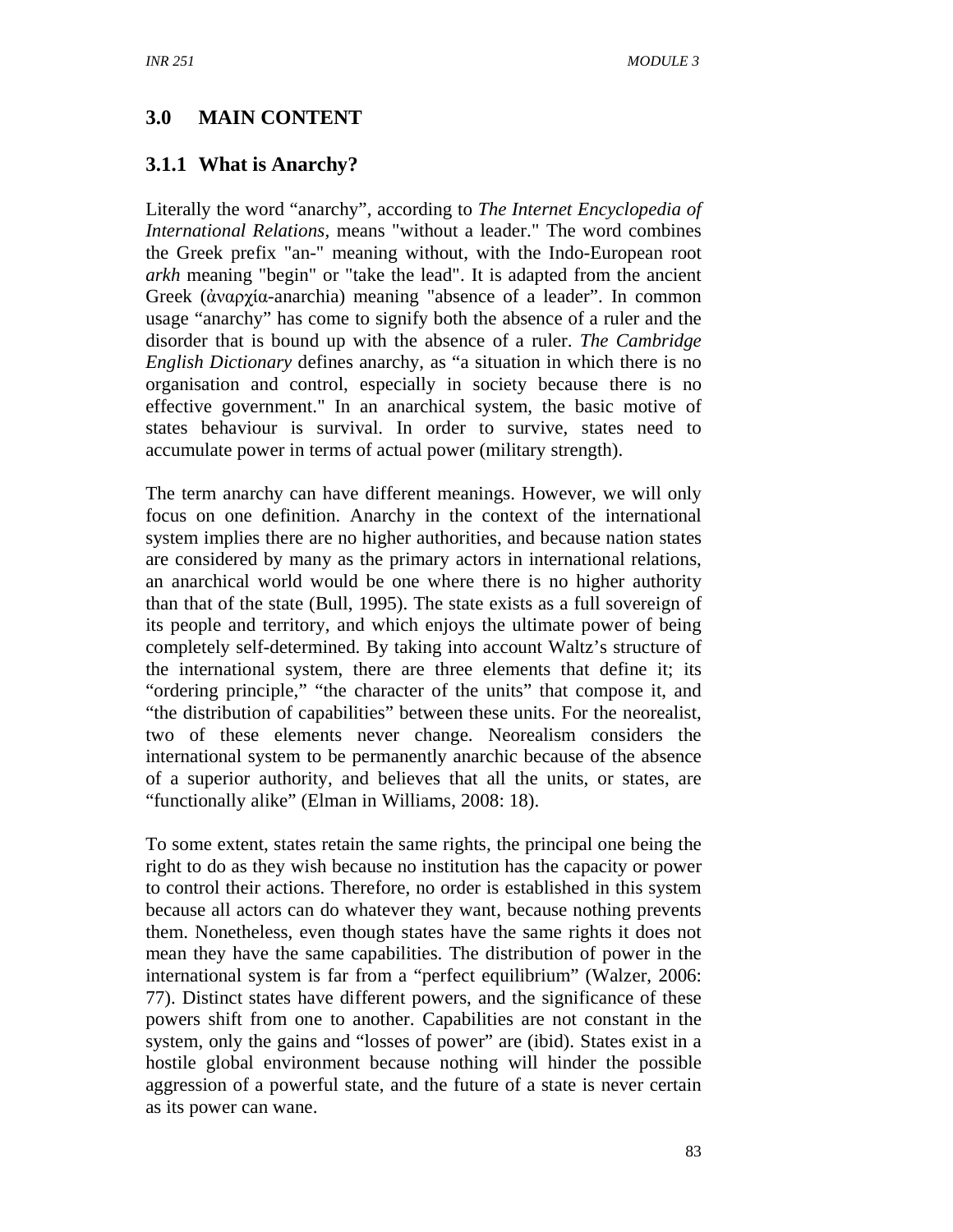In a nut shell one can say in the field of international studies anarchy is the concept that the world system is leaderless, whereby, there is no universal sovereign or worldwide government. The anarchical condition, thus, exist because sovereign states as the most important player in world politics are autonomous and independent. Thus, in international politics, each state presumably will behave based on its interests. States behaviour in pursuing their own interests and their relations to other states respectively shape international politics.

Anarchy is widely accepted as the starting point for studies on the international system. While some political scientists use the term "anarchy" to signify a world in chaos, in disorder, or in conflict, others view it simply as a reflection of the order of the international system independent states with no central authority above them. The concept of anarchy is the foundation for realist school of thought in the field of international relations. This makes it imperative for us to re-examine this school of thought in our effort to explicate the anarchical nature of international system.

#### **SELF-ASSESSMENT EXERCISE**

What do you understand as anarchy in the international system?

#### **3.1.2 Supportive Schools of Thought about Anarchy**

The realist school of thought asserts that states are the main power players in international politics. Realists respond to the anarchic world system by assuming a "self-help" doctrine which presents states as entities that believe they can rely on no one else but themselves for security (Elman, 2008: 15-27). The basic motive of a state's behaviour is survival, which is seen in terms of competition, holding that the increased security of one state will necessarily lead to a decrease in security of others. Thus, states are forced to constantly take into account that others might have more power than them or are planning to gain more power and are so forced to do the same. It is believed that this is the basis of anarchy in the system.

According to the classic realist thinker Niccolò Machiavelli, the desire for more power in the international system is rooted in the flawed nature of humanity, which extends itself into the political world, and leads states to continuously struggle to increase their capabilities. Another traditional realist thinker, Hans Morgenthau, claimed "international politics is struggle for power" elaborating that "the struggle for power is universal in time and space" (Morgenthau, 1978: 4-15). The kernel of the realist belief is the conviction that power must be defined in military terms. It asserts that stronger military power will lead states to their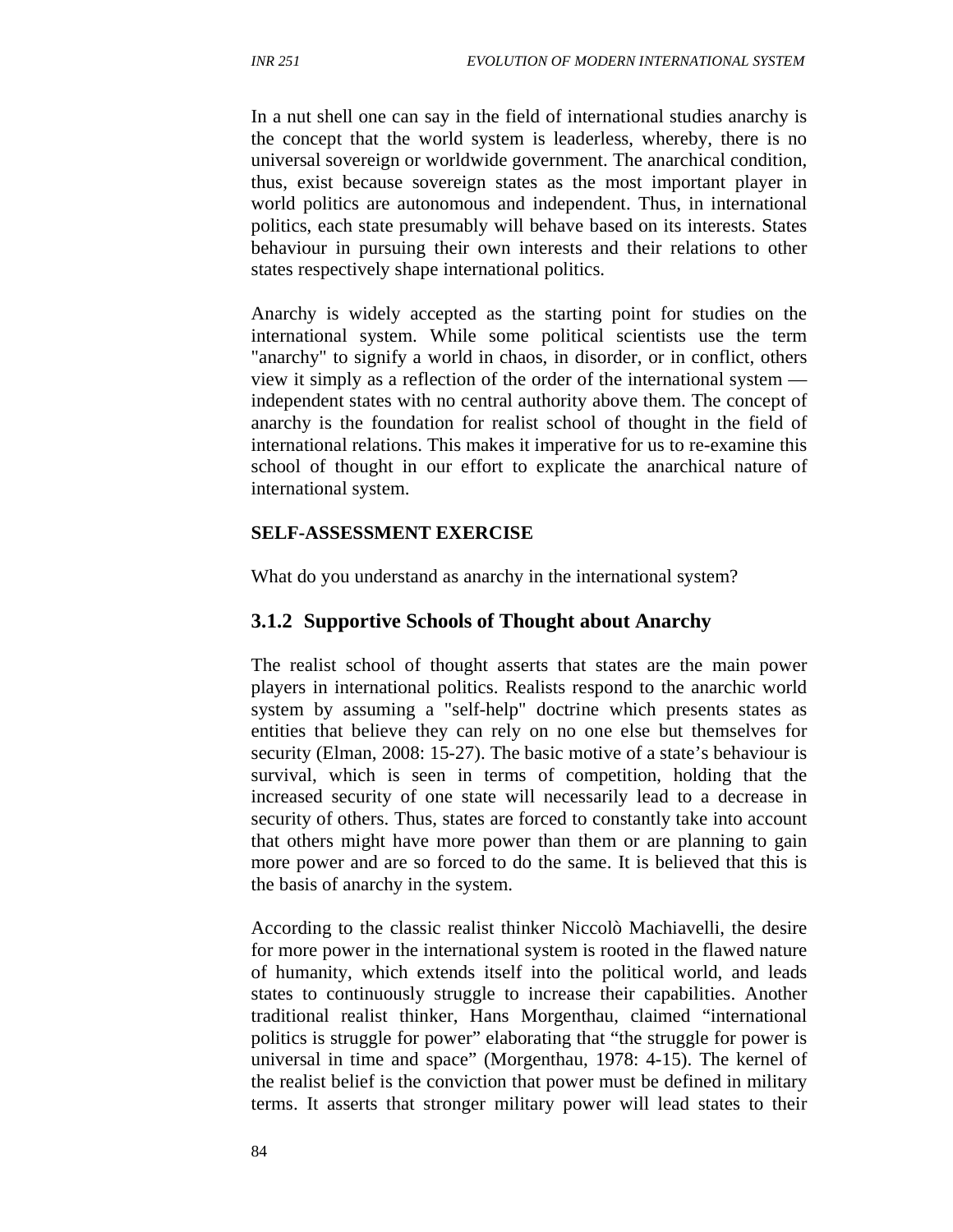ultimate goal of being hegemony. This means international anarchy is born out of competition and conflict among states and inhibits their willingness to cooperate even when they share common interests. Thus, realists see no reason to believe that states can ever trust each other, and must rely on themselves (the self-help doctrine) in the anarchic world system. In a nut shell, realism view states ruthlessness as a consequence of the prevalent power struggle in international system. Within this condition, the daily life in international system is always characterise by competition among states with the possibility of war in the background. While classical realists such as Machiavelli and Morgenthau attributed power politics as the cause of anarchy, neorealists emphasise anarchy as the cause of the competition in the international system. This idea was first advanced by Kenneth Waltz, in his neorealist text, *Man, the State and War*, and expanded on in his *Theory of International Politics*. For Waltz, the absence of a higher authority than states in the international system is the basis of anarchy. This means that states can only rely on themselves for their own survival, requiring vigilance and constant preparation for conflict. In *Man, the State, and War*, Waltz describes anarchy as a condition of possibility or a "permissive" cause of war. He argues that it is anarchy that breads wars because there is nothing to prevent them (Waltz, 1954).

Similarly, American political scientist, John Herz, argues that international anarchy assures the centrality of the struggle for power even in the absence of aggression or similar factors. He emphasises that a state's interests and actions are determined by the anarchical structure of the international system itself (Donnelly, 2000: 12). This shows that the anarchical international system dictates states to put security as their main interest because other states tend to look for opportunities to take advantage of each other by any means, including military force.

## **3.1.3 Anarchy in the International System**

Realism in its entire ramification has established that the international system is anarchic, and the self-interested state is the starting point for discussing the characteristics of the international system. This position has presented a gloomy picture of the system, with no hope for entrenching order in the system. However, unlike realism, liberalist school of thought argues that the anarchy in the international system can be regulated. It maintains that institutions can be used to mitigate anarchy's constraining effects on interstate cooperation. This is where the two schools of thought diverge.

While liberalist acknowledges that the international system is anarchic, it contends that this anarchy can be regulated with various tools. Most importantly: liberal democratisation, liberal economic interdependence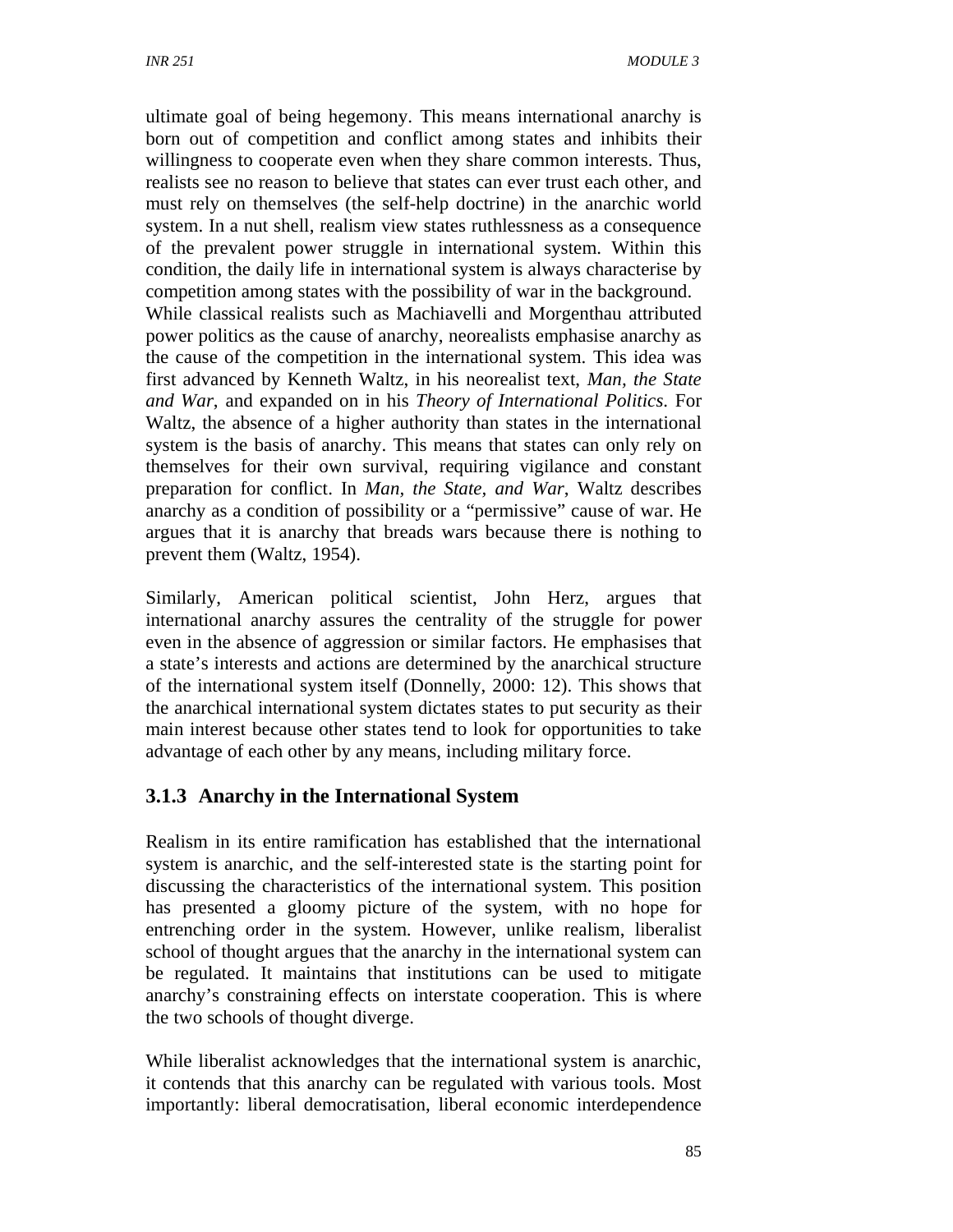and liberal institutionalism (Dunne, 1997:150). The basic liberal goal is a completely interdependent world. Liberalist thinking asserts that the existence and spread of free trade reduces the likelihood of conflict, as "economically interdependent states are reluctant to become involved in militarised disputes out of fear that conflict disrupts trade and foreign investment and thus induces costs on the opponents." Furthermore, they contend that it is not in any country's interest to go to war with a state with which its private economic agents maintain an extensive exchange of goods and capital (Russett, 2000).

Thus, for liberals, there is hope for world peace even under anarchy, if states seek common ground, forming alliances and institutions for policing the world powers. Realists tend to believe that power is gained through war or the threat of military action, and assert that due to this power-grabbing system, there is no such thing as lasting alliances or peace. Liberal thought however, attributes more power to common institutions than to states, and takes into account the individual attributes that states possess, allowing for the idea of lasting alliances based on common beliefs and ideas. Rather than focusing solely on the military survival of states, liberals believe that common ideas can lead states into interdependence, and so remove allies as threats to sovereignty. Liberalism emphasises that the real power for states comes from mutually held ideas like religion, language, economies, and political systems that will lead states to form alliances and become interdependent.

Neoliberalism, the process of implementing liberalism's political ideology, also seeks to counter the neorealist claim that institutions are unable to "mitigate anarchy's constraining effects on inter-state cooperation". Rather, it argues that even in an anarchic system of states, cooperation can emerge through the building of norms, regimes, and institutions. Neoliberal thought contends that the "importance and effect" of the anarchic nature of the international system has been exaggerated, and asserts that nation-states are, or at least should be, concerned first and foremost with absolute gains rather than relative gains to other nation-states.

For example, realists and neorealists assume that security is a competitive and relative concept, whereby the "gain of security for any one state means the loss of security for another". However, neoliberals argue that states should recognise that security can be cooperative or collective, whereby states can increase their security without decreasing the security of others, or recognising that the security of other states can in fact be valuable to themselves. Therefore, while both neoliberal and neorealist theories consider the state and its interests as the central subject of analysis, the neoliberal argument is focused on what it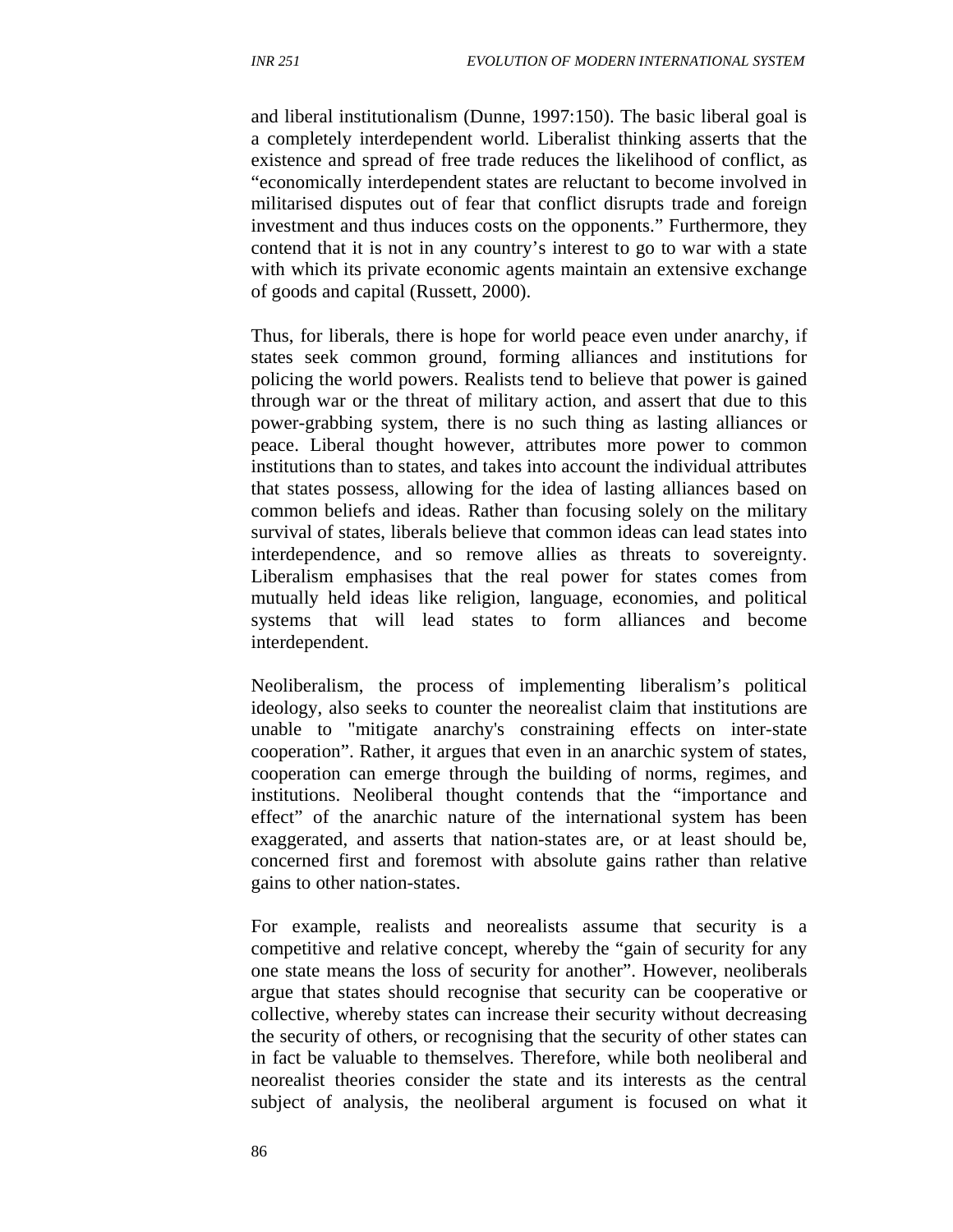perceives as the neorealists' underestimation of the varieties of cooperative behaviour possible within a decentralised international system.

The question that comes to mind is, why does war still occur if the international system promotes cooperation between states with the aim of ultimately creating peace? There are many answers, but we will only focus on a few. First, it could be a problem related to the economy and how it is managed at the national level. Liberals, especially advocates of commercial liberalism, will argue that by liberalising trade, conflicts are less likely to happen, as it offers a "degree of economic freedom" that cannot be neglected, because if governments are too involved in the "economic sphere," then conflicts will emerge in the political sphere (Navari, 2008). Second, it can also be that international institutions are quite liberal and they are the ones promoting peace. Hence, in correlation with the democratic peace theory, non-liberal states will more likely "distrust non-liberal states." Wars occur because, for instance, a liberal state will try to free another state from a nondemocratic regime (ibid, 36-38). Third, it can be argued that globalisation is an integrated process of our world system today, but this increased interconnectedness brings many problems that make it very vulnerable to war and coercion (Ibid, 36). Therefore, we can see that even a system that tries to enhance cooperation and peace is not without defaults that can cause wars.

## **4.0 CONCLUSION**

Scholars generally agree that the international system is anarchic, in the sense that there is no overarching power to control nation states and their actions. Yet, this anarchical feature can be reduced by increased cooperation between states, and the establishment of international organisations. However, anarchy is not the only cause of war. In being part of a structure, the nation state does not really have a choice when it comes to war, and war is just another tragic outcome of global politics. Nonetheless, states are rational actors in international relations, so their interests greatly influence their behaviour. If states go to war it is because they strive for power, are self-interested, and pay particular importance to their security. Finally, because of the creation of supranational organisations that aim to promote peace by strengthening cooperation between states, new causes of war have appeared. The spread of capitalism and liberalism has encouraged states to free other states, and the development of new global processes, such as globalisation, have increased links between individuals, which has increased the risks of conflict through arms traffic, terrorism amongst others. As the global system evolves, the causes do as well, and current states now face new important issues.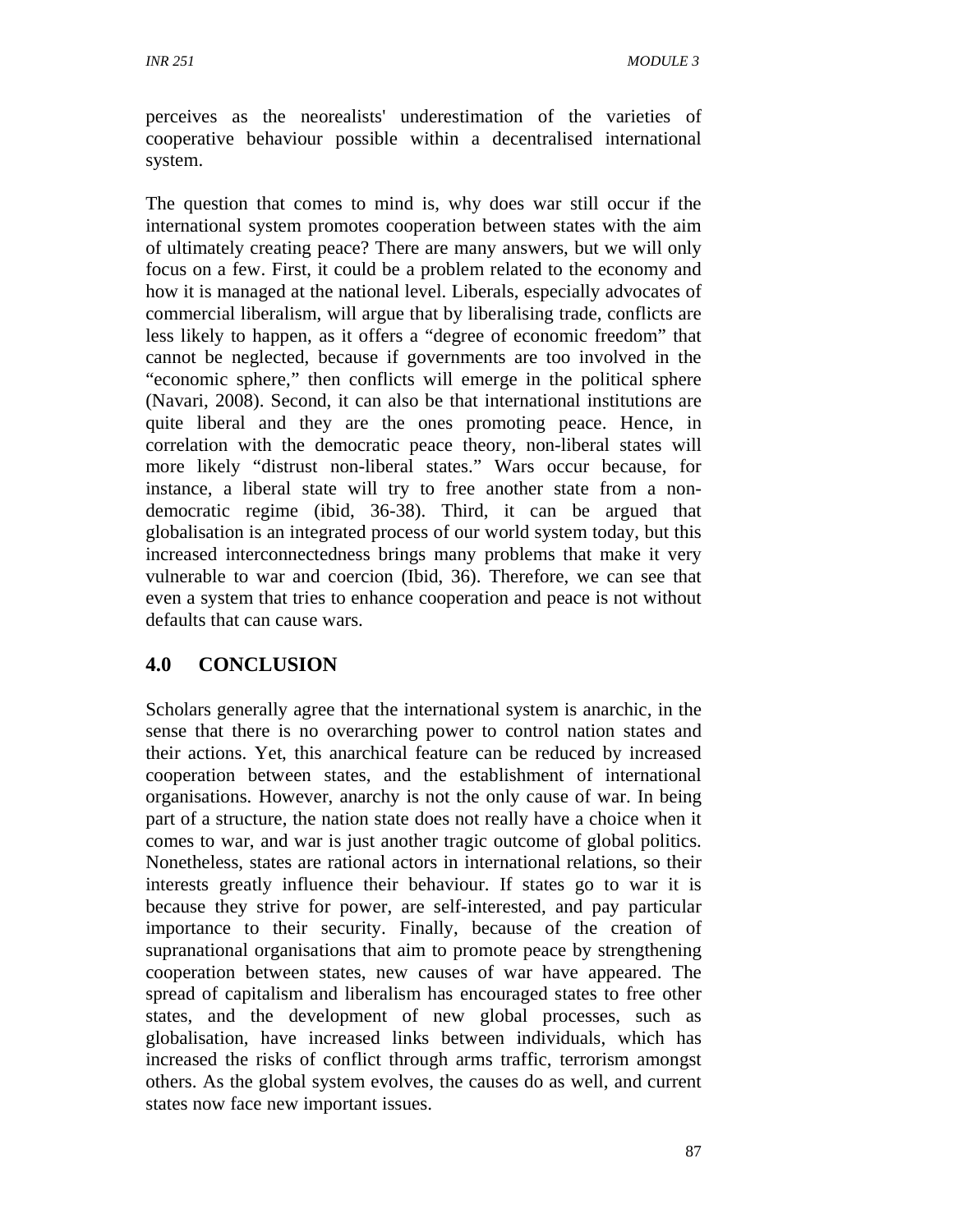### **5.0 SUMMARY**

In common usage, "anarchy" has come to signify both the absence of a ruler and the disorder that is bound up with the absence of a ruler. When applied to the international system, "anarchy" implies there are no higher authorities, and because nation states are considered by many as primary actors in international relations, an anarchical world would be one where there is no higher authority than that of the state. Anarchy is widely accepted as the starting point for schools of thought bordering on the international system.

The classical realists maintain that international anarchy is born out of competition and conflict among states and inhibits their willingness to cooperate even when they share common interests. Thus, realists see no reason to believe that states can ever trust each other, and must rely on themselves (the self-help doctrine) in the anarchic world system. On their part, neorealists emphasise anarchy as the cause of competition in the international system. The absence of a higher authority than states in the international system is the basis of anarchy. This means that states can only rely on themselves for their own survival, requiring vigilance and constant preparation for conflict. Yet, the liberalist school of thought argues that the anarchy in the international system can be regulated. It maintains that institutions can be used to mitigate anarchy's constraining effects on interstate cooperation.

Lastly, neoliberalism contends that institutions are able to mitigate anarchy's constraining effects on inter-state cooperation. Neoliberalism argues that even in an anarchic system of states, cooperation can emerge through the building of norms, regimes, and institutions.

### **6.0 TUTOR-MARKED ASSIGNMENT**

- 1. Discuss the term anarchy as applied to the international system.
- 2. Discuss the major schools of in unraveling the nature and character of the anarchical state in the international system.

### **7.0 REFERENCES/FURTHER READING**

Bull, H. (1995). *The Anarchical Society*. (2nd ed.). New York: Columbia University Press.

*Cambridge English Dictionary*. (2001). Cambridge University Press.

Elman, C. (2008). "Realism" In: Paul Williams (Ed.). *Security Studies: An Introduction*. New York: Routledge.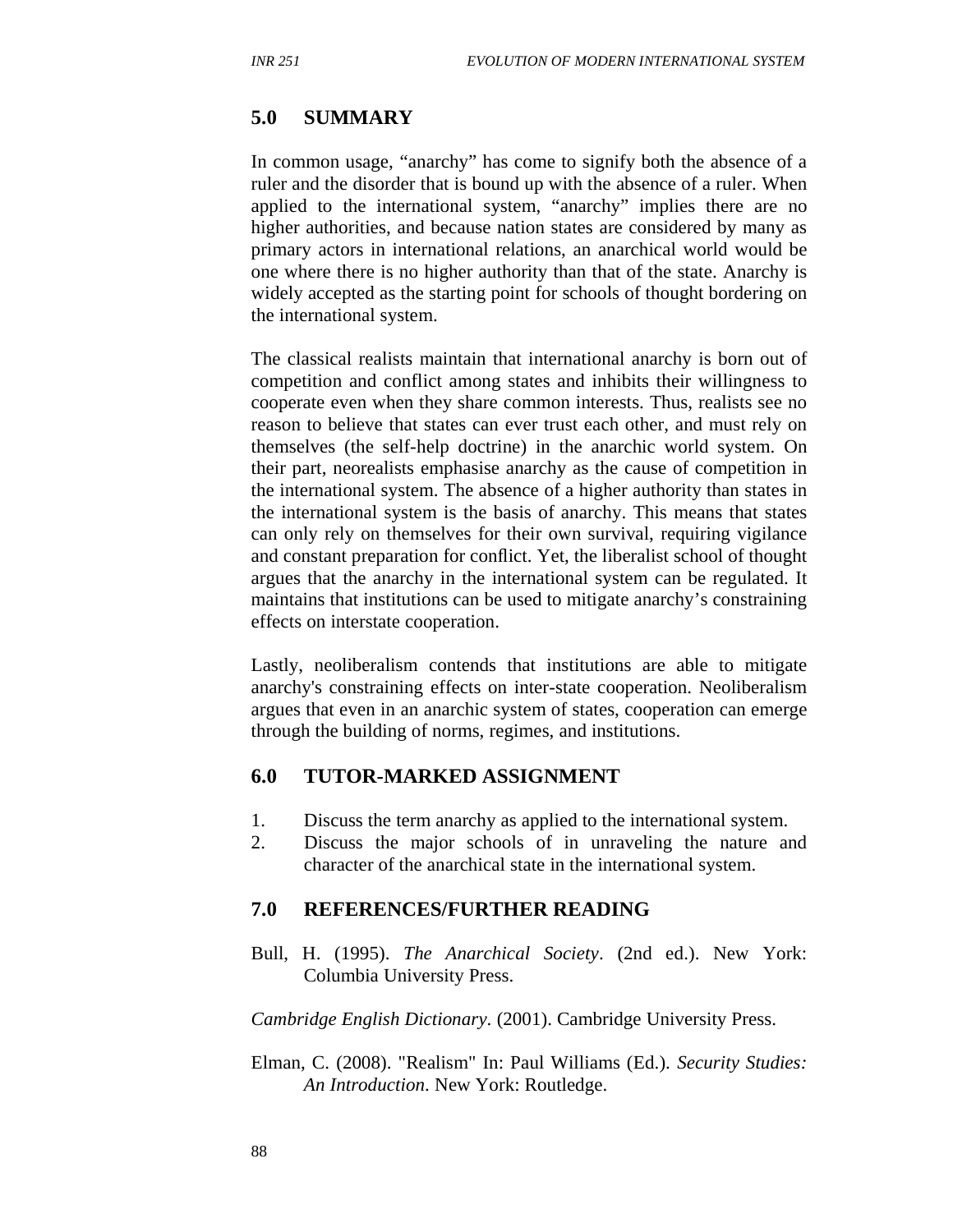- Morgenthau, H. J. (1978). *Politics Among Nations: The Struggle for Power and Peace* (5th ed.). New York: Alfred A. Knopf.
- Roberts, J. "Anarchy". In: *The Internet Encyclopaedia of International Relations*. Towson University. available: http://www.towson.edu/polsci/irencyc/anarchy.htm
- Waltz, K. (1954). *Man, the State, and War: A Theoretical Analysis*. New York, NY: Columbia University Press.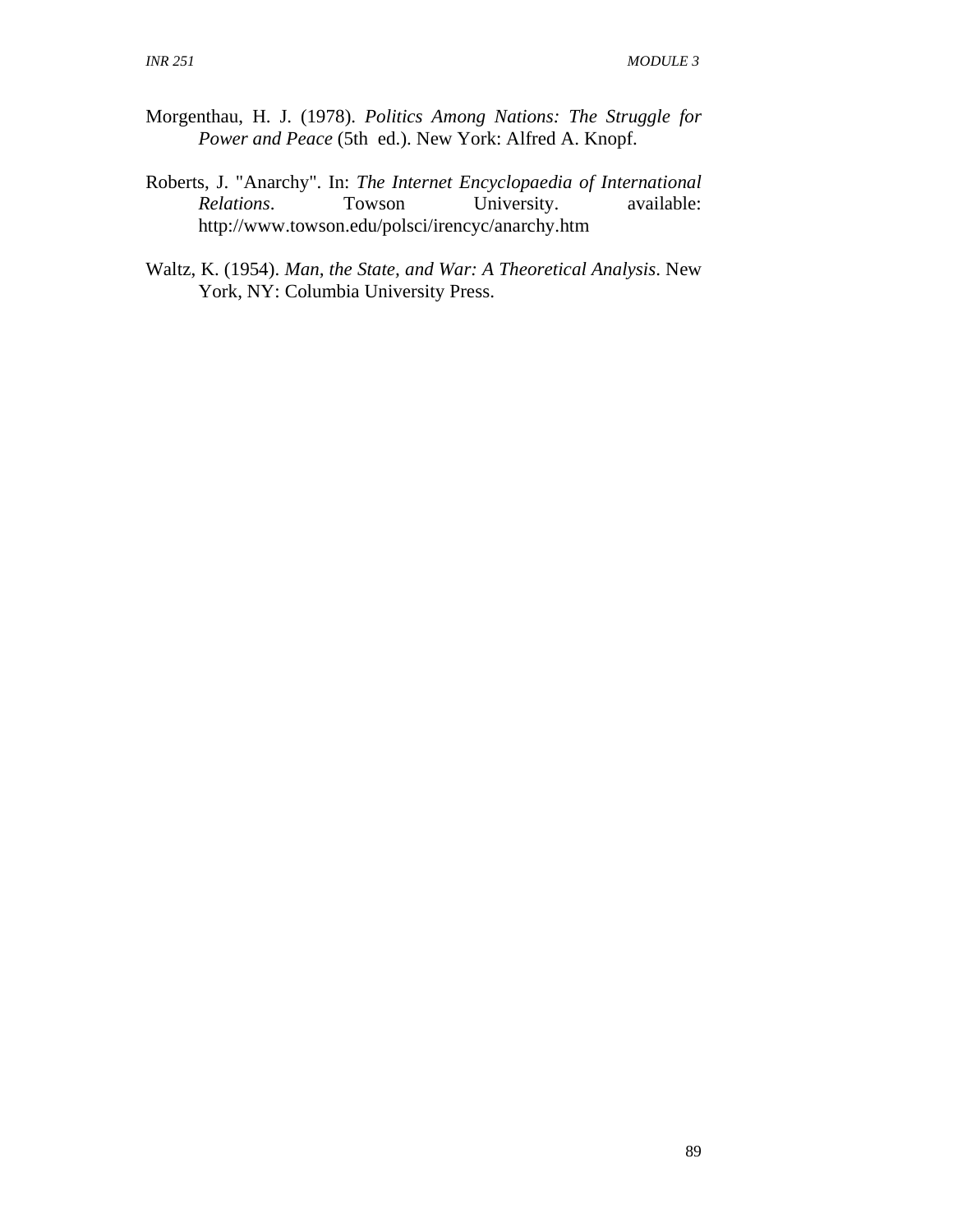### **UNIT 3 INTEREST AND THE USE OF POWER IN THE INTERNATIONAL SYSTEM**

#### **CONTENTS**

- 1.0 Introduction
- 2.0 Objectives
- 3.0 Main Content
	- 3.1 What is National Interest?
	- 3.2 Basic Schools of Thought about National Interest
	- 3.3 Attributes of Power in the International System
- 4.0 Conclusion
- 5.0 Summary
- 6.0 Tutor-Marked Assignment
- 7.0 References/Further Reading

## **1.0 INTRODUCTION**

The concept of national interest as a major discourse in understanding the international system is stressed by the realist school of thought, which looks at nation-state as the major actors in international politics. In this vein, most explanations about the system begin with the notion that nation-states have basic, fundamental interests that underlie their behaviour. These interests are often referred to as "national interests." What exactly are those interests and how are they determined are matters of considerable controversy. In this unit, we shall focus on what national interest entails and how it affects the behaviour of nation-states in the international system.

### **2.0 OBJECTIVES**

At the end of the unit you should be able to:

- define "national interest"
- discuss the basic assumptions of various schools of thought about national interest
- explain the concept and attributes of power in the international system.

## **3.0 MAIN CONTENT**

## **3.1 What is National Interest?**

National interest has been defined in various ways by several scholars in the field of International Relations. According to Marchall (1994),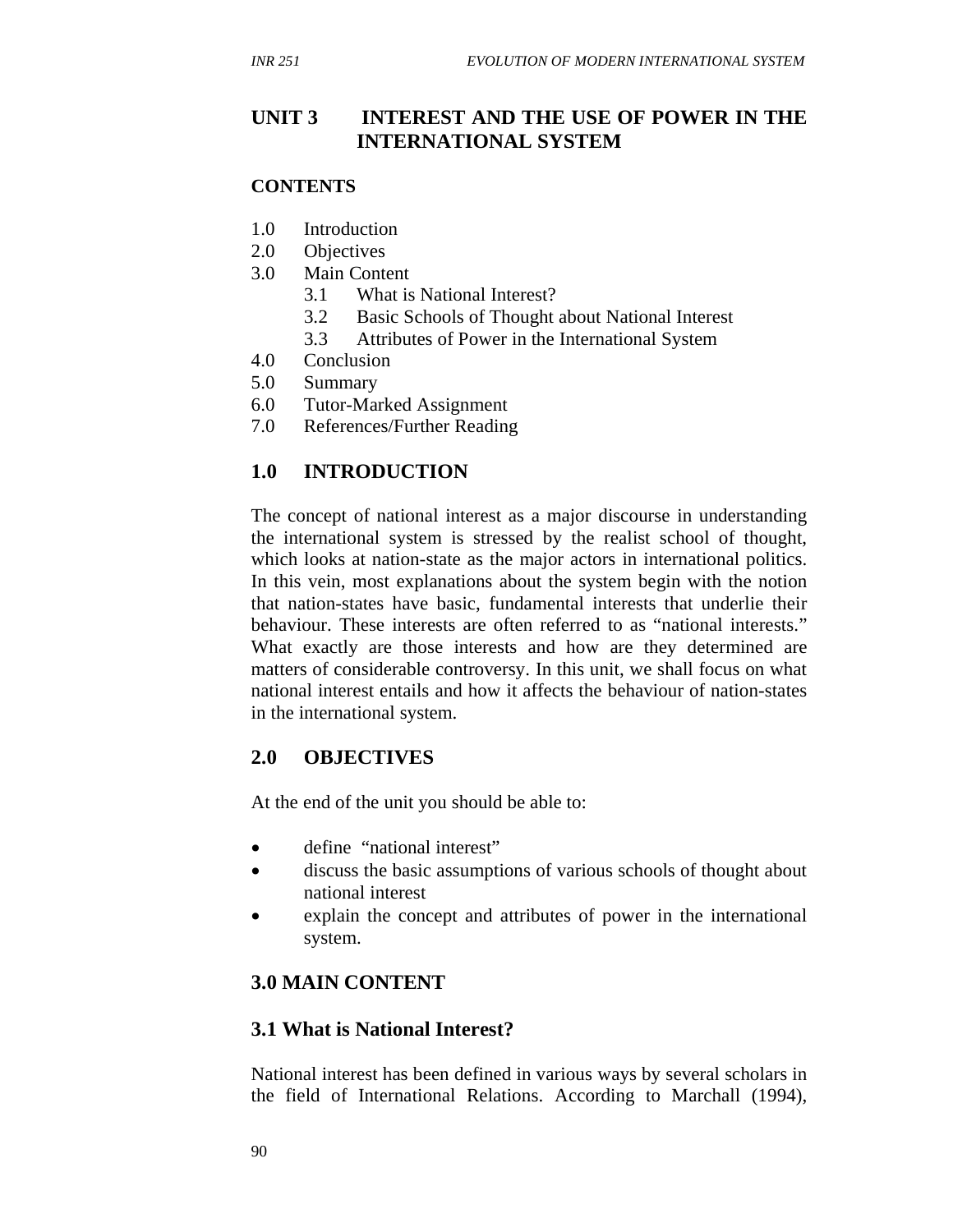"interest" refers to whatever contributes to the general well-being or fulfillment of the aspirations of an individual. Thomas Hobbes on the other hand, equates interest with self-preservation, which is the underlying motivation of all human actions in relationship with other human beings. When linked to states' actions, national interest is a state's action in relation to other states where it seeks to gain advantage or benefits to itself.

The national interest, often referred to by the French expression raison d'État (reason of the state), is a country's goals and ambitions whether economic, military, or cultural. The practice of pursuance of national interest was first seen as being employed by France under the direction of its Chief Minister Cardinal Richelieu in the "Thirty Years' War" when it intervened on the Protestant side, despite its own Catholicism, to block the increasing power of the Holy Roman Emperor. At Richelieu's prompting, Jean de Silhon defended the concept of reason of state as a mean between what conscience permits and affairs require (Thuau, 1966). The notion of national interest soon came to dominate European politics that became fiercely competitive over the next centuries. The first thinker of the realist school to advocate for the primacy of the national interest is usually considered to be Niccolò Machiavelli. Today, the concept of national interest has become an important one in international relations where its pursuit is the foundation of the realist school.

In its barest meaning, "national interest" is made of goals and ambitions states seek to pursue, achieve and protect in the course of their interaction in the international system. The interest could be expressed in economic, military, or cultural terms. One other thing we need to mention is that all states have core or vital interests. The most readily seen and agreed upon are the basic survival interests of a state, which are composed of protection of its territory, its people and its sovereignty. The behaviour of actors in the international system is rooted in the pursuit, protection and promotion of its interest. So if one can accurately identify the interest of an actor in the system, one would be able to understand better the behaviour of such an actor vis-à-vis other actors in the system. Historical evidence has shown that states and their people have willingly risk much, including death and destruction in order to protect and promote their interests. It is generally agreed that a nation's foreign policy geared towards pursuing the national interest is the foundation of the realist school of international relations states now openly embark on wars purely out of national interest as the justification of the aggression against a fellow state in the international system. To engage in a war rulers need to justify their aggression action in this context.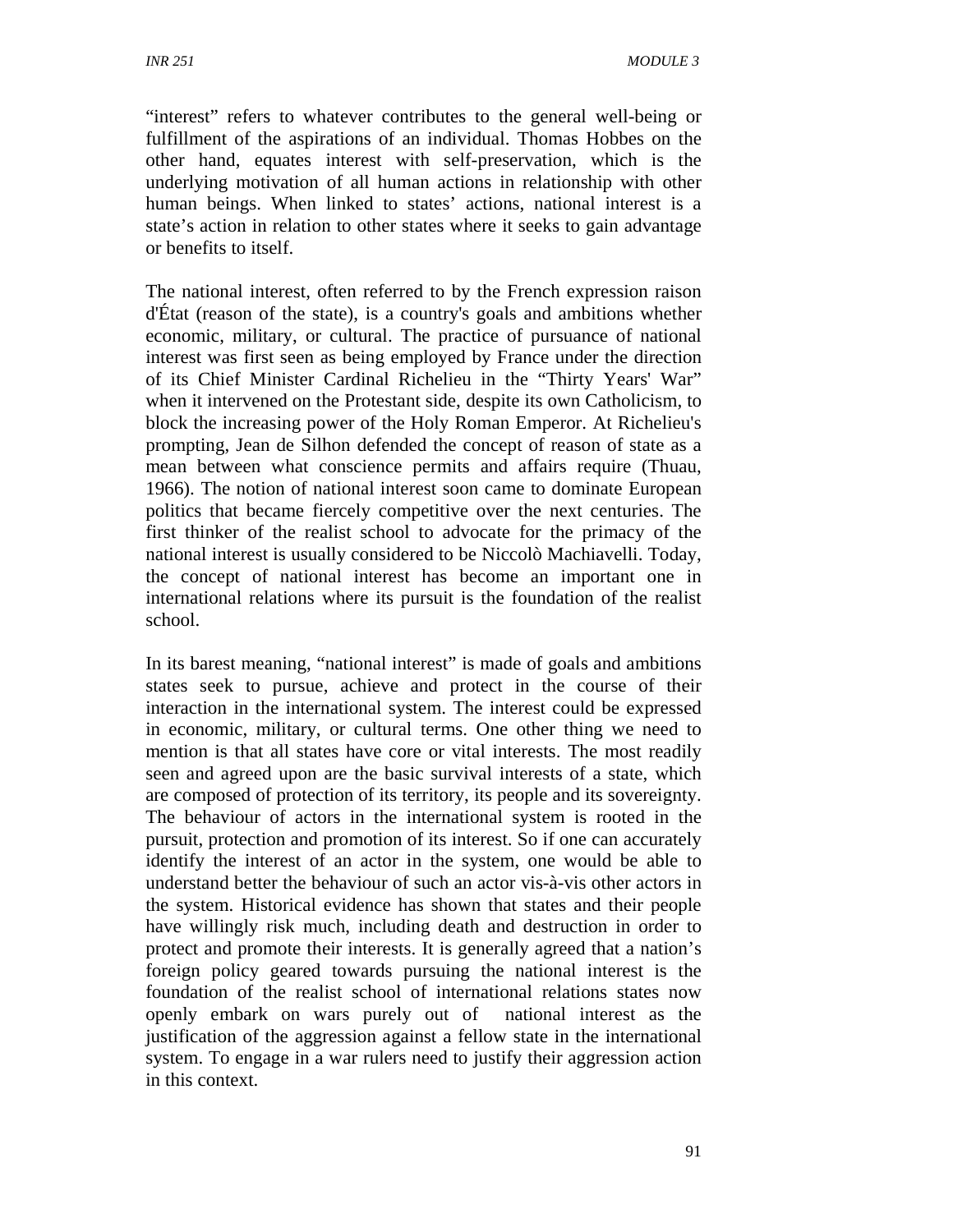#### **SELF-ASSESSMENT EXERCISE**

What is national interest?

#### **3.2 Schools of Thought about National Interest**

Despite it wide range of usage in international relations, different scholars have various perception of the concept of national interest based on their understanding of the subject matter. The contention lies in determining what actually constitutes a state's national interest and who determines the national interest of a state. Is it the leadership or citizens of a state that determine it? Hans Morgenthau (1998) states that the national interest of a nation lies in the aim of a nation-state to promote its image, prestige and respect at home and abroad. Chandra, cited in Ake (1982), has identified what constitutes national interest to include: national security, political independence, and territorial integrity, promotion of economic well-being of the nation and world peace. The kernel of the above perception is the ardent desire by nations to secure and maintain political independence, and secure its territory from incursion by other nations. Viewed from this perspective, national interest encompasses the various strategies employed by states in their interaction in the international arena in order to ensure their selfpreservation. This emphasises quite clearly the threat to a nation within the international system. It also highlights defending its interests within the anarchic international system where dangers abound and the interests of the nation are always at risk.

Suffice to add that, the onus of formatting and controlling the national interest of a state lies with the leadership of the state while the citizens are directly affected either positively or negatively by the derivable of national interest. Other writers concede that national interest is subjectively interpreted by the government of the day. In this version, national interest is similar to the politician's rhetorical usage of the term, or say, the national interest is merely what the politician says the national interest is.

Furthermore, national interest, whether aspirational or operational, is divided into core/vital and peripheral/non-vital interests. Core or vital interests constitute the things which a country is willing to defend, such as territory, ideology (religious, political, economic), and its citizens. Peripheral or non-vital are interests which a state is willing to compromise. For example, in the German annexation of the Sudetenland in 1938 (a part of Czechoslovakia) under the Munich Agreement, Czechoslovakia was willing to relinquish territory which was considered ethnically German in order to preserve its own integrity and sovereignty. In addition, sometimes, two or more states can have the same national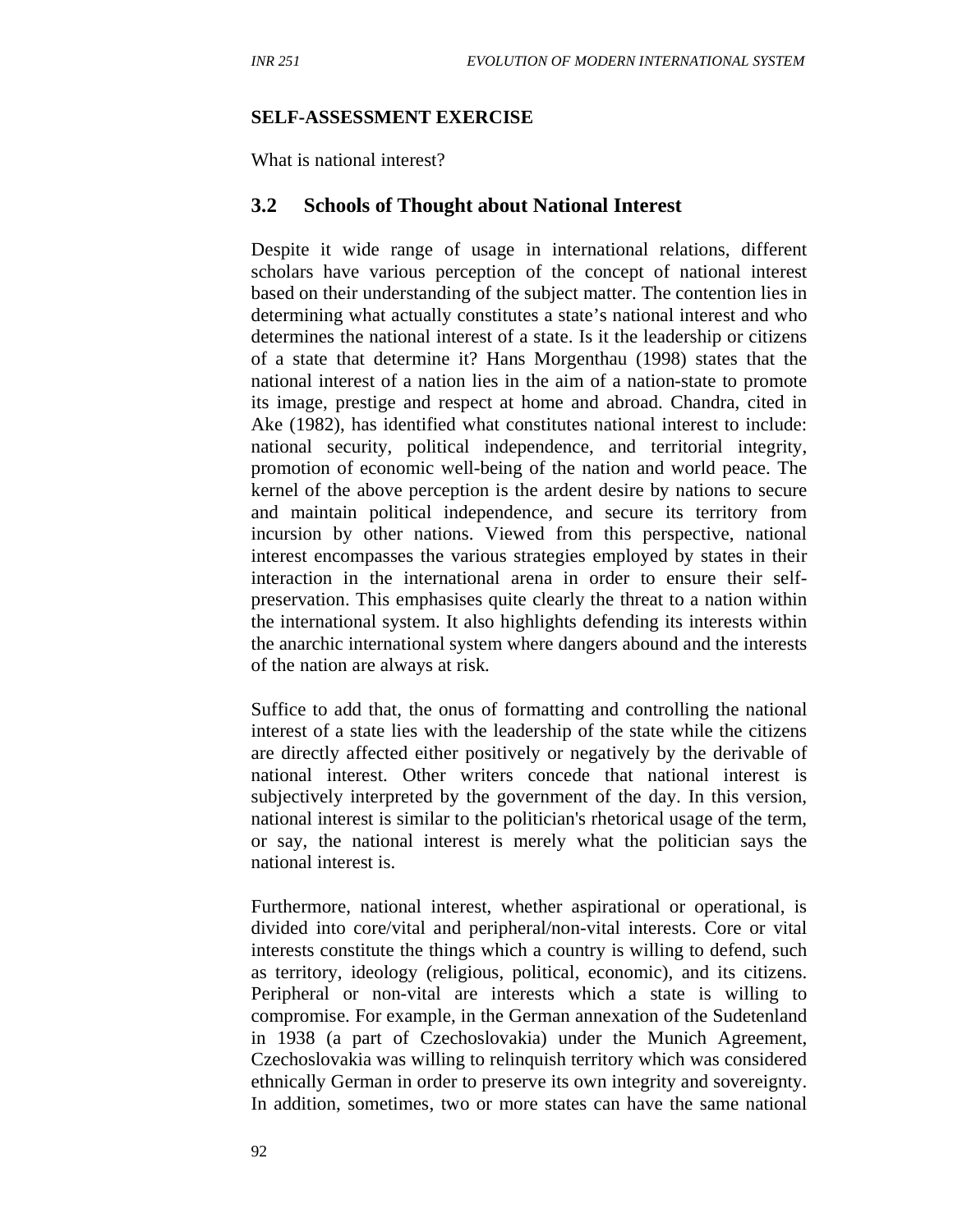interest. For example, two states might both want to foster peace and economic trade. And states with diametrically opposing national interests might try to resolve their differences through negotiation or even war.

## **3.3 The Attributes of Power in the International System**

Most interactions in the international system are political and have ramifications for politics; hence all definitions of politics revolve around power. Thus, it is not surprising that power has become prominent in discussions about interactions among states in the international system from Thucydides to the present day. The long history of discussions about the role of power in politics, however, has not produced agreement on the definition and nature of power. Hans Morgenthau (1967) suggests that the concept of political power poses one of the most difficult and controversial problems in international studies. Kenneth N. Waltz (1986) notes that while power is the key concept in international studies, its proper definition remains a matter of controversy.

There is, however, a general consensus among scholar`s of international studies on the necessity to address the role of power in the politics among nations in the international system. The consensus starts from distinguishing the various attributes of power such as power as control, power as influence, power as coercion, power as influence, power as force, and so on. It is possible to identify a common element underlying the various attributes of power. Robert, H. Darl (1957) suggests that one basic notion that runs through all the attributes of power is the ability to cause an effect: that is to say the ability of "A" to cause "B" to do what ordinarily "B" would not do. In the same vein, Arnold Wolfers (1962), contends that power is the ability to move others or make them do what one desires, as well as restraining others from doing what one does not want them to do through the use of threat or infliction of deprivation. Hans Morgenthau sums it up as the ability to control the mind and actions and others.

In the anarchical international system, states can only maintain their interest through the acquisition and use of power. In essence, it is by force that a state can get its wishes to prevail despite the antagonism from other nations. The assumption is that survival is the principal interest of every state in the situation where the most menacing threat every state faces is foreign invasion and occupation by a stronger state. In such situations, states are well informed that it is only through power that they can defend themselves and hope to survive. The anarchy of the international system requires that states constantly ensure that they have sufficient power to defend themselves and advance the material interest necessary for their survival. In other words, states as rational actors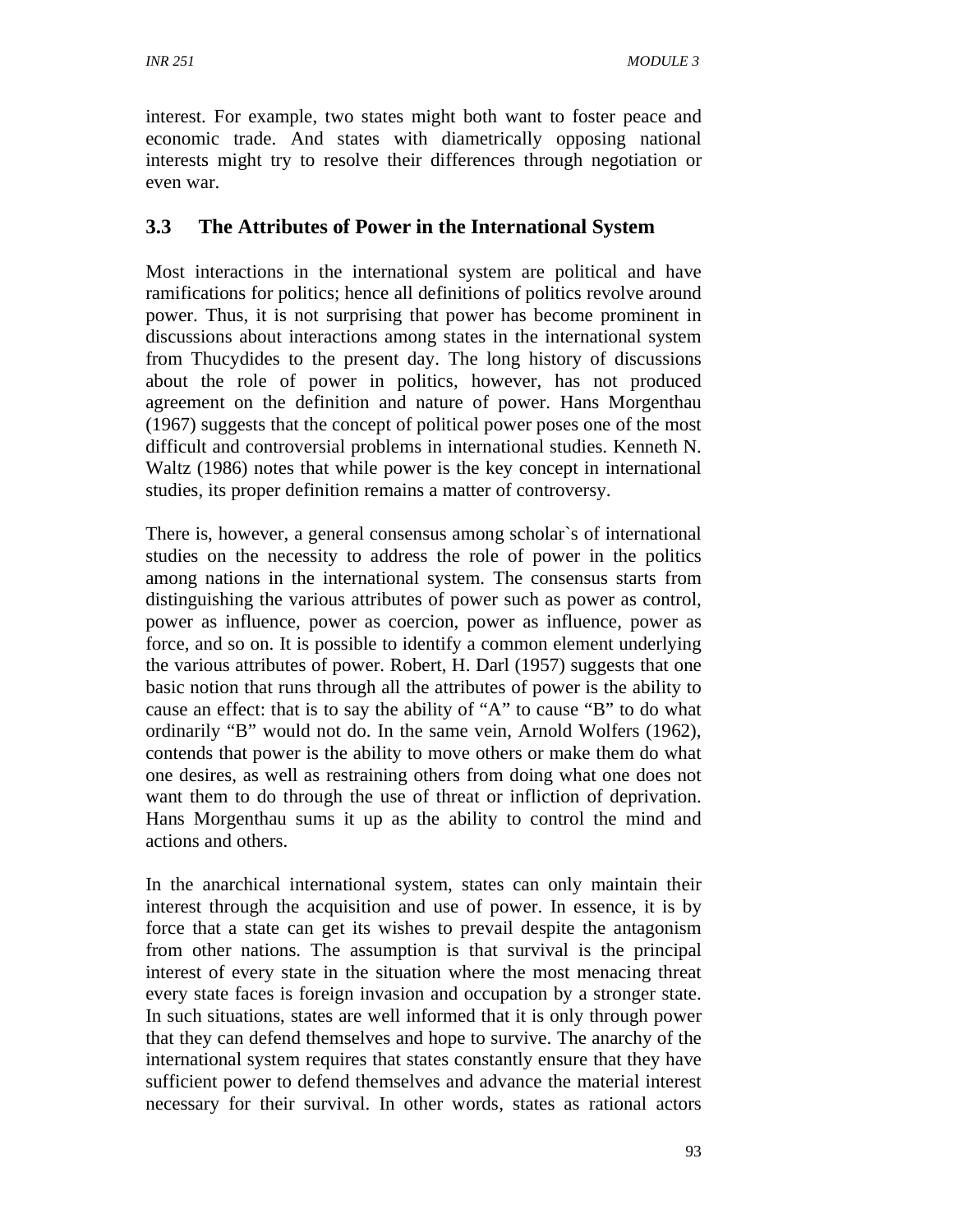would maximise the chances of their continued existence by constantly calculating the power available at their disposal, hence no state knows the quantity of power at the disposal of a fellow state, as well as what the fellow state intends to do with such power. This is the basic assertion of the realist school of thought which views the international arena as a dangerous and an uncertain place to exist in.

Thus, discussions about the character of the international system have overriding emphasis on anarchy and the use of power. The conduct of politics in the international system becomes only effective when it is backed up by the use of power or threat of it without consideration to the question of right or justice. It presupposes a situation in which, irrespective of the right or wrong of a case, a nation may obtain what it wants and other nations may just have to accept what they must. This explicitly defines the actions of the United States of America in the Gulf crisis in 1990 to 1991. The United States got what it wanted and Iraq had to accept what it must.

The power of nation-states can be measured from different perspectives. John Stroessinger (1962), in his work, *The might of nations: World Politics in Our Time*, suggests that power of nations can be measured or evaluated in subtle psychological effects approach or in relational terms. Based on this relation, power exists between one nation and another when the two are knitted together in an unequal manner. For, example, in the relationship between Nigeria and Niger Republic it is obvious that given the large population of Nigeria, the size of her army and the better economy when put side by side with Niger Republic it becomes clear that the relationship between the two is marked by unequalled power situation.

From the psychological point of view, a nation's power status may depend, on a considerable manner, on what other nations in the international system feel about her power or what such a nation projects about its power in the international system. In this case, Nigeria can be seen as a regional power in the West African sub-region, or cannot be ignored in the affairs of the continent of Africa, since it has always put herself in forefront of African affairs. It can be argued from the psychological perspective that every nation is presumed to be powerful. The real difference in the powers of nations lies in the degree of power exercised by one nation in relation to other.

To sum it up, it is imperative to point out that the issue of power expressed in terms of military power in the international system has been overemphasised by scholars in the field of international relations. Consequently, the role of nonmilitary forms of power such as the economic statecraft has been grossly underestimated. It is instructive to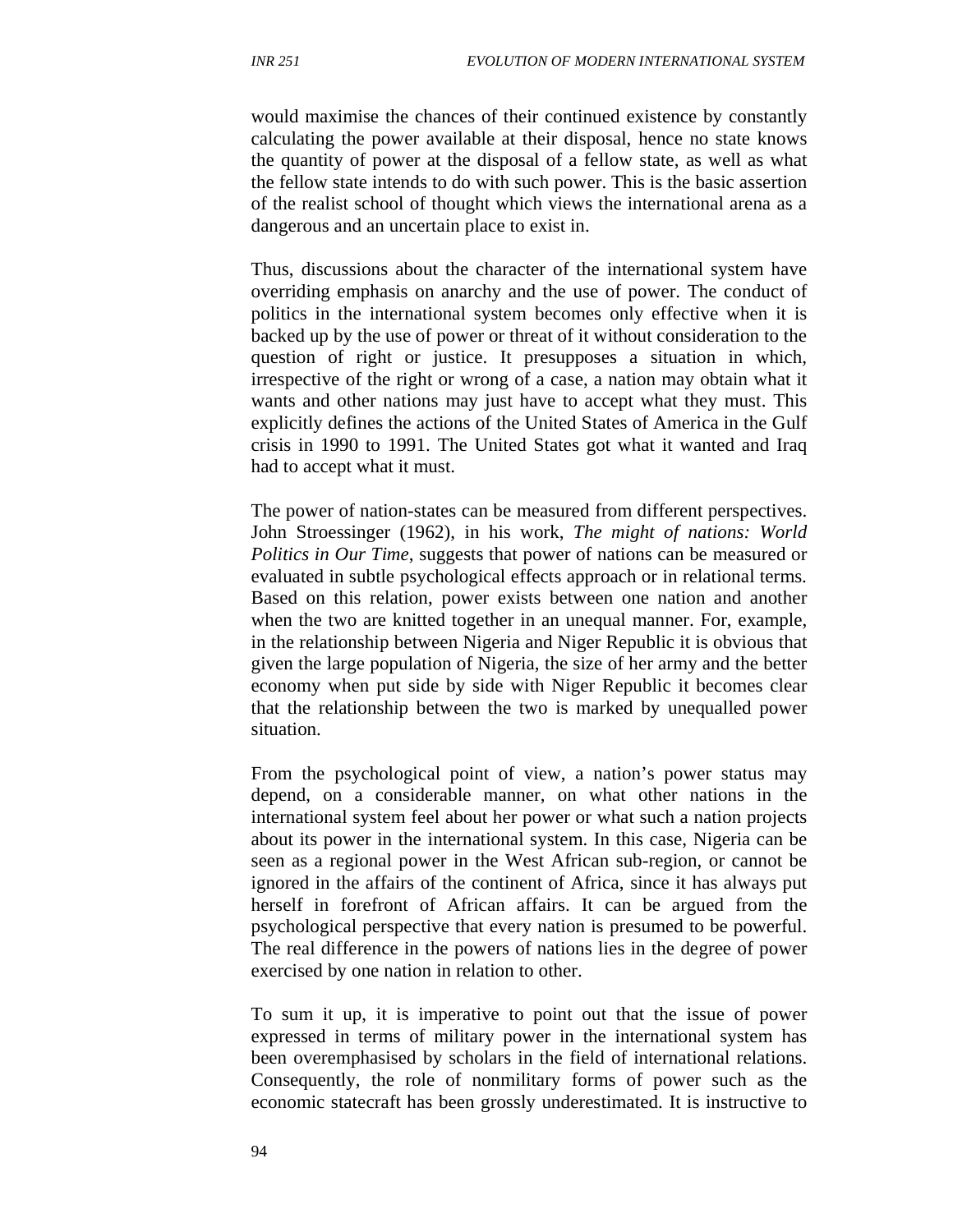note that there are a lot of powers at the disposal of actors in the international system that have nothing to do with force, yet, they bring considerable rewards in the pursuance of nations goals in the so-called anarchical international system.

## **4.0 CONCLUSION**

The existence of many states in the international system portends a permanent struggle for the maintenance of political independence, territorial integrity, economic interest, national prestige, as well as the promotion of world peace. States, like, individuals, appear naturally selfish because their inherent desire to pursue their interest in competition with other states. The efforts towards the achievement of national interest over the years have made the international system an arena of survival struggles. This call for concerted efforts by the leadership of various nation-states to make decisions that would enhance their interest in the system. National interest, therefore, becomes a conflicting issue because some interests are not actually for the nation but personal or self-centred. Especially, where wide consultations or due considerations are not made to determine meaningful outcome or prospects for enhanced development and improved living standard.

However, in spite of the embedded conflict surrounding the concept of national interest, the fact still remains that all nations, irrespective of their geographical locations, size or population, economic status, ideological orientation or culture, have some form of interests or the other that are coined as national interest.

Power on the other hand is a determinant in the pursuance of national interest. In the event where there is shift of emphasis on the aspect of military force as the key element of power, with more focus on economic and social issues, all nations of the world will have to develop their economies to properly integrate themselves in the international system as a measure of survival in the system.

## **5.0 SUMMARY**

In this unit, we have seen that national interest has been defined in various ways by several scholars in the field of international relations. In its barest meaning, "national interest" is made of goals and ambitions states seek to pursue, achieve and protect in the course of their interaction in the international system. The interest could be expressed in economic, military, or cultural terms. One other thing we need to mention is that all states have core or vital interests. The most readily seen and agreed upon are the basic survival interests of a state, which are composed of protection of its territory, its people and its sovereignty.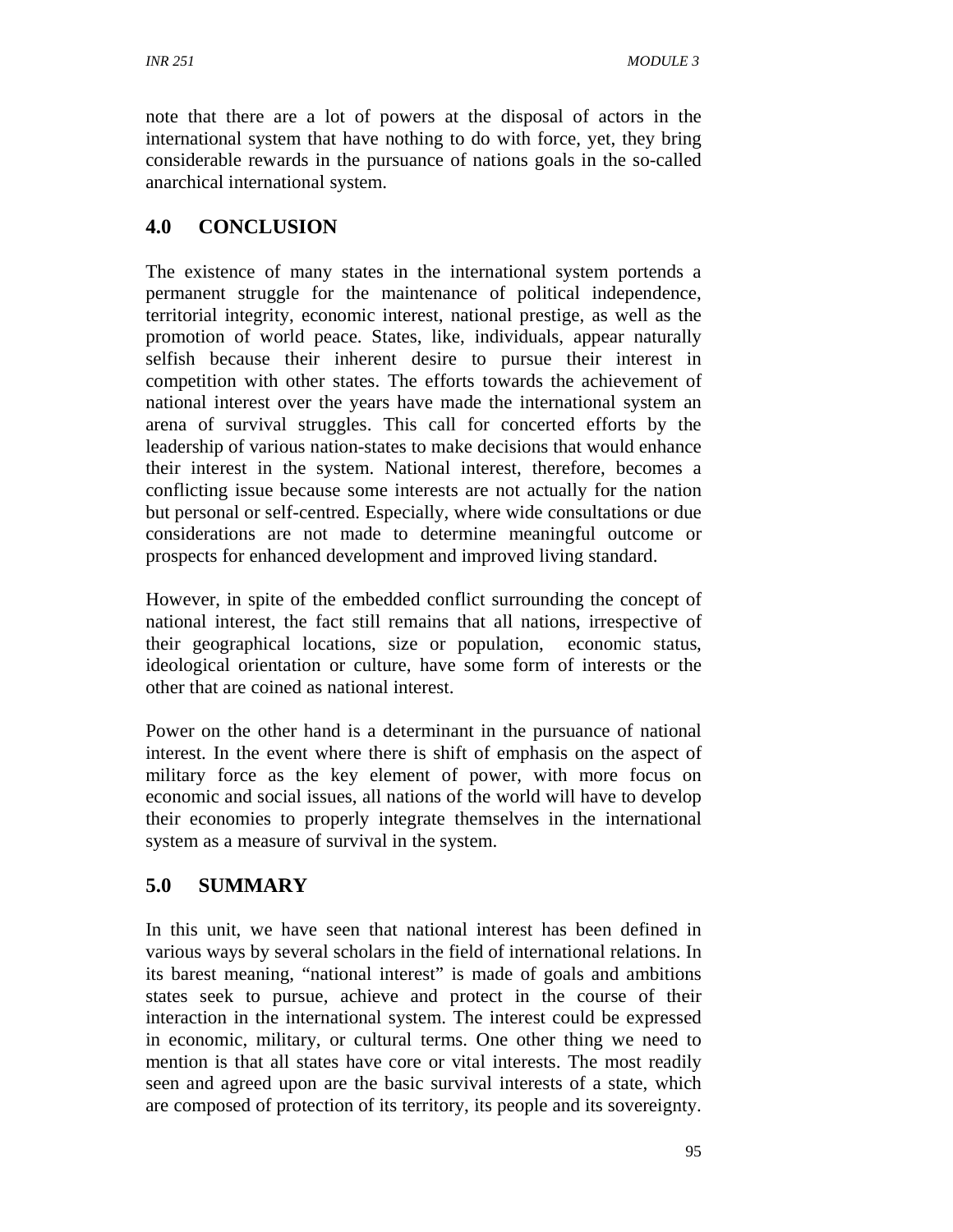The behaviour of actors in the international system is rooted in the pursuit, protection and promotion of its interest.

Historical evidence has shown that states and their people have willingly risk much, including death and destruction in order to protect and promote their interests. The onus of formulating and controlling national interest of a state lies with the leadership of the state while the citizens of the state are directly affected either positively or negatively by national interest. Other writers concede that national interest is subjectively interpreted by the government of the day. As regard power, all definitions of politics revolve around power. Thus, it is not surprising that power has become prominent in discussions about interactions among states in the international system from Thucydides to the present day.

There is a need, at this juncture, to add that the issue of power expressed in terms of military power in the international system has been overemphasised by scholars in the field of international relations. Consequently, the role of non-military forms of power such as the economic statecraft has been grossly underestimated, whereas there are a lot of such powers that have nothing to with force but yet, they bring considerable rewards in the pursuance of nations goals in the so called anarchical international system.

#### **6.0 TUTOR-MARKED ASSIGNMENT**

- 1. Define the term "national interest."
- 2. Explain the concept of "power" and its basic attributes.

#### **7.0 REFERENCES/FURTHER READING**

- Thuau, E. (1966). *Raison d'Etat et Pensée Politique a l'époque de Richelieu*. Paris : Armand Colin.
- Waltz, K. N. (2000). ''Globalisation and American Power.'' *National Interest.* Spring, Issue 59.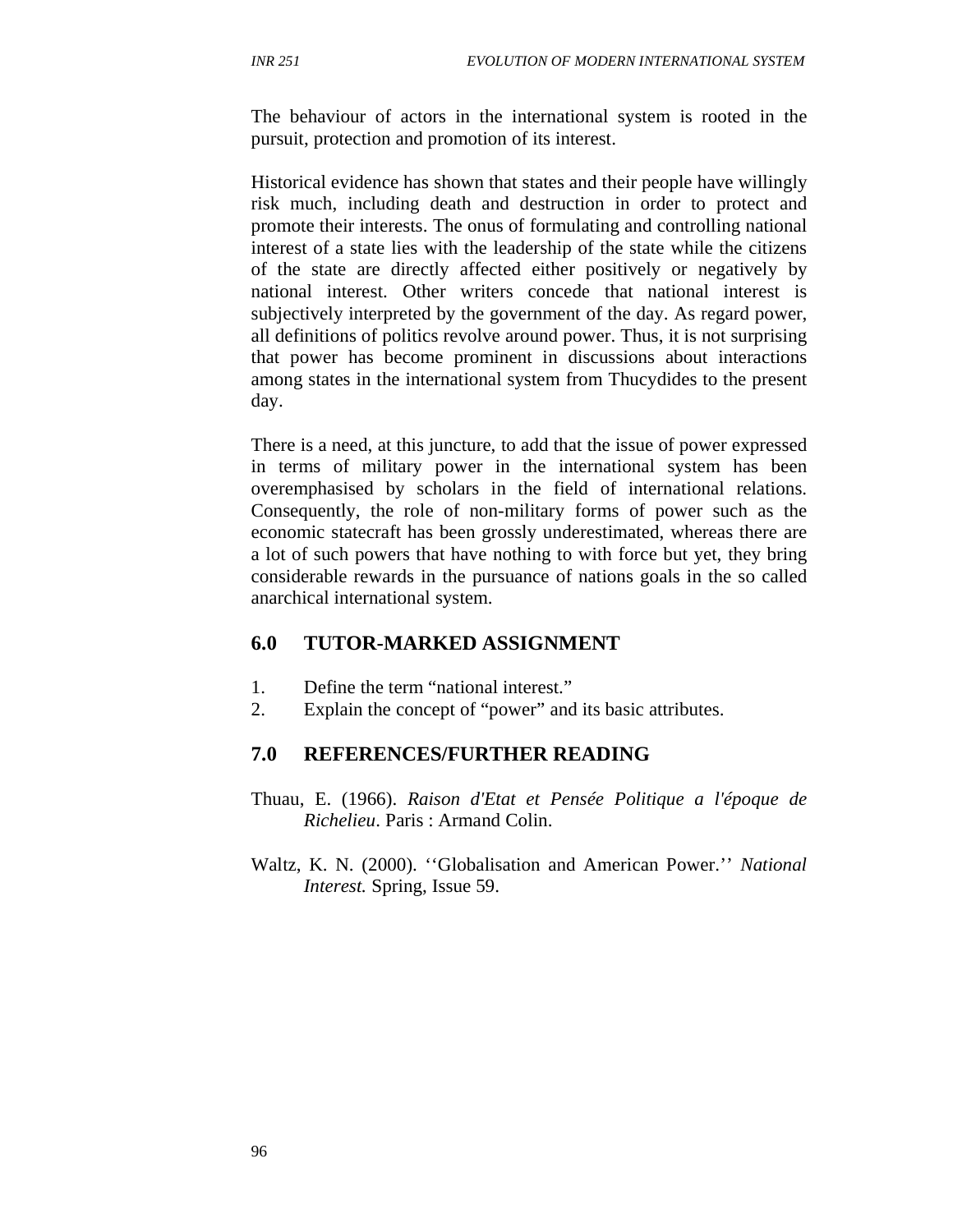# **UNIT 4 POLARITY IN THE INTERNATIONAL SYSTEM**

## **CONTENTS**

- 1.0 Introduction
- 2.0 Objectives
- 3.0 Main Content
	- 3.1 The Multi-polar System
	- 3.2 The Bi-polar System
	- 3.3 The Uni-polar System
- 4.0 Summary
- 5.0 Conclusion
- 6.0 Tutor-Marked Assignment
- 7.0 References/Further Reading

# **1.0 INTRODUCTION**

Polarity in international studies refers to the distribution of power among nations within the international system. It describes the nature of the international system at any given period of time. Polarity also refers to the number of blocs of states that exert power in the international system. The type of international system at any given period of the world history is completely dependent on the distribution of power and the influence of states in a region or internationally. There are three types of systems: unipolarity, bipolarity, and multipolarity. The type of system is completely dependent on the distribution of power and influence of states in a region or world. We shall study the three types of polarity in this unit.

## **2.0 OBJECTIVES**

At the end of this unit, you should be able to:

- explain what is meant by in the international system
- enumerate the various forms of polarity that the international system can assume
- explain what is meant as a hegemony in the international system
- identify the type of polarity that can be found in the international system.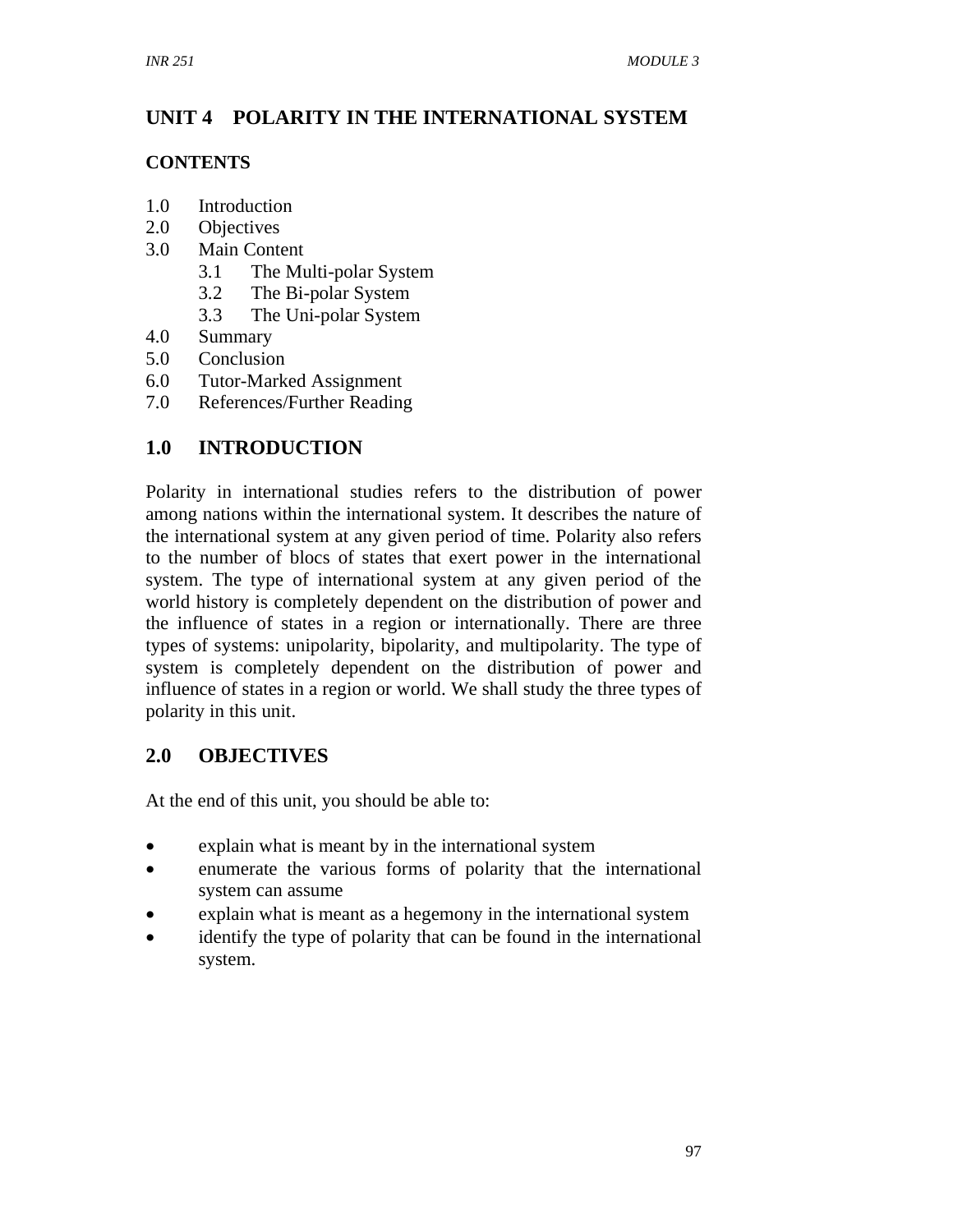### **3.0 MAIN CONTENT**

### **3.1 The Multipolar System**

Multipolarity in international politics describes the distribution of power in which more than two nation-states have nearly equal amounts of military, cultural, and economic influence in the world system. This system tends to have many shifting alliances until one of two things happen. Either a balance of power is struck, and neither side wants to attack the other, or one side will attack the other because it either fears the potential of the new alliance, or it feels that it can defeat the other side. One of the major implications of an international system with a multipolar system is that international decisions will often be made for strategic reasons to maintain a balance of power rather than out of ideological or historical reasons. The 'Concert of Europe,' a period from after the Napoleonic Wars to the Crimean War, was an example of peaceful multipolarity. The international system in the era of World War I, World War II and the Thirty Years War are also examples of multipolarity.

In addition, multipolarity can be used to describe the relationship between the three Great Powers of the Cold War: the Peoples Republic of China, the Soviet Union and the United States. The period of the Cold War also witnessed the Sino-Soviet split and ended with the fall of the Berlin Wallin 1989. The Cold War era also had the Non-Aligned Movement as another power. It is for this reason that one can argue that the depiction of the Cold War as a pure bipolar system instead of a multipolar system is a simplification of the actual much more complex situation. The international system in nineteenth century can be described as multipolar, with power being shared among a number of influential actors.

Today, to buttress the claim that the world has been basically multipolar, even during the Cold War era there were two main assumptions. One camp holds that the USA and USSR in the Cold War were, in fact, superpowers but argues that due to the complex economic interdependencies on the international scale and the creation of a global village, the concept of one or more states gaining enough power to claim superpower status is unrealistic. The rival view is that throughout the Cold War, neither the USA nor the USSR were superpowers, but were actually dependent on the smaller states in their spheres of influence. While the US has a great deal of economic clout and has influenced the culture of many nations, their dependency on foreign investors and reliance on foreign trade created a mutual economic dependency between the developed and developing nations.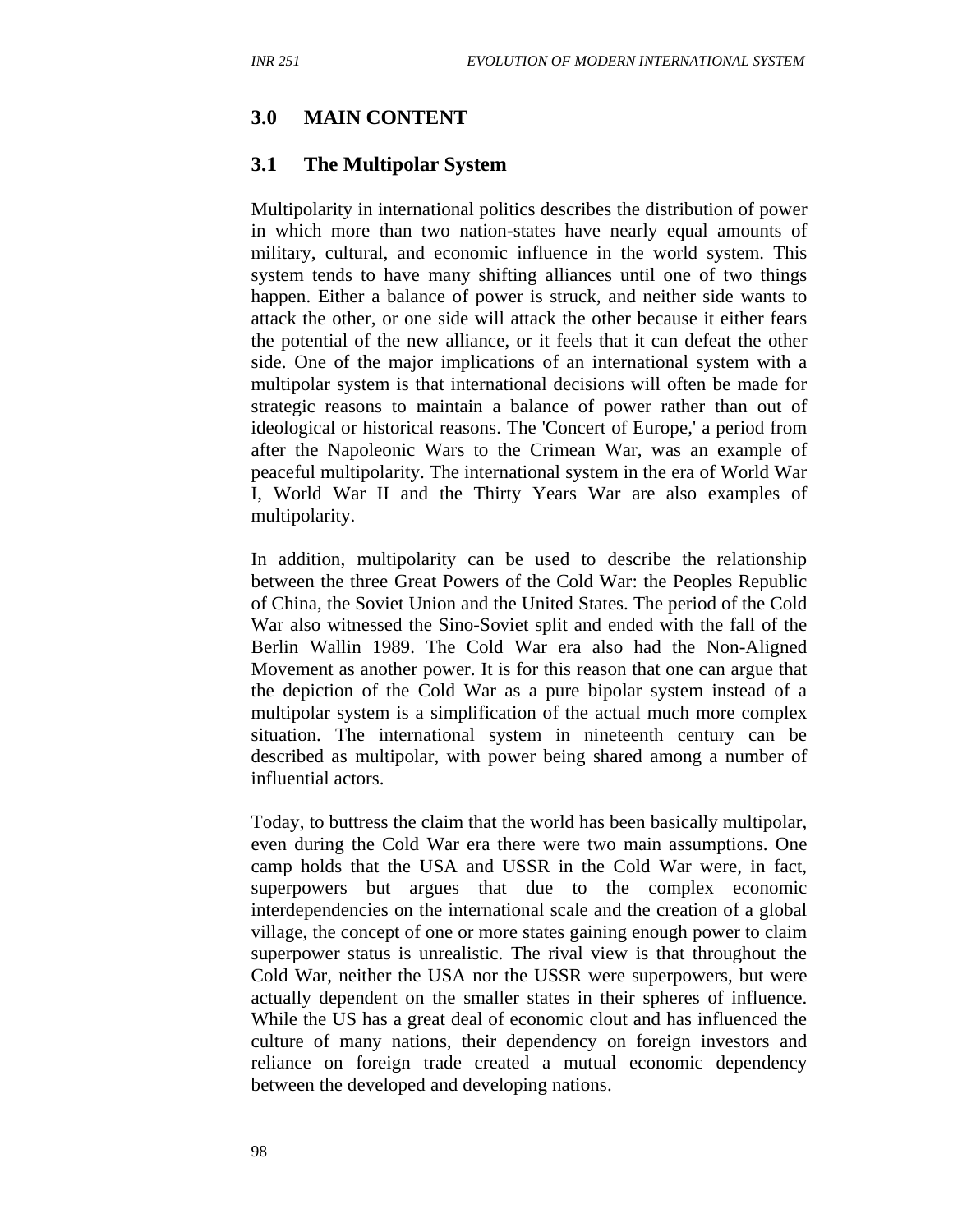According to those who believe the world is multipolar, this interdependency means that the US cannot be called a superpower as it is not self-sufficient and relies on the global community to sustain its people's quality of life. These interdependencies also apply to diplomacy. Considering the complex state of world affairs and the military might of some developing nations, it has become increasingly difficult to engage in foreign policy if it is not supported by other nations. The diplomatic and economic factors that bind the global village together have created a state in which no nation or union can dominate the others.

### **SELF-ASSESSMENT EXERCISE**

What are the distinctive features of multipolarity?

## **3.2 The Bi-Polar System**

Bipolarity in international politics describes the distribution of power in which two states have the majority of economic, military, and cultural influence internationally or regionally. The two major powers dominating the system either stay alone or are leaders of the opposing coalitions and maintain spheres of influence. For example, in the Cold War, most Western and democratic states would fall under the influence of the USA, while most Communist states would fall under the influence of the USSR. After this, the two powers will normally maneuver for the support of the unclaimed areas. The dichotomy between United States and the Soviet Union during the peak of the Cold War; and the Great Britain and France during the colonial era are examples of bi-polar system.

The bipolar system can be said to extend to much larger systems, such as alliances or organisations, which would not be considered nationstates, but would still have power concentrated in two primary groups. In both World Wars, much of the world, and especially Europe, the United States and Japan had been divided into two respective spheres one case being the Axis and Allies of World War II (1939-1945) - and the division of power between the Central Powers and Allied Powers during World War I (1914-1918).

In the bipolar system, alliances tend to be long term; based on relatively permanent, not shifting, interests and states do not move from one alliance to another just to outbalance the power of the other alliance. The relations within alliances are hierarchical but there is often also the tension. Bipolar system collapses because of one of the following reasons: either other states arise from the dependence on one of the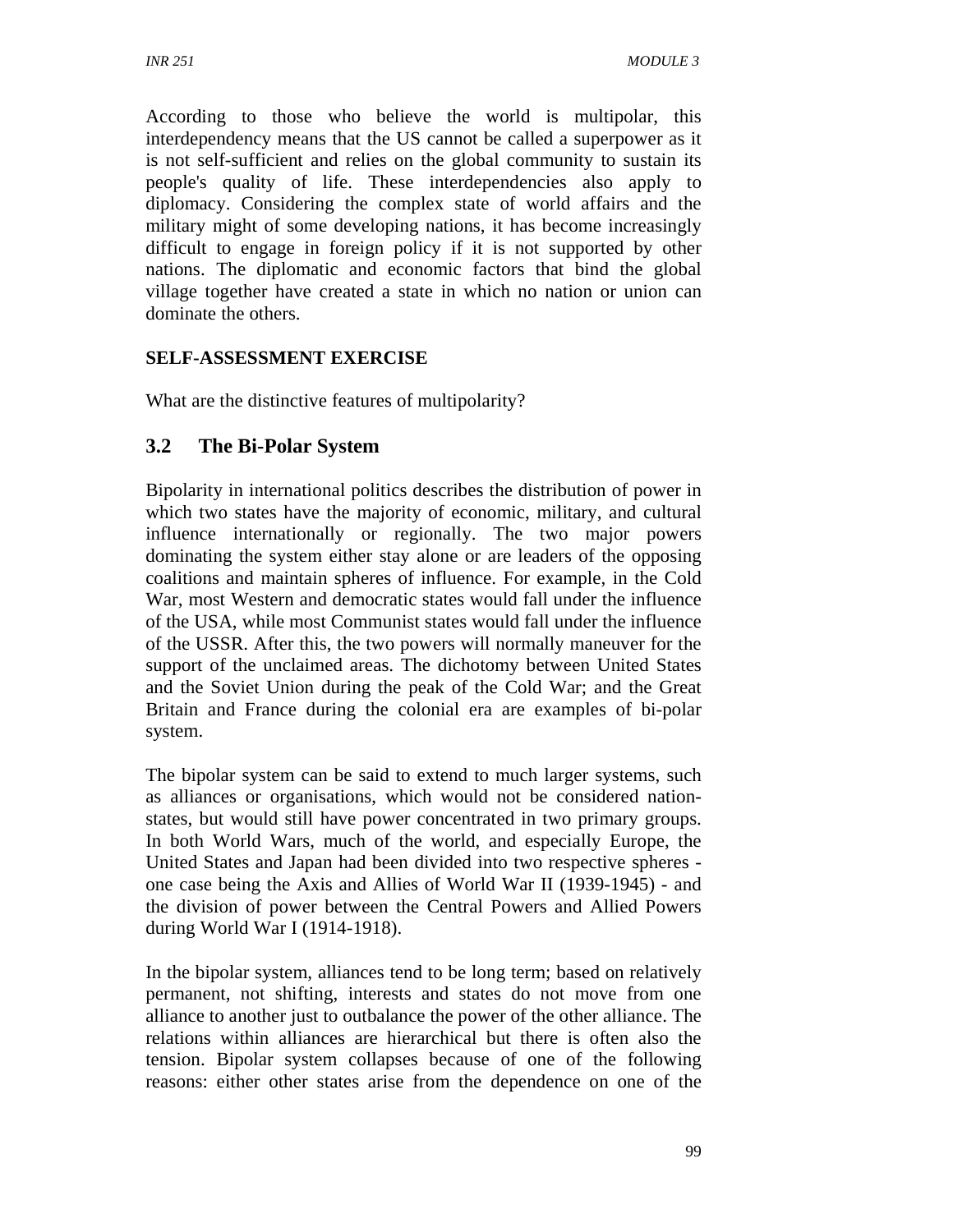superpowers and multipolar system is created or one of two poles collapses which often leads to creation of unipolar system.

#### **SELF-ASSESSMENT EXERCISE**

What do you understand as bipolarity?

#### **The Uni-Polar System**

Unipolarity in international politics describes the distribution of power in which there is one state with most of the cultural, economic, and military influence. This is also called a hegemony or hyperpower. In the unipolar system, the world is dominated by one actor and the relationships are hierarchical. Although one state is a hegemon, it does not mean that it has absolute control over everything. Power of the hegemon still remains relative and its economic, political or social power does not transform into the ability to control all parts of the world, as was seen in the case of the Vietnam or recent Iraq war.

There are certain characteristics that are endemic in a unipolar system. Nuno P. Monteiro, an Assistant Professor of Political Science at Yale University, argues that, first, a unipolarity is an interstate system and not an empire. Monteiro (2011) who cites Robert Jervis of Columbia University to support his claim, argues that "unipolarity implies the existence of many juridically equal non-states, something that an empire denies" (Jervis, 2009: 188-231). Monteiro illustrates this point further through Daniel Nexon and Thomas Wright, who state that "in empires, inter-societal divide-and-rule practices replace interstate balance-ofpower dynamics (Nexon, and Wright 2007: 253–271).

Second, Unipolarity is anarchical. Anarchy results from the incomplete power preponderance of the unipole. Citing Kenneth Waltz, Monteiro (2011), argues that a great power cannot "exert a positive control everywhere in the world" (Waltz, 1964: 881–909). Therefore, relatively weaker countries have the freedom to pursue policy preferences independent of the unipole. The power projection limitation of the unipole is a distinguishing characteristic between unipolar and hegemonic systems. And thirdly, unipolar systems possess only one great power and face no competition. If a competitor emerges, the international system is no longer unipolar. Kenneth Waltz maintains that the United States is the only "pole" to possess global interests.

William Wohlforth (2012), believes unipolarity is peaceful because it "favours the absence of war among great powers and comparatively low levels of competition for prestige or security for two reasons: first, the leading state's power advantage removes the problem of hegemonic rivalry from world politics, and reduces the salience and stakes of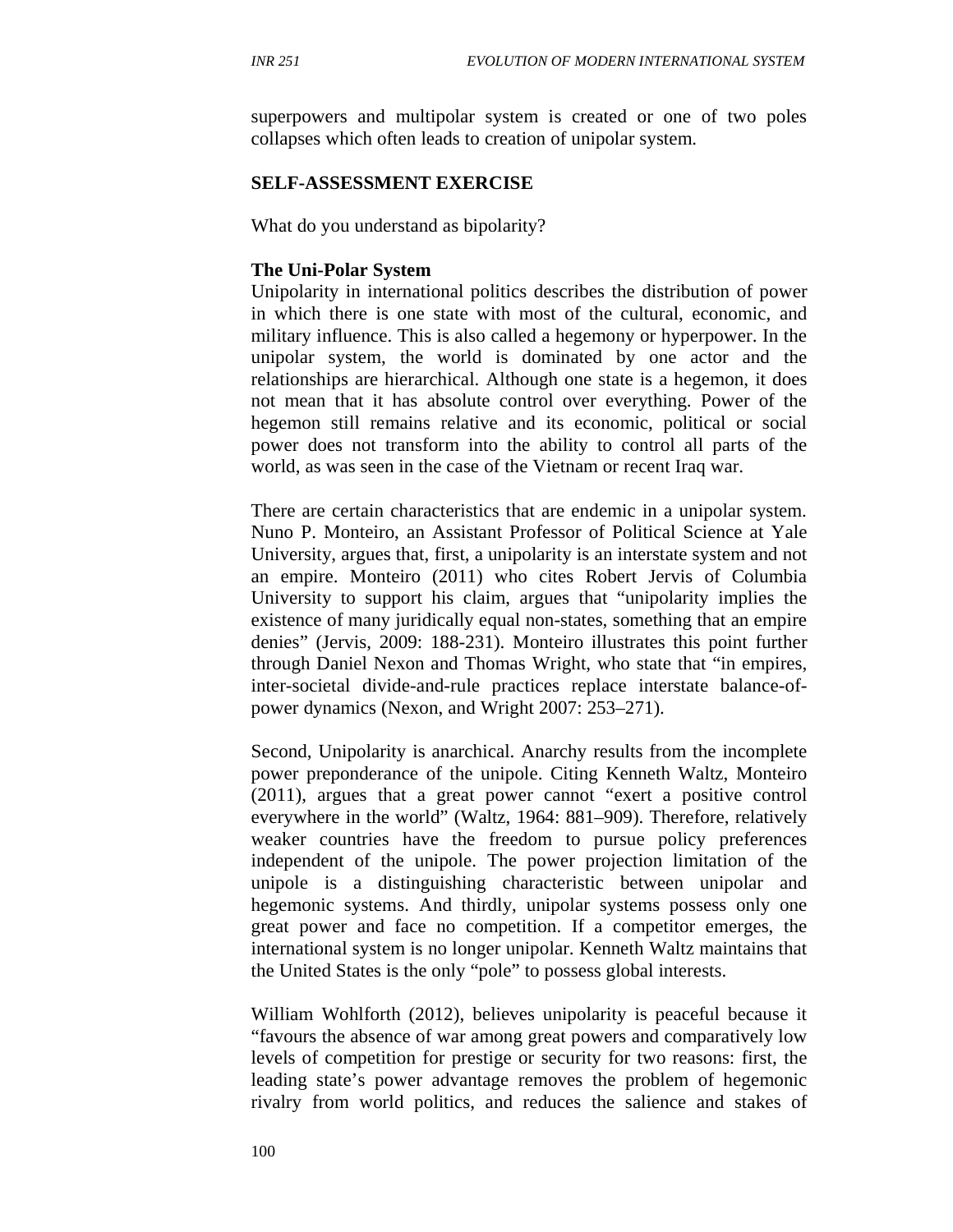balance of power politics among the major states." This idea is based on hegemonic stability theory and balance of power theory. Hegemonic stability theory stipulates that "powerful states foster international orders that are stable until differential growth in power produces a dissatisfied state with the capability to challenge the dominant state for leadership. The clearer and larger the concentration of power in the leading state, the more peaceful the international order associated with it will be." Balance of power theory stipulates that as long as the international system remains unipolar, balance of power theory creates peace. "Therefore one pole is best, and security competition among the great powers should be minimal." Unipolarity generates few incentives for security and prestige competition among great powers (Wohlforth, 2012:5-23).

The problem with a unipolar system is that there are always states that do not accept the hegemon and will challenge him. For instance, since the end of the Cold War, some theorists have used the term hegemon to describe the United States. However, other realist theorists such as John Mearsheimer argue that the United States is not a global hegemon, since it cannot impose dominance over the whole world and because in the modern world states depend on foreign investors, resources from other countries, foreign trade and this creates an economic interdependency between states. Also other states like Japan or China, and the European Union are more and more considered to be emerging superpowers. In addition, many states do not accept the American hegemony and this causes the conflicts and hostility between them and USA. For example, Russia as a former superpower does not like the idea that the USA should be the only superpower. Also France and now the EU have been challenging the USA power for many decades. Many other states do not even like the fact that the USA intervenes in many global issues.

Nevertheless, the fact remains that the post-Cold War international system is unipolar, with USA as the hegemon for various reasons. First, the United States' defense spending is "close to half of all global military expenditures. Second, it has a blue-water navy superior to all others combined. Third, it has a chance at a splendid nuclear first strike over its erstwhile foe, Russia. Fourth, it has a defense research and development budget that is 80 percent of the total defense expenditures of its most obvious future competitor, China. Lastly, it has unmatched global power-projection capabilities" (Monteiro, 2011: 9–40).

The United States is the only country in the early 21st century that possesses the ability to project military power on a global scale, providing full command of the global commons. With no viable challenger on the horizon in the short term, the current distribution of power overwhelmingly favours the United States, making the world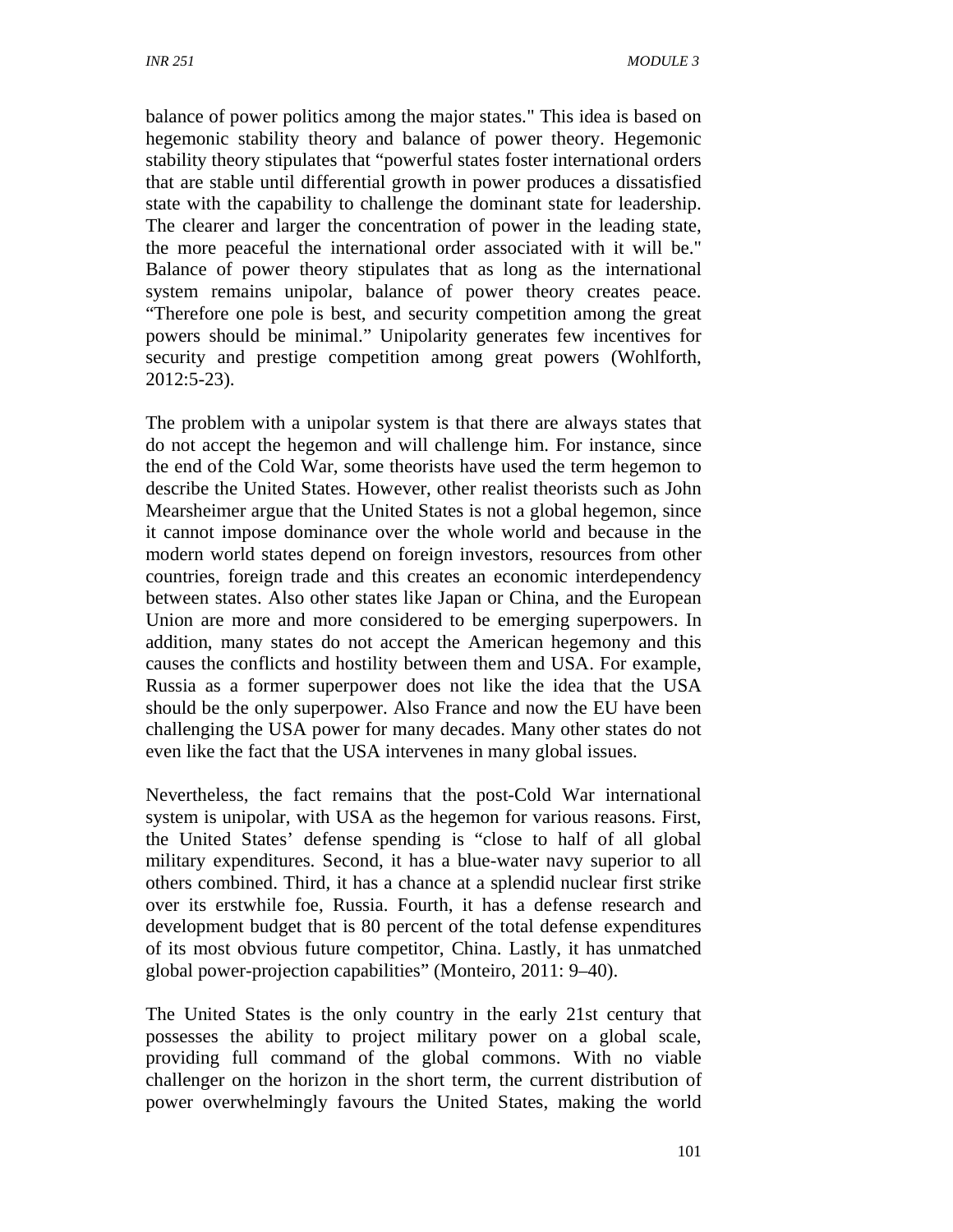order it set out to construct in 1945 more robust. So, even if it is opposed that the USA is not a whole world hegemon, it has been conveniently acting as one. The question that remains for scholars of international studies is how long this "unipolar moment" will last?

### **4.0 CONCLUSION**

At the moment scholars of international relations to grapple with the question of the kind of polarity will follow after the US dominance. Will the international system evolve into a universal type of system where there is no state or group of states that dominate? That would be a system that is not a hierarchical order, where all states work together to maintain a balance of power and security for everybody. For now, it can right be said that this kind of system is never envisaged because there would always be, either one or more states that are more powerful than the others and the less powerful would either cooperate or compete with the more powerful ones.

Again, the world is ever changing and it has now become common knowledge that the great story of our time is the growth of countries like, Brazil, Russia, India, China, South Africa (BRICS) and many others that are being perceived as having the potential of reshaping the world. Globalisation might have been on the agenda for a number of years but it is only in the last few decades that it has become so apparent. The major challenge of our time is, thus, to ask ourselves what does it mean to effectively live in a truly global era without the dominance of the USA as the hegemon. From the look of events, there is the obvious indication that for many years to come, the US will remain the largest single aggregation of power. It will also remain a major source of culture, information and innovation. At the same time it is a dawning reality that US primacy is meanwhile being challenged in other realms, such as military effectiveness and diplomacy. We should look at this emerging scenario with some optimism, in the sense that, although non-polarity might prove to be difficult and dangerous, encouraging a greater degree of global integration will help promote stability.

### **5.0 SUMMARY**

Polarity in international studies is a description of the distribution of power among nations within the international system. This describes the nature of the international system at any given period of time. There are three types of systems: Multipolarity, bipolarity, and unipolarity. Multipolarity describes a distribution of power in which more than two nation-states have nearly equal amounts of military, cultural, and economic influence in the world system. The international system in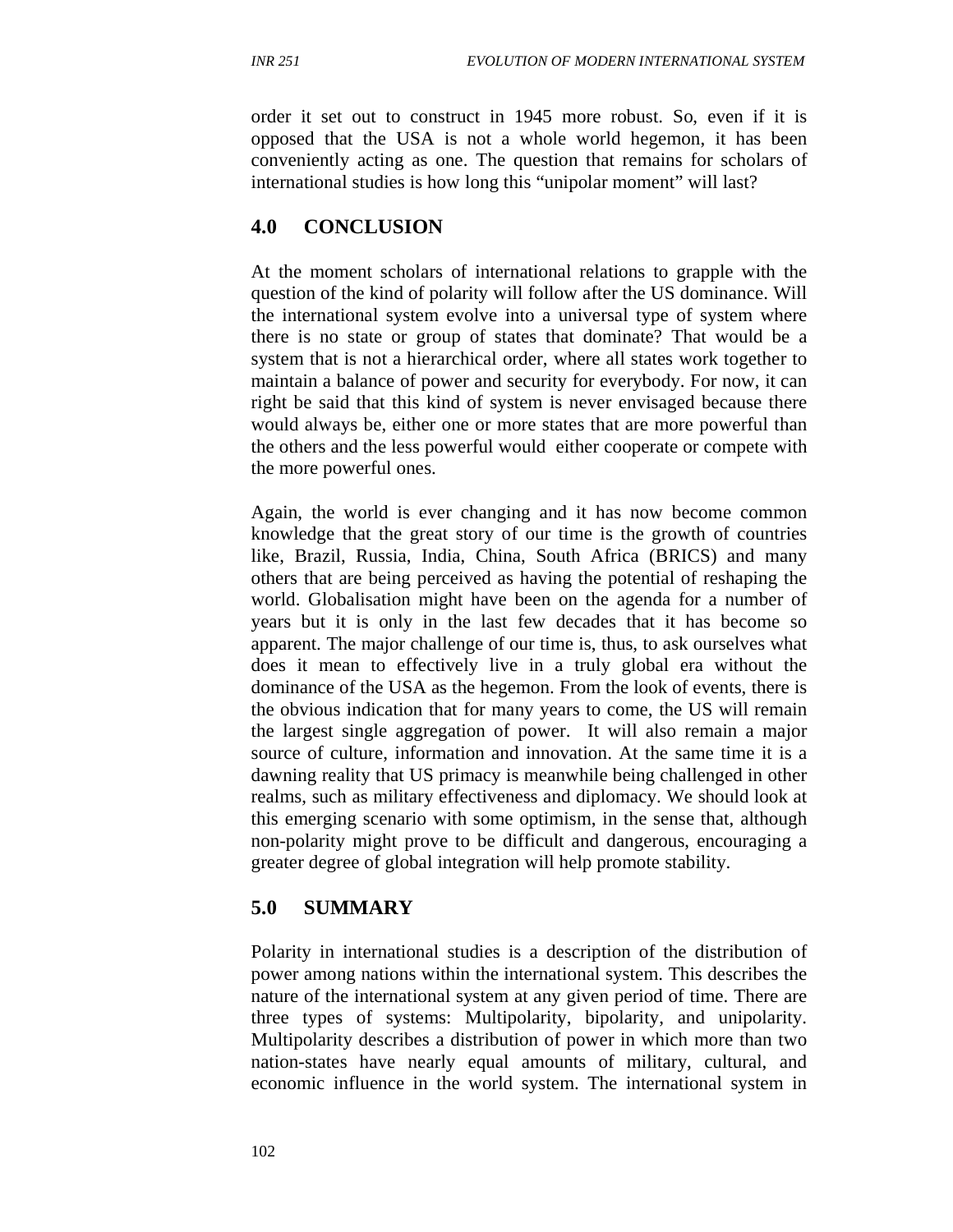nineteenth century can be described as multipolar, with power being shared among number of influential actors.

Bipolarity describes the distribution of power in which two states have the majority of economic, military, and cultural influence internationally or regionally. The two major powers dominating the system either stay alone or are leaders of the opposing coalitions and maintain spheres of influence.

Lastly, unipolarity in international politics describes a distribution of power in which there is one state with most of the cultural, economic, and military influence. This is also called a hegemony or hyperpower. In the unipolar system, the world is dominated by one actor and the relationships are hierarchical. Although one state is a hegemon, it does it mean that it has absolute control over everything. Power of the hegemon still remains relative and its economic, political or social power does not transform into the ability to control all parts of the world. Problem with the unipolar system is that there are always states that do not accept the hegemon and will challenge him. Nevertheless, the fact remains that the post-Cold War international system is unipolar, with the USA as the hegemon. So, even if it is opposed that the USA is not a whole world hegemon, it has been conveniently acting as one.

### **6.0 TUTOR-MARKED ASSIGNMENT**

- 1. What is polarity?
- 2. Write short notes on the following:
	- (a) Multipolarity
	- (b) Bipolarity
	- (c) Unipolarity.

### **7.0 REFERENCES/FURTHER READING**

- Jervis, R. (2009). "Unipolarity: A Structural Perspective". *World Politics*, Volume 61 Issue 01 pp. 188-213.
- Nexon, D. & Thomas, W. (2007). "What's at Stake in the American Empire Debate". *American Political Science Review,* Vol. 101, No 2. pp. 252-271.
- Wohlforth, W. (2012.). "The Stability of a Unipolar World". *International Security,* Vol. 24, No. 1, pp. 5-41.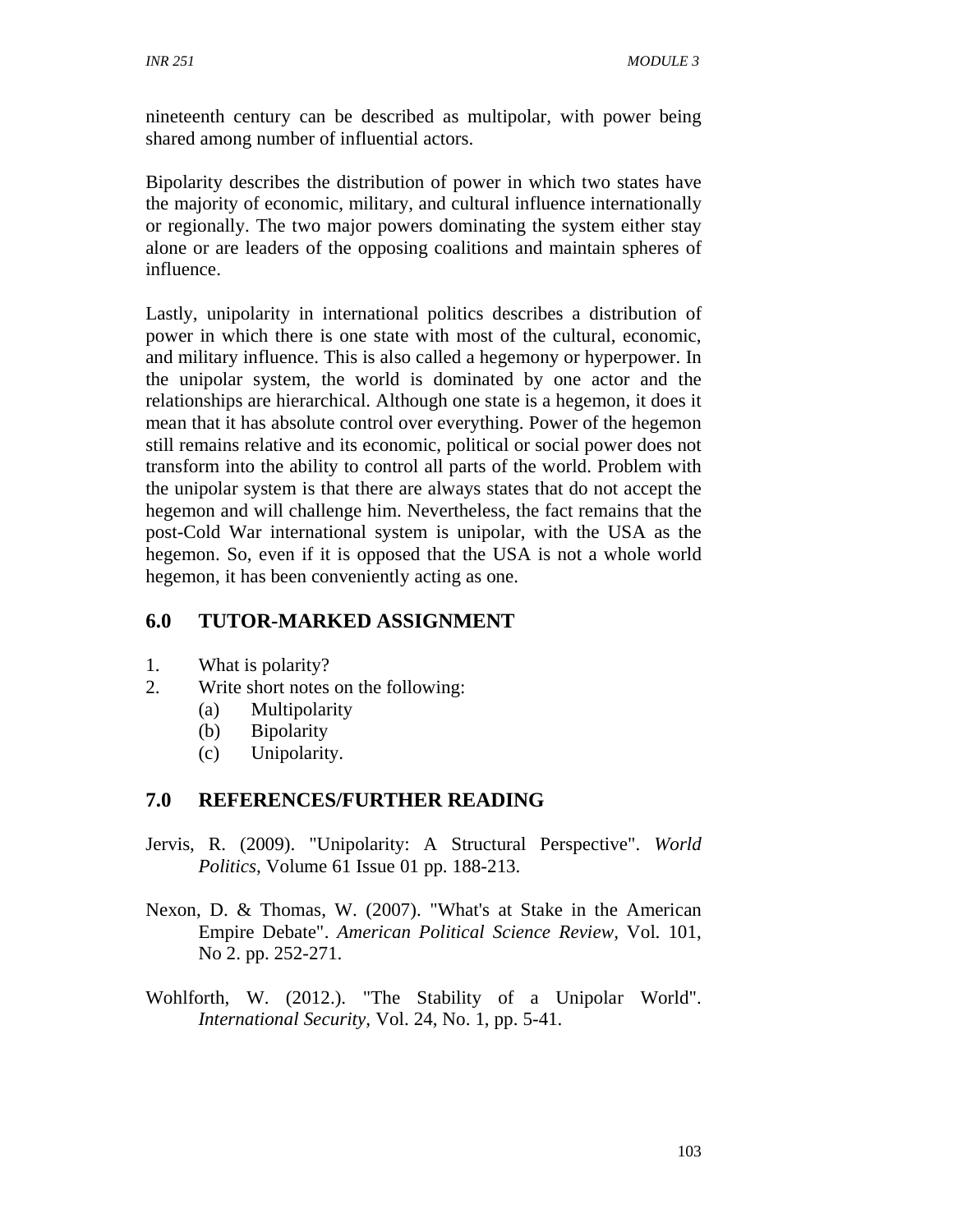### **MODULE 4 ISSUES IN THE CONTEMPORARY INTERNATIONAL SYSTEM**

- Unit 1 Impact of Globalisation
- Unit 2 Collective Security
- Unit 3 The Threat of Terrorism
- Unit 4 The Future of the International System

### **UNIT 1 IMPACT OF GLOBALISATION**

#### **CONTENTS**

- 1.0 Introduction
- 2.0 Objectives
- 3.0 Main Content
	- 3.1 What is Globalisation?
	- 3.2 The Major Aspects of Globalisation
		- 3.2.1 Economic Globalisation
		- 3.2.2 Global Health
		- 3.2.3 Global Natural Environment
		- 3.2.4 Global Workforce
	- 3.3 A Critique of Globalisation

The Impact of Globalisation on the International System

- 4.0 Conclusion
- 5.0 Summary
- 6.0 Tutor-Marked Assignment
- 7.0 References/Further Reading

### **1.0 INTRODUCTION**

Globalisation has been a major topic in the study of International Relations for the past few decades. Almost all aspects of the modern day society have been influenced by it in some way. It has brought about major change in the international system. Globalisation allows us to comprehend the change of relationships between individual states from a more or less side by side existence towards their integration in an international system in which they are more dependent on each other like never before, and where events happening outside their territory are far more likely to have an effect on them than they would have had a about century ago. In this Unit we will discuss the different ways in which states have become more dependent on each other and how globalisation has brought about this change in the international system.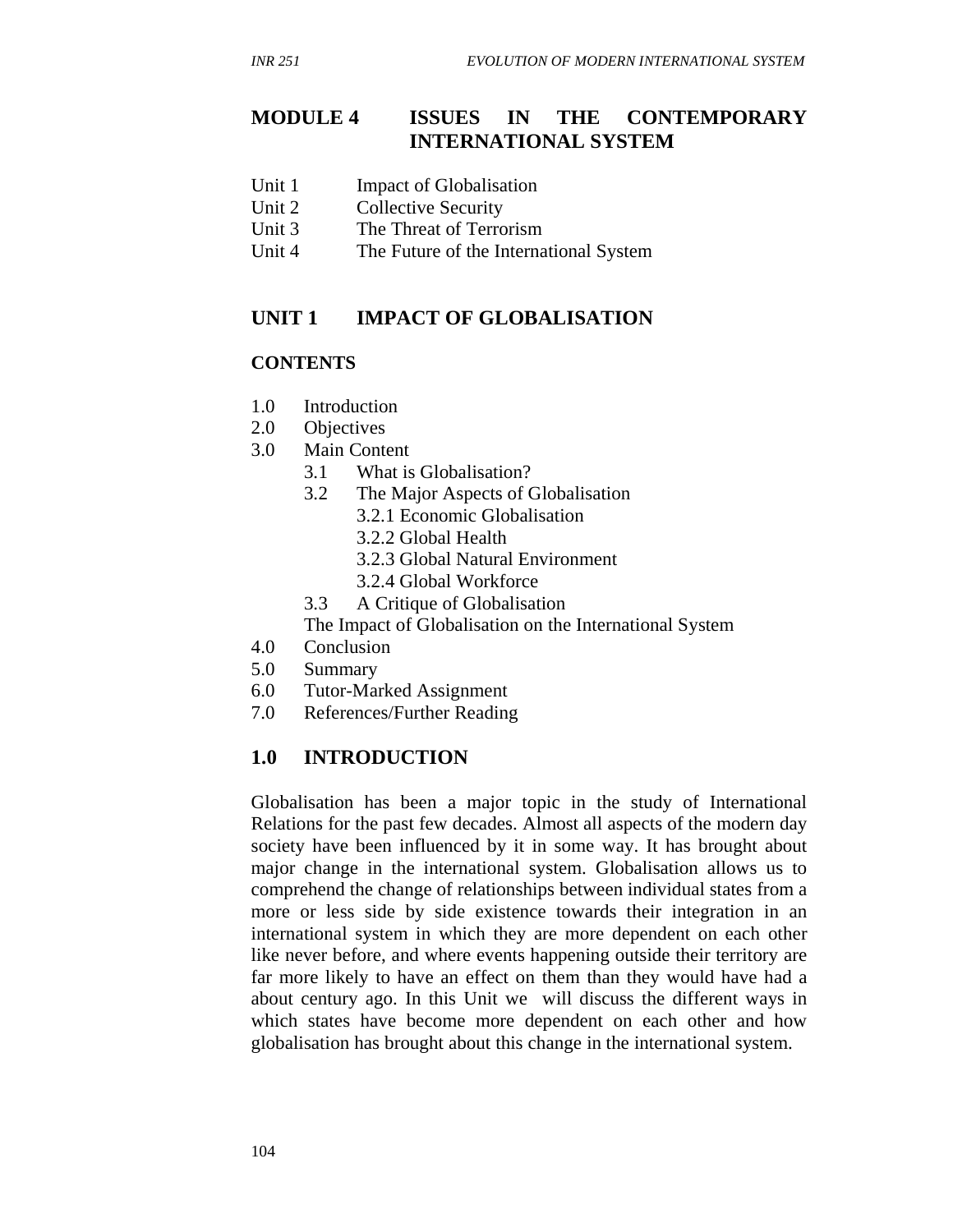# **2.0 OBJECTIVES**

At the end of this unit, you should be able to:

- define the concept of globalisation
- explain how globalisation has impacted on the international system
- critic globalisation as it affects the developing nations.

# **3.0 MAIN CONTENT**

## **3.1 What is Globalisation?**

According to the *Online Etymology Dictionary* the term "globalisation" is derived from the word *globalise*, which refers to the emergence of an international network of social and economic systems. According to the *Oxford English Dictionary Online,* one of the earliest known usages of the term as a noun was in a 1930 publication entitled, *Towards New Education*, where the concept denoted a holistic view of human experience in education. By the 1960s, this concept became a vogue term among economists and other social scientists. It then reached the mainstream press in the last half of the 1980s. Since its inception, the concept of globalisation has inspired competing definitions and interpretations, due to its complexity. Research projects, articles, and discussions have been written on the subject, focusing on varied implications and repercussions in ordering the world. In 2000, the International Monetary Fund (IMF) identified four basic aspects of globalisation: trade and transactions; capital and investment movements; migration and movement of people; and the dissemination of knowledge.

Roland Robertson, a professor of Sociology at University of Aberdeen, an early writer in the field, defined globalisation in 1992 as the compression of the world and the intensification of the consciousness of the world as a whole (Robertson, 1992). Sociologists Martin Albrow and Elizabeth King define globalisation as "... all those processes by which the peoples of the world are incorporated into a single world society" (Albrow, and King 1990: 8). In *The Consequences of Modernity*, Anthony Giddens uses the following definition: "Globalisation can thus be defined as the intensification of worldwide social relations which link distant localities in such a way that local happenings are shaped by events occurring many miles away and vice versa" (Giddens, 1991: 64). Economist Takis Fotopoulos defined "economic globalisation" as the opening and deregulation of commodity, capital and labour markets that led toward present neoliberal globalisation. He used "political globalisation" to refer to the emergence of a transnational elite and a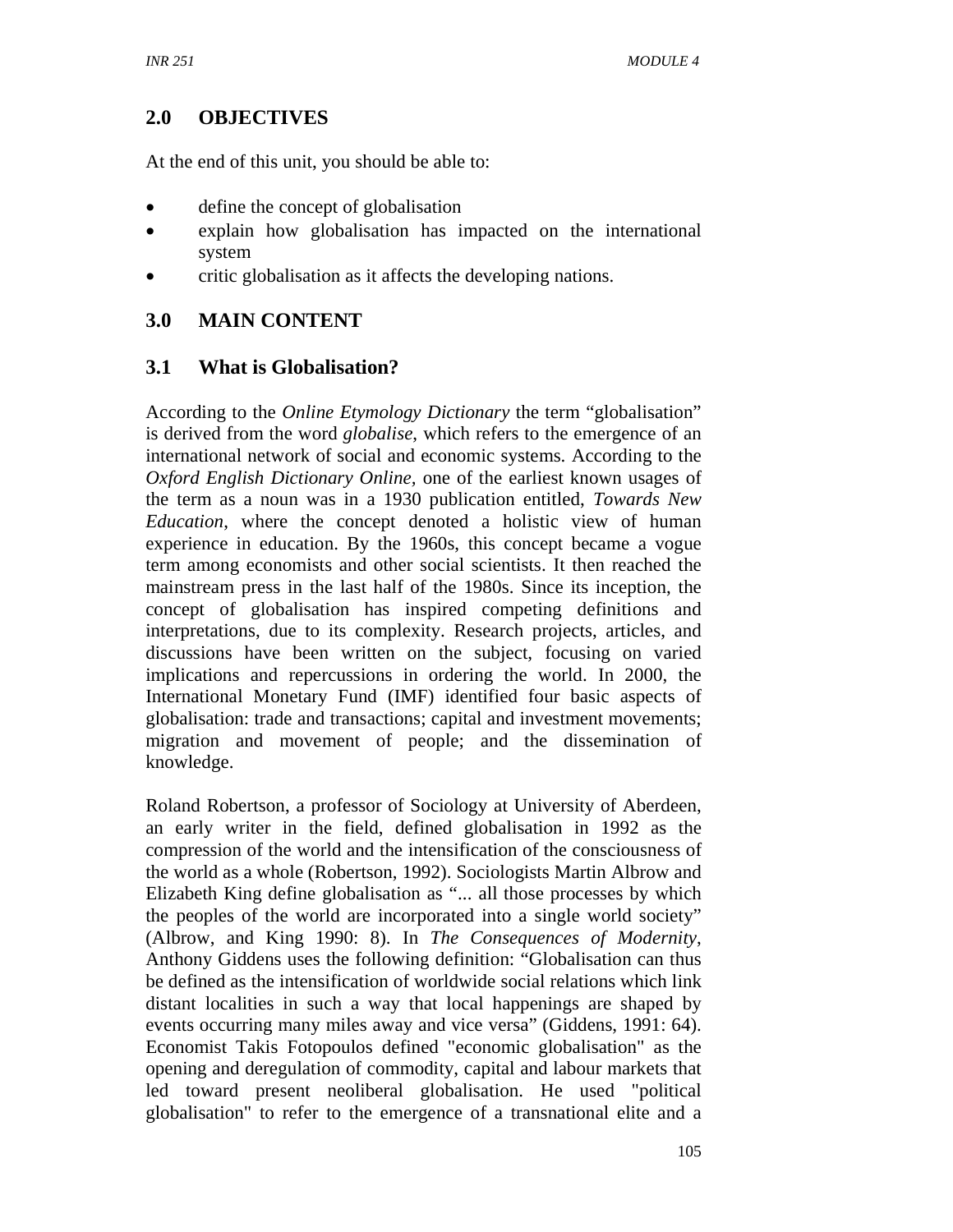phasing out of the nation-state. "Cultural globalisation", he contended, refers to the worldwide homogenisation of culture. Some of his other usages included "ideological globalisation", "technological globalisation" and "social globalisation" (Fotopoulos, 2001: 7). For our working definition in this unit, globalisation can be said to refer to the process of international integration arising from the interchange of world views, products, ideas, and other aspects of culture. It can also be taken to refer to those spatial-temporal processes of change which underpin a transformation in the organisation of human affairs by linking together and expanding human activity across regions and continents. Advances in transportation and telecommunications infrastructure, including the rise of the telegraph and its posterity the Internet, are major factors in globalisation, generating further interdependence of economic and cultural activities.

### **SELF-ASSESSMENT EXERCISE**

In your words, define globalisation.

### **3.2 The Major Aspects of Globalisation**

There are distinct aspects of globalisation that you need to know in order to have a deeper understanding of this course. The four of these include economic globalisation, global health global natural environment and global workforce.

### **3.2.1 Economic Globalisation**

Economic globalisation is defined as the increasing economic interdependence of national economies across the world through a rapid increase in cross-border movement of goods, service, technology and capital. The growth of international trade is a fundamental component of economic globalisation. With improvements in transportation and communication, international businesses have grown rapidly. International business arrangements have led to the formation of multinational corporations (MNCs), companies that have a worldwide approach to markets and production or one with operations in more than one country. In addition, establishment of free trade areas has become an essential feature of modern governments to handle preferential trading arrangements with foreign and multinational entities. These include free ports endowed with favourable customs regulations. Free-trade agreements have established among states the elimination of tariffs and import quotas. With such agreements, people are also free to move between the countries; as such agreements are usually accompanied by open border policy. The European Union, for example, a confederation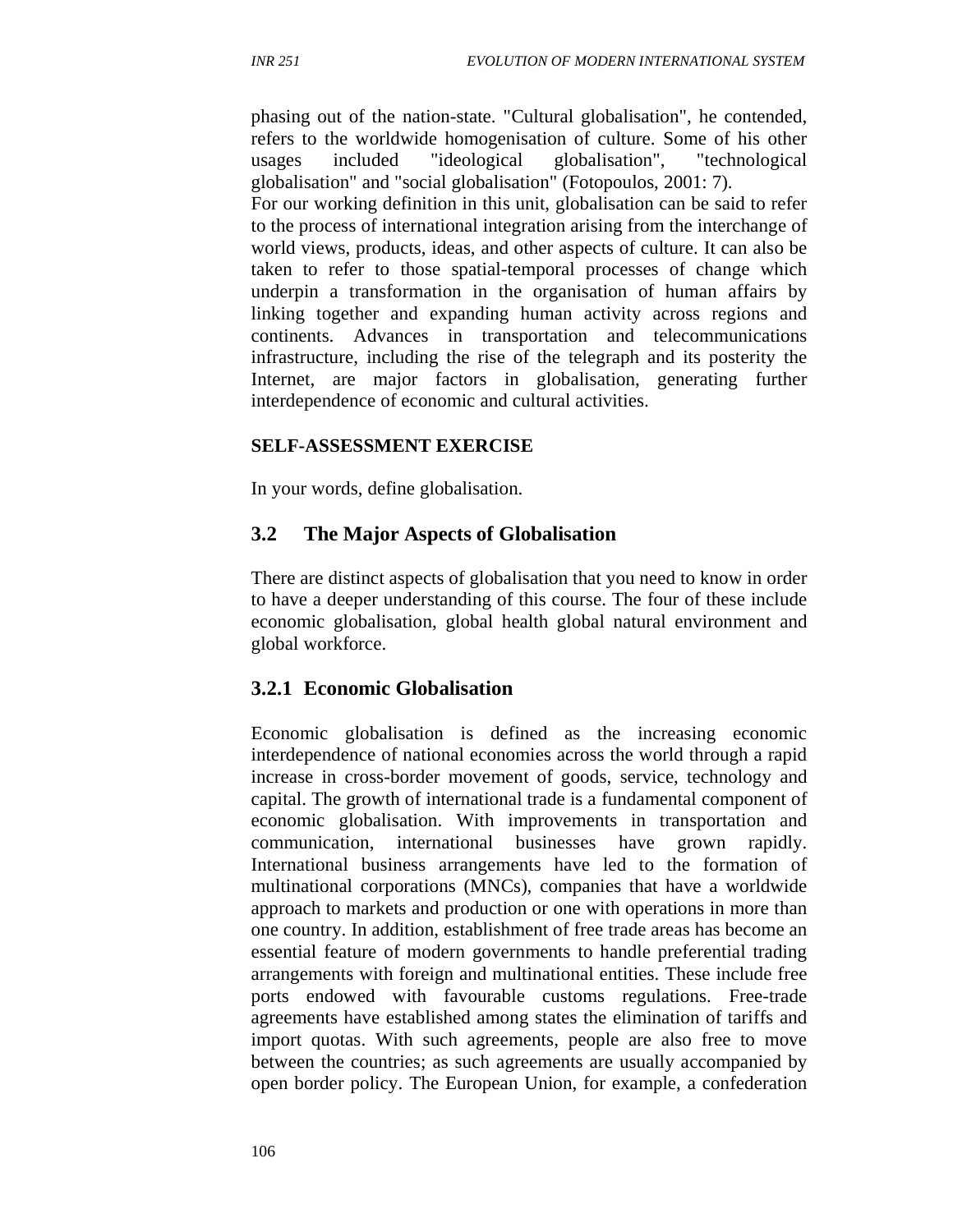of 27 member states, provides both a free trade area and an open border policy.

# **3.2.2 Global Health**

Global health is the health of populations in a global context that transcends the perspectives and concerns of individual nations. Health problems that transcend national borders or have a global political and economic impact are emphasised. Global health has been defined as 'the area of study, research and practice that places a priority on improving health and achieving equity in health for all people worldwide' (Koplan, 2009: 373). Thus, global health is about worldwide improvement of health, reduction of disparities, and protection against global threats that disregard national borders. The application of these principles to the domain of mental health is called Global Mental Health (Patel V, 2010: 303). The major international agency for health is the World Health Organisation (WHO). Other important agencies with impact on global health activities include The United Nations International Children Education Fund (UNICEF), World Food Programme (WFP), United Nations University International Institute for Global Health, and the World Bank. A major initiative for improved global health is the United Nations Millennium Declaration and the globally endorsed Millennium Development Goals.

According to Daulaire (1999), international travel has helped to spread some of the deadliest infectious diseases. Modern modes of transportation allow more people and products to travel around the world at a faster pace, but they also open the airways to the transcontinental movement of infectious disease vectors. One example of this occurring is the HIV/AIDS. Another is the Chagas disease. Due to immigration, approximately 500,000 people in the United States are believed to be infected with Chagas disease. In 2006, the tuberculosis (TB) rate among foreign-born persons in the United States was 9.5 times that of US - born persons. Starting in Asia, the Black Death killed at least one-third of Europe's population in the 14th century. Even worse devastation was inflicted on the American supercontinent by European arrivals. About ninety percent of the populations of the civilisations of the "New World" such as the Aztec, Maya, and Inca were killed by small pox brought by European colonisers.

# **3.2.3 Global Natural Environment**

The natural environment, according to Johnson, *et al.* (1997), encompasses all living and non-living things occurring naturally on Earth or some region thereof. It is an environment that encompasses the interaction of all living species. The natural environment is contrasted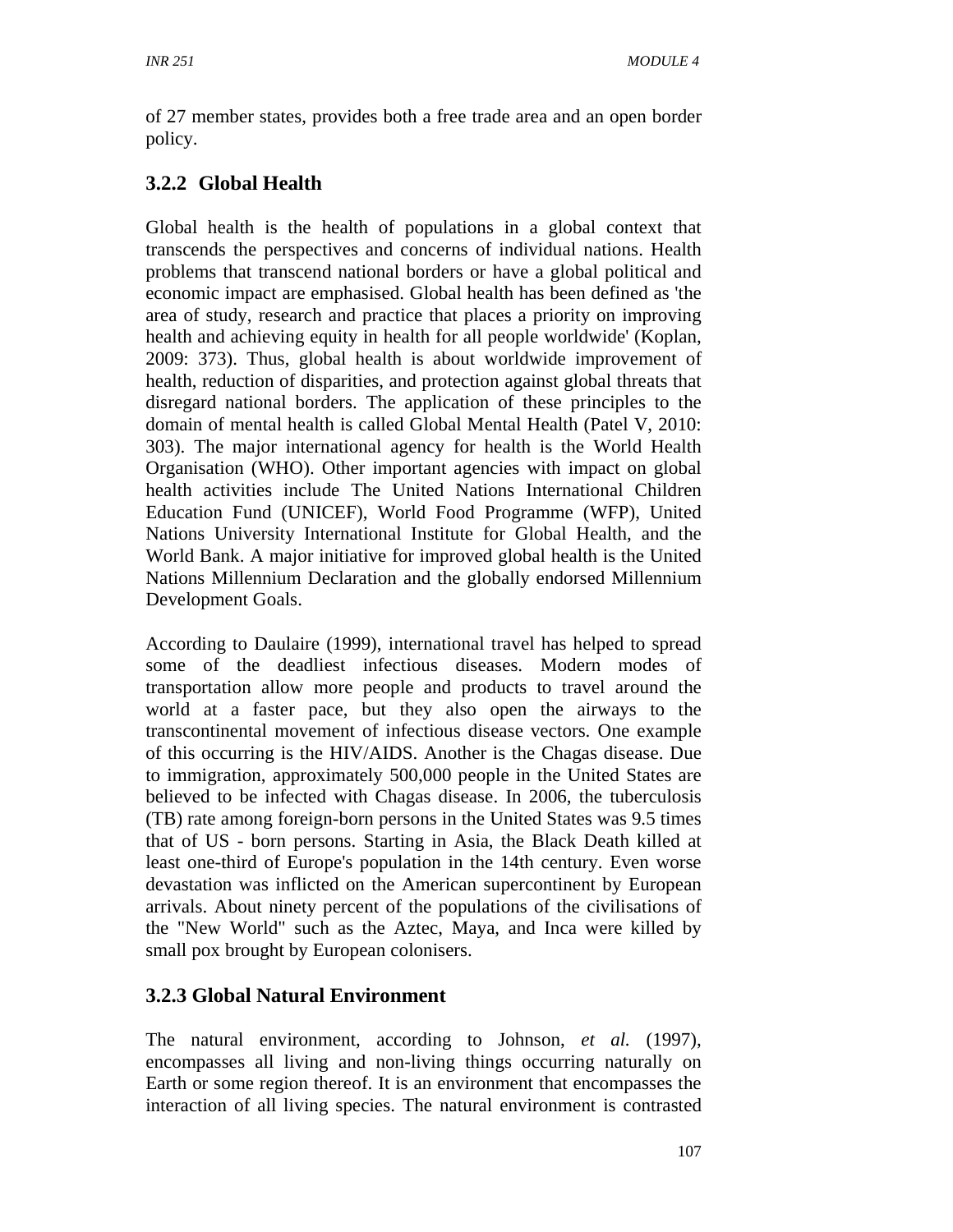with the built environment, which comprises the areas and components that are strongly influenced by humans. It is difficult to find absolutely natural environments; it is common that the naturalness varies in a continuum, from ideally one hundred percent natural in one extreme to zero percent natural in the other. More precisely, we can consider the different aspects or components of an environment and see that their degree of naturalness is not uniform but, instead, there exists a coupled human–environment system. Human challenges to the natural environment, such as climate change, cross-boundary water and air pollution, over-fishing of the ocean, and the spread of invasive species require at least transnational and, often, global solutions. Since factories in developing countries increased global output and experienced less environmental regulation, globally there have been substantial increases in pollution and its impact on water resources. The northern hemisphere has been the leading producer of carbon monoxide and sulfur oxides. Global traffic, production, and consumption are causing increased global levels of air pollutants.

The time between distances is shrinking between continents and countries due to globalisation, causing developing and developed countries to find new ways to solve problems on a global rather than regional scale. Agencies like the United Nations have now become the global regulators of pollution. Action has been taken by the United Nations to monitor and reduce atmospheric pollutants through the Kyoto Protocol, the UN Clean Air Initiative, and studies of air pollution and public policy.

### **3.2.4 Global Workforce**

Global workforce refers to the international labour pool of workers, including those employed by multinational companies and connected through a global system of networking and production, immigrant workers, transient migrant workers, telecommuting workers, and those in contingent work and other precarious employment. The global workforce, or international labour pool, reflects a new international division of labour that has been emerging since the late 1970s in the wake of other forces of globalisation. Torres (2013), maintains that as of 2012, the global labour pool consisted of approximately 3 billion workers, around 200 million unemployed. The global economic factors driving the rise of MNCs – namely, cross-border movement of goods, services, technology and capital – are changing ways of thinking about labour and the structure of today's workforce. With roots in the social processes surrounding the shift to standardisation and industrialisation, post-industrial society in the Western world has been accompanied by industrialisation in other parts of the world, particularly in Asia. As industrialisation takes hold worldwide and more cultures move away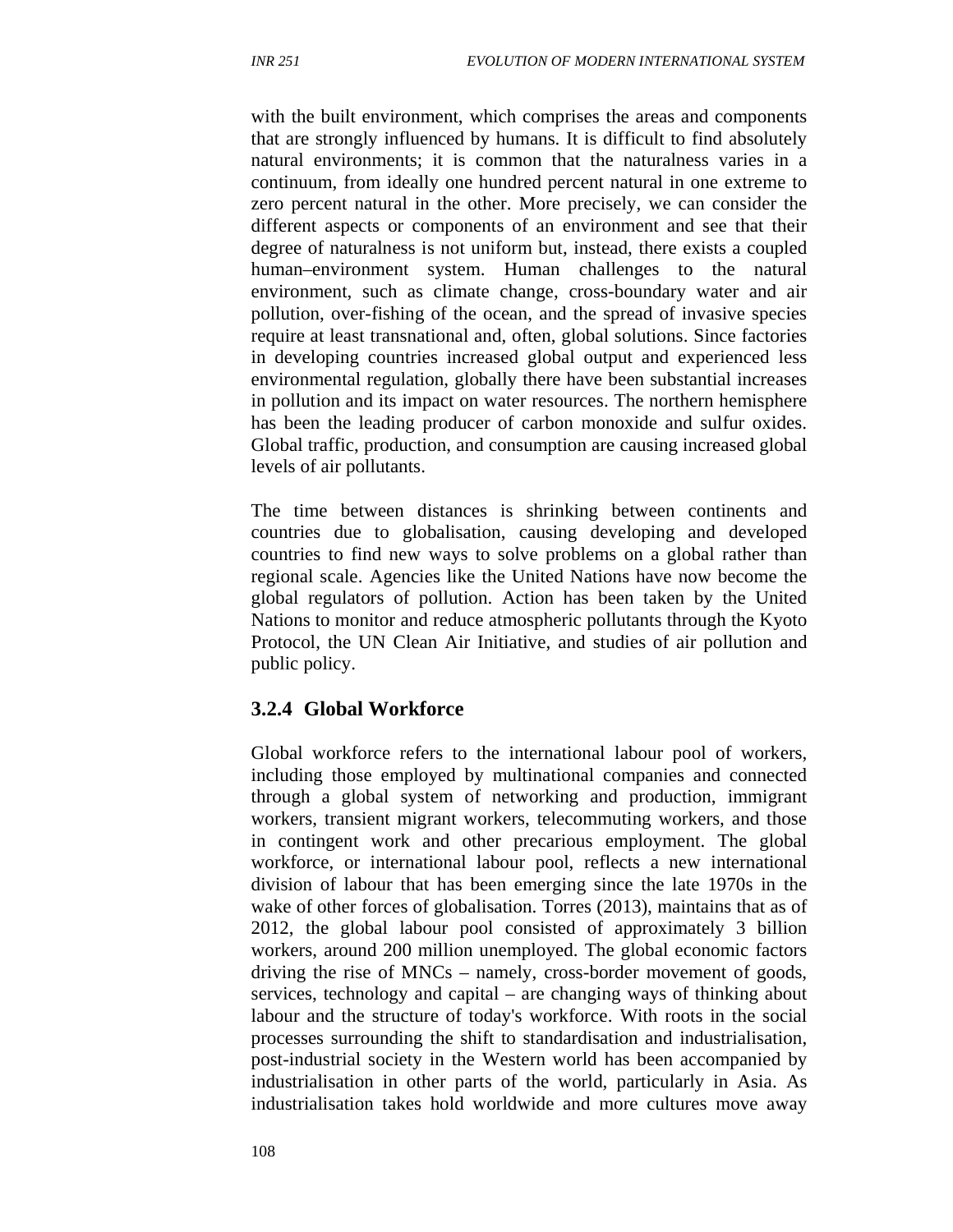from traditional practices in respect to work and labour, the ways in which employers think about and utilise labour are changing.

The global workforce is competitive and has been described as "a war for talent." (Marin, Dalia and Theirry Verdier 2012: 209–223). This competitiveness is due, in part, to communications technologies that assist companies to attain multinational status. Communication technologies also allow companies to find workers without limiting their search locally, a process known as global labour arbitrage. An example of this war for talent is the phenomenon of foreign executives appointed into headquarters positions of local organisations.

Furthermore, many countries have some form of guest worker programme with policies similar to those found in the US that permit US employers to sponsor non-US citizens as labourers for approximately three years, to be deported afterwards if they have not yet obtained a green card. As of 2009, over 1,000,000 guest workers resided in the USA. The largest programme, the H-1B Visa, has 650,000 workers and the second-largest, the L-1 Visa, has 350,000. Many other United States visas exist for guest workers as well, including the H-2A Visa, which allows farmers to bring in an unlimited number of agricultural guest workers.

### **SELF-ASSESSMENT EXERCISE**

To what extent is the global workforce a distinctive aspect of globalisation?

### **3.3 Impact of Globalisation on the International System**

Globalisation has changed the international system quite significantly in so far as it made states far more interdependent and interconnected. The world is not a place of many different and separate countries anymore, but these states form almost one entity on many different levels. Problems do not arise isolated anymore and thus the solutions for these now also have to be found in collective action rather than individual responses. Intergovernmental Organisations, private sector bodies and global financial institutions – the products of globalisation – have taken the leading role in trying to solve these global problems and in creating a global market and economy. And by doing so, they have simultaneously brought states closer together and more dependent on each other.

A very important role in the process of globalisation has been played by the various Intergovernmental Organisations (IGOs) which gained increasing significance through the process of globalisation. Before the age of globalisation, states were looking to promote their national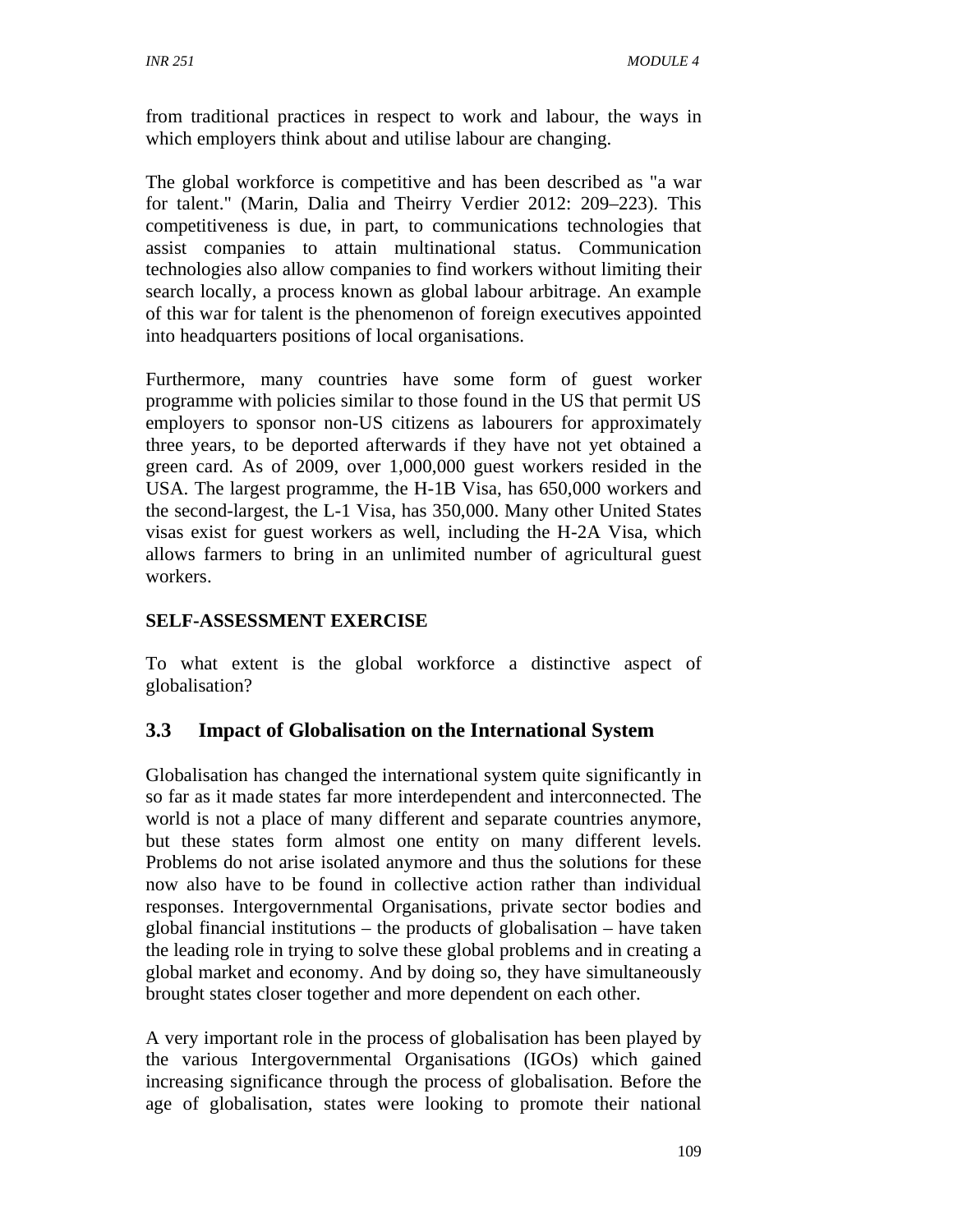interests. They were concerned more with their own safety than global security and they were looking for ways to deal with problems at a domestic rather than international level. Nowadays, since the issues and difficulties which states have to face are becoming more global than national, states are no longer able to protect their citizens and deal with problems by their own means, unless they take collective action together with other states in IGOs. By joining these, states give up some of their sovereignty to a body governed by the collective will and decisions of its member-states. This joined sovereignty had not existed before and it sometimes implies that states have to comply with the majority decision and are thus affected by it, even though it might not have been the initial desire of the individual state. Sometimes, they have to sacrifice their national interests in order to reach international rather than national aims. This demonstrates how member-states of the NATO are dependent on each other and affected by what happens in the other member-states.

#### **3.4 A Critique of Globalisation**

Reactions to the processes contributing to globalisation have varied widely. Philosophical differences regarding the costs and benefits of globalisation have given rise to a broad-range of ideologies and social movements. Proponents of economic growth, expansion development, in general, view globalisation as desirable and necessary to the well-being of human society. In general, corporate businesses, particularly in the area of finance, see globalisation as a positive force in the world. Many economists cite statistics that seem to support such positive impact. In the words of Jeffrey Sachs, economic liberals and neoliberals generally argue that higher degrees of political and economic freedom in the form of free trade in the developed world are ends in themselves, producing higher levels of overall material wealth. Between them, globalisation is seen as the beneficial spread of liberty and capitalism (Sachs, 2005).

Jagdish Bhagwati, a former adviser to the UN on globalisation, holds that, although there are obvious problems with overly rapid development, globalisation is a very positive force that lifts countries out of poverty by causing a virtuous economic cycle associated with faster economic growth (Bhagwati, 2005). Economist Paul Krugman is another staunch supporter of globalisation and free trade with a record of disagreeing with many critics of globalisation. He argues that many of who pick holes with globalisation lack a basic understanding of comparative advantage and its importance in today's world.

However, antagonists view globalisation as detrimental to social wellbeing on a global or local scale. This includes those who question either the social or natural sustainability of long-term and continuous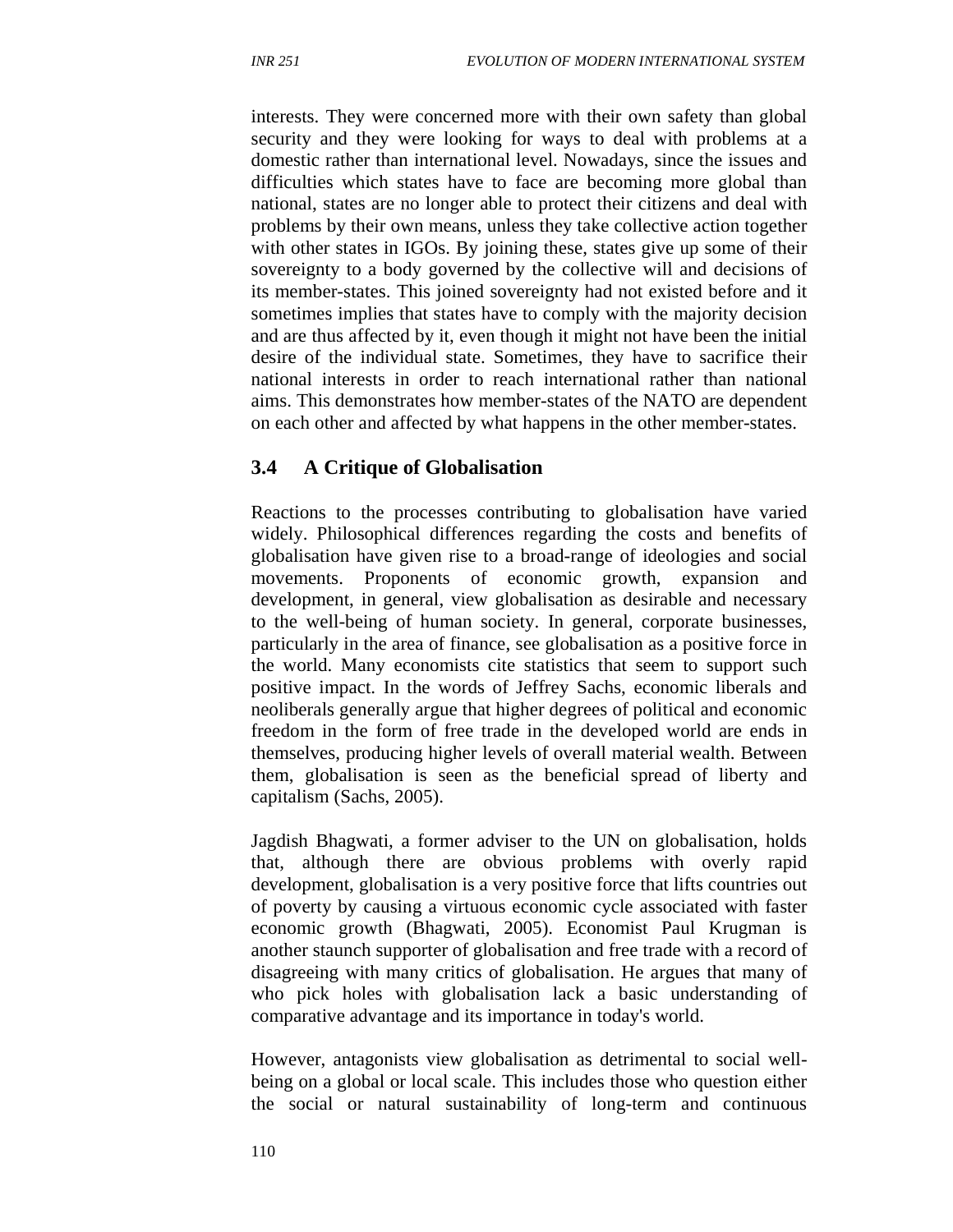economic expansion; the social structural inequality caused by these processes, and the colonial, imperialistic, or hegemonic ethnocentrism, cultural assimilation and cultural appropriation that underlie such processes (Sen, 1970). Other critiques of globalisation generally stem from discussions surrounding the impact of such processes on the planet as well as the human costs. They challenge directly traditional metrics, such as GDP, and a "multitude of interconnected fatal consequences such as social disintegration, breakdown of democracy, more rapid and extensive deterioration of the environment, the spread of new diseases, increasing poverty and alienation" (Fritjof, 2002), which they claim are the unintended consequences of globalisation.

Criticisms of globalisation have arisen from church groups, national liberation factions, unionists, intellectuals, artists, protectionists, anarchists amongst others. Some critics argue that globalisation harms the diversity of cultures. As a dominating country's culture is introduced into a receiving country through globalisation, it can become a threat to the diversity of local culture. Some argue that globalisation may ultimately lead to Westernisation or Americanisation of culture, where the dominating cultural concepts of economically and politically powerful Western countries spread and cause harm on local cultures.

Other opponents of globalisation see the phenomenon as a promotion of corporatist interests (Lee, 2007). They also claim that the increasing autonomy and strength of corporate entities shapes the political policy of countries. They advocate global institutions and policies that they believe better address the moral claims of poor and working classes as well as environmental concerns. They also argue that unrestricted free trade benefits only those with more financial leverage (i.e. the rich) at the expense of the poor. The anti-globalisation groups are aware of the unequal power and respect among nations in terms of international trade between the developed and underdeveloped countries of the world. They maintain that while it is true that free trade encourages globalisation among countries, some countries who advocate this very phenomenon turn to protect their economy.

### **SELF-ASSESSMENT EXERCISE**

What are the arguments made for and against globalisation?

### **4.0 CONCLUSION**

Overall, this unit has demonstrated, that globalisation has changed the international system quite significantly in so far as it has made states far more interdependent and interconnected. The world is not a place of many different and separate countries anymore, but these states form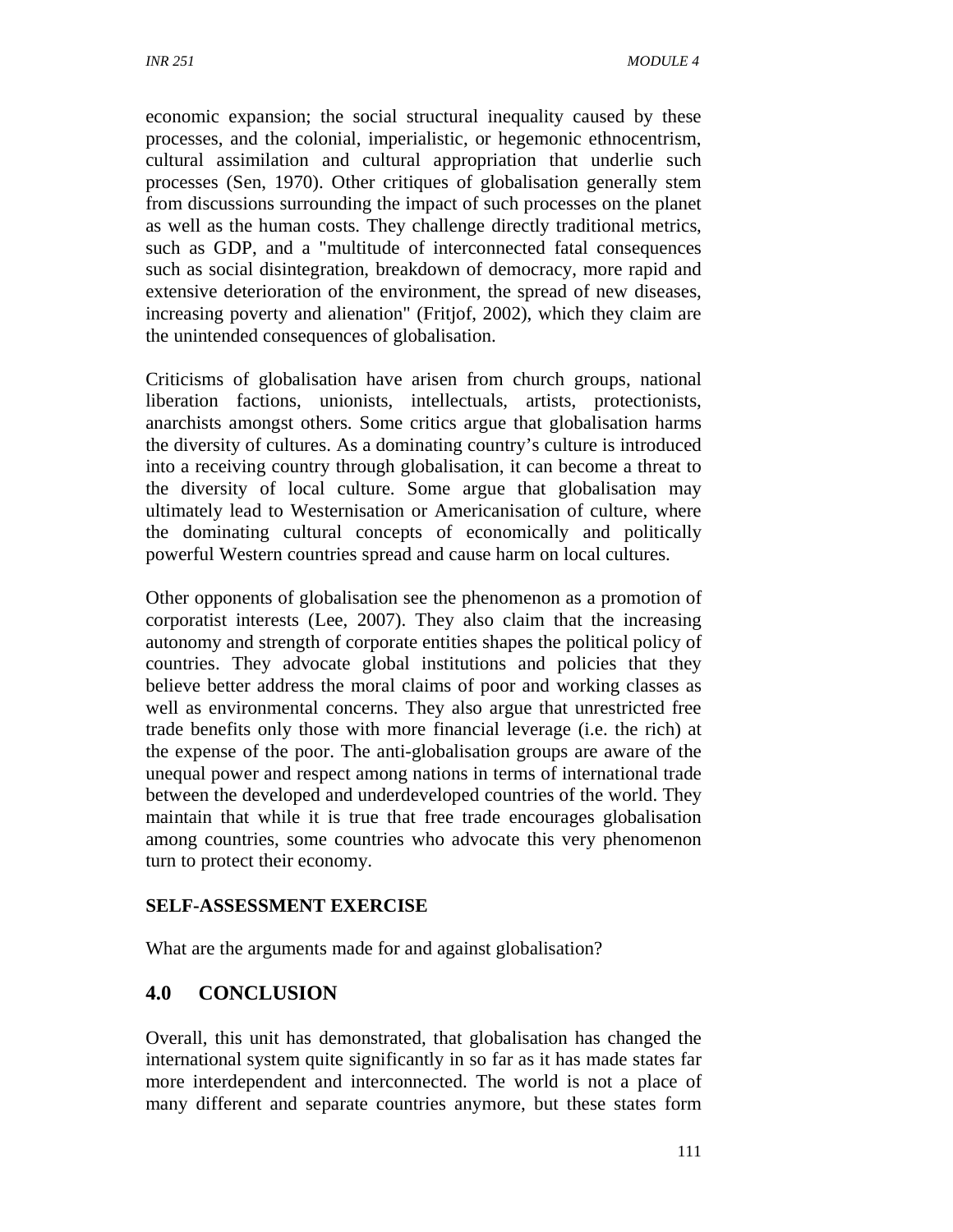almost one entity on many different levels. Problems do not arise isolated anymore and thus the solutions for these now also have to be found in collective action rather than individual responses. Intergovernmental Organisations, private sector bodies and global financial institutions – the products of globalisation – have taken the leading role in trying to solve these global problems and in creating a global market and economy. And by doing so, they have simultaneously brought states closer together and more dependent on each other.

## **5.0 SUMMARY**

Globalisation refers to the process of international integration arising from the interchange of world views, products, ideas, and other aspects of culture. Economic globalisation is the increasing economic interdependence of national economies across the world through a rapid increase in cross-border movement of goods, service, technology and capital. Global health on its part, refers to health of populations in a global context that transcends the perspectives and concerns of individual nations. Nowadays, a number of health problems transcend national borders. Similarly, human challenges to the natural environment, such as climate change, cross-boundary water and air pollution, over-fishing of the ocean, and the spread of invasive species require at least transnational and, often, global solutions**.** 

The global workforce, or international labour pool, reflects a new international division of labour that has been emerging since the late 1970s in the wake of other forces of globalisation. The global workforce is competitive and has been described as "a war for talent." Many countries have some form of guest worker programme.

Globalisation has changed the international system quite significantly in so far as it has made states far more interdependent and interconnected. The world is not a place of many different and separate countries anymore, but these states form almost one entity on many different levels.

Arguments have been made for and against globalisation. Proponents of economic growth, expansion and development, in general, view globalising processes as desirable and necessary to the well-being of human society. However, antagonists view globalising processes as detrimental to social well-being on a global or local scale. This includes those who question either the social or natural sustainability of longterm and continuous economic expansion, the social structural inequality caused by these processes, and the colonial, imperialistic, or hegemonic ethnocentrism, cultural assimilation and cultural appropriation that underlie such processes.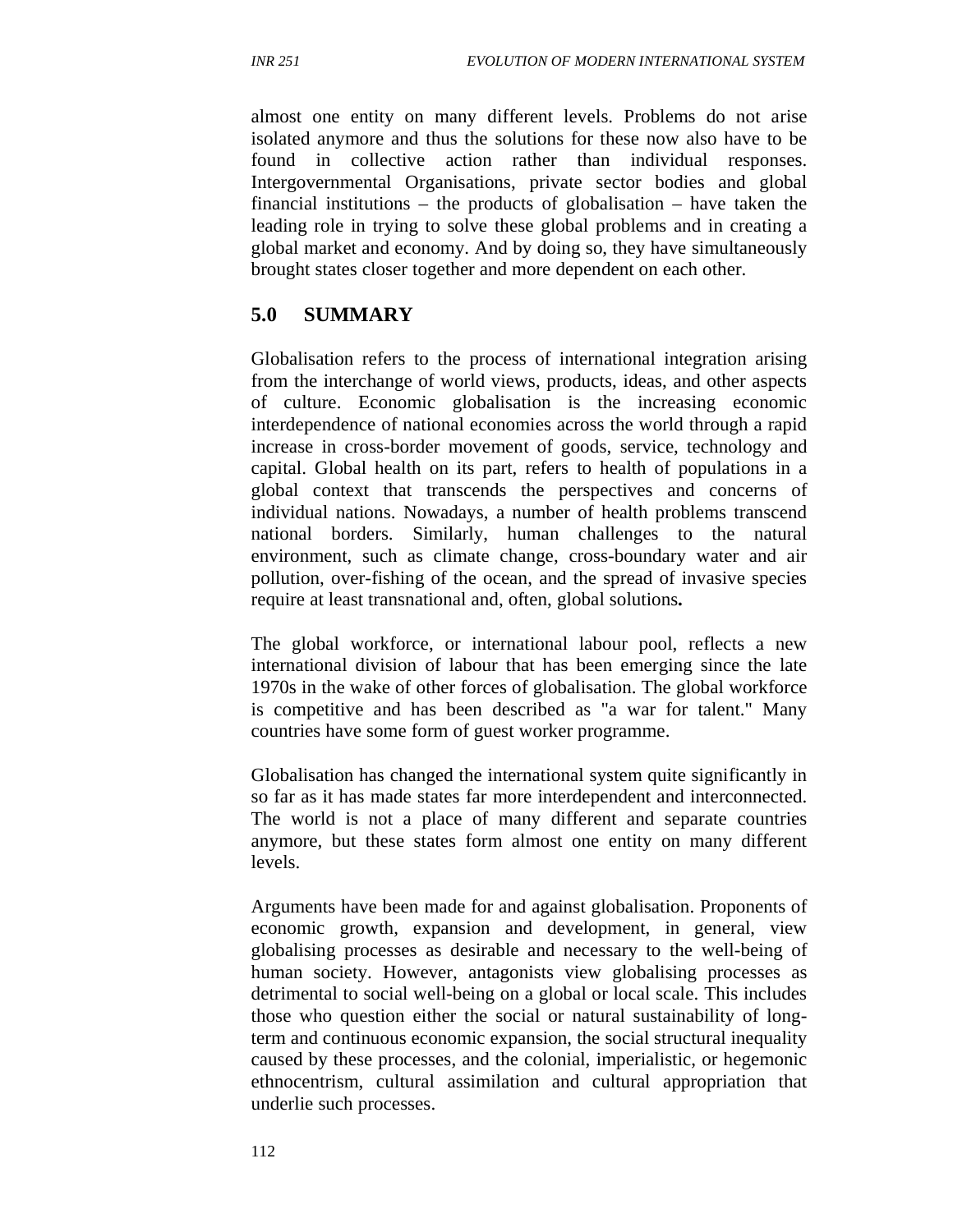### **6.0 TUTOR-MARKED ASSIGNMENT**

- 1. What is "globalisation?"
- 2. Discuss the major facets of life affected by globalisation.
- 3. What are the major strength and weaknesses globalisation?

## **7.0 REFERENCES/FURTHER READING**

- Robertson, R (1992). *Globalisation: Social Theory and Global Culture*  (Reprint ed.). London: Sage.
- Martin, A. & King, E. (Eds.). (1990). *Globalisation, Knowledge and Society* London: Sage.
- Giddens, A (1991)*The Consequences of Modernity* Cambridge: Polity Press.
- Fotopoulos, (2001). "Globalisation, the Reformist Left and the Anti-Globalisation Movement." *Democracy & Nature: The International Journal of Inclusive Democracy*, vol. 7, No. 2.
- Koplan J.P. *et al*. (2009). Consortium of Universities for Global Health Executive Board. Towards a Common Definition of Global Health. Lancet.373(9679),1993-1995.

Sachs, J. (2005). *The End of Poverty*. New York: The Penguin Press.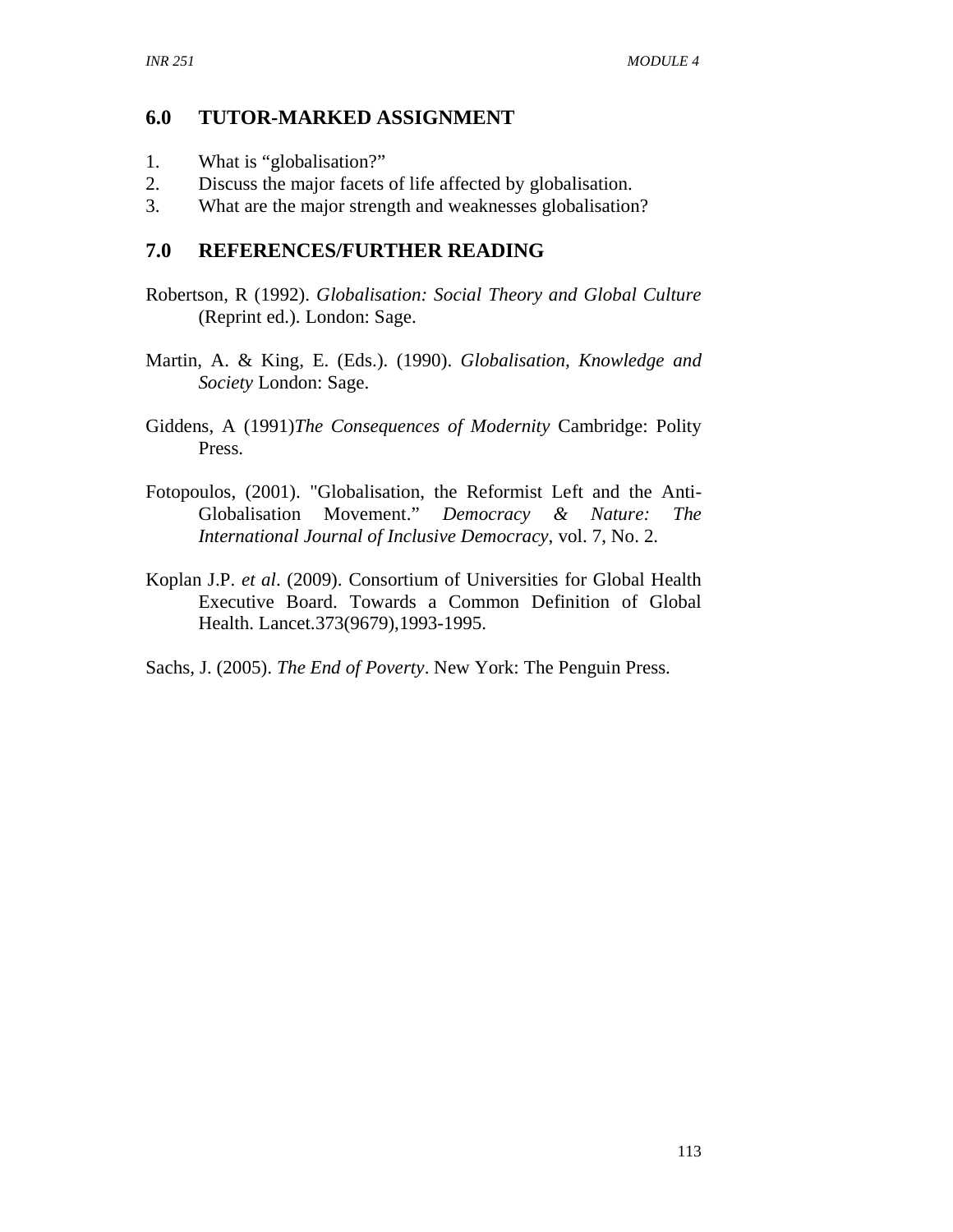### **UNIT 2 COLLECTIVE SECURITY SYSTEM IN THE MODERN INTERNATIONAL SYSTEM**

#### **CONTENTS**

- 1.0 Introduction
- 2.0 Objectives
- 3.0 Main Content
	- 3.1 What is Collective Security?
	- 3.2 The Major Assumptions and Principles of Collective Security System
	- 3.3 The Evolution of Collective Security System in the International System
	- 3.4 The Relevance of the Collective Security Paradigm in to World Peace and Security
	- 3.5 The Challenges of Collective Security System
		- 3.5.1 Threat of Unilateral Actions by Powerful Nations
			- 3.5.2 Double Standards
			- 3.5.3 Lack of Real Sense of Oneness as an International System
- 4.0 Conclusion
- 5.0 Summary
- 6.0 Tutor-Marked Assignment
- 7.0 References/Further Reading

### **1.0 INTRODUCTION**

The concept of collective has been credited with averting wars. As globalisation took the central stage in the international system as a result of the ever increasing interaction and technological advancement, collective security became a major world agenda in handling existing and future challenges to global peace and security arising from the aggressive behaviour of nations towards one another. Today, the system of collective security approach in the world affairs has contributed immensely to ensure international peace, security and justice. Instances where the United Nations has stood to defend countries such as South Korea and Kuwait from aggression by North Korea and Iraq respectively are indicators of this. It is, however, true that collective security also faces challenges when it comes to its application and the perceptions around its application. The central purpose of this unit is to provide an insight into understanding the concept of collective peace, dwelling on major assumptions about the concept, as well as understanding the instruments for pursuing collective peace and the challenges emanating thereof.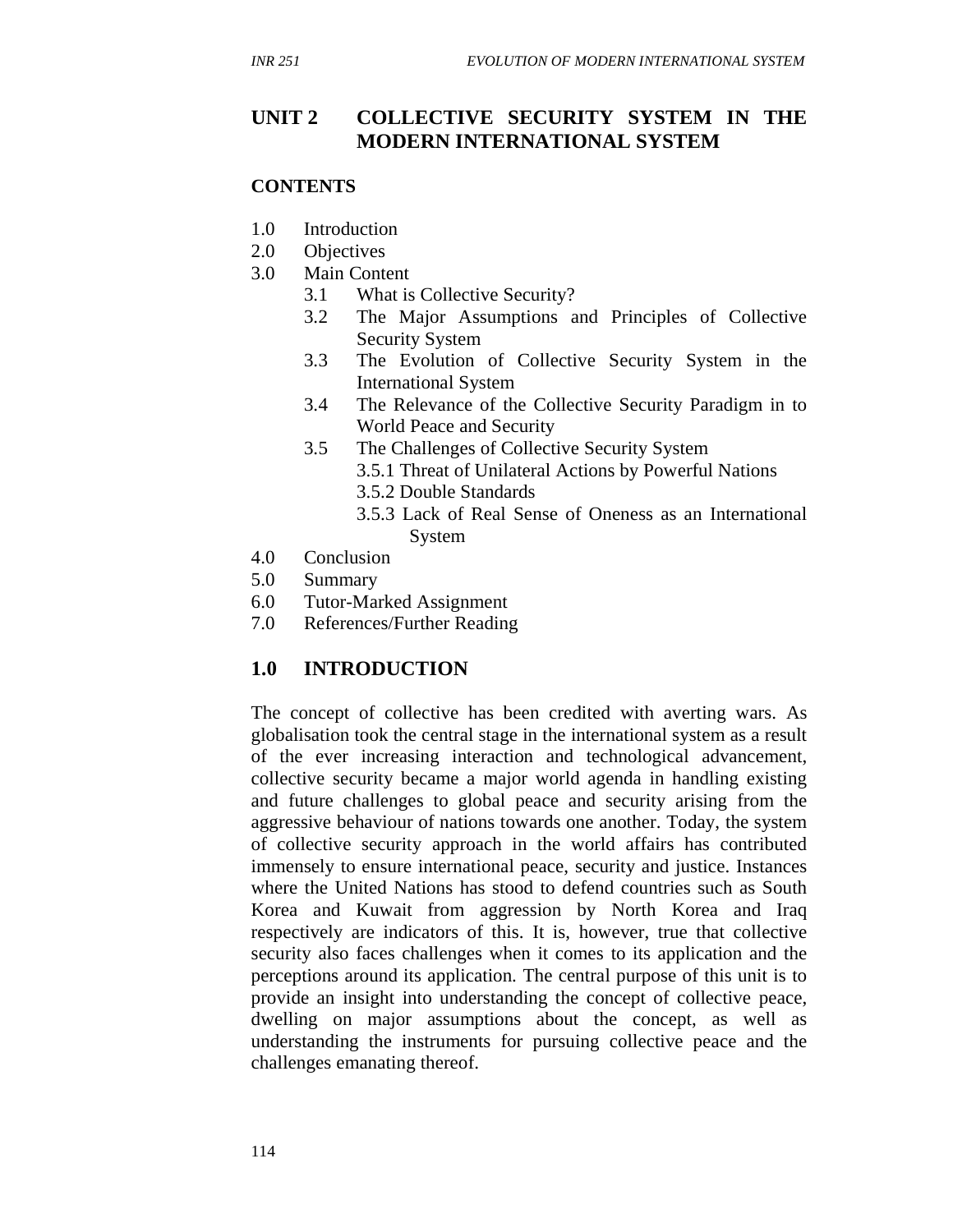# **2.0 OBJECTIVES**

At the end of this unit, you should be able to:

- define collective security
- explain the major assumption of the notion of collective peace in the international system
- trace the evolution of collective security
- enumerate the challenges facing the application of collective peace.

## **3.0 MAIN CONTENT**

### **3.1 What is Collective Security?**

Miller (1999) states that several factors have made the task of defining the concept of collective security difficult. This is because the concept has kept evolving, making its definition also to be fluid and varied. He adds that the difficulty in the definition has become more complicated because of the existence of several organs operating in the system. Miller maintains that some of the organs are established to protect their member states from the attack of non-members. These, according to him are collective defense organs. He cites NATO as an example.

In seeking to establish a conceptual clarification about collective security, Onyemaechi Eke maintains that collective security is an idealist thinking which hinges on the prevention of hostilities by the formation of an overwhelming military force by member states to deter aggression or, by implication, to launch a reprisal attack capable of defeating the recalcitrant member (Eke, 2007). According to him, collective security connotes the institutionalisation of a global police force against the abuse of order and breaches, which can lead to insecurity in the international system. It is an arrangement in which states cooperate to provide security for all by the action of all against any state within the group which might challenge the existing order by using force.

Van Dyke (1957) sees collective security as a system in which a number of states are bound to engage in collective efforts on behalf of each other's individual security. Chaturvedi (2006), collective security is an arrangement arrived at by some nations to protect their vital interest, safety or integrity, against a probable threat or menace over a particular period, by means of combining their powers. Lastly, Shwarzenberger (1951), defines collective security as a machinery for joint action in order to prevent or counter any attack against an international order. The term implies collective measures for dealing with threats to peace.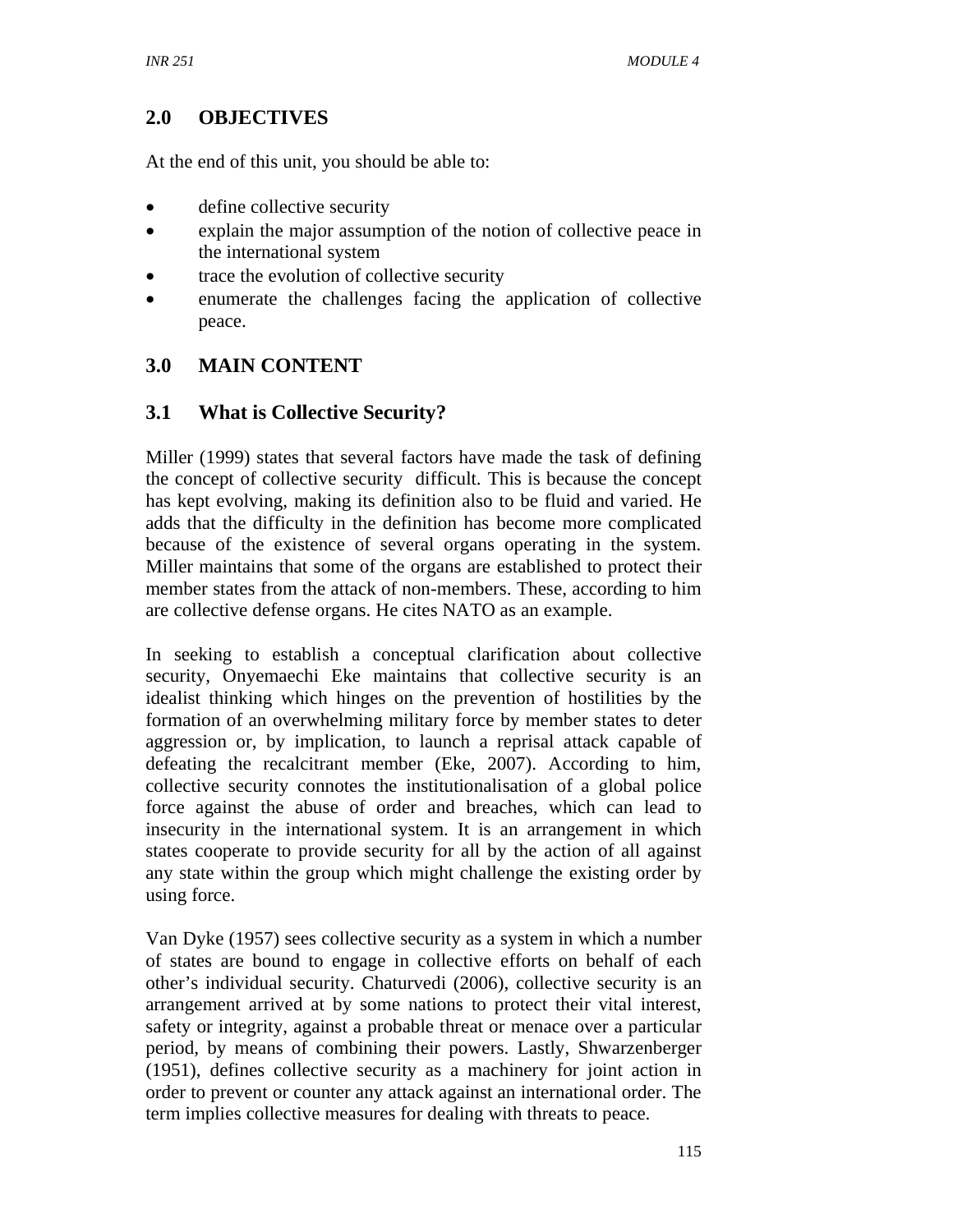From the definitions given by the mentioned scholars, collective security in the international system can be seen as a plan for maintaining peace through an organisation of sovereign states, whose members pledge themselves to defend each other against attack. The concept is best seen as security for individual nations through collective means. That is to say that by membership in an international organisation made up of all or most of the states of the world who have pledged to defend each other from attack.

Collective security, in another way, is the acceptance of the fact that war is a reality as well as recognising the relevance of power in international politics; its arrangement ensures that there should be a measure to use overwhelming force to frustrate any attempt by any state to change the status quo of the international system by use of force. The status quo here implies the world order of independent sovereign states. This contrasts with self-help strategies of engaging in war for purely immediate national interest. The collective security organisation not only gives cheaper security, but also may be the only practicable means of security for smaller nations against more powerful threatening neighbours.

The term "collective security" has also been cited as the guiding principle for the establishment of the League of Nations and the United Nations which sees aggression as a crime against humanity. By employing a system of collective security, aggression or war would no longer be the concern of any individual nation, but would be the concern of all nations. The United Nations hopes to dissuade any member state from acting in a manner likely to threaten peace, thereby avoiding any conflict.

### **SELF-ASSESSMENT EXERCISE**

Define collective security.

### **3.2 The Major Principles and Assumptions of Collective Security System**

The system of collective security is believed to be successful if the following assumptions are realised. First, according to Palmer and Perkings (2007), for a collective security to be successful it must be strong enough to cope with aggression from any power or combination of powers, and it must be invoked if and as aggression occurs. Thus, collective security involves the willingness to apply sanctions as and when necessary and even to go to war. Collective security will never work unless all the nations that take part in it are prepared simultaneously to threaten with sanctions and to fight, if necessary, an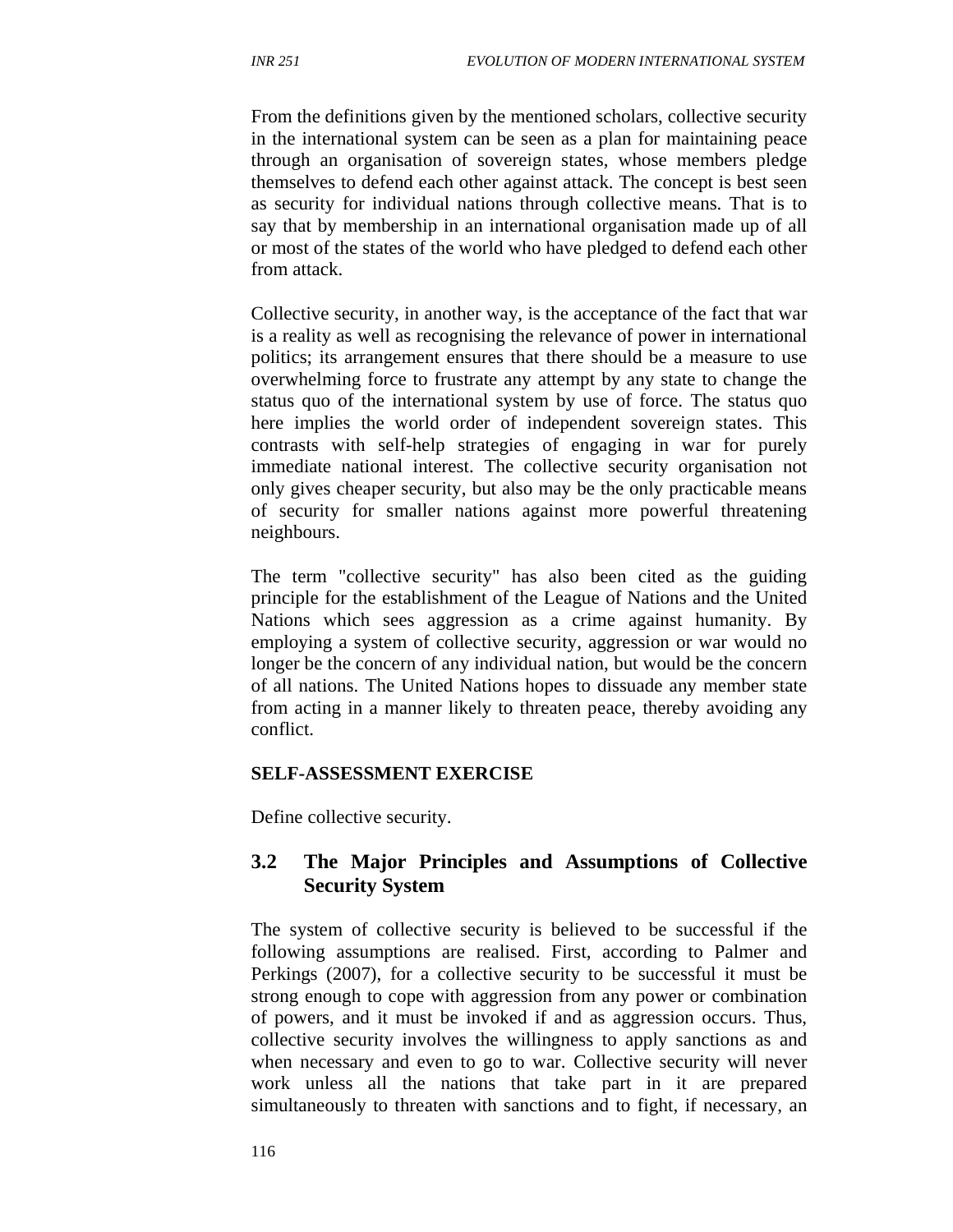aggressor. It must, therefore, be open to those states which are willing to accept this obligation in good faith.

Rourke and Boyer (1998) assert that collective security system is based on four basic principles: first, all countries foreswear the use of force except in self-defense; second, all agree that peace is indivisible, an attack on one is an attack on all; third, all pledge to unite to halt an aggression and restore peace; fourth, all agree to supply whatever material or personnel resources that are necessary to form a collective security force associated with the United Nations or some Intergovernmental Organisations to defeat aggressors and restore peace. Thus, the basic idea behind collective security system is that an attack on one is an attack on all. Any state contemplating aggression would face the sure prospect of struggle, not simply with the prospective victim, but with all other members of the system, who would make the necessary sacrifice to save the state under attack.

### **SELF-ASSESSMENT EXERCISE**

What are the major assumptions of collective security system?

## **3.3 The Evolution of Collective Security in the International System**

The concept of collective security as one of the most promising approaches for peace and a valuable device for power management on an international scale has long history of development, albeit in different forms. As such, it is not a new creation in the international system. Cardinal Richelieu, as the chief advisor of the king and the prime minister of France during the reign of Louis XIII, proposed a scheme of collective security in 1629. Later, it was his principles that were partially reflected in the 1648 Peace of Westphalia. In the eighteenth century many other proposals were made for collective security arrangements, especially in Europe.

In another dimension, the concept of a peaceful community of nations was outlined by Immanuel Kant in 1795 in his work *Perpetual Peace: A Philosophical Sketch*. Kant, specifically, outlined the idea of a league of nations that would control conflict and promote peace between states. He argues for the establishment of a peaceful world community not in a sense that there be a global government but in the hope that each state would declare itself as a free state that respects its citizens and welcomes foreign visitors as fellow rational beings. His key argument is that a union of free states would promote peaceful society worldwide: therefore, in his view, there can be a perpetual peace shaped by the international community rather than by a world government. Bahá'u'lláh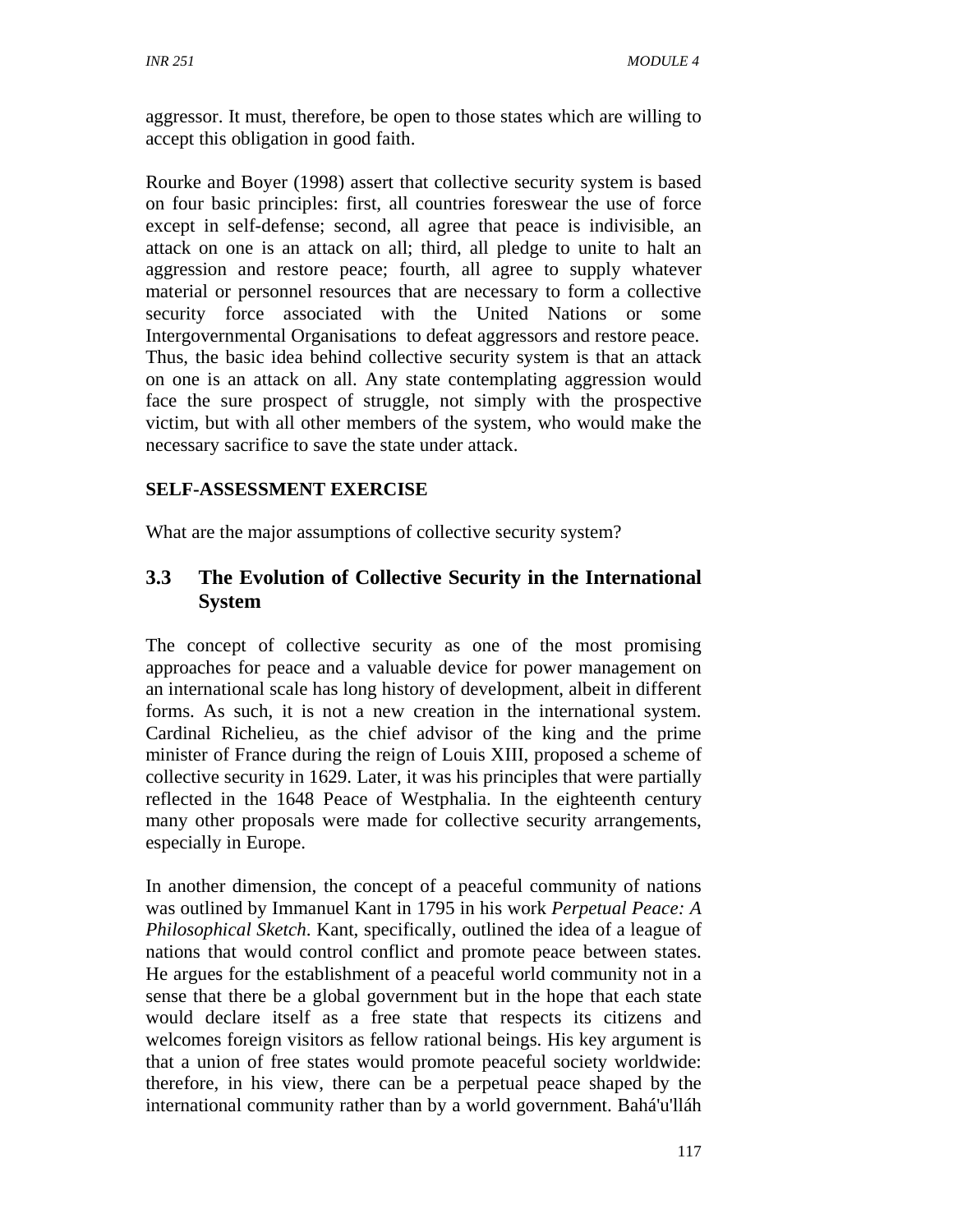(1817–1892), the founder of the Bahá'í Faith, prescribed collective security as a means to establish world peace in his writings during the 19th century.

The treaties of Westphalia that were signed in 1648 to end the wars among the European states were made in order to avert the recurrence of wars that were evident prior to the signing of the treaties. Wars are seldom simple affairs, but the Thirty Years' War of the European states were even more complex than most, prompting endless scholarly debates about its causes and the motives of the major protagonists. In 1618, over half a century of festering religious, dynastic, and strategic tensions erupted into civil war in the Holy Roman Empire, subsequently engulfing the entire European continent in thirty years of exhausting and utterly devastating warfare. The signing of the treaties was an attempt to stop future wars by proposing the recognition of territorial integrity and sovereignty of states and equal recognition of religions.

The League of Nations that was established following the end of the First World War (WWI) and the United Nations that was established at the end of the Second World War (WWII) were basically intended to prevent subsequent wars in the world. At the twilight of the World War I, many thought and hoped that the states of the world would make the League of Nations a collective security system that would maintain international peace and security. They had the same thought and hope after the World War II as the United Nations was established. Thus, the treaties that were signed after the two major world wars tried to come up with permanent organs that were mandated to safeguard peace and security in the international system. The principles upon which these organs were formed were that of collective security.

#### **3.4 The Relevance of the Collective Security System**

In the international system, the United Nations has become the major custodian of international security, peace and stability of the world. Based on the principle of collective security in the world system the United Nations has created the Security Council as a special organ to conduct the policing of the entire world. The Security organ is duly authorised in the UN Charter to deal with issues of peace and security. For several years now, there is the collective understanding that the international community has the responsibility to protect where a state is unable or unwilling to protect its citizens from violations such as genocide, ethnic cleansing, and several other crimes against humanity. It is the responsibility to protect that gives credence to the Security Council's intervention. As the principal collective security organ, the Security Council bears the responsibility most especially when the intervention involves military actions.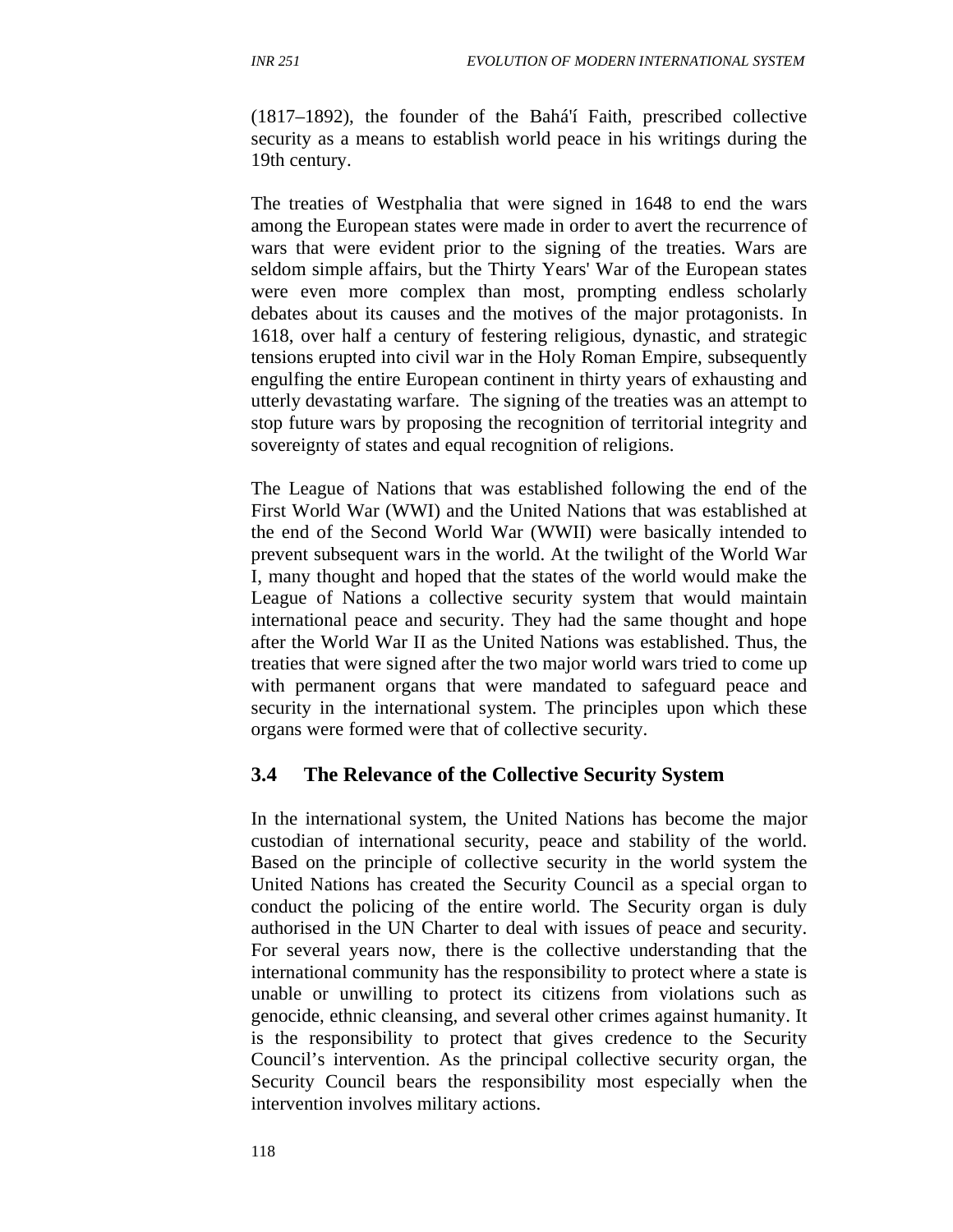Similarly, regional and sub-regional arrangements such as the efforts of NATO, the African Union force and ECOMOG complement the international efforts of the Security Council. These regional efforts have adopted the principle of collective security that allows for the intervention in the internal affairs of their member states.

Since the end of World War II, there has been a decline in the number of inter-state conflict, and it the exercise of the powers vested in the Security Council of the United Nations and other regional arrangements that has contributed to this decline (Kupchan and Kupchan, 1995). In this vein, the collective security paradigm has transformed the international system from its anarchic character to a platform of dialogue and negotiation of issues. The use of sanctions by the collective security organs in pursuing their mandate against so-called rogue states has characterised the working of security organs.

The Security Council was able to effectively sanction Iraq's aggressive behaviour in the invasion of Kuwait and thereafter. Particularly, under the Bush regime the US government presented its attack against Iraq as a war that was justified by the Resolutions passed by the Security Council on Iraq. President Bush claimed that the contents of Resolution 678, 687 and 1441 (Mandel, 2004: 33) were sufficient grounds to declare war on Iraq.

Again, following the September 11 terrorist attack on the United States, the Security Council made it clear that it is highly against terrorism and is ready to use measures that would contain the threat posed by terrorism to global peace and security. The UN Security Council passed two unanimous Resolutions: Resolution 1368 and Resolution 1373. The two Resolutions condemned the terrorist attacks as well as recognised the right of states to self and collective defense. Based on this the Bush administration in the US declared war on terrorism, calling for a crusade against all that was deemed as terrorists, including Al-Qaeda, a group identified as being responsible for the attack under the leadership of Osama Bin Ladin and the Taliban regime of Afghanistan which was alleged, according to intelligence sources, to have given sanctuary to the group. The US government justified their assault on Afghanistan as an act of self-defense which was taken in accordance with the spirit of the Security Council to maintain international security.

 Libya was, first, sanctioned for her subversive activities including its alleged masterminding of the Lockerbie bombing of 1988, in which 270 people perished in an Aircraft. Again, on the  $26<sup>th</sup>$ February 2011, a week after Gaddafi violently suppressed peaceful demonstration in the opposition stronghold of Benghazi and vowed to crush the rebellion that was taking root in the East of Libya, the United Nations Security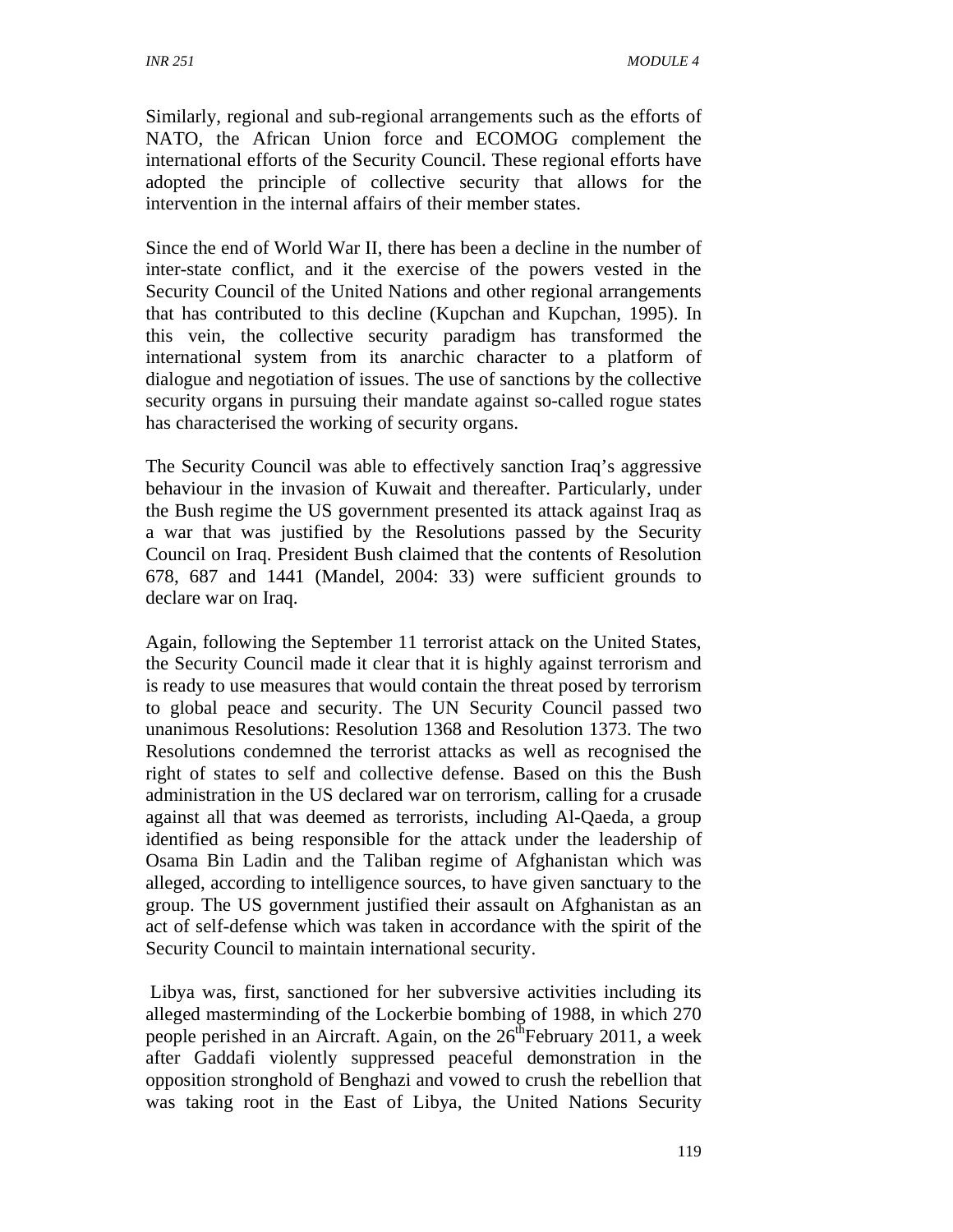Council passed Resolution 1970, which condemned the regime's action and called for an immediate end to civilian attacks. Furthermore, on 17th March 2011, the Security Council adopted a second resolution – Resolution 1973 - in response to Libyan crisis. This Resolution authorised the imposition of no-fly zone over Libya and the use of "all necessary measures" to protect Libyan civilians from Gaddafi's regime. The Resolution 1973 was later, to provide the justification for NATO's bombardment of Libya and the provision of military assistance to the rebels which culminated in the ousting and execution of Colonel Gaddafi.

Apart from the peace efforts expressed in military outings, the world collective security has been pursued through the instrumental world justice via in the International Criminal Court. There has been several attempts to ensure justice through the establishment of international criminal tribunals as an independent entity for ensuring the retributions of war criminals. In the case of the former Yugoslavia, Rwanda, Sierra Leone and Liberia *ad hoc* tribunals were established with the support of the Security Council with the responsibility for crimes and ensuring that the perpetrators are brought to justice. The Security Council also referred the Darfur crisis in Sudan to the attention of the ICC prosecutor. All these are indicative of the international desire of the collective security system to safeguard peace and security of the world through international justice.

### **3.5 The Challenges of Collective Security System**

### **3.5.1 The Threat of Unilateral Actions by Powerful Nations**

The collective security system has faced several challenges in its effort to achieve its mandate in the international system. One of the major challenges of collective security system is the increasing tendency of powerful states to resort to unilateral actions. This is especially true of the United States of America. First, the military action against Afghanistan by the USA was not, in any way, authorised by Security Council. It was basically a unilateral decision on the side of USA. At the point the superpower was contemplating the attack, there were many nations who cautioned her of the likely repercussions of such attack with religious connotations may be taken as an attack on Islam. This caution was, however, ignored and USA went ahead to prosecute the war in Afghanistan.

Second, the military action in Iraq is also an illustration of the unilateral action on the side of USA. At the beginning of 2003 the United State sought the support of the Security Council for an evasion of Iraq, but the Council was not convinced that there were sufficient and reasonable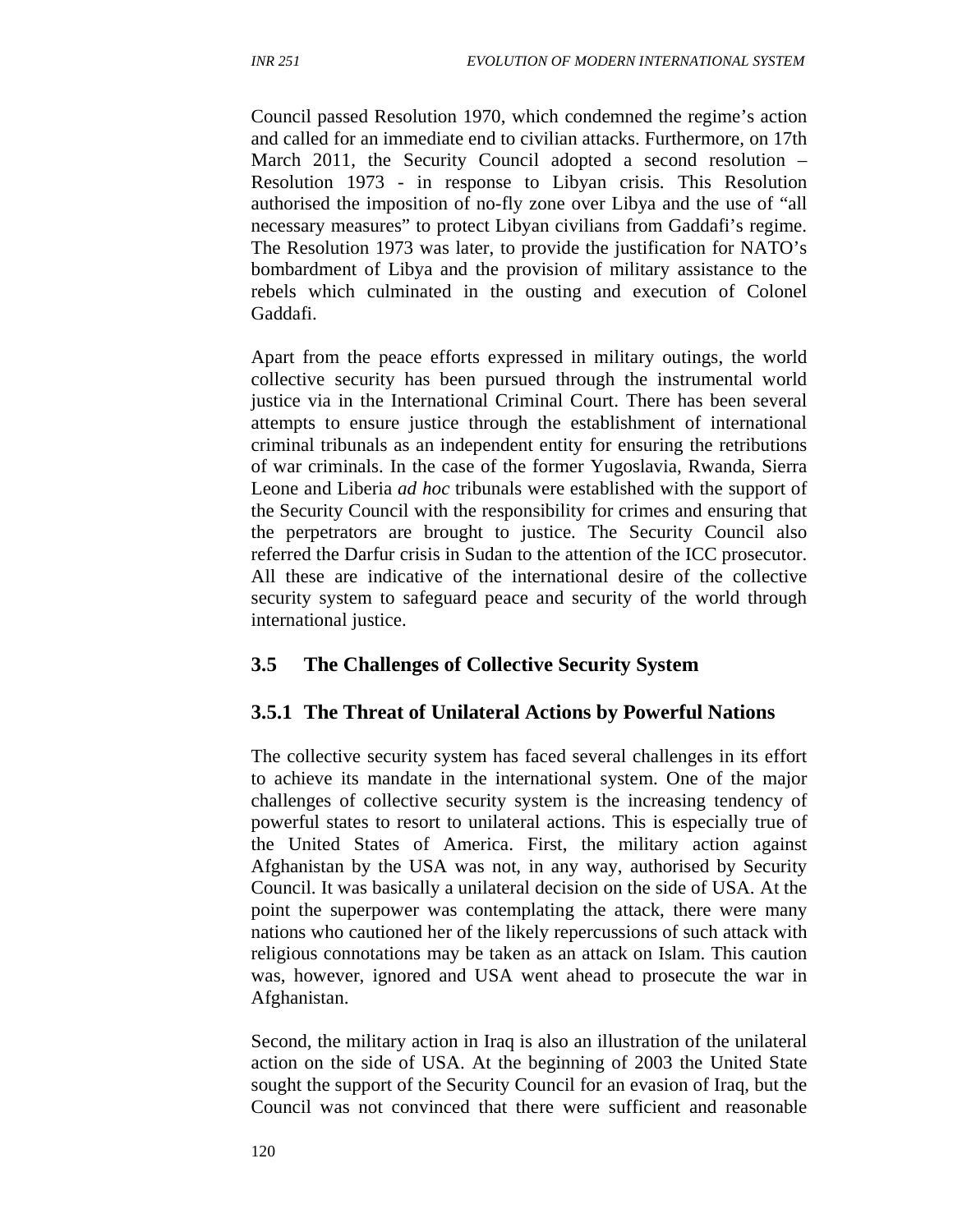grounds to authorise the USA and its allies to take military actions against Iraq. Despite the position of the United Nations, USA and her allies went ahead and attacked Iraq. In the real sense, the attack on Iraq can be said to be, in itself, an act of aggression.

In Libya, the intervention of the International Criminal Court (ICC) in the events of 2011 in the country has also been viewed with suspicion as the Court had not previously intervened, in a similar manner, in situations that were on going in Tunisia, Egypt and Syria. In addition, the bombardment of Libya by NATO was also questionable, since no such military actions were authorised by any of the Resolutions of the UN Security Council. As such it will be right to say that the actions of NATO were aimed at bringing down the regime of Gaddafi in Libya. In other words, such actions were illegal and at variance with the spirit of UN Charter.

## **SELF-ASSESSMENT EXERCISE**

Identify three unilateral actions of the USA that undermines the spirit of collective security?

# **3.5.2 Double Standards**

Generally, international organisations such as the United Nations are usually accused of double standards in the discharge of their functions in the international community. The double standard here involves favouring strong nations and disfavouring the weak in different situations. The best example to demonstrate the double standards inherent in the collective security system is epitomised in the performances of the International Criminal Court (ICC). For example, the ICC has opened cases of abuse of human right and violence against civilian populations perpetrated by insurgent groups in Democratic Republic of Congo, Uganda, Sudan and the Central African Republic. A close observation has shown that the performances of the ICC to treat cases in the mentioned countries are quite negligible. This is because the ICC has not been able to compel any of the perpetrators of the crimes to appear before it. In addition, the indictment of rebels or perpetrators of these crimes has made the situation to escalate as the rebels have intensified their attacks on civilians (Allen, 2006: 24). This raises doubt in the performances of the ICC in the examples cited.

In the same vein, the same violence cited above are been committed in other nations such as Palestine, Georgia, Colombia and Syria, but the ICC has turned a blind eye to these nations. One may then ask why ICC would be involved elsewhere, yet, shy away in another region where the same crimes are committed. The only reliable explanation is the one that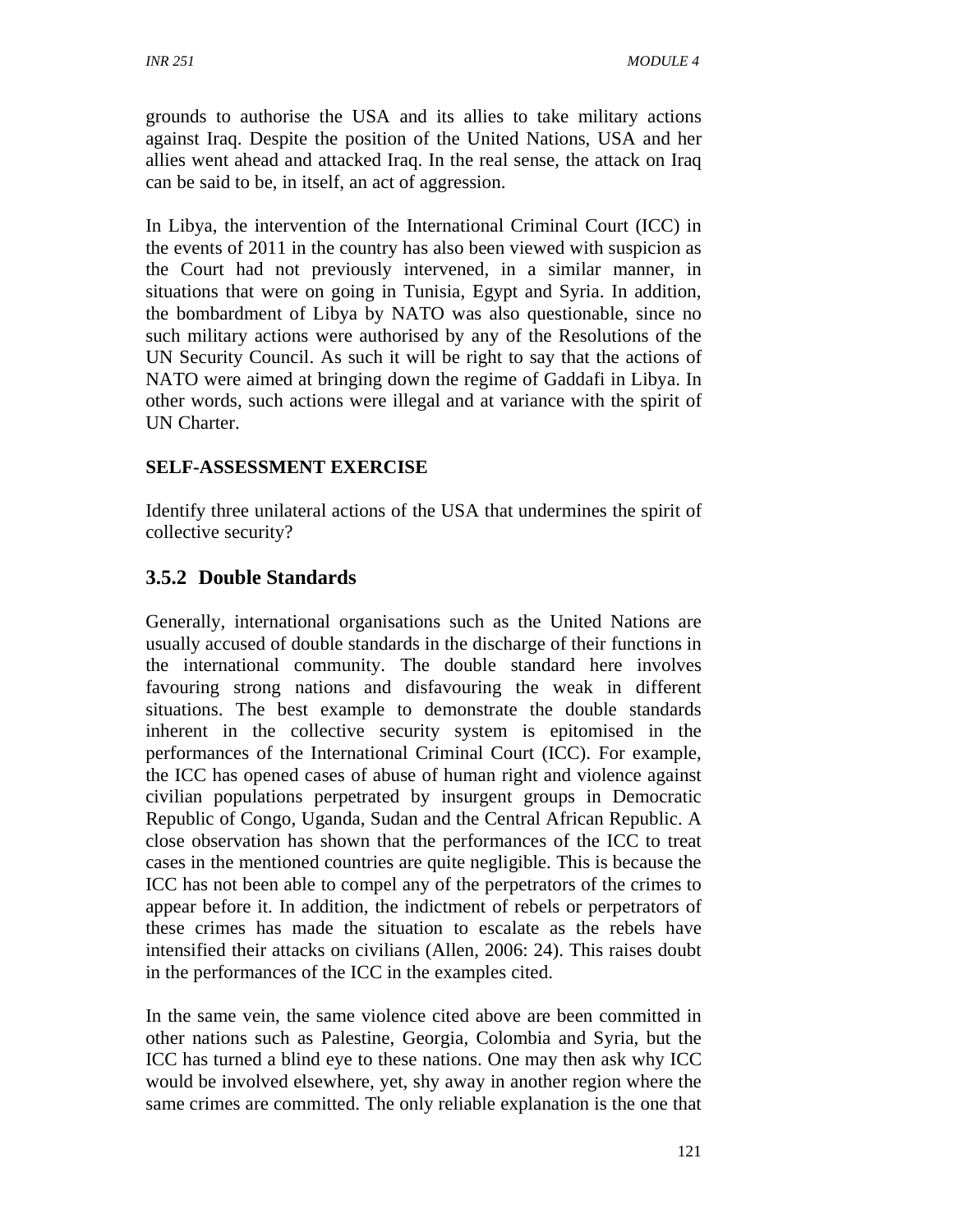underlies the idea of double standard by powerful nations. The fact is that in many instances the ICC is only interested in prosecuting cases against countries that are unfriendly to the super powers, while ignoring cases against the super powers and their allies.

# **3.5.3 Lack of the Real Sense of Oneness as an International Community**

In rhetoric, the world is professed to be one international community. But this axiom is more of lip service as there is no real sense of oneness in the international system. There are many instances that events in the world pose a challenge to this cliché. We can agree that there exist divers interests in the international system. Sometimes, there is a point of convergence among these divers interest, but at other times, such interests are diametrically opposed and compete against one another. There are also obvious differences in the military and economic capabilities among nations in the international system. As such, differences in interests open the way to rivalry and dominance among nations. Furthermore, given the fact that nations have no room about morality or fairness in pursuance of their interests, it becomes difficult to address, practice or even enforce the spirit of oneness among nations with divers interests. It is based on this that the unity of purpose among nations as regard collective security becomes an issue of debate patterning to the "real collectivity" of nations.

# **4.0 CONCLUSION**

In order to have a collective security system that is built on effectiveness and fairness, the Security Council of the United Nations needs to undergo basic prerequisites restructuring that must have all nations and cultures of the world represented. For convenience, ten percent of the countries of each continent should have a seat at the council. Second, the idea of a permanent seat and veto powers enjoyed by powerful nations should be completely abolished, while the countries in each continent should rotate the seats available among themselves based on agreed tenure regime as would be agreed. Third, there should be a stand by institution that has all the facilities required to maintain international peace and security. The human resources of the standby force should be contributed by the member states of the United Nations. The organ should also be led by a world acclaimed professionals who are international public servant of the United Nations. Such an arrangement, it is likely, would enhance the common interest of the entire world.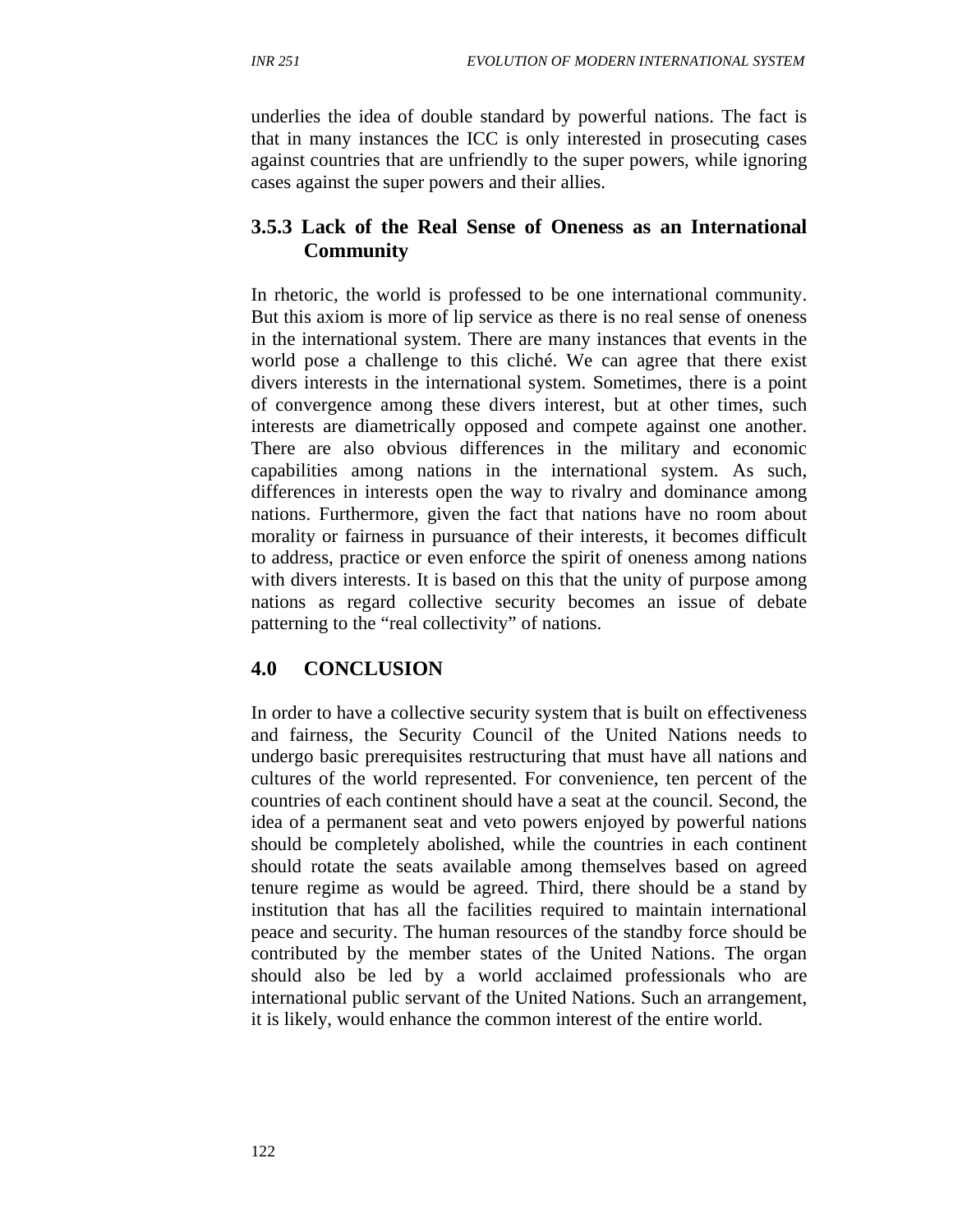# **5.0 SUMMARY**

From the definitions given by scholars, collective security in the international system can be seen as a plan for maintaining peace through the organisation of sovereign states, whose members pledge themselves to defend each other against attack. The concept is best seen as a security for individual nations through collective means. That is to say that this entails membership in an international organisation made up of all or most of the states of the world who have pledged to defend each other from attack.

Collective security connotes the institutionalisation of a global police force against the abuse of order and breaches, which can lead to insecurity in the international system. We can argue further that it is an arrangement in which states cooperate to provide security for all by the action of all against any state within the group which might challenge the existing order by using force. Thus, collective security that has been cited as the guiding principle for the establishment of the League of Nations and the United Nations which sees aggression is a crime against humanity.

The concept of collective security as one of the most promising approaches for peace and a valuable device for power management on an international scale has long history of development, albeit in different forms. In the international system, the United Nations has become the major custodian of international security, peace and stability of the world system. Based on the principle of collective security in the world system, the United Nations has created the Security Council as a special organ to conduct the policing of the entire world. Suffice to add that the collective security system has faced several challenges in its bit to achieve its mandate in the international system. They include unilateral actions, double standards and lack of the real sense of oneness among states in the international system.

### **6.0 TUTOR-MARKED ASSIGNMENT**

- 1. Define the concept of "collective security" system.
- 2. What are the major chances of the "collective security" system.

### **7.0 REFERENCES/FURTHER READING**

- Claude, I. L. Jr. (1975). "An Autopsy of Collective Security." *Political Science Quarterly*, Vol. 90.
- Kupchan, C. & Kupchan, C. (1995). "The Promise of Collective Security." *International Security,* Vol. 20. PP52-53.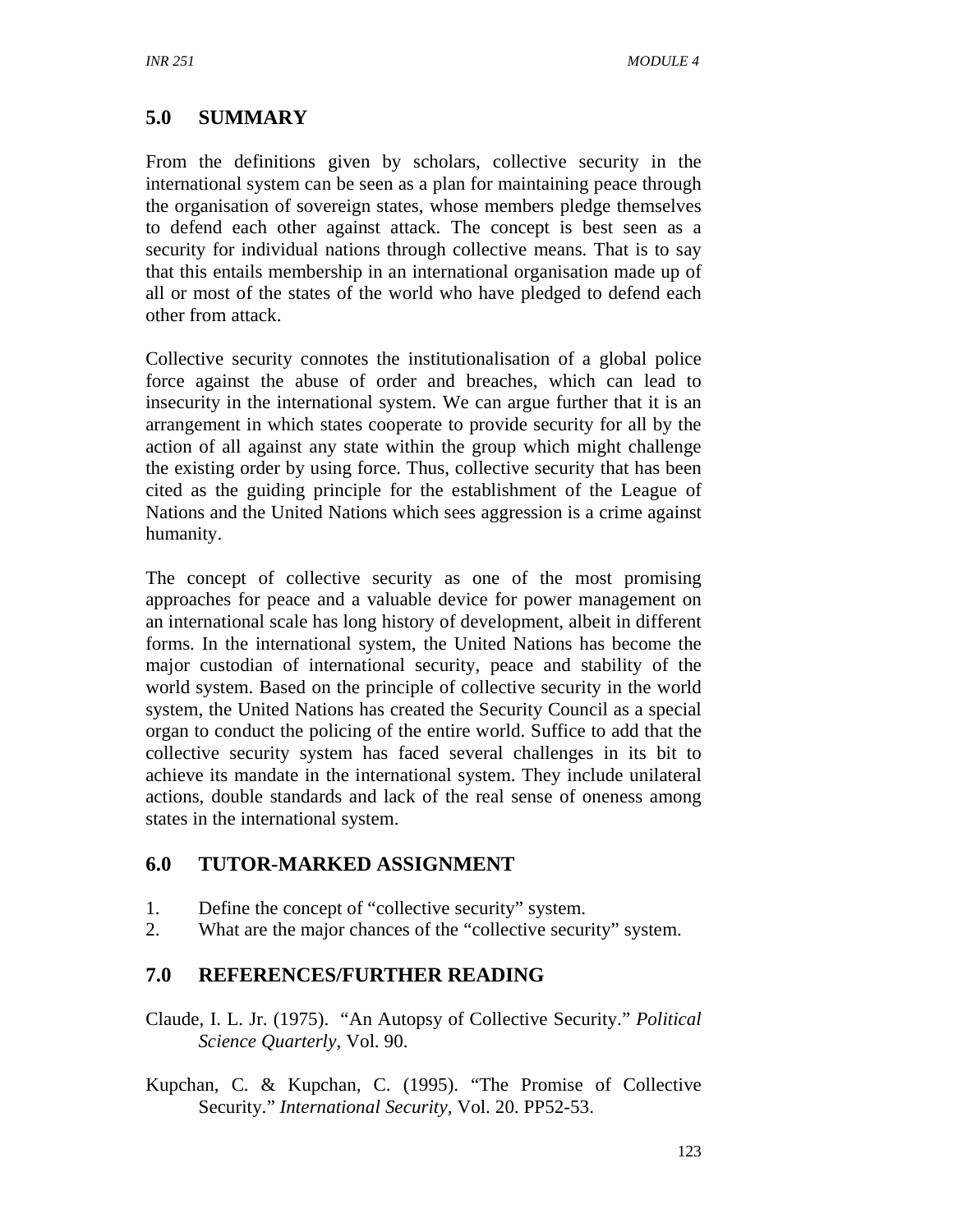#### **UNIT 3 THE THREAT OF TERRORISM**

#### **CONTENTS**

- 1.0 Introduction
- 2.0 Objectives
- 3.0 Main Content
	- 3.1 Etymology
	- 3.2 Definition
	- 3.3 Perspectives on Terrorism
	- 3.4 Characteristics of Terrorist's Attacks
	- 3.5 Reasons for Terrorists Attacks
		- 3.5.1 Political Reasons
		- 3.5.2 Economic Reasons
		- 3.5.3 Religious Reasons
	- 3.6 Perpetrators of Terrorism
	- 3.7 The War against Terrorism
- 4.0 Conclusion
- 5.0 Summary
- 6.0 Tutor-Marked Assignment
- 7.0 References/Further Reading

### **1.0 INTRODUCTION**

The definition of "terrorism" has generated great debate because of the complexities involved in every attempt to conceptualise term. This is because in some cases, a group that is elsewhere regarded as "freedom fighters" by its supporters is considered as terrorists by its opponents. For example, the Irish Republican Army (IRA), called its members "freedom fighters", but the British government them a terrorist group. Again, the concept is often employed by state authorities to delegitimise the opponents of that particular state's authorities, so as to legitimise the state's use of armed force against such opponents. Incidentally, such use of force by the state may also be described as "state terrorism" by opponents of the state. Thus, the entire usage of the term has a controversial history, with freedom fighters such as Nelson Mandela at one point was branded a terrorist. This put together has greatly compounded the difficulty of providing a precise definition of the term. In this unit, we shall look at the various definitions and means attached to the term, not with the aim of arriving at a precise definition, but instead to gain a broader insight into what the term connotes in various circumstances.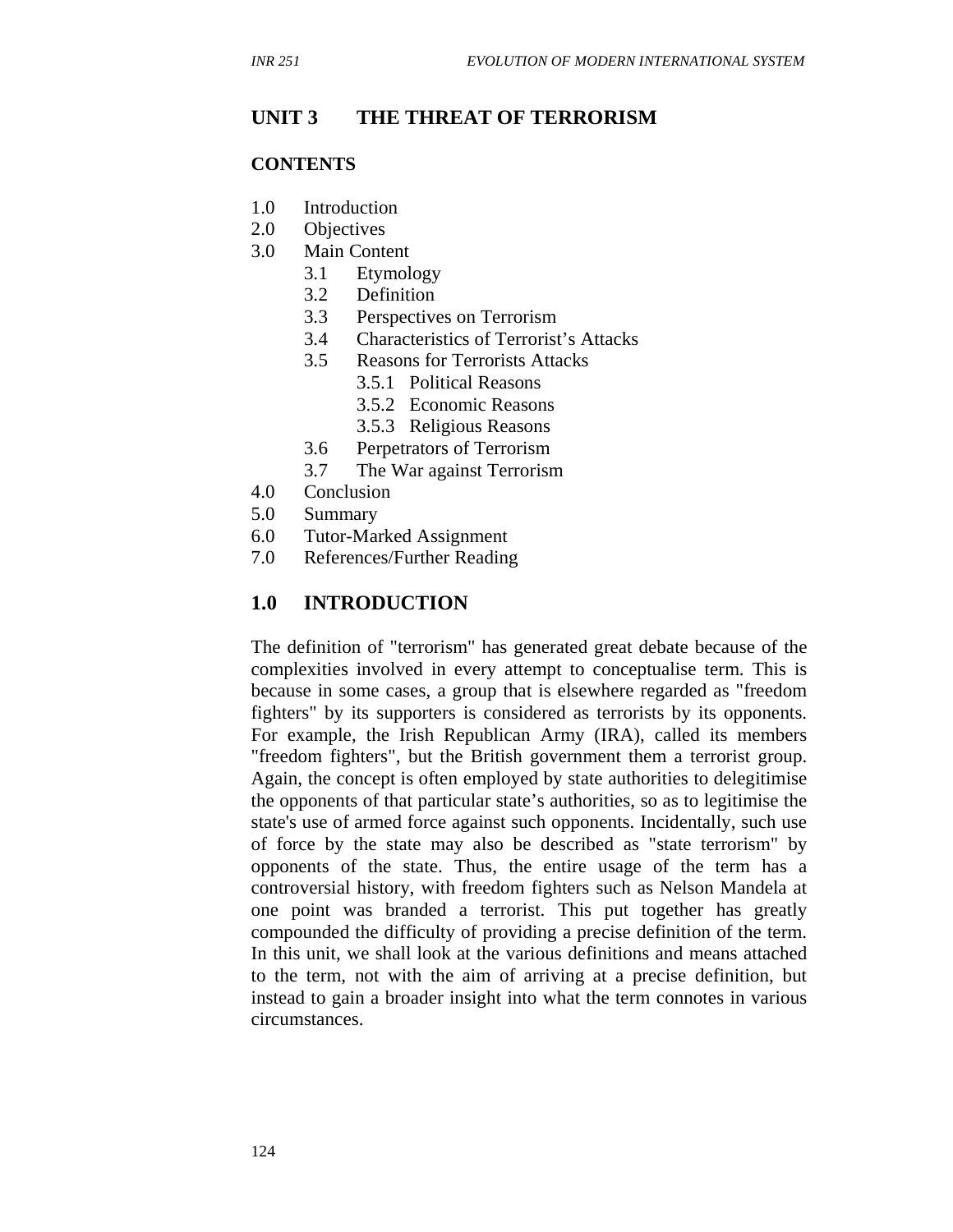# **2.0 OBJECTIVES**

At the end of this unit, you should be able to:

- define terrorism
- enumerate the basic characteristics of terrorism
- explain some of the reasons for the prevalence of terrorism in the international system.

# **3.0 MAIN CONTENT**

## **3.1 Etymology**

To trace the etymology of the term "terrorism," we shall rely on the *Online Etymology Dictionary* of 1979. According to this dictionary, the word terrorism emanates from the French word *terrorisme* which, in turn, according to Kim Campbell (2001) is derived from the Latin verb *terre*ō meaning "I frighten". The term was employed in 105 BC to describe the panic and state of emergency in Rome in response to the approach of warriors of the Cimbritribe. Subsequently, the Jacobins employed the term when imposing a Reign of Terror during the French Revolution. They employed the term to describe, specifically, state of terrorism, as practiced by the French government during the 1793-1794. After the Jacobins lost power, the word "terrorist" became a term of abuse. Initially, "terrorism" originally referred to acts committed by a government. Currently, it is, however, used to refer to the killing of innocent people for political purposes in such a way as to create a media spectacle (Mackey, 2009). Arnold (2011), maintains that this meaning can be traced back to Sergey Nechayev, who founded the Russian terrorist group called "People's Retribution" in 1869.Sergey described himself as a "terrorist." Today, out of all the human acts that have menaced mankind globally, terrorism can be counted as the major threat to global peace, stability and security.

# **3.2 What is Terrorism?**

As we have indicated in the introduction of this unit, the definition of terrorism has generated several controversies. This is because various governments and organisations offer different In addition; the international community herself has never been able to coined a universally agreed, legally applied definition of the concept. These difficulties arise from the fact that the term "terrorism" is viewed from various kaleidoscopic lenses. Angus Martyn (2002), in his address to the Australian Parliament, titled "The Right of Self-Defence under International Law- the Response to the Terrorist Attacks of 11 September" stated that the international community has never succeeded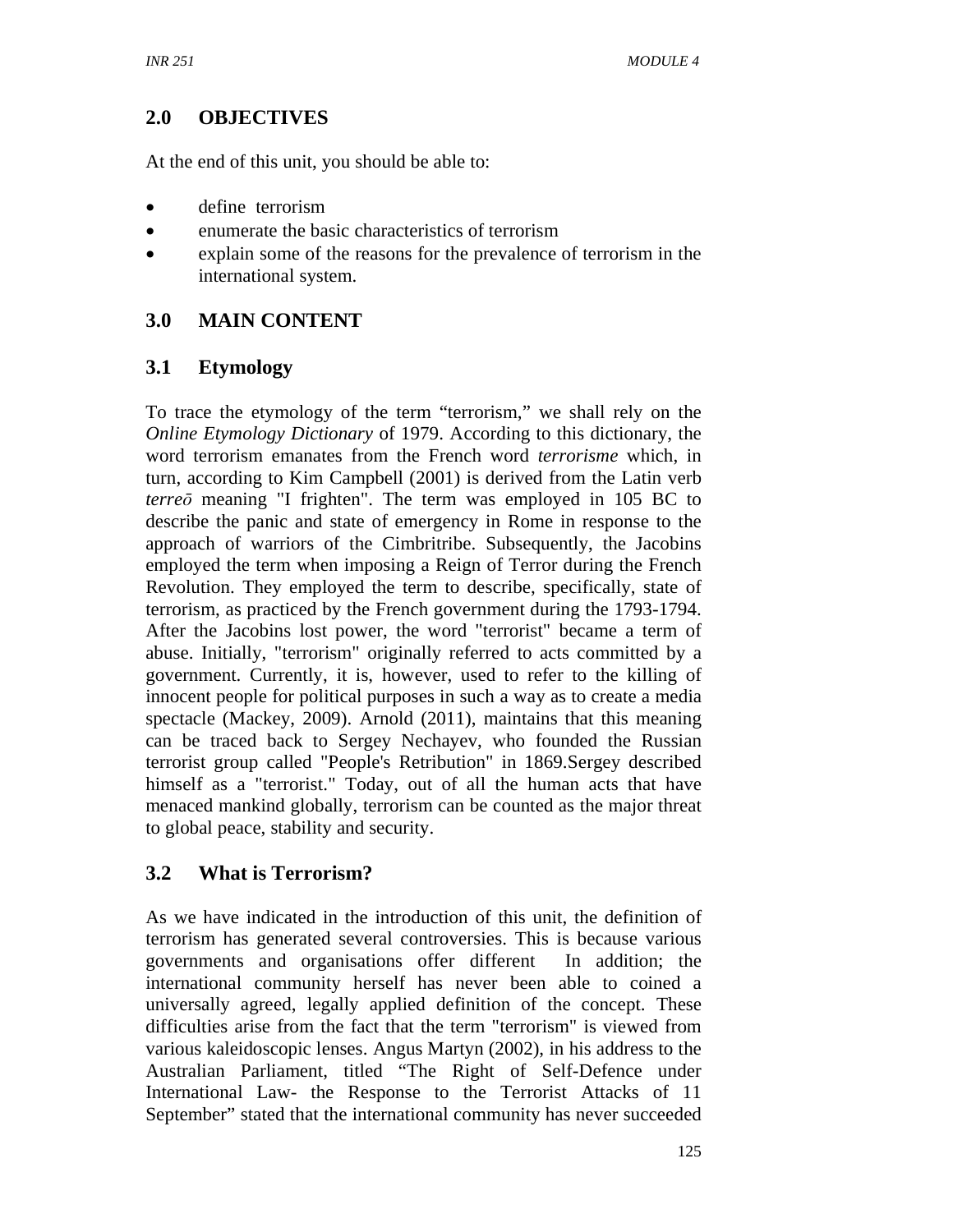in developing an accepted comprehensive definition of terrorism. Even during the United Nations attempts in the 1970s and 1980s to define the term failed because differences of opinion between various members about the use of violence in the context of conflicts over national liberation and self-determination.

These divergences have made it impossible for the United Nations to conclude a Comprehensive Convention on International Terrorism that incorporates a single, all-encompassing, legally binding, criminal law definition of terrorism. The international community has adopted a series of sectorial conventions that define and criminalise various types of activities regarded as terrorist acts. Rather, the United Nations General Assembly, since 1994 has repeatedly condemned terrorist acts using the following political description of terrorism in its Resolution 49/60: "Criminal acts intended or calculated to provoke a state of terror in the general public, a group of persons or particular persons for political purposes are in any circumstance unjustifiable, whatever the considerations of a political, philosophical, ideological, racial, ethnic, religious or any other nature that may be invoked to justify them" (NUGA, 1994).

In November 2004, a United Nations Secretary General report described terrorism as any act "intended to cause death or serious bodily harm to civilians or non-combatants with the purpose of intimidating a population or compelling a government or an international organisation to do or abstain from doing any act".

In addition, Bruce Hoffman (2006) has noted that it is not only individual agencies within the same governmental apparatus that cannot agree on a single definition of terrorism. Experts and other longestablished scholars in the field are equally incapable of reaching a consensus. In the first edition of his magisterial survey, 'Political Terrorism: A Research Guide,' Alex Schmid devoted more than a hundred pages to examining more than a hundred different definitions of terrorism in an effort to discover a broadly acceptable, reasonably comprehensive explication of the word. Four years later, in a second edition, Schimd was no closer to the goal of his quest, conceding in the first sentence of the revised volume that the search for an adequate definition is still on.

In any case, Bruce Hoffman believes it is possible to identify some key characteristics of terrorism. He proposes that by distinguishing terrorists from other types of criminals, and terrorism from other forms of crime, we come to appreciate that terrorism is ineluctably political in aims and motives; violent or, equally important, threatens violence; designed to have far-reaching psychological repercussions beyond the immediate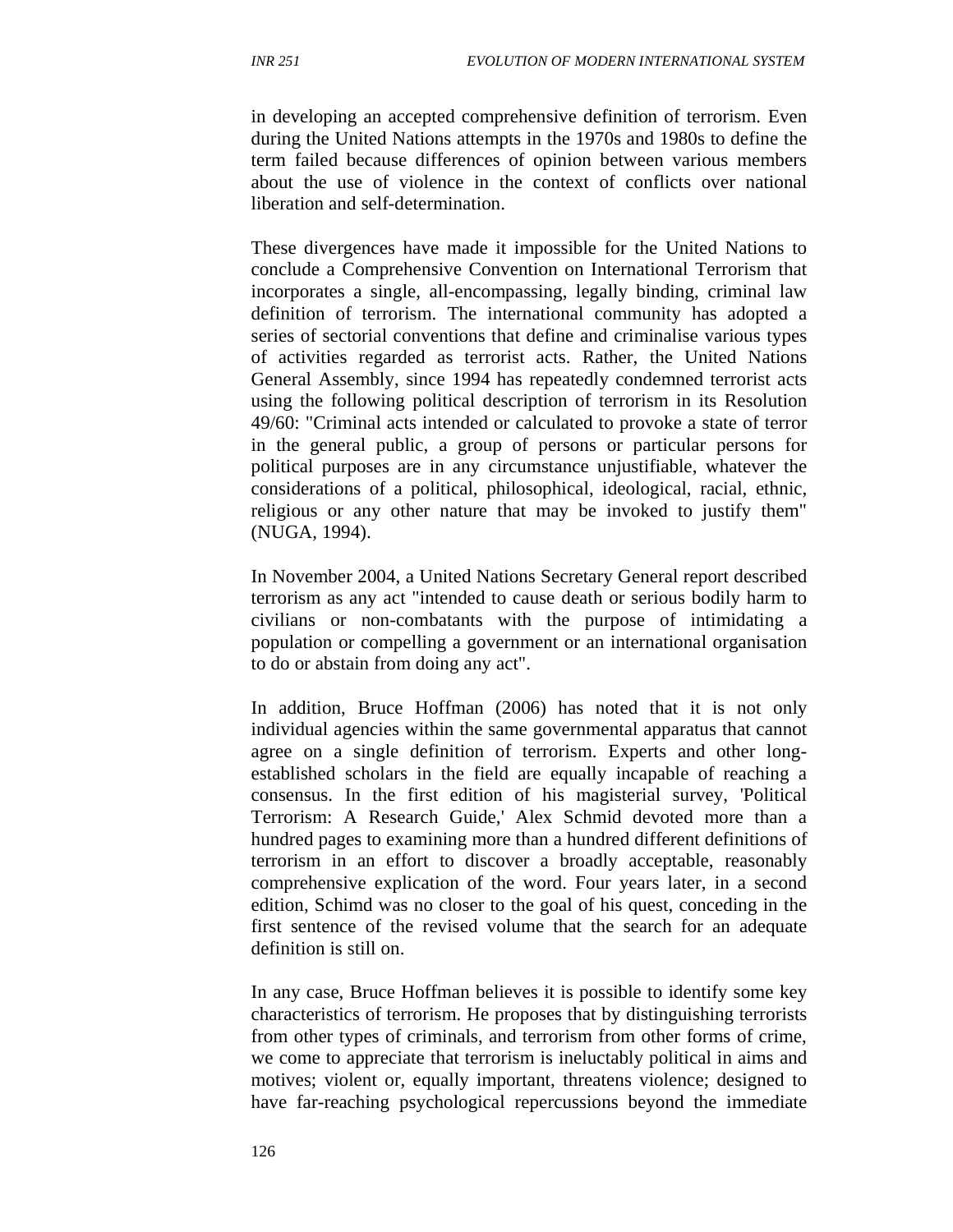victim or target; conducted by an organisation with an identifiable chain of command or conspiratorial cell structure whose members wear no uniform or identifying insignia; and perpetrated by a sub-national group or non-state entity (Hoffman, 2006: 41).

A definition proposed by Carsten Bockstette (2008) in *George C. Marshall Centre Occasional Paper Series* entitled "Jihadist Terrorist Use of Strategic Communication Management Techniques" underlines the psychological and tactical aspects of terrorism. Here terrorism is defined as political violence in an asymmetrical conflict that is designed to induce terror and psychic fear (sometimes indiscriminate) through the violent victimisation and destruction of noncombatant targets (sometimes iconic symbols). Such acts are meant to send a message from an illicit clandestine organisation. The definition expatiates, further, that the purpose of terrorism is to exploit the media in order to achieve maximum attainable publicity as an amplifying force multiplier in order to influence the targeted audience(s) in order to reach short- and midterm political goals and/or desired long-term end states.

Walter Laqueur, of the Centre for Strategic and International Studies, noted that "the only general characteristic of terrorism generally agreed upon is that terrorism involves violence and the threat of violence". There are arguments that this criterion alone does not produce a useful definition, since, it includes many violent acts not usually considered terrorism. Such acts include war, riot, organised crime, or even a simple assault. Yet, on one hand, property destruction that does not endanger life is not usually considered a violent crime, but on the other hand, Ronald Bailey (2009) states that some have described property destruction by the "Earth Liberation Front" and Daniel Schorn (2006) has described property destruction by the "Animal Liberation Front" as violence and acts of terrorism.

Khan, Ali (1987) in his work "A Theory of International Terrorism" published in *Social Science Research Network,* maintains that among the various definitions of terrorism, there are several that do not recognise the possibility of legitimate use of violence by civilians against an invader in an occupied country. He states that other definitions would label as terrorist groups only the resistance movements that oppose an invader with violent acts that indiscriminately kill or harm civilians and non-combatants, thus making a distinction between lawful and unlawful use of violence. According to Ali Khan, such a distinction lies ultimately in a political judgment.

### **SELF-ASSESSMENT EXERCISE**

Define terrorism in your words.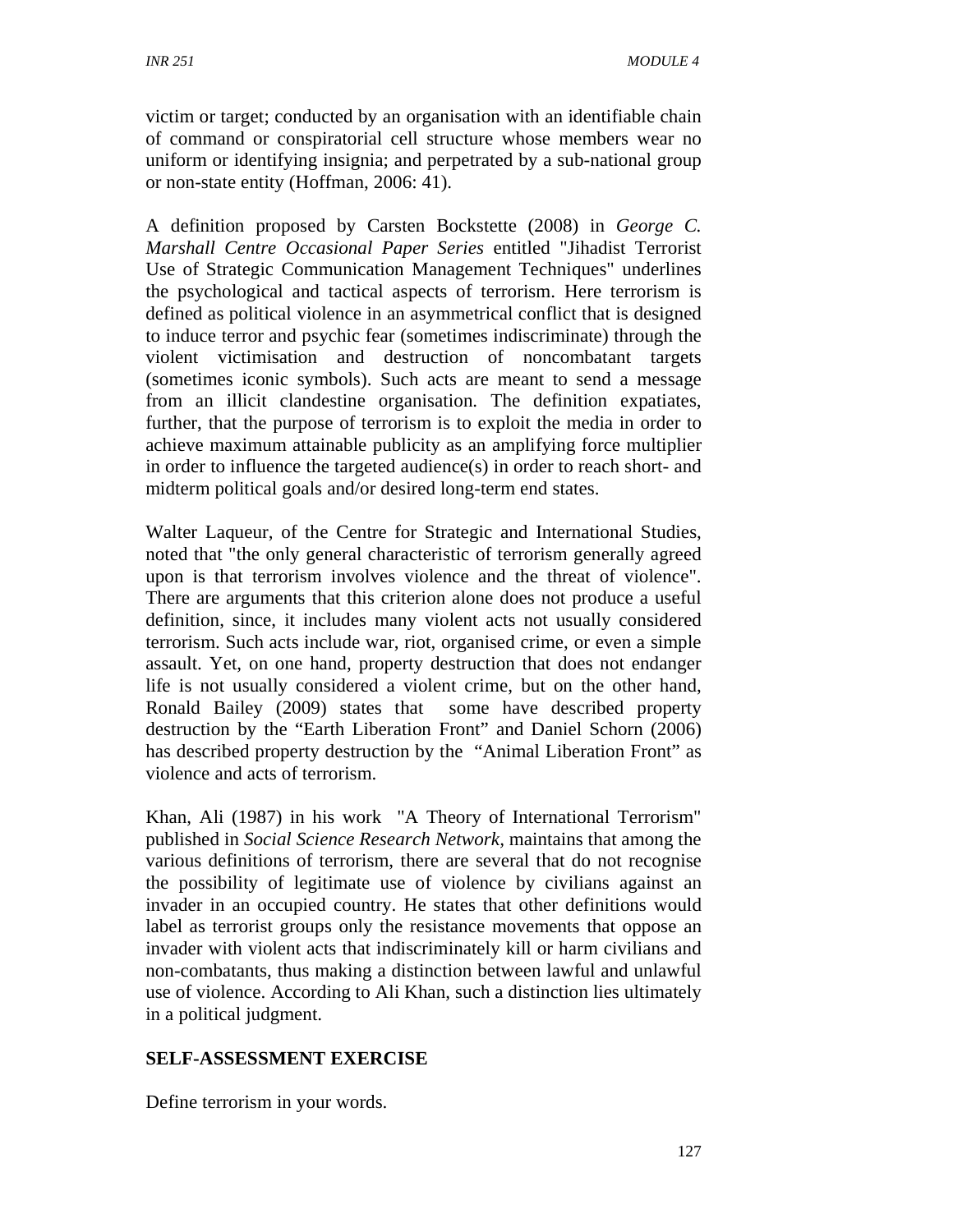### **3.3 Perspectives on Terrorism**

The terms "terrorism" and "terrorist" carry strong connotations. In the negative, these terms are often used as political labels, to condemn violence or the threat of violence by certain actors as immoral, indiscriminate, and unjustified or to condemn an entire segment of a population. Those labeled "terrorists" by their opponents rarely identify themselves as such, and typically use other terms or terms specific to their situation, such as separatist, freedom fighter, liberator, revolutionary, vigilante, militant, paramilitary, guerrilla, rebel, patriot, or any similar-meaning word in other languages and cultures. Jihadi, mujaheddin, and fedayeen are similar Arabic words which have entered the English lexicon. It is common for both parties in a conflict to describe each other as terrorists.

On the question of whether particular terrorist acts, such as killing civilians, can be justified as the lesser evil in a particular circumstance, philosophers have expressed different views: while, according to David Rodin, utilitarian philosophers can (in theory) conceive of cases in which the evil of terrorism is outweighed by the good which could not be achieved in a less morally costly way, in practice the "harmful effects of undermining the convention of non-combatant immunity is thought to outweigh the goods that may be achieved by particular acts of terrorism" (Rodin, (2006). Among the non-utilitarian philosophers, Peter Steinfels (March 1, 2003), identifies Michael Walzer who argued that terrorism can be morally justified in only one specific case, when a nation or community faces the extreme threat of complete destruction and the only way it can preserve itself is by intentionally targeting noncombatants, then it is morally entitled to do so.

Again, Bruce Hoffman, in his book *Inside Terrorism* offers an explanation of why the term *terrorism* has become distorted: On one point, at least, everyone agrees: *terrorism* is a pejorative term. It is a word with intrinsically negative connotations that is generally applied to one's enemies and opponents, or to those with whom one disagrees and would otherwise prefer to ignore. 'What is called terrorism,' Brian Jenkins has written, 'thus seems to depend on one's point of view. The use of the term implies a moral judgment; and if one party can successfully attach the label *terrorist* to its opponent, then it has indirectly persuaded others to adopt its moral viewpoint.' Hence, the decision to call someone or label some organisation *terrorist* becomes almost unavoidably subjective, depending largely on whether one sympathises with or opposes the person/group/cause concerned. If one identifies with the victim of the violence, for example, then the act is terrorism. If, however, one identifies with the perpetrator, the violent act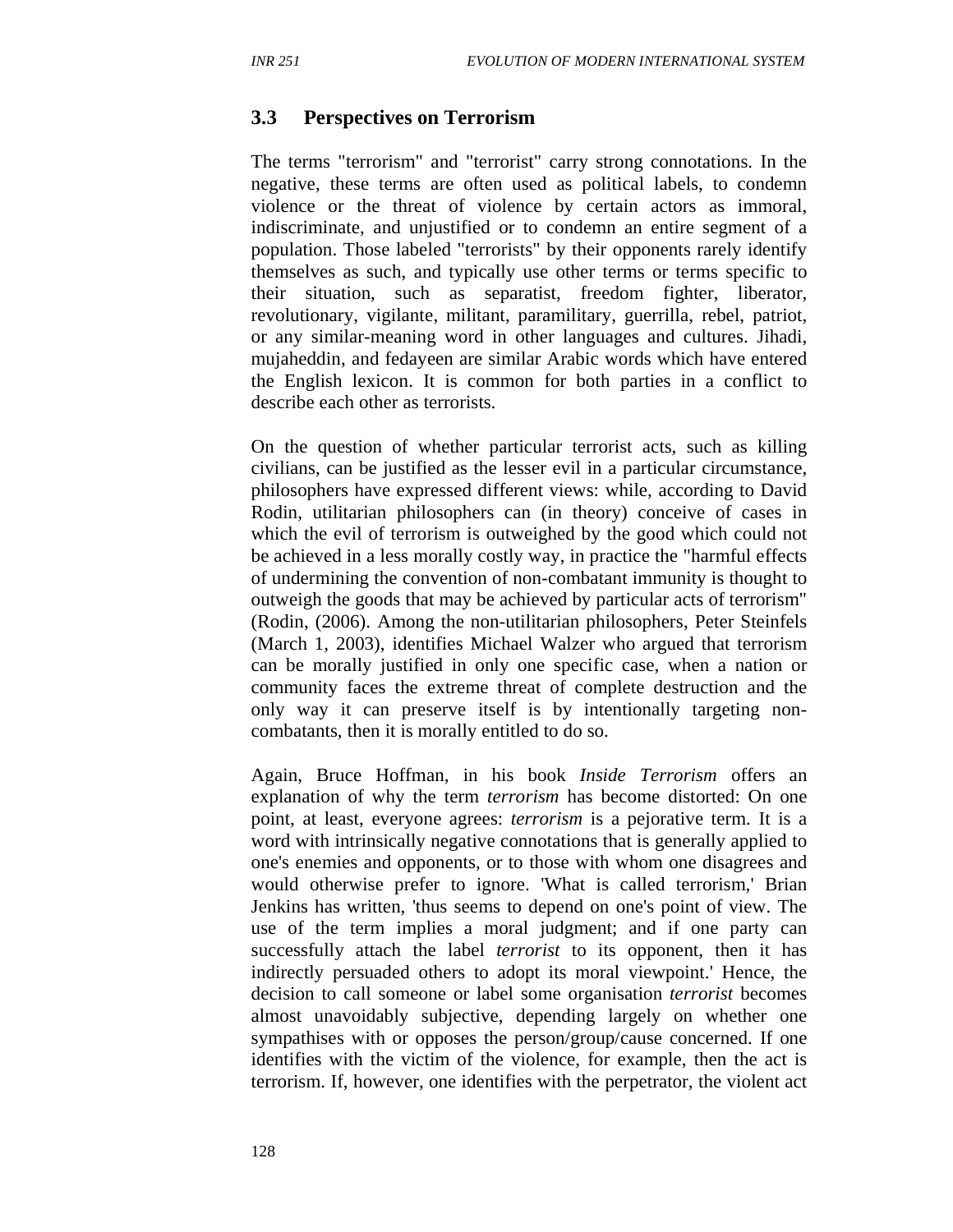is regarded in a more sympathetic, if not positive (or, at the worst, an ambivalent) light; and it is not terrorism (Hoffman, 1998: 32).

The negative connotations of the word can be summed up in the aphorism, "One man's terrorist is another man's freedom fighter". This is exemplified when a group using irregular military methods is an ally of a state against a mutual enemy, but later falls out with the state and starts to use those methods against its former ally. Dr Chris Clark (2007), states that during World War II, the Malayan People's Anti-Japanese Army was allied with the British, but during the Malayan Emergency, members of its successor (the Malayan Races Liberation Army), were branded "terrorists" by the British. Ronald Reagan and others in the American administration frequently called the Afghan Mujahideen as "freedom fighters" during their war against the Soviet Union, yet twenty years later, when a new generation of Afghan men were fighting against what they perceived to be a regime installed by foreign powers, their attacks were labeled "terrorism" by George W. Bush.

In the same vein, a leading terrorism researcher Professor Martin Rudner, director of the Canadian Centre of Intelligence and Security Studies at Ottawa's Carleton University, defines "terrorist acts" as attacks against civilians for political or other ideological goals, and said that some groups, when involved in a "liberation" struggle, have been called "terrorists" by the Western governments or media. Later, these same persons, as leaders of the liberated nations, are called "statesmen" by similar organisations. Two examples of this phenomenon are the Nobel Peace Prize laureates Menachem Begin and Nelson Mandela. WikiLeaks whistle blower Julian Assange has been called a "terrorist" by Sarah Palin and Joe Biden.

Sometimes, states which are close allies, for reasons of history, culture and politics, can disagree over whether or not members of a certain organisation are terrorists. For instance, for many years, some branches of the United States government refused to label members of the Provisional Irish Republican Army (IRA) as terrorists while the IRA was using methods against one of the United States' closest allies (the United Kingdom) which the UK branded as terrorism. For these and other reasons, media outlets wishing to preserve a reputation for impartiality try to be careful in their use of the term.

### **SELF-ASSESSMENT EXERCISE**

To what extent is the aphorism "one man's terrorist is another man's freedom fighter" true?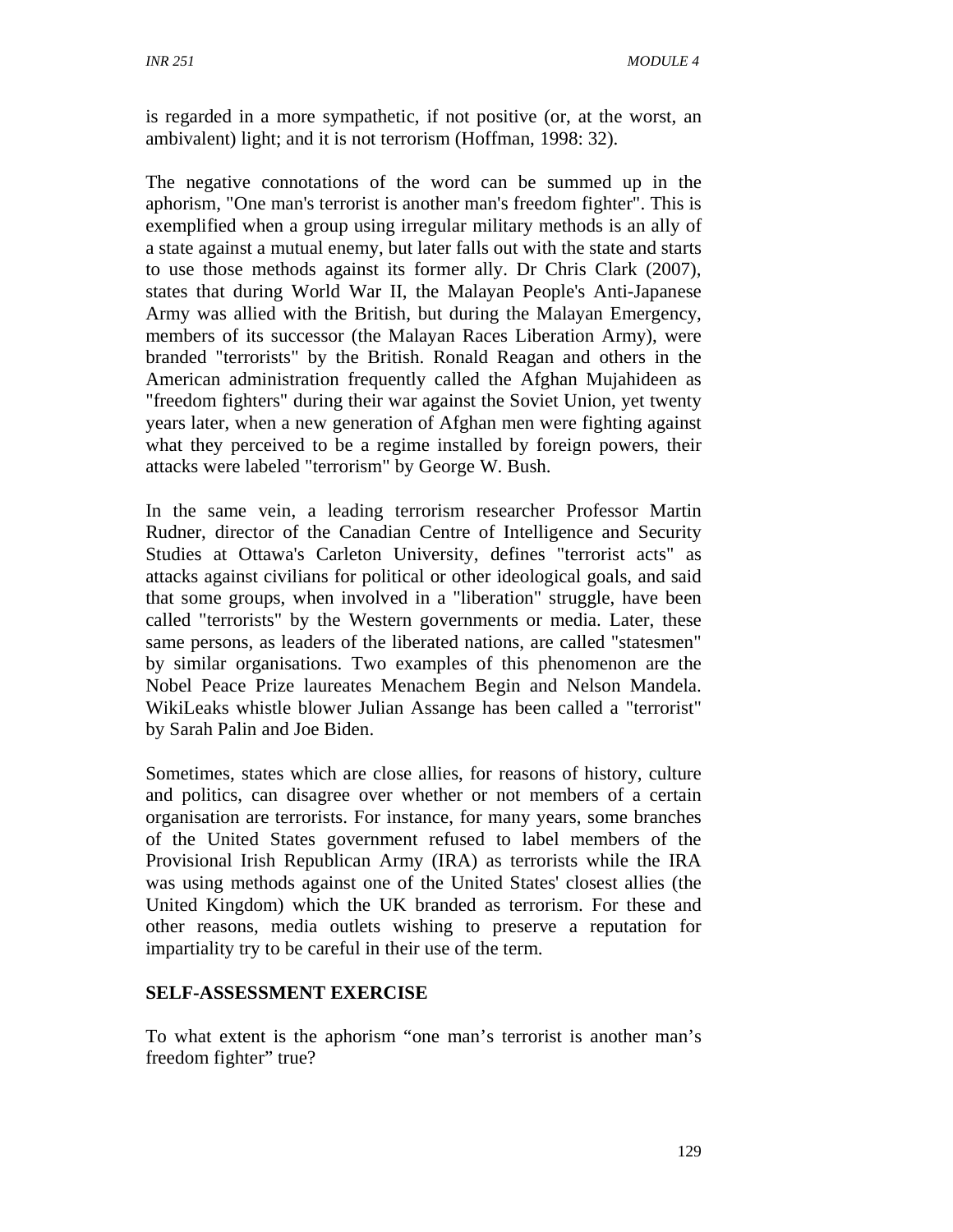#### **3.4 Characteristics of Terrorism**

There are basic characteristics that mark operations of terrorism. Hoffman (2003) states that, first, terrorist attacks are usually carried out in such a way as to maximise the severity and length of the psychological impact. Each act of terrorism is a "performance" devised to have an impact on many large audiences. Second, terrorists also attack national symbols, to show power and to attempt to shake the foundation of the country or society they are opposed to. This may negatively affect a government, while increasing the prestige of the given terrorist organisation and/or ideology behind a terrorist act (Juergensmeyer, 2000:125–135). Third, terrorist acts frequently have a political purpose. Their attacks are like letter-writing or protesting, which is used by activists when they believe that no other means will cause the kind of change they desire. The change is desired so badly that failure to achieve change is seen as a worse outcome than the deaths of civilians. Juergensmeyer (2000) explains that this is often where the inter-relationship between terrorism and religion occurs. When a political struggle is integrated into the framework of a religious or "cosmic" struggle, such as the control over an ancestral homeland or holy site such as Israel and Jerusalem, failing in the political goal becomes equated with spiritual failure, which, for the highly committed, is worse than their own death or the deaths of innocent civilians.

It is also important to note that in the thinking of Juergensmeyer, Very often, the victims of terrorism are targeted not because they are threats, but because they are specific symbols, tools, animals or corrupt beings that tie into a specific view of the world that the terrorists possess. Their suffering accomplishes the terrorists' goals of instilling fear, getting their message out to an audience or otherwise satisfying the demands of their often radical religious and political agendas.

#### **3.5 Reasons for Terrorist Acts**

They are many reasons why people or groups engage in terrorism.

#### **3.5.1 Political Motives**

Liberation struggles, agitation for self-rule and autonomy, resistance against imposition of a particular form of government, secession of a territory to form a new sovereign state or become part of a different state as well as opposition to a domestic government or occupying army have been cited as some of the major reasons for which terrorist acts can be carried out. National liberation is historically among the most potent reasons that extremist groups turn to violence to achieve their aims.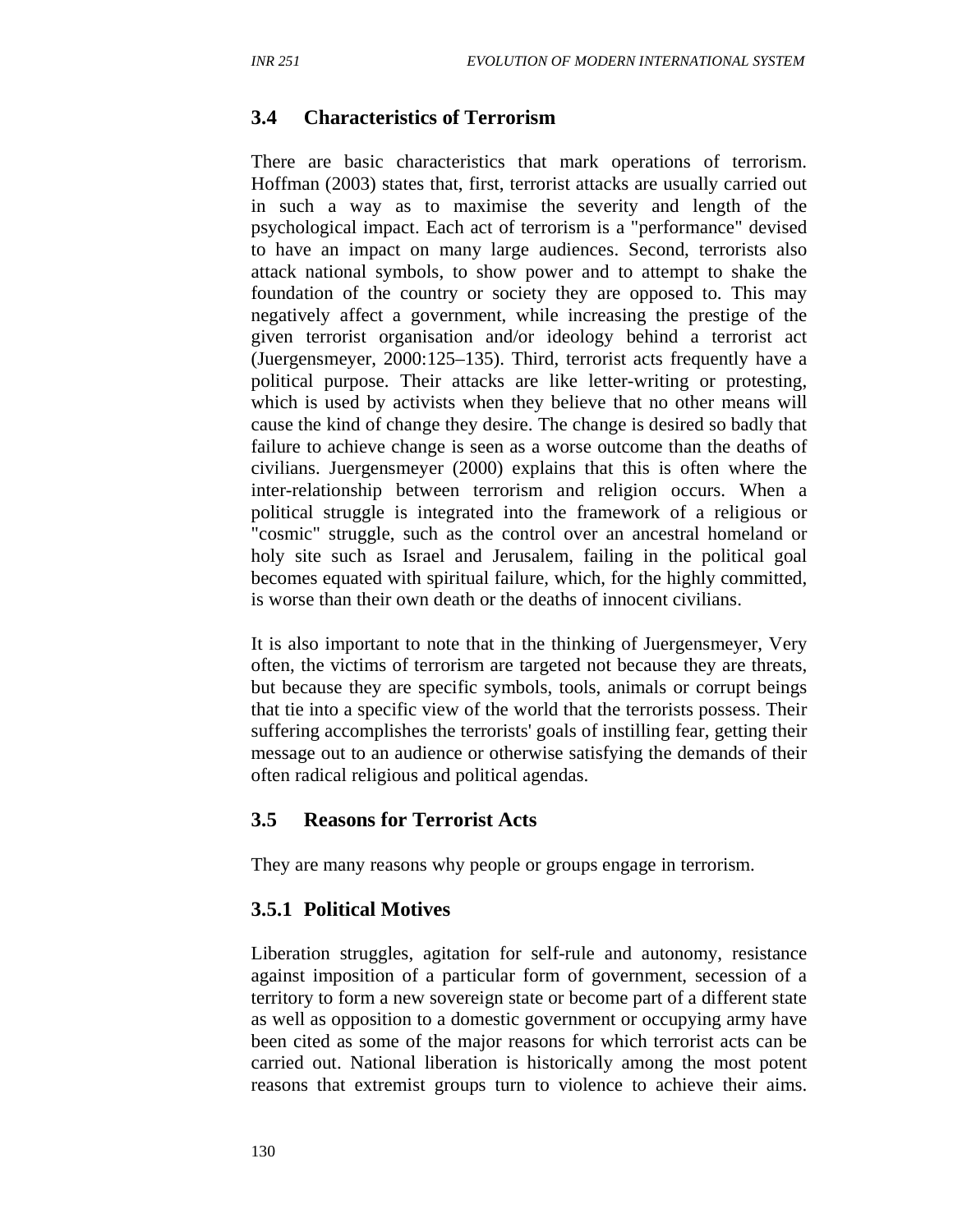There are many of these groups. They include the ETA, the IRA, and the PKK.

ETA stands for Euskadi Ta Askatasuna or EuskalHerria in Basque country. It spans the border between France and Spain. It has an autonomous culture and language, whose roots are believed to extend to the Paleolithic period. This area was relatively self-governing until around the turn of the 19th century. ETA is an offspring of the Basque nationalist movement more broadly and, like the non-violent nationalist political parties, believes that the Basque are a distinct nation and should have a sovereign state identity or, at least, an autonomous status. The ETA (Basque) ETA wants an independent French state in the Basque region.

There is also the IRA– the Irish Republican Army. The emergence of the Irish Republican Army has its roots in Ireland's 20th century quest for national independence from Great Britain. In 1801, the Anglican (English Protestant) United Kingdom of Great Britain merged with Roman Catholic Ireland. For the next hundred years, Catholic Irish Nationalists opposed Protestant Irish Unionists. The IRA began its terrorist attacks on the British army and police following a summer of violent rioting between Catholics and Protestants in Northern Ireland. For the next generations, the IRA would carry out bombings, assassinations and other terrorist attacks against British and Irish Unionist targets.

The PKK **(**Partiya Karkeran Kurdistan) has assumed a number of names since its founding, but resumed using the name PKK in April, 2005. The Kurds, who are not Turkish, found themselves, their language and their culture marginalised or forcefully suppressed following Turkey's establishment in 1924. As the largest minority in Turkey their earliest objective, in the 1970s, was the creation of an independent home for the Kurds. At first they envisioned to achieve this through Marxist revolution in Turkey.

In the early 20th century, terrorists justified violence in the name of anarchism, socialism and communism. Socialism was becoming a dominant way for many people to explain the political and economic injustice they saw developing in capitalist societies, and for defining a solution. Millions of people expressed their commitment to a socialist future without violence, but a small number of people in the world thought violence was necessary.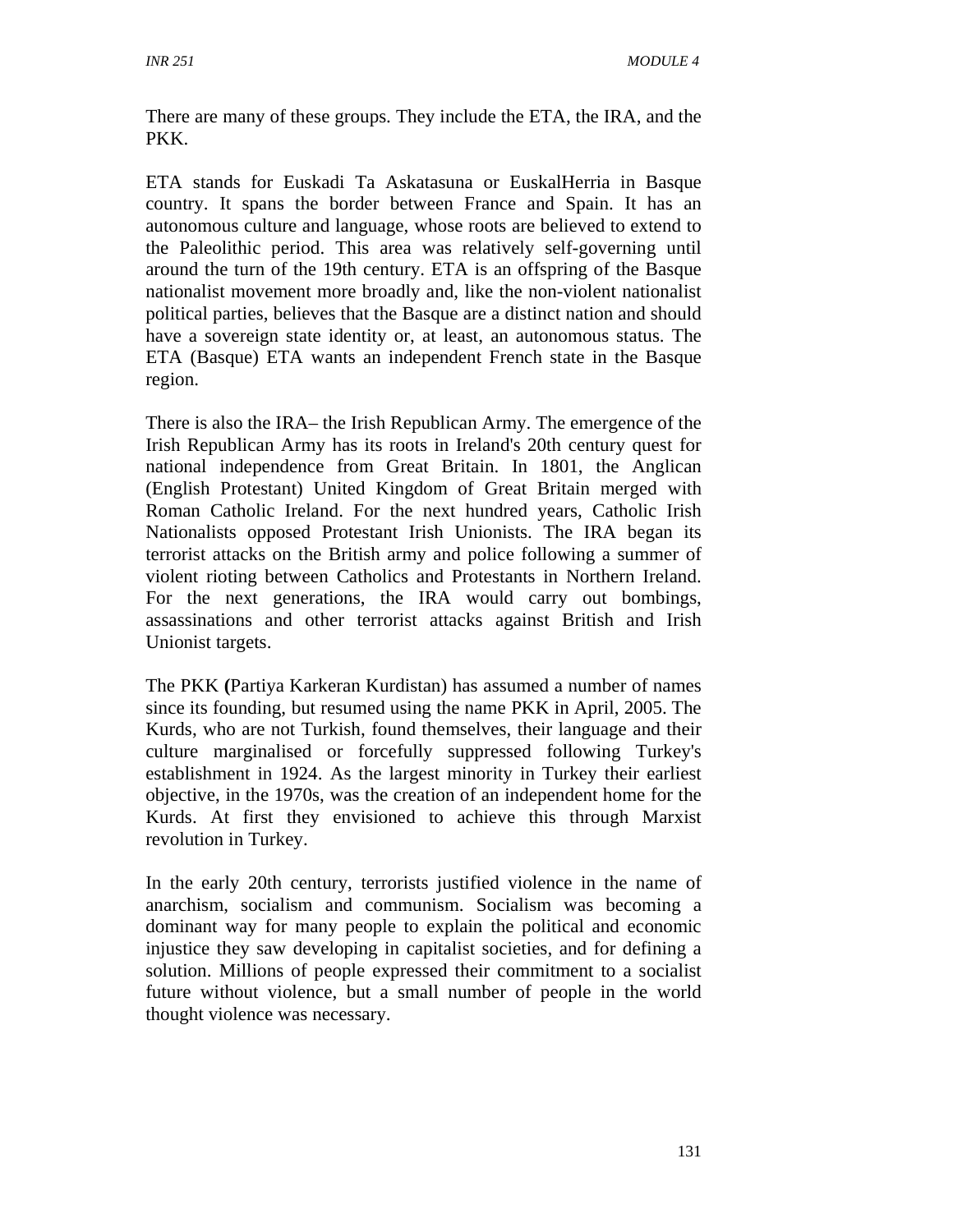#### **3.5.2 Economic Reasons**

Gary Becker, a professor at the University of Chicago Business School, has argued that there is a connection between wealth and terrorism, based on the observation that "nations or regions that are experiencing rapid growth appear to have lower incidences of terrorism." Becker posits that political activism, including violent activity, is less appealing to individuals when their economic opportunities expand. So, even if it were the case that poverty does not directly cause terrorism, it could still be true that economic growth reduces terrorism. Furthermore, economic deprivation of a population where there is dominance of a territory and its resources by a particular ethnic group create conditions for misdistribution as well as spur terrorism.

#### **3.5.3 Religious Fanatism**

Religious terrorism is terrorism performed by groups or individuals, the motivation of which is typically rooted in faith-based tenets. Peter Rose (2003), in an article titled "Disciples of religious terrorism share one faith", in *Christian Science Monitor* argued that terrorist acts throughout the centuries have been performed on religious grounds with the hope to either spread or enforce a system of belief, viewpoint or opinion. Religious terrorism does not in itself necessarily define a specific religious standpoint nor view, but instead usually defines an individual or a group view or interpretation of that belief system's teachings. Jamaat al-Fuqra is an Islamic terror organisation whose goal, according to the Centre for Peace and Security, is to "purify Islam through violence." Put simply, this group of radical Islamic men believes that they are commanded by God to proliferate their religion. Furthermore, violence is the only acceptable way to deal with differing beliefs.

Al Shabaab is another radical Islamic group with strongholds in Pakistan and the United Kingdom. Various small scale bombings have been traced back to this group. Hamas is another Islamic group operating in Palestine, and they are responsible for hundreds of rocket and mortar attacks on Israel. The Al-Qaeda operatives are based in Pakistani and Saudi Arabia.

In Nigeria a famous Islamic fundamentalist by name Mohammed Marwa, also known as Maitatsine, was at the height of his notoriety during the 1970s and 1980s. Mohammed refused to believe Muhammad was the Prophet and instigated riots in the country which resulted in the deaths of thousands of people. Some analysts view Boko Haram as an extension of the Maitatsine riots. Boko Haram itself is another religious terrorist group. The term "Boko Haram" comes from the Hausa word *boko* figuratively meaning "western education" (literally "alphabet",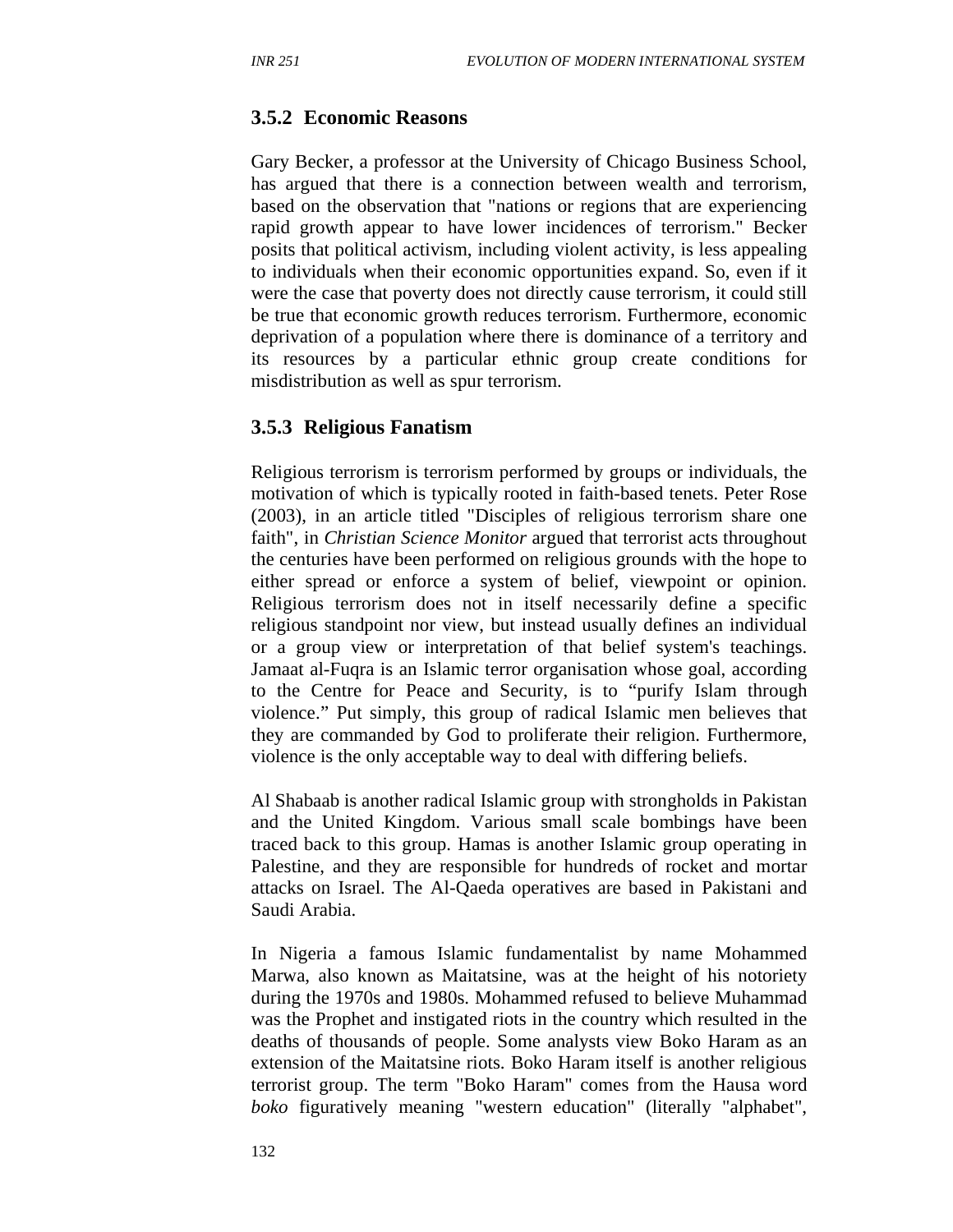from English "book") and the Arabic word *haram* figuratively meaning "sin" (literally, "forbidden"). The name, loosely translated from Hausa, means "western education is forbidden". The group earned this name by its strong opposition to anything Western, which it sees as corrupting Muslims. In a 2009 BBC interview, Mohammed Yusuf, then leader of the group, stated his belief that the fact of a spherical earth is contrary to Islamic teaching and should be rejected, along with Darwinian evolution and the fact of rain originating from water evaporated by the sun. Before his death, Yusuf reiterated the group's objective of changing the current education system and rejecting democracy. The growing frequency and geographical range of attacks attributed to Boko Haram have led some political and religious leaders in the north to the conclusion that the group has now expanded beyond its original religious composition to include not only Islamic militants, but criminal elements and disgruntled politicians as well. For instance, the Borno State Governor Kashim Shettima said of Boko Haram that it has become a franchise that anyone can buy into. The group has also forcibly converted non-Muslims to Islam.

# **3.6 Perpetrators of Terrorism**

Terrorist attacks are manifest in various forms and are perpetrated by various groups. To an extent, the form of the attack determines the type of the perpetrator. The attacks are also driven by the intention and capacity of the perpetrator. In fact, in terrorism, the intention of the terrorist is very fundamental to determining the type and perpetrator of the act. Thus, individuals, groups and even governments have been found engaging in terrorist activities. Let us explain briefly the various perpetrators of terrorism.

# **3.6.1 Individuals**

In most cases, acts of terrorism are carried out individually. It takes an individual to take the difficult decision of committing a suicide bombing or any other act of violence that terrorism becomes visible. Most local and international terrorist acts start with one person who will subsequently become the leader when he is able form a group. Even, then, their activities are usually carried out by individuals. Al-Qaeda, for example started with Bin Laden to develop into a group. The Lockerbie bombing of December 1988 was committed by two individuals. Ahmed khalfanGhailani, a Tanzanian, was alleged to have carried out the bombing of the US embassy in East Africa in 1998. Muhammad Abdul Mutallab was alone when he attempted the bombing of a US Airplane in 2009. However, it is certain that the individual does not operate in isolation. He is usually connected to highly organised hierarchical group of individuals.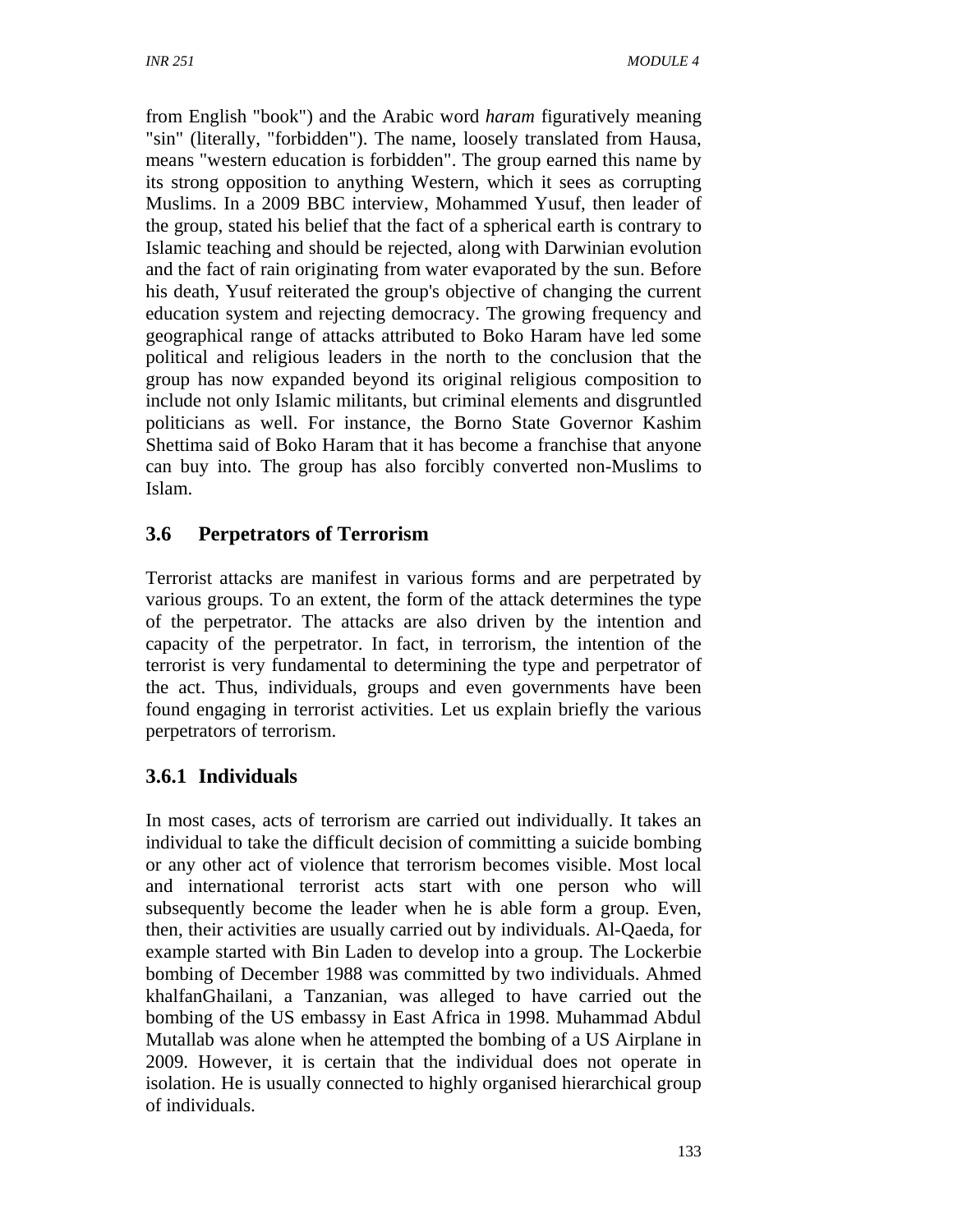#### **3.6.2 Groups**

This is what we also call organised terrorism. It refers to the increasing capacity of global terrorists to acquire more members, greater geographic reach, wider influence and impacts. Al-Qaeda, for example, has its major goal to bring together other militants groups under its control. From Afghanistan the group has been able to acquire allies in the Arabian Peninsula. With this network it becomes difficult to completely wipe out the group from the face of the earth. The most common image of terrorism is that it is carried out by small and secretive cells, highly motivated to serve a particular cause and many of the most deadly operations in recent times, such as the September 11 attacks, the London underground bombing, and the 2002 Bali bombing were planned and carried out by a close clique, composed of close friends, family members and other strong social networks. These groups benefited from the free flow of information and efficient telecommunications to succeed where others had failed.

Boko Haram in Nigeria is a group which exerts influence in the northeastern Nigerian states of Borno, Adamawa, Kaduna, Bauchi, Yobe and Kano. *Al Jazeera* news on 24 December 2011 affirmed that this group is divided into three factions with a splinter group known as Ansaru. The group's main leader is Abubakar Shekau. Its weapons expert, second-in-command and arms manufacturer was Momodu Bama. According to one US military commander, Boko Haram is likely linked to Al-Qaeda in the Islamic Maghreb (AQIM), but there is no documented evidence of material international support running between them.

#### **3.6.3 The State**

State terrorism has been used to refer to terrorist acts by governmental agents or forces. This involves the use of state resources employed by a state's foreign policies, such as using its military to directly perform acts of terrorism. A professor of Political Science, Michael Stohl in an article titled "The Superpowers and International Terror" cites the examples that include Germany's bombing of London and the US atomic destruction of Hiroshima and Nagasaki during World War II. He argues that "the use of terror tactics is common in international relations and the state has been and remains a more likely employer of terrorism within the international system than insurgents" (Stohl, 1984). A state can sponsor terrorism by funding or harboring a terrorist organisation. Opinions as to which acts of violence by states consist of statesponsored terrorism vary widely. When states provide funding for groups considered by some to be terrorist they rarely acknowledge them as such.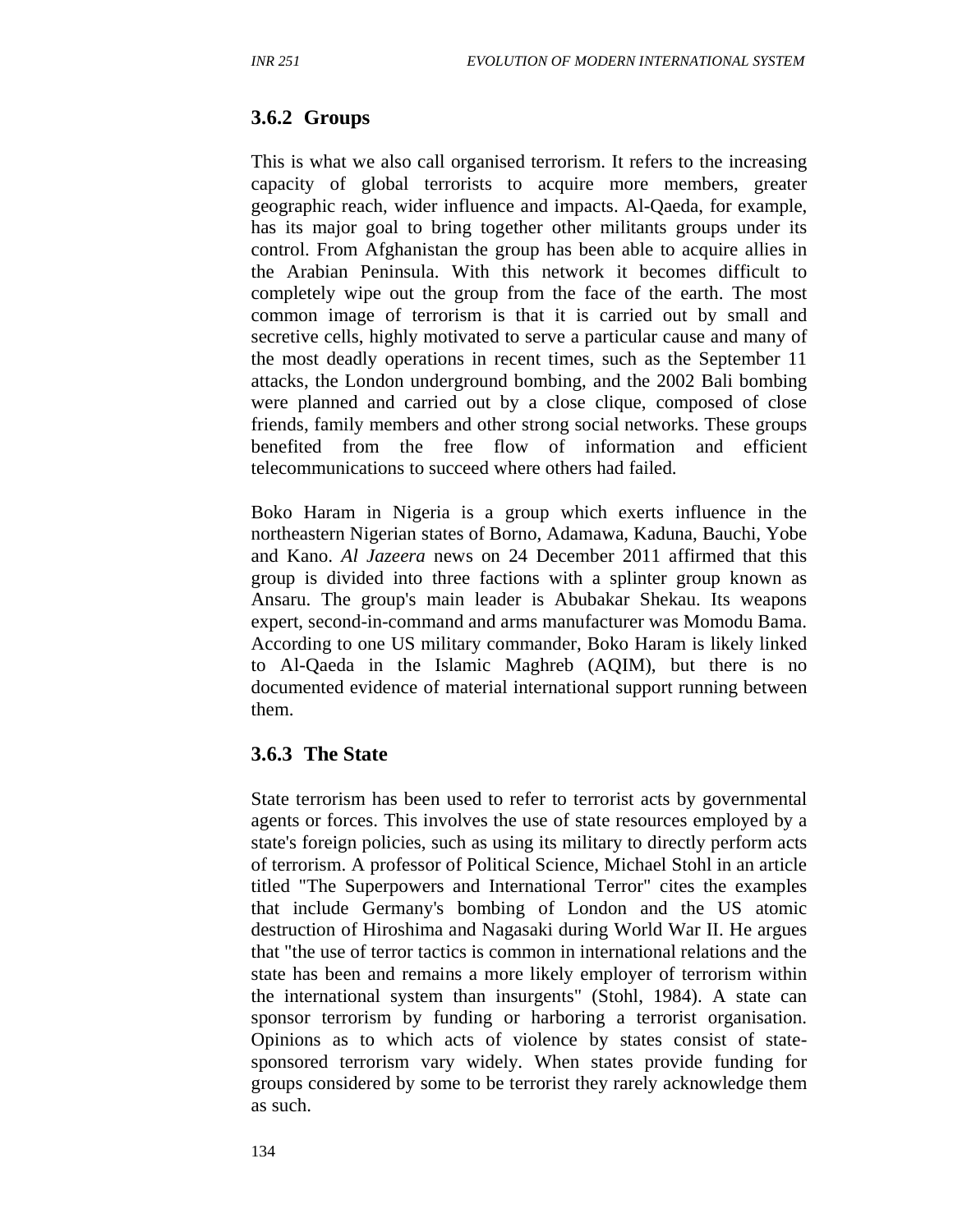### **SELF-ASSESSMENT EXERCISE**

Give examples of the perpetrators of terrorism in the international system.

### **3.7 The War against Terrorism in the International System**

In 1984, the Reagan Administration used the term "war against terrorism" as part of an effort to pass legislation that was designed to freeze assets of terrorist groups and marshal the forces of government against them. Silver, Alexandra in an article in titled "How America Became a Surveillance State" quotes author Shane Harris as asserting that the use of this term by the Reagan administration was a reaction to the 1983 Beirut barracks bombing. On 16 September 2001, at Camp David, President George W. Bush used the phrase *war on terrorism* in an unscripted and controversial comment when, in reaction to 11 September 2001 bombing of the World Trade Centre, he said, "This crusade – this war on terrorism – is going to take a while, ..." (Kenneth, 2001).

Because the actions involved in the "war on terrorism" are diffuse, and the criteria for inclusion are unclear, political theorist Richard Jackson has argued that "the 'war on terrorism' therefore, is simultaneously a set of actual practices - wars, covert operations, agencies, and institutions and an accompanying series of assumptions, beliefs, justifications, and narratives - it is an entire language or discourse" (Jackson, 2005: 8). Critics of the term have argued that the term is been used to justify unilateral preventive war, human rights abuses and other violations of international law (Borhan and Muhammad, 2008: 379–397).

Following the bombings of the US embassies in Kenya and Tanzania, the then US President Bill Clinton launched Operation Infinite Reach, a bombing campaign in Sudan and Afghanistan against targets the US asserted were associated with World Islamic Front for Jihad Against Jews and Crusaders (WIFJAJC). The Authorisation for Use of Military Force against Terrorists or "AUMF" was made a law on September 14, 2001, to authorise the use of United States Armed Forces against those responsible for the attacks on September 11, 2001. It authorised the President to use all necessary and appropriate force against those nations, organisations, or persons he determines planned, authorised, committed, or aided the terrorist attacks that occurred on September 11, 2001, or harbored such organisations or persons, in order to prevent any future acts of international terrorism against the United States by such nations, organisations or persons.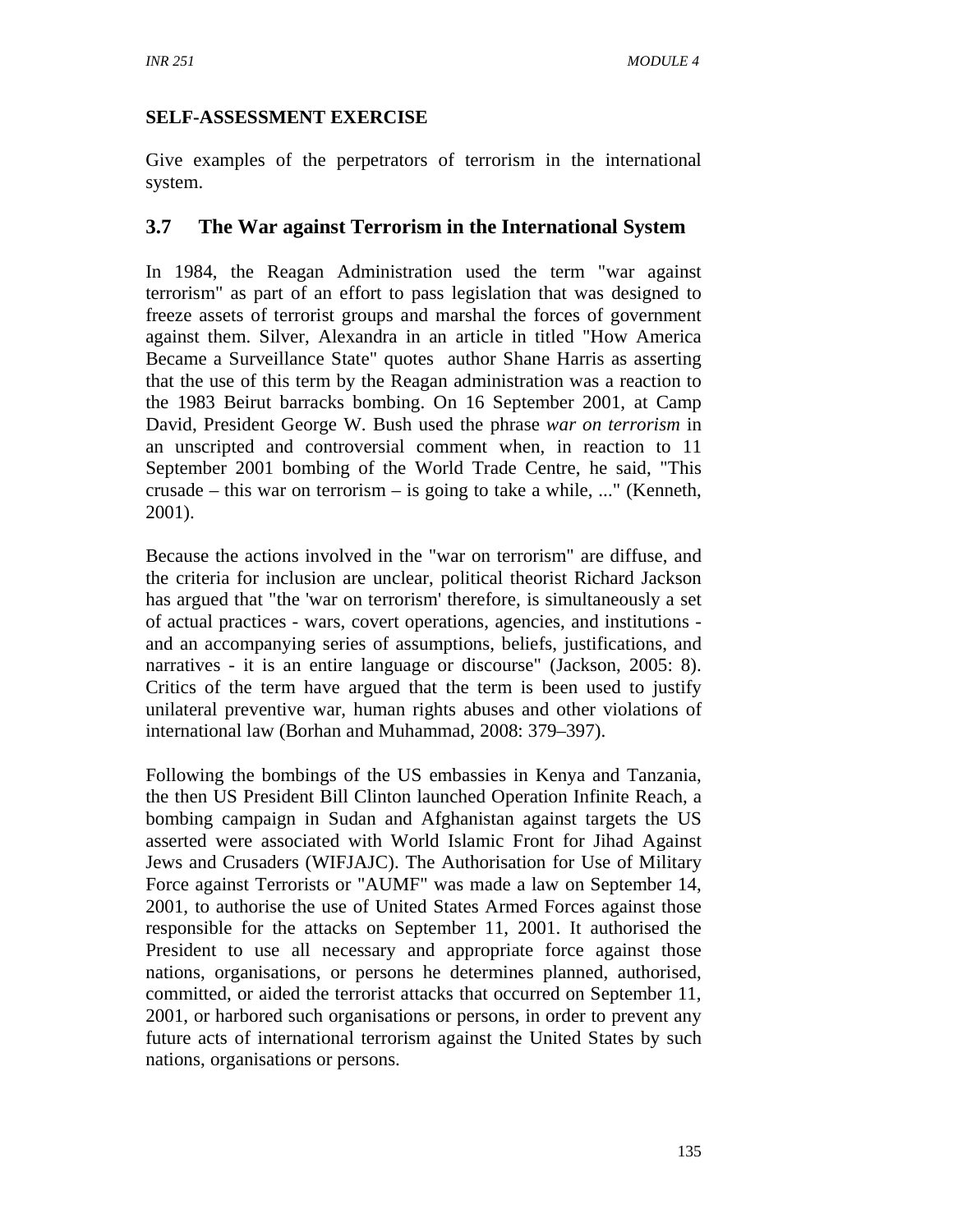Operation Active Endeavour, a naval operation of NATO, started in October 2001 in response to the September 11 attacks. It operates in the Mediterranean and is designed to prevent the movement of militants or weapons of mass destruction and to enhance the security of shipping in general. The operation has also assisted Greece with its prevention of illegal immigration. In the same dimension, Operation Enduring Freedom is the official name used by the Bush administration for the War in Afghanistan, together with three smaller military actions, under the umbrella of the Global War on Terror. These global operations are intended to seek out and destroy any al-Qaeda fighters or affiliates.

In October 2001, US forces (with UK and coalition allies) invaded Afghanistan to oust the Taliban regime. On 7 October 2001, the official invasion began with British and US forces conducting airstrike campaigns over enemy targets. Kabul, the capital city of Afghanistan, fell by mid-November. The remaining al-Qaeda and Taliban remnants fell back to the rugged mountains of eastern Afghanistan, mainly Tora Bora. In December, Coalition Forces (the US and its allies) fought within that region. It is believed that Osama bin Laden escaped into Pakistan during the battle. In March 2002, the US and other NATO and non-NATO forces launched Operation Anaconda with the goal of destroying any remaining al-Qaeda and Taliban forces in the Shah-i-Kot Valley and Arma Mountains of Afghanistan. The Taliban suffered heavy casualties and evacuated the region.

The Taliban regrouped in western Pakistan and began to unleash an insurgent-style offensive against Coalition Forces in the late 2002. Throughout southern and eastern Afghanistan, firefights broke out between the surging Taliban and Coalition Forces. Coalition Forces responded with a series of military offensives and an increase in the amount of troops in Afghanistan. In February 2010, Coalition Forces launched Operation Moshtarak in southern Afghanistan along with other military offensives in the hopes that they would destroy the Taliban insurgency once and for all. Presently, peace talks are also underway between Taliban affiliated fighters and Coalition Forces. The United States and other NATO and non-NATO forces are planning to withdraw from Afghanistan by the end of 2014.

The United States has also conducted a series of military strikes on al-Qaeda militants in Yemen since the War on Terror began. Yemen has a weak central government and a powerful tribal system that leaves large lawless areas open for militant training and operations. Al-Qaida has a strong presence in the country. MacLeod Hugh is quoted in *The Guardian,* London 28 December 2009, as asserting that the US, in an effort to support Yemeni counter-terrorism efforts, has increased their military aid package to Yemen from less than \$11 million in 2006 to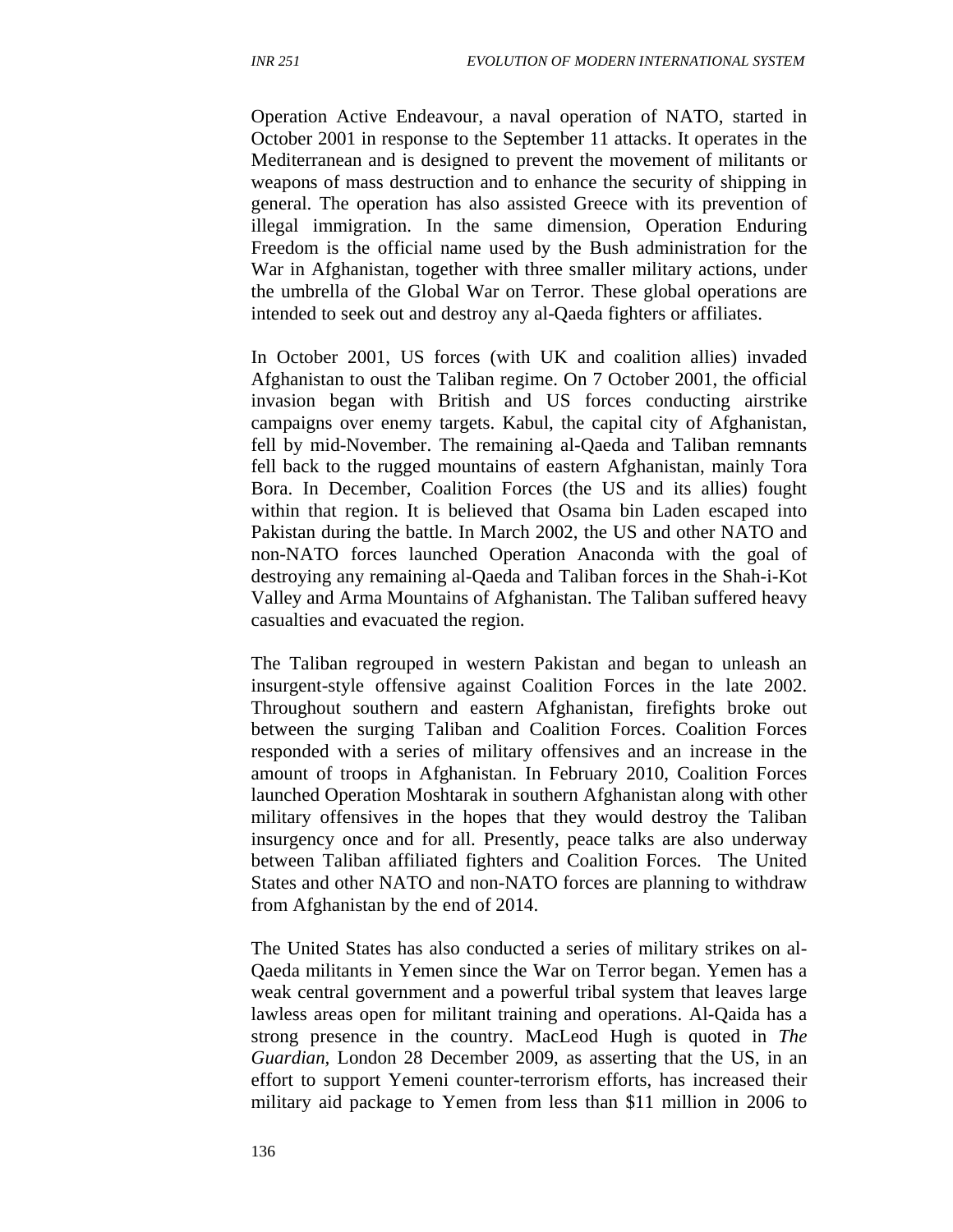more than \$70 million in 2009, as well as providing up to \$121 million for development over the next three years (Hugh, 2009).

In addition to military efforts abroad, in the aftermath of 9/11 the Bush Administration increased domestic efforts to prevent future attacks. Various government bureaucracies which handled security and military functions were reorganised. A new cabinet level agency called the United States Department of Homeland Security was created in November 2002 to lead and coordinate the largest reorganisation of the US federal government since the consolidation of the armed forces into the Department of Defense.

The Justice Department launched the National Security Entry-Exit Registration System for certain male non-citizens in the US, requiring them to register in person at offices of the immigration and naturalisation service.

The USA PATRIOT Act of October 2001 dramatically reduces restrictions on law enforcement agencies' ability to search telephone, email communications, medical, financial, and other records; eases restrictions on foreign intelligence gathering within the United States; expands the Secretary of the Treasury's authority to regulate financial transactions, particularly those involving foreign individuals and entities; and broadens the discretion of law enforcement and immigration authorities in detaining and deporting immigrants suspected of terrorism-related acts. The act also expanded the definition of terrorism to include domestic terrorism, thus enlarging the number of activities to which the USA PATRIOT Act's expanded law enforcement powers could be applied. A new Terrorist Finance Tracking Programme monitored the movements of terrorists' financial resources. This was discontinued after being revealed by The New York Times newspaper. Telecommunication usage by known and suspected terrorists was studied through the NSA electronic surveillance programme. The Patriot Act is still in effect.

# **4.0 CONCLUSION**

Criticism against the War on Terror addresses the issues, morality, efficiency, economics, and other questions surrounding the global response to terror made against the phrase itself, calling it a misnomer. The notion of a "war" against "terrorism" has proven highly contentious, with critics charging that it has been exploited by participating governments to pursue long-standing policy, military objectives, reduction of civil liberties, and infringement upon human rights. It is argued that the term war is not appropriate in this context (as in War on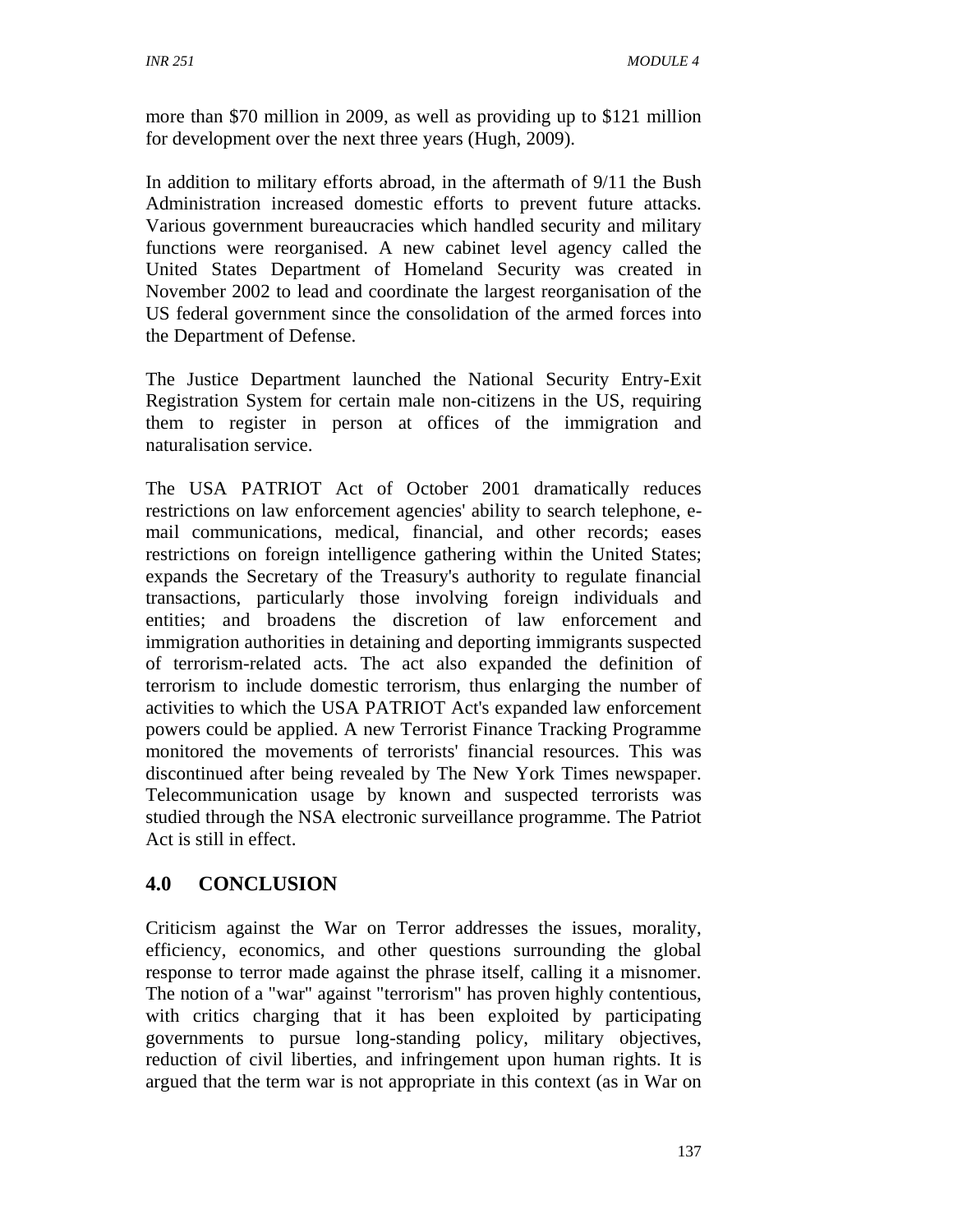Drugs), since there is no identifiable enemy, and that it is unlikely that international terrorism can be brought to an end by military means.

Other critics, such as Francis Fukuyama, note that "terrorism" is not an enemy, but a tactic; calling it a "war on terror", obscures differences between conflicts such as anti-occupation insurgents and international mujahideen. With a military presence in Iraq and Afghanistan and its associated collateral damage Williams (2003), maintains that this increases resentment and terrorist threats against the West. There is also a perceived US hypocrisy, media induced hysteria. Williams argues that differences in foreign and security policy have damaged America's image in most of the world.

# **5.0 SUMMARY**

The definition of "terrorism" has generated great debate because of the complexities involved in every attempt to conceptualise term. The entire usage of the term has a controversial history, with freedom fighters such as Nelson Mandela at one point was branded a terrorist. This has greatly compounded the difficulty of providing a precise definition of the term. Terrorism emanates from the French word *terrorisme* which, in turn, according to Kim Campbell (2001) is derived from the Latin verb *terre*ō meaning "I frighten." Various governments and organisations offer different definitions of terrorism based on their peculiarity.

There are basic characteristics that mark terrorism. First, terrorist attacks are usually carried out in such a way as to maximise the severity and length of the psychological impact. Each act of terrorism is a "performance" devised to have an impact on many large audiences. Second, terrorists also attack national symbols, to show power and to attempt to shake the foundation of the country or society they are opposed to. This may negatively affect a government, while increasing the prestige of the given terrorist organisation and/or ideology behind a terrorist act. Third, terrorist acts frequently have a political purpose. Their attacks are like letter-writing or protesting, which is used by activists when they believe that no other means will cause the kind of change they desire.

There are various reasons for terrorist acts, which include religious, political and socio-political motives. Terrorist acts are perpetrated by individuals, groups and even a government or a state. The USA has been the major crusader in the war against terrorism in the international system.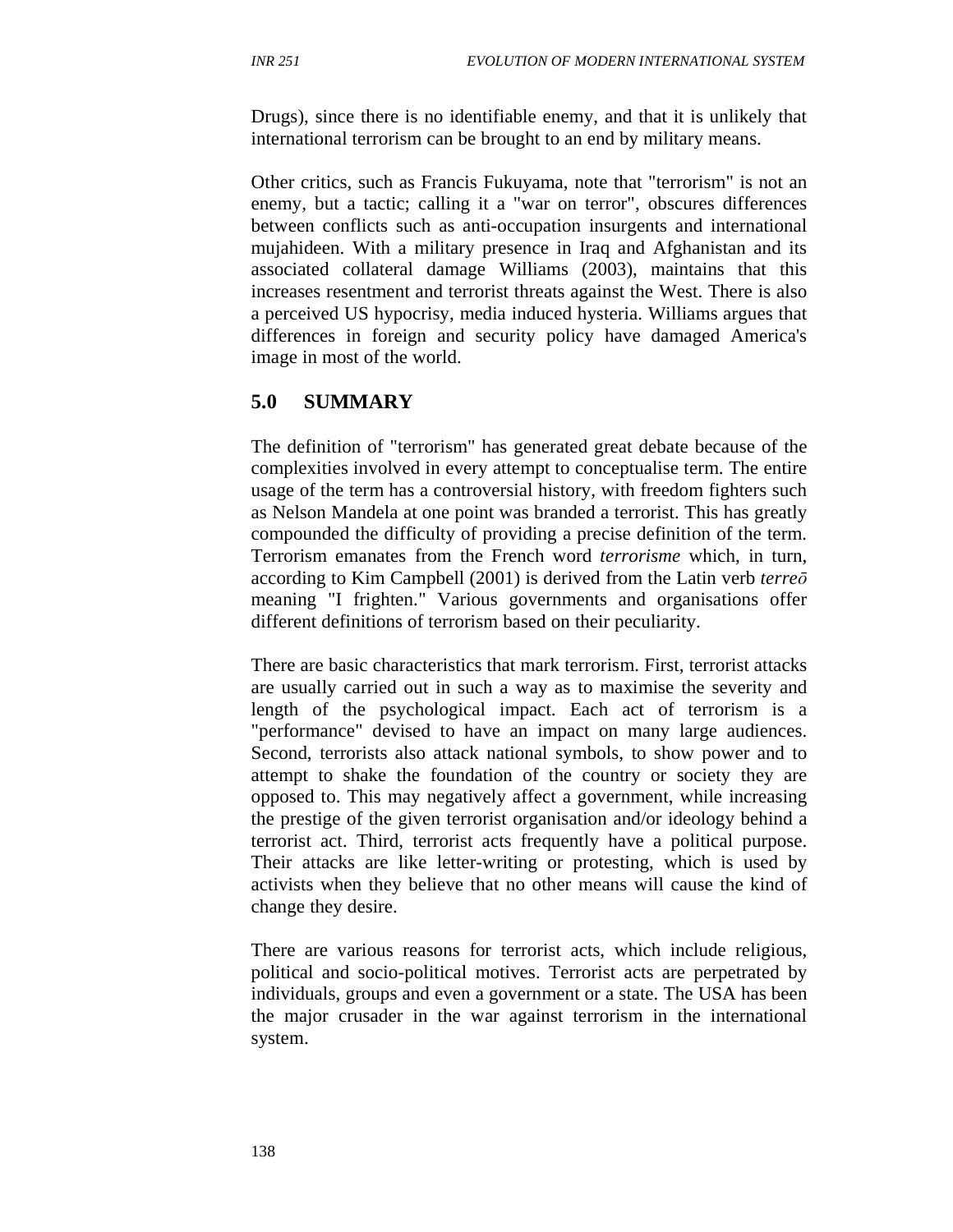### **6.0 TUTOR-MARKED ASSIGNMENT**

- 1. Explain what you understand by the term "terrorism"
- 2. What are the basic characteristics of terrorism?
- 3. Discuss three reasons for acts of terrorism in the international system.
- 4. Who do you think are the major perpetrators of terrorism?

#### **7.0 REFERENCES/FURTHER READING**

- Arnold, K. R. (Ed.). (September 23, 2011). *Anti-Immigration in the United States: A Historical Encyclopedia*.
- Hoffman, B. (2006). *Inside Terrorism* (2nd ed.). Columbia: Columbia University Press, p. 41.
- Bockstette, C. (2008). "Jihadist Terrorist Use of Strategic Communication Management Techniques" (PDF). *George C. Marshall Centre Occasional Paper Series* (20).
- Rodin, D. (2006). "Terrorism." In: E. Craig (Ed.). *Routledge Encyclopedia of Philosophy.* London: Routledge.
- Juergens M. M. (2000). *Terror in the Mind of God*. University of California Press.
- Richard, J. (2005). *Writing the War on Terrorism.* Manchester: University Press.
- Williams, S. (2003). "The Seeds of Iraq's Future Terror". *The Guardian*, 28 October.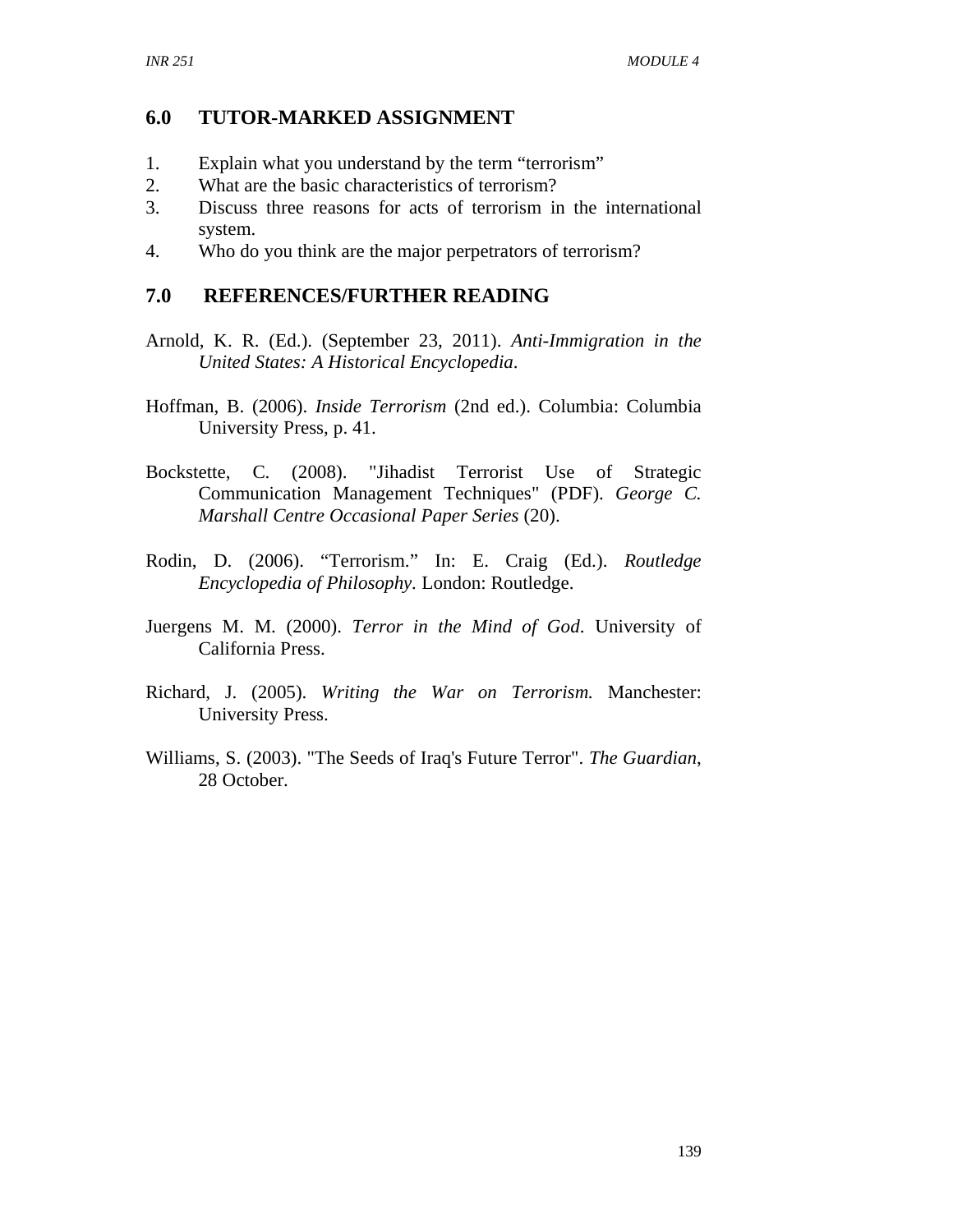## **UNIT 4 THE FUTURE OF THE INTERNATIONAL SYSTEM**

#### **CONTENTS**

- 1.0 Introduction
- 2.0 Objectives
- 3.0 Main Content
	- 3.1 A Continuation of the Contemporary Nation-State System
	- 3.2 Regionalism
	- 3.3 World Government
	- 3.4 The *Polis* Government
- 4.0 Conclusion
- 5.0 Summary
- 6.0 Tutor-Marked Assignment
- 7.0 References/Further Reading

### **1.0 INTRODUCTION**

In thinking about the future of the international system it is only wise to think in terms of alternative world order models in which mankind would organise itself politically. Scholars have been engaged in conceiving various models of alternative world order as well as choosing the best among these models (Pearson and Rochester, 1998). This is done in the hope that the direction the word is heading would coincide with the direction of any of the conjectured models. It is no doubt that the future is difficult to predict because most of the times, what comes to pass hardly coincides with what we wish it should be. This is because human effort has a limit to which it can alter the existing course and shape the future. In this unit, we shall examine a number of alternative world models, assessing the likelihood of the world resembling any of these models in the future international system.

### **2.0 OBJECTIVES**

At the end of this unit, you should be able to:

- explain what world government order models are
- define regionalism.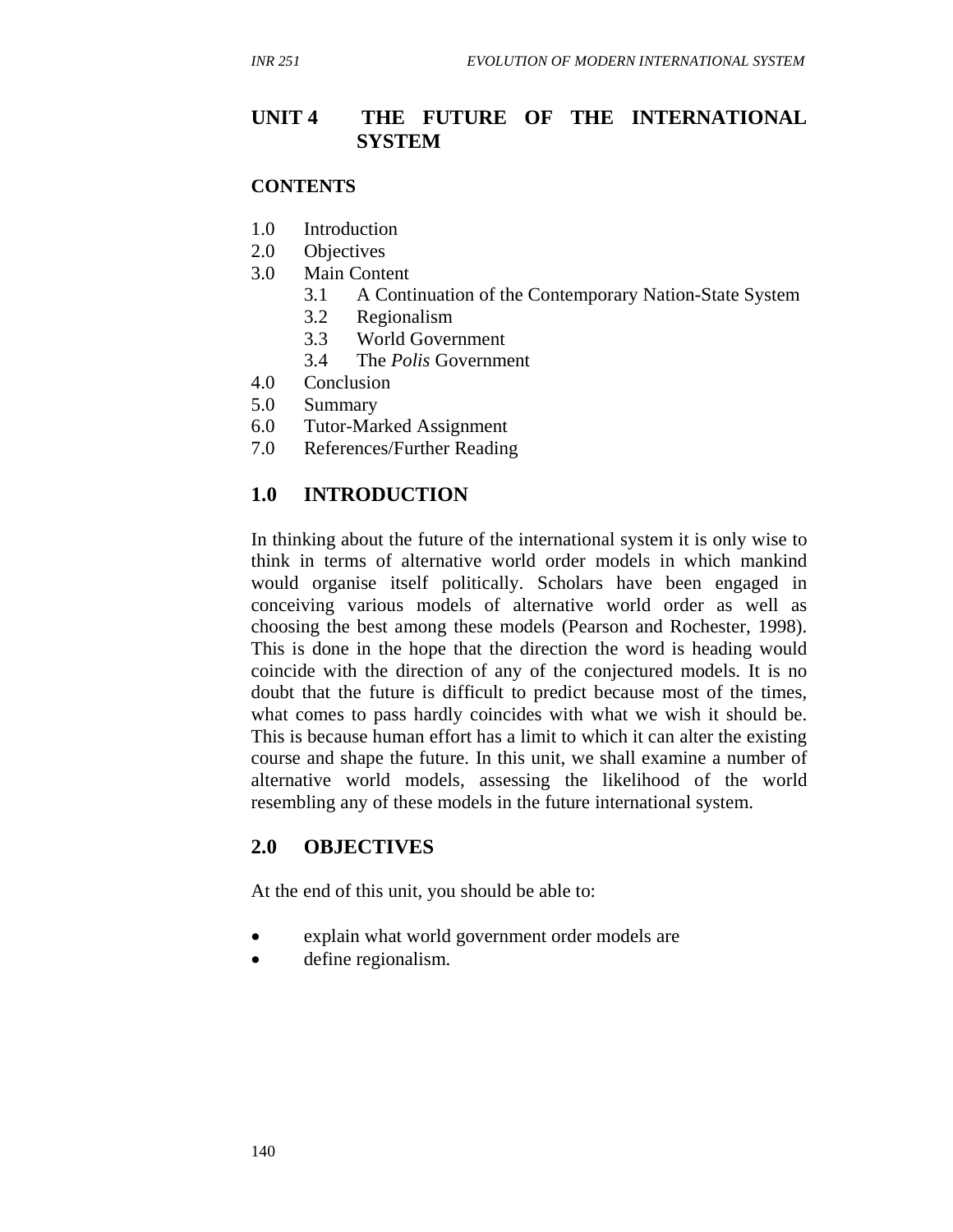# **3.0 MAIN CONTENT**

# **3.1 The Continuation of the Contemporary Nation-State System**

In this course work, we have spent our energy describing the contemporary international system. We have shown that the dominant feature of the contemporary system is the preponderance of nation-states engaged in competitive relationship. We also acknowledged that IGOs and several other non-state actors live side-by-side with the nation-states in the conduct of world affairs. This calls our attention to the chain of relationship in which some issues such as the economy, which concerns all the actors and military-security issues which are the exclusive concern of nation-states.

It might seem that events which occur in our century are fast changing the system on a daily basis so it is impossible to think that the future international system would be one that resembles the present. However, one possibility is that the world, in the future, may still look much as it is today. It is possible that the present order may well last into the next century, at least in its basic characteristics. That means one would expect that nation-states would still be the major actors in world politics, even though technological development is continually undermining their sovereignty. The relationship among the nation-states would also be either coloured by increased interdependence among them or reduced interdependence and exacerbate tensions among them.

In addition, it is most likely that the world would continue to be overwhelmed by the social-economic, ideological and political dominance of the US-centred world in which the promises of an entirely peaceful world order through the unipolarity dreams of the USA is getting more and more deluding. The problem with the unipolar system is that there are always states that do not accept the hegemon and will challenge him. Thus, even if the USA is acclaimed as a hegemon, it will not be unanimously accepted by the entire world and it cannot impose its dominance over the whole world. Again, the international system in the future may continue to live with instability, wars and political violence as well as acts of terrorism. To this effect, even the non-state actors will unavoidably get drawn into crescendo of these crises.

This future system would correspond with the realist approach to understanding the international system with the conceptualisation of the international arena as a chain of forces that can only be checked, rather, by the well known mechanism of balance of power than the hegemony of the USA and her allies. The implication here is that the future world order will witness power diffusion where the major feature will be that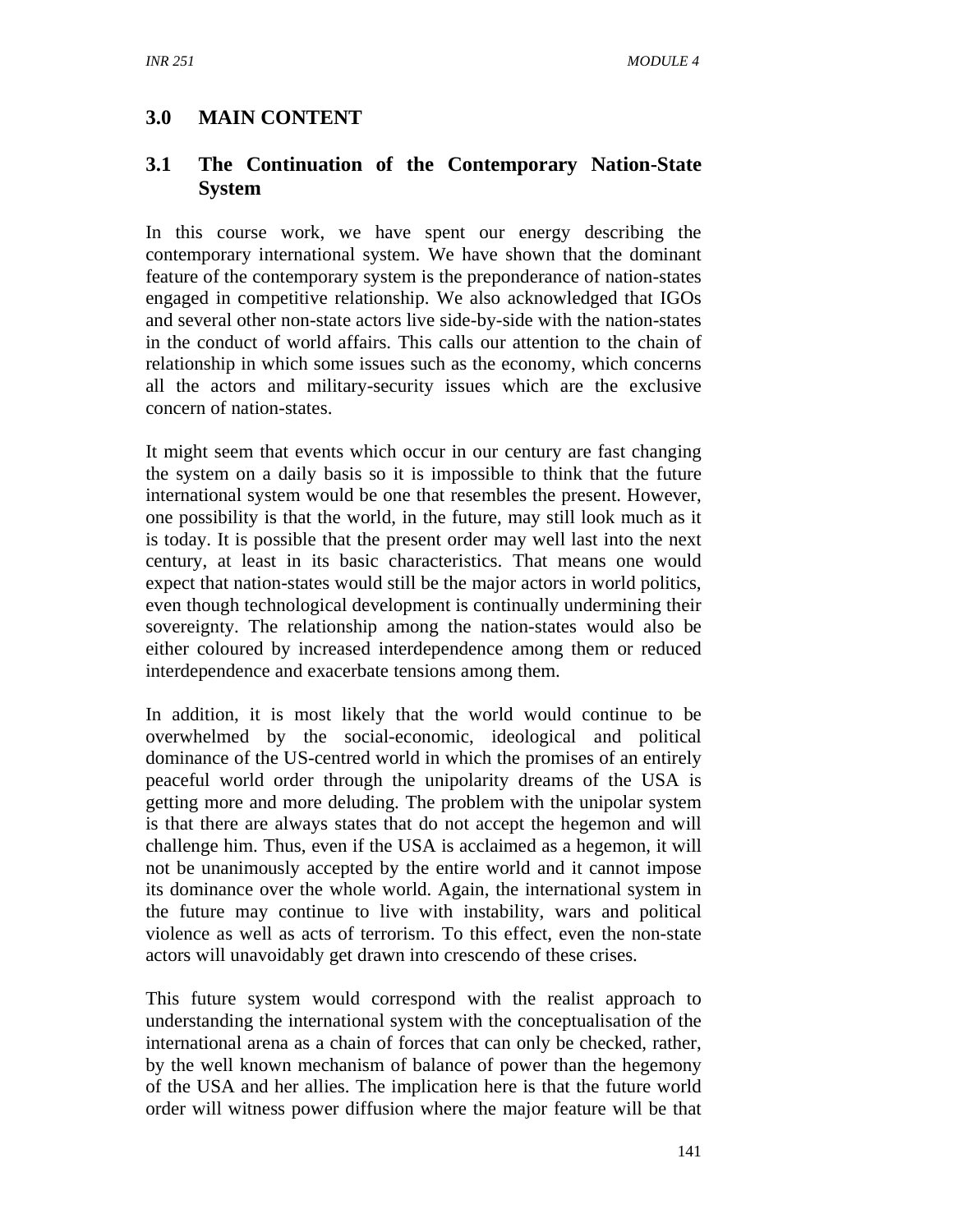of loose polar system characterised by emergence of new power centres from the erstwhile developing nations of Asia and Africa. In fact critical scholars like Chantal Mouffe (2007) and Danilo Zolo (2007) have already argued separately in *the international political thought of Carl Schmitt* for a multi-polar world order in the context of their critic of the American uni-polar and imperial project.

# **3.2 Regionalism**

Another possible world order in the future may take the form of regional units which will be an alternative to the nation-state system. Countries like Switzerland and Belgium developed regional confederated forms of government centuries ago to bring diverse groups together to peacefully form stable and effective societies that continue to respect internal linguistic and ethnic diversity. The Netherlands established the world's first federation by creating the United Provinces in 1581 by signing of the Oath of Abjuration. The United States established the world's second federation with the replacement of the Articles of Confederation by the Federal Constitution of 1787, which has since been emulated by dozens of countries.

 In this order, instead of having numerous nation-states, the world may be divided into five or six regions-state, or what may in other words be regarded as continental-states. This means the world would have entities like the "United States of Europe," "the United States of Africa," and so on. This prediction had greeted the creation of the European Community in the 1950s. At the creation of the EU many people predicted that the EU might become a model not only leading to the emergence of United States of Europe but may also serve as a model for similar integration movements in other parts of the world. European Union has attempted to unite a large group of widely diverse, formerly hostile, nations spread over a large geographical area. The EU's lead is being followed by the African Union, the Association of Southeast Asian Nations and the South American Community of Nations. These multinational associations are at different stages of development, but they are all growing, both in coverage and in extent of economic and political integration.

There is the strong belief that the regions of the word will learn from their failures, improve on them and put up better efforts to achieve regional integration. This has been witnessed in the ability of the European region to save the EU from collapse. The EU today has scored significant expansion. Presently, regionalism has become a significant phenomenon in the international system, with regional organisations growing far more rapidly than global organisations. It is, thus, not inconceivable that in the future, because of mutual security concerns and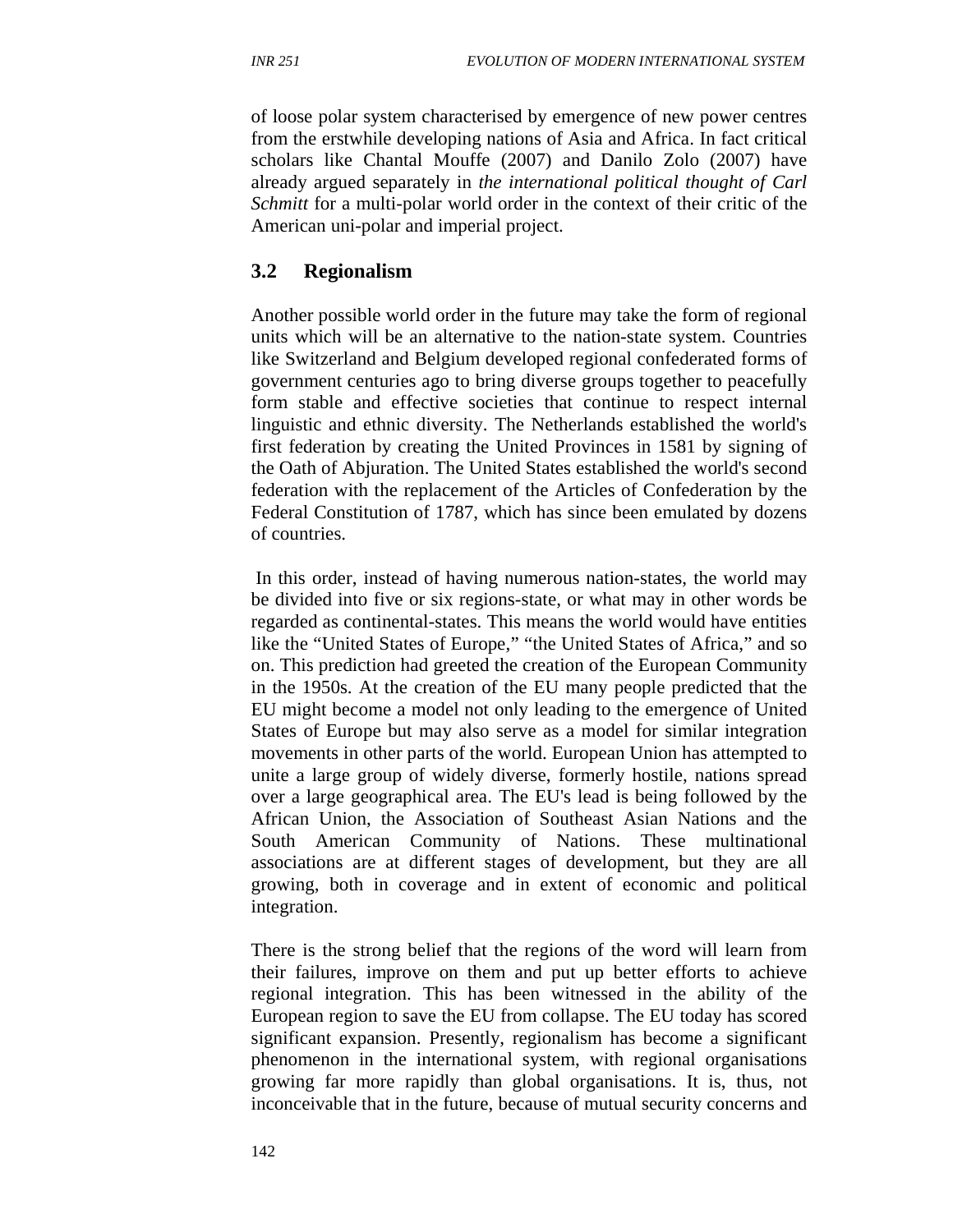economic interdependence, national units might merge into larger regional socio-economic and political communities.

The argument regarding the possibility of regional government is that it would be a better world than the current one, with more centralised political system in which agreements would have to be reached among only a few actors rather than many. So, it would probably be a more manageable world in many respects. In addition, such a world order would be particularly effective in dealing with problems that are regional rather than global in scope.

Others, however, have argued that the regional unit would just remain a replica of the nation-state system, with the same propensity for conflict and with far more complex military powers to execute the pursuance of their national interest. That means that in the future system of regional government conflicts which today are confined to a localised area on the world map would be magnified to cover a larger area of the globe. In addition, as it is difficult for many national leaders today to sustain national unity and patriotism among their people, loyalty to a regional government would be even more difficult to maintain.

# **SELF-ASSESSMENT EXERCISE**

What is regionalism?

# **3.3 World Government**

The world government is, yet, another possible model of the international system in the future. The world government would be a political system in which one central set of institutions would preside over all human beings and political units in the world. Several variation of this model have been contemplated. According to Pearson and Dorchester (1998) the most ambitious proposal is, first, the call for nation-states surrendering total sovereignty to a supreme global authority that would rule directly over all citizens of the world. A second model of the world government is the one designed along the line of a federated system. In this model, nation-states would share power and authority with a central government. Under this arrangement, the world government would delegate specific powers in certain area. This would resemble the model used by the founding fathers of the USA in creating their nation in 1787.

A third possible model would be that of a confederation of nations. Here, the central government would enjoy some degree of limited powers and authority, but the major powers would be retained by the constituent nation-states. Still, Pearson and Dorchester (1998) have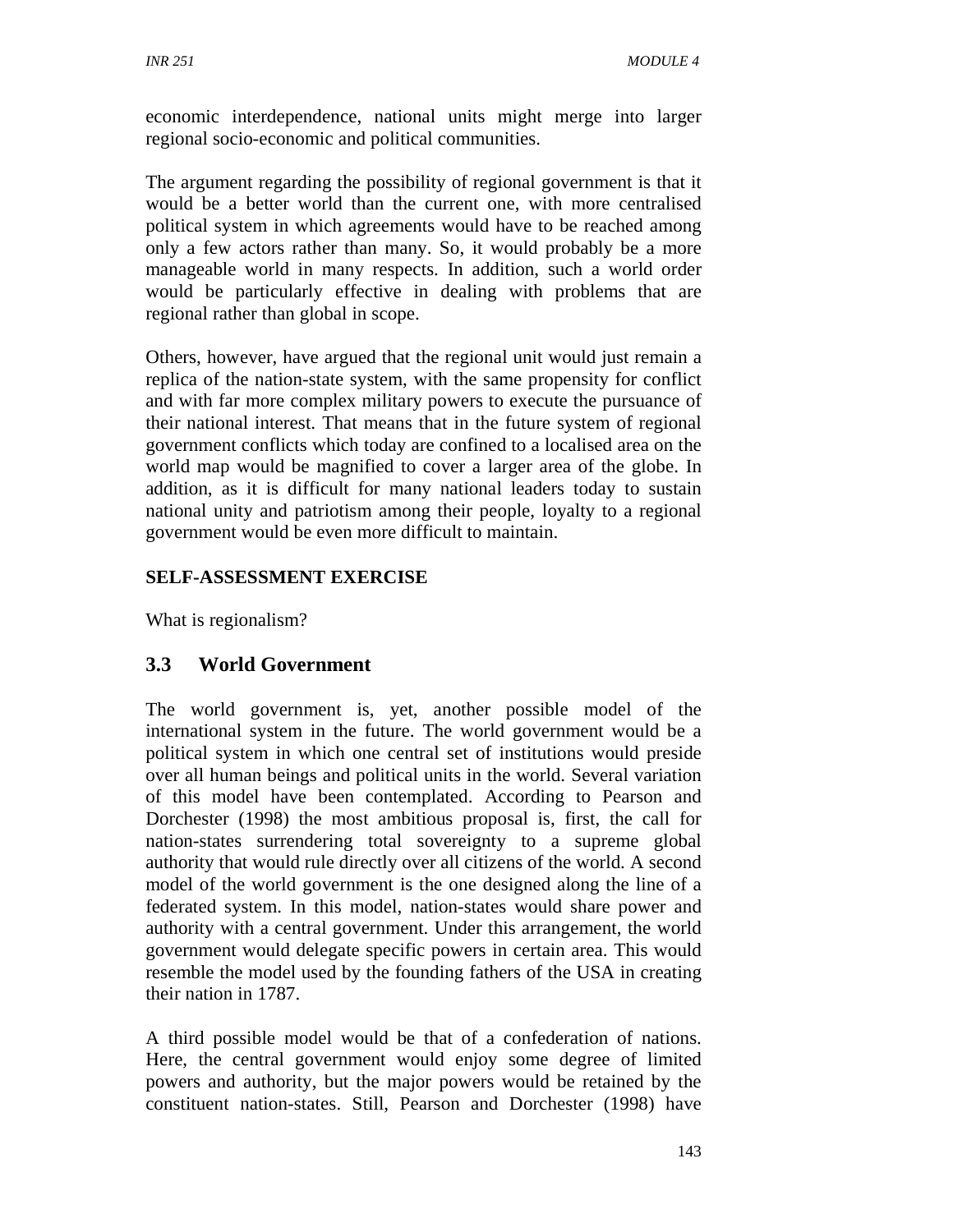outlined another model of the world government which would include the creation of several separate global authorities in different functional areas, along the lines of the International Seabed Authority proposed by the UNCLOS III.

Already, various model constitutions have been drafted over the years to sketch out what the world government would look like, especial in the area of separation of powers between the executive, the legislative and the judicially organ. Beres and Targ (1974) have identified the plan by Clark and Sohn as the one most discussed in their book *World Peace Peace through World La.* In this plan, the remarkable point lies in the formation of a permanent world police with a monopoly on the legitimate use of force.

With a highly empowered world police one can imagine that the world government would maximise world peace. Under such arrangement, criminals who ferment trouble or commit crime in one part of the world and run to take refuge in another part of the world have no hiding place again. International criminals in the world would have escaped been brought to justice because the world system does not have the police with enough jurisdiction to chase them to their hideout, especially when the harboring country refuses to surrender such international criminals.

#### **3.4 The** *Polis* **Government**

The term *polis* refers to the ancient Greek city-states, which were composed of smaller human communities. They were not like other primordial ancient city-states like Tyre or Sidon, which were ruled by a king or a small oligarchy, but rather a political entity ruled by its body of citizens. In the Sparta system, for example, the *polis* was established as a network of villages. Regionalism and World government models which we have treated in the preceding sections are based on centralised global system. However, it is also possible to have a system model that is based on increased decentralisation like the Greek city states that were been referred to as the *polis*. This would create a system which revolves around smaller or fragmented units than the current nation-states. The world is made of thousands of ethnic groups, speaking different languages. With the polis model, each of these ethnic groups would form its own state.

As unlikely as this model may seem, it gained some ground in the 1990s with ethnic unrests in places like Rwanda, Angola, Liberia and Sierra Leone as well as the breakups in Yugoslavia and the USSR. Pearson and Dorchester (1998) state that such smaller units might be based not on common ethnicity but on special needs of the local population. James N. Rosenau (1995) in his article "Governance in the Twenty-first Century"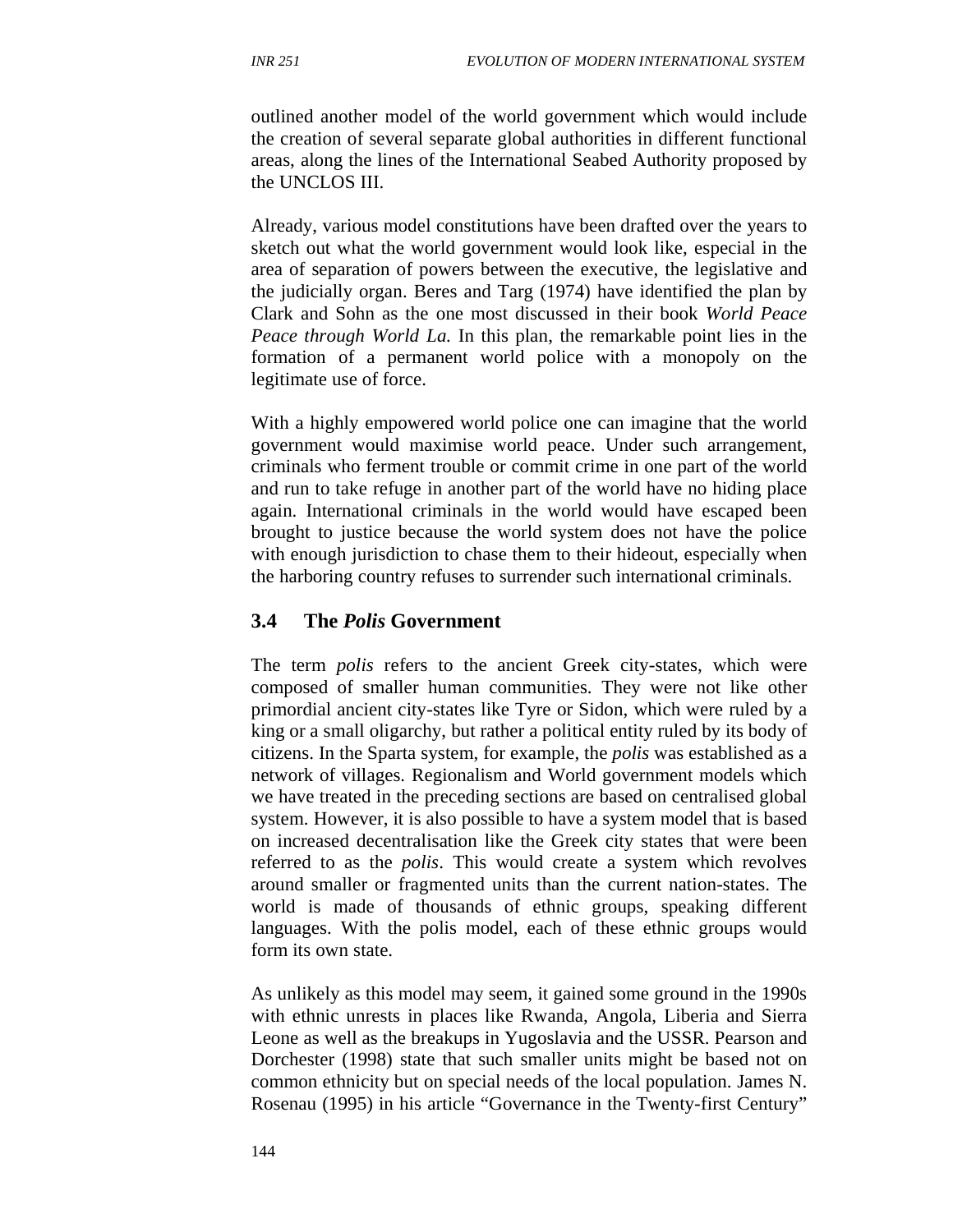154-155).

and Saskia Sassen (1991) in his work, *The Global City* have observed that activities of certain cities and "natural" economic zones can be best described as subtle and nascent forms of transnational system that are outside nation-states' sponsorship, but instead from other types of actors. Examples of such include development as result of the cooperation pact in 1988 Lyon in France, Milan in Italy, Stuttgart in Germany and Barcelona in Spain. This development which attracted huge investment and enjoyed a prosperity that is described as a resurrection of city-states actions is capable of transforming Europe's political and economic landscape, diminishing the influence of national government and redrawing the continent's map for twenty-first century. In a similar dimension, Seyom Brown has talked about economic activities in which major sectors of the economy engage in activities beyond their national borders, with a high degree of coordination for the advancement of the region which the sector has found itself. He cites the case of the economic activities linking parts of countries clustered in the San Diego and Tijuana, as well as the "growth triangle" linking Singapore and the nearby islands of Indonesia (Seyom Brown, 1993:

But as we have noted earlier, although, an international system order made up of sub-national local entities or transnational micro-regions as the dominant political units may seem conceivable, it appears it will not work as a world government. As such, a world organised in communes seems utopian. And as a utopian model, one may ask if it could be an improvement of the existing system or an improvement on any of the alternative models mentioned here.

### **SELF-ASSESSMENT EXERCISE**

To what extent is the likelihood of a return to the *polis* government utopian as a model for future international system?

# **4.0 CONCLUSION**

There is no doubt that technology is and will continue to change our lives in many ways that will go far beyond what we are witnessing in the twenty-first century. With the improvement in the human conditions will also come new, unforeseeable problems. So, while thinking about the future of the international system, anticipating new problems, we cannot rule out the persistence of older, familiar problems on the global agenda. As we discuss alternative world order models, bearing in mind their potential drawbacks, we must also be conscious of the fact that there are no obvious solutions to human predicaments that can said to be ideally perfect and realistically attainable. It may be that the present system,